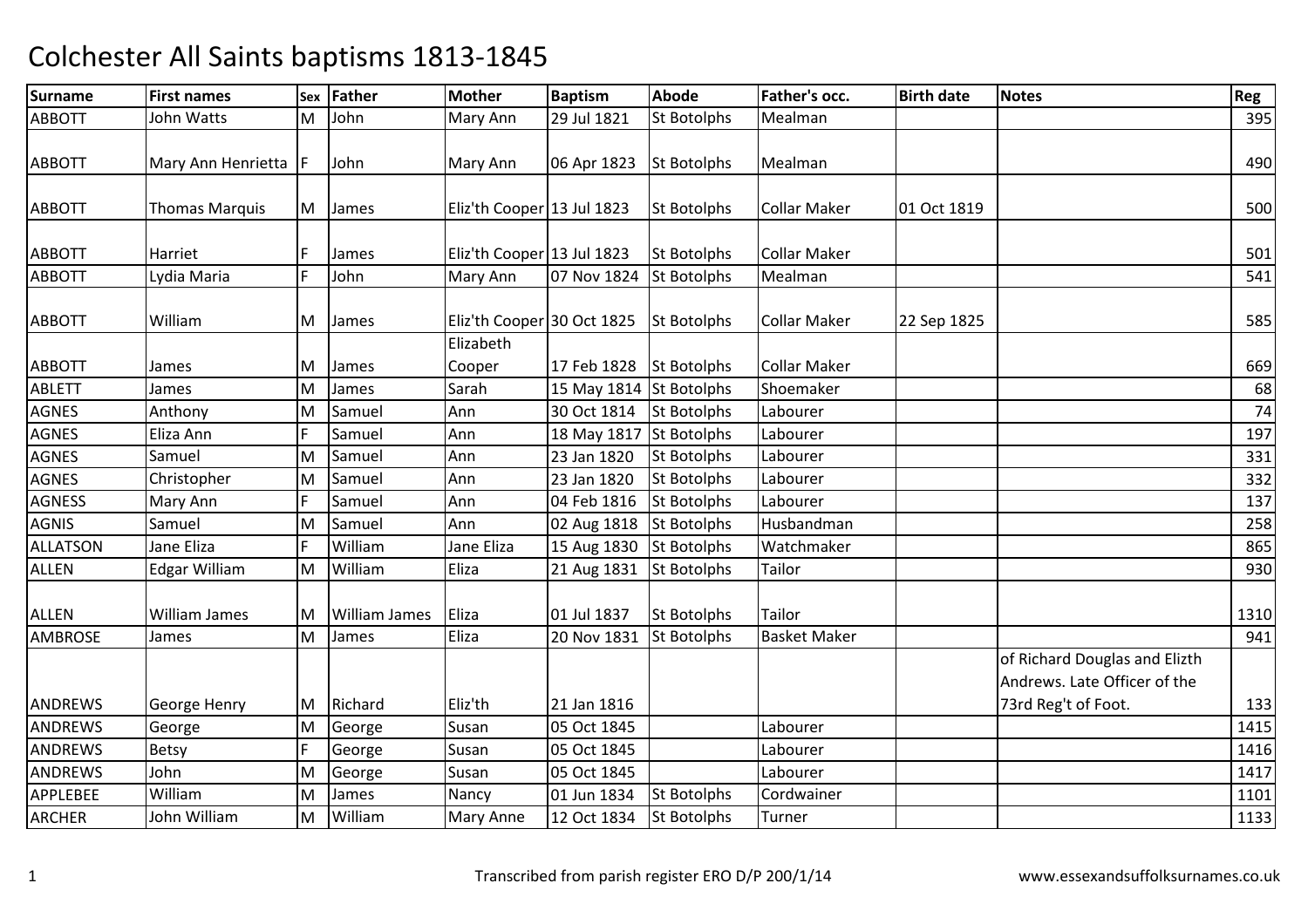| <b>Surname</b> | <b>First names</b>      |     | Sex Father   | <b>Mother</b> | <b>Baptism</b>          | <b>Abode</b>       | Father's occ.    | <b>Birth date</b> | <b>Notes</b>               | Reg    |
|----------------|-------------------------|-----|--------------|---------------|-------------------------|--------------------|------------------|-------------------|----------------------------|--------|
|                | William Robert          |     |              |               |                         |                    |                  |                   |                            |        |
| <b>ARTHY</b>   | <b>Bridge</b>           | IM. | William      | Eliz'th       | 24 Dec 1815 St Botolphs |                    | <b>Baker</b>     |                   |                            | 131    |
| <b>ARTHY</b>   | Eliza Anna Maria        | F   | William      | Elizabeth     | 20 Apr 1817             | <b>St Botolphs</b> | <b>Baker</b>     | 11 Feb 1817       |                            | 195    |
| <b>ARTHY</b>   | Louisa Ann              |     | William      | Eliz'th       | 30 Aug 1818 St Botolphs |                    | <b>Baker</b>     |                   |                            | 262    |
| <b>ASHBY</b>   | John                    | M   | Joseph       | Sarah         | 18 Jan 1828             | <b>St Botolphs</b> | Shoemaker        |                   |                            | 662    |
| <b>ASHBY</b>   | Mary Anne               | F   | Joseph       | Sarah         | 21 Sep 1829             | <b>St Botolphs</b> | Shoemaker        |                   |                            | 788    |
| ASHBY          | Samuel                  | M   | Joseph       | Sarah         | 02 Jul 1837             | <b>St Botolphs</b> | Shoemaker        |                   |                            | 1315   |
| <b>AYLETT</b>  | Watson                  | M   | John         | Mary          | 02 Jul 1837             | St Botolphs        | Shoemaker        |                   |                            | 1319   |
| BA[GY]LEY      | Rosina                  | F   | William      | Rosina        | 22 Mar 1832             | <b>St Botolphs</b> | Hawker           |                   |                            | 960    |
| <b>BACON</b>   | Martha                  | F   | John         | Martha        | 15 Mar 1835 St Botolphs |                    | Tailor           |                   |                            | 1160   |
| <b>BAIRD</b>   | Telfer                  | F   | Thomas       | Andrea        | 28 Jan 1816             | <b>St Botolphs</b> | Distiller        |                   |                            | 135    |
| <b>BAIRD</b>   | Helen Wood              | F   | Thomas       | Andrea        | 27 Oct 1822             | <b>St Botolphs</b> | <b>Distiller</b> |                   |                            | 471    |
| <b>BAIRD</b>   | Mary Griffith           | F   | Thomas       | Andrea        | 30 Mar 1825             | <b>St Botolphs</b> | <b>Distiller</b> |                   |                            | 556    |
|                |                         |     |              |               |                         |                    |                  |                   | Adult, born about 55 years |        |
| <b>BAIRD</b>   | Lydia                   | Ē   |              |               | 09 May 1830 St Botolphs |                    |                  |                   | since. Widow.              | 835    |
| <b>BAKER</b>   | Henry Oathwaite         | M   | Barnaby      | Hannah        | 16 May 1813             |                    | Taylor           |                   |                            | $20\,$ |
| <b>BAKER</b>   | Maria                   | F   | Thomas       | Eliz'th       | 02 Mar 1817 St Botolphs |                    | Taylor           |                   |                            | 189    |
| <b>BAKER</b>   | Francis                 | M   | Francis      | Harriet       | 06 Dec 1818 St Botolphs |                    | <b>Baker</b>     |                   |                            | 267    |
| <b>BAKER</b>   | James                   | M   | William      | Sarah         | 25 Apr 1819             | <b>St Botolphs</b> | <b>Baker</b>     |                   |                            | 294    |
| <b>BAKER</b>   | John                    | M   | Francis      | Harriett      | 03 Jun 1821             | <b>St Botolphs</b> | <b>Baker</b>     |                   |                            | 387    |
| <b>BAKER</b>   | Emma                    | F   | William      | Sarah         | 31 Oct 1824             | <b>St Botolphs</b> | Labourer         |                   |                            | 538    |
| <b>BAKER</b>   | Frederick               | M   | William      | Sarah         | 31 Oct 1824             | <b>St Botolphs</b> | Labourer         |                   |                            | 539    |
| <b>BAKER</b>   | Henry                   | M   | William      | Sarah         | 03 Dec 1826             | <b>St Botolphs</b> | Labourer         |                   |                            | 625    |
| <b>BAKER</b>   | Amelia                  | F   | David        | Amelia        | 06 Jul 1828             | <b>St Botolphs</b> | Labourer         |                   |                            | 700    |
| <b>BAKER</b>   | <b>Elizabeth Rachel</b> | F   | Thomas       | Rachel        | 15 Aug 1830             | <b>St Botolphs</b> | Tailor           |                   |                            | 864    |
| <b>BAKER</b>   | David                   | M   | David        | Amelia        | 22 Nov 1830             | <b>St Botolphs</b> | Labourer         |                   |                            | 887    |
| <b>BAKER</b>   | David                   | M   | David        | Amelia        | 16 Jan 1833             | <b>St Botolphs</b> | Labourer         |                   |                            | 1011   |
| <b>BAKER</b>   | Sarah Blyth             | F   | John Barnaby | Mary          | 11 Jan 1835             | <b>St Botolphs</b> | Taylor           | 10 Apr 1812       | An adult.                  | 1148   |
| <b>BAKER</b>   | James                   | M   | David        | Amelia        | 08 Feb 1835             | <b>St Botolphs</b> | Labourer         |                   |                            | 1153   |
| <b>BAKER</b>   | Thomas                  | M   | Thomas       | Sarah         | 02 Oct 1836             | <b>St Botolphs</b> | Carpenter        |                   |                            | 1259   |
| <b>BAKER</b>   | Lucy                    | F   | David        | Amelia        | 02 Apr 1837             | <b>St Botolphs</b> | Labourer         |                   |                            | 1293   |
| <b>BAKER</b>   | John Barnaby            | M   | John Barnaby | Mary          | 07 May 1837 St Botolphs |                    | Tailor           | 25 Nov 1815       |                            | 1296   |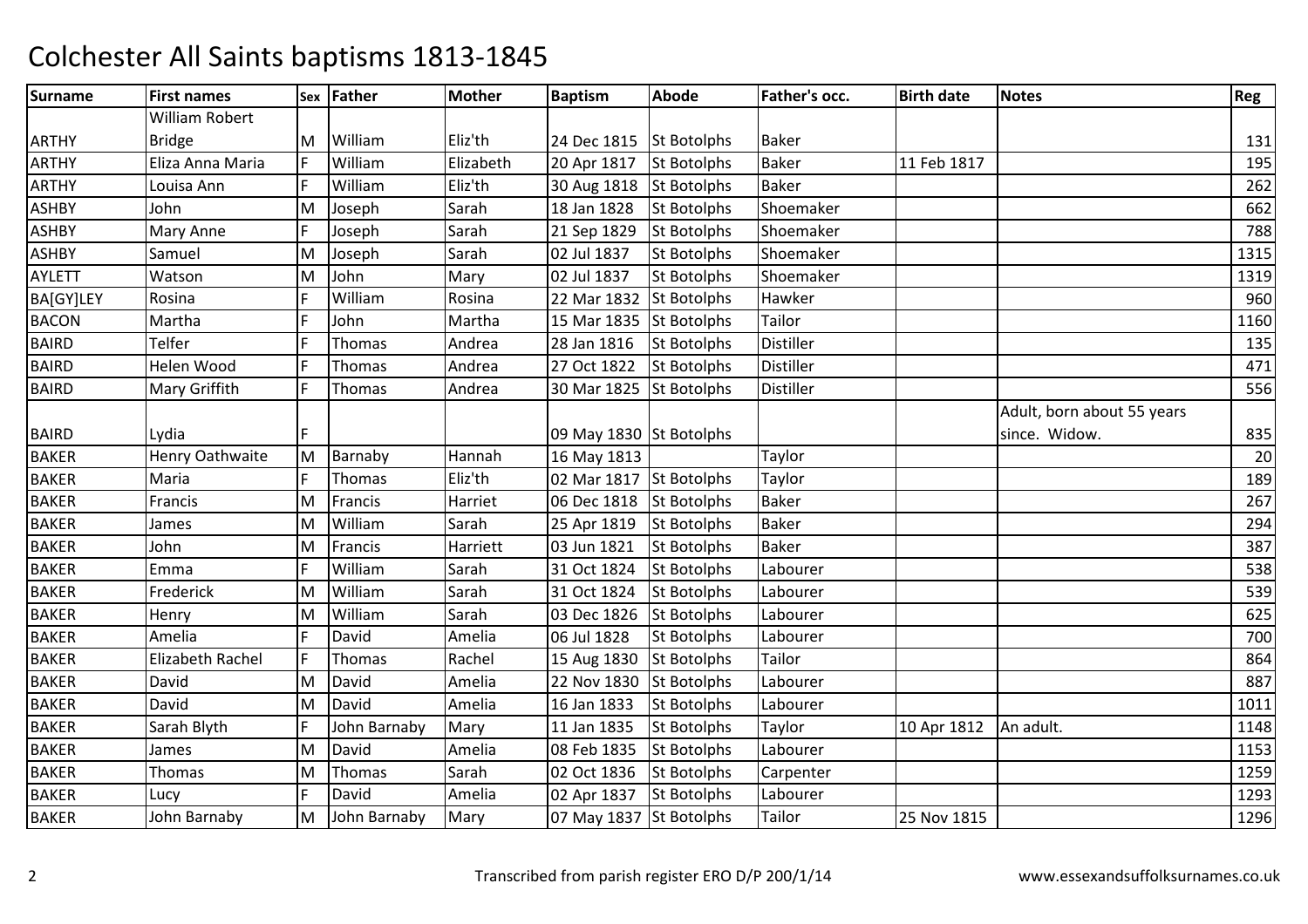| <b>Surname</b>  | <b>First names</b>    | Sex | Father               | <b>Mother</b>    | <b>Baptism</b>           | <b>Abode</b>       | Father's occ.        | <b>Birth date</b> | <b>Notes</b>                  | Reg  |
|-----------------|-----------------------|-----|----------------------|------------------|--------------------------|--------------------|----------------------|-------------------|-------------------------------|------|
| <b>BAKER</b>    | William               | м   | John Barnaby         | Mary             | 02 Jul 1837              | <b>St Botolphs</b> | Tailor               | 08 Jun 1821       | An adult.                     | 1322 |
| <b>BALLARD</b>  | Sarah                 | E   | Edward               | Hannah           | 16 Jan 1830              | St Botolphs        | Labourer             |                   |                               | 808  |
|                 |                       |     |                      |                  |                          |                    |                      |                   | Perhaps should have been      |      |
| <b>BALLETT</b>  | Hannah                |     | Edward               | Hannah           | 28 Sep 1828              | <b>St Botolphs</b> | Labourer             |                   | Ballard ].                    | 719  |
| <b>BALLS</b>    | Caroline              | F   | Andrew               | Elizabeth        | 08 Aug 1813              | <b>St Nicholas</b> | <b>School Master</b> |                   |                               | 34   |
| <b>BALLS</b>    | Kasia                 | F   | William              | Mary             | 04 Aug 1816 St Botolphs  |                    | Gardener             |                   | [For Kezia ?].                | 157  |
| <b>BALLS</b>    | James                 | M   | William              | Mary             | 10 Aug 1820              | <b>St Botolphs</b> | Shoemaker            | 13 Feb 1819       |                               | 362  |
| <b>BALLS</b>    | Hannah                |     | Samuel               | Hannah           | 28 Mar 1822              | <b>St Botolphs</b> | Shoemaker            |                   |                               | 424  |
| <b>BALLS</b>    | Eliza                 | F   | William              | Mary             | 23 Feb 1823              | <b>St Botolphs</b> | Gardener             |                   |                               | 483  |
| <b>BANISTER</b> | Georgiana Lewis       | F   | Joseph               | Ann              | 19 Oct 1813              | St Nicholas        | Watchmaker           |                   |                               | 43   |
| <b>BARHAM</b>   | Charles               | M   | William              | Elizabeth        | 24 Jul 1814              | St Botolphs        | <b>Bricklayer</b>    |                   |                               | 71   |
| <b>BARHAM</b>   | John Henry            | M   |                      | Sarah            | 02 Jul 1837              | St Botolphs        |                      |                   | Illegitimate. Single woman.   | 1320 |
| <b>BARKER</b>   | Thomas                | M   |                      | Martha           | 08 Apr 1833              | Thorrington        |                      |                   | Now a prisoner in the Castle. | 1026 |
| <b>BARKER</b>   | William Hill?         | M   | William              | Martha           | 14 May 1837 St Botolphs  |                    | Blacksmith           |                   |                               | 1300 |
| <b>BARNARD</b>  | Elizabeth             | F   | Henry                | Mary             | 14 Aug 1833 St Botolphs  |                    | Labourer             |                   |                               | 1060 |
| <b>BARNES</b>   | William               | M   | Robert               | Elizabeth        | 25 May 1816 St Botolphs  |                    | <b>Cabinet Maker</b> |                   |                               | 147  |
| <b>BARNES</b>   | Phoebe Anne           | E   | James                | Phoebe           | 17 Apr 1831              | <b>St Botolphs</b> | Tailor               |                   |                               | 909  |
| <b>BARNES</b>   | <b>Charles Alfred</b> | М   | <b>William Henry</b> | <b>Mary Anne</b> | 20 May 1844              |                    | Farmer               |                   |                               | 1406 |
| <b>BARNETT</b>  | Mary Ann              | F   | Thomas               | Eleanor          | 06 Oct 1822              | <b>St Botolphs</b> | Porter               |                   |                               | 463  |
| <b>BARR</b>     | Lydia                 | F   | Thomas               | Susan            | 13 Feb 1828              | <b>St Botolphs</b> | Shoemaker            |                   |                               | 667  |
| <b>BARRATT</b>  | George                | M   | Thomas               | Eleanor          | 15 Dec 1827              | <b>St Botolphs</b> | Labourer             |                   |                               | 656  |
| <b>BARRETT</b>  | George                | M   | Thomas               | Eleanor          | 01 Jan 1837              | <b>St Botolphs</b> | Labourer             | 17 Mar 1822       |                               | 1273 |
| <b>BARRETT</b>  | Eliza                 | E   | Thomas               | Eleanor          | 01 Jan 1837              | <b>St Botolphs</b> | Labourer             | 13 Feb 1825       |                               | 1274 |
| <b>BARTON</b>   | Maria                 | F   | Samuel               | Maria            | 25 Jan 1832              | <b>St Botolphs</b> | Innkeeper            |                   |                               | 948  |
| <b>BASKETT</b>  | William Henry         | M   | James                | Ruth             | 11 Aug 1813              | <b>St Botolphs</b> | Innkeeper            |                   |                               | 35   |
| <b>BATEMAN</b>  | Mary                  | F   | Thomas               | Mary             | 01 Oct 1815              | <b>St Botolphs</b> | Labourer             |                   |                               | 120  |
| <b>BATEMAN</b>  | <b>Mary Anne</b>      | F   | Thomas               | Mary             | 09 Nov 1828              | <b>St Botolphs</b> | Labourer             |                   |                               | 727  |
| <b>BAWTREE</b>  | <b>Edward William</b> | M   | John                 | Mary             | 02 Jul 1818              | <b>St Botolphs</b> | Gent'n               |                   |                               | 248  |
| <b>BAWTREE</b>  | Rachel Mary           | F   | John                 | Mary             | 19 May 1828 St Botolphs  |                    | <b>Banker</b>        |                   |                               | 689  |
| <b>BAWTREE</b>  | Emma                  | F   | John                 | Mary             | 17 Sep 1829 St Botolph's |                    | <b>Banker</b>        |                   |                               | 784  |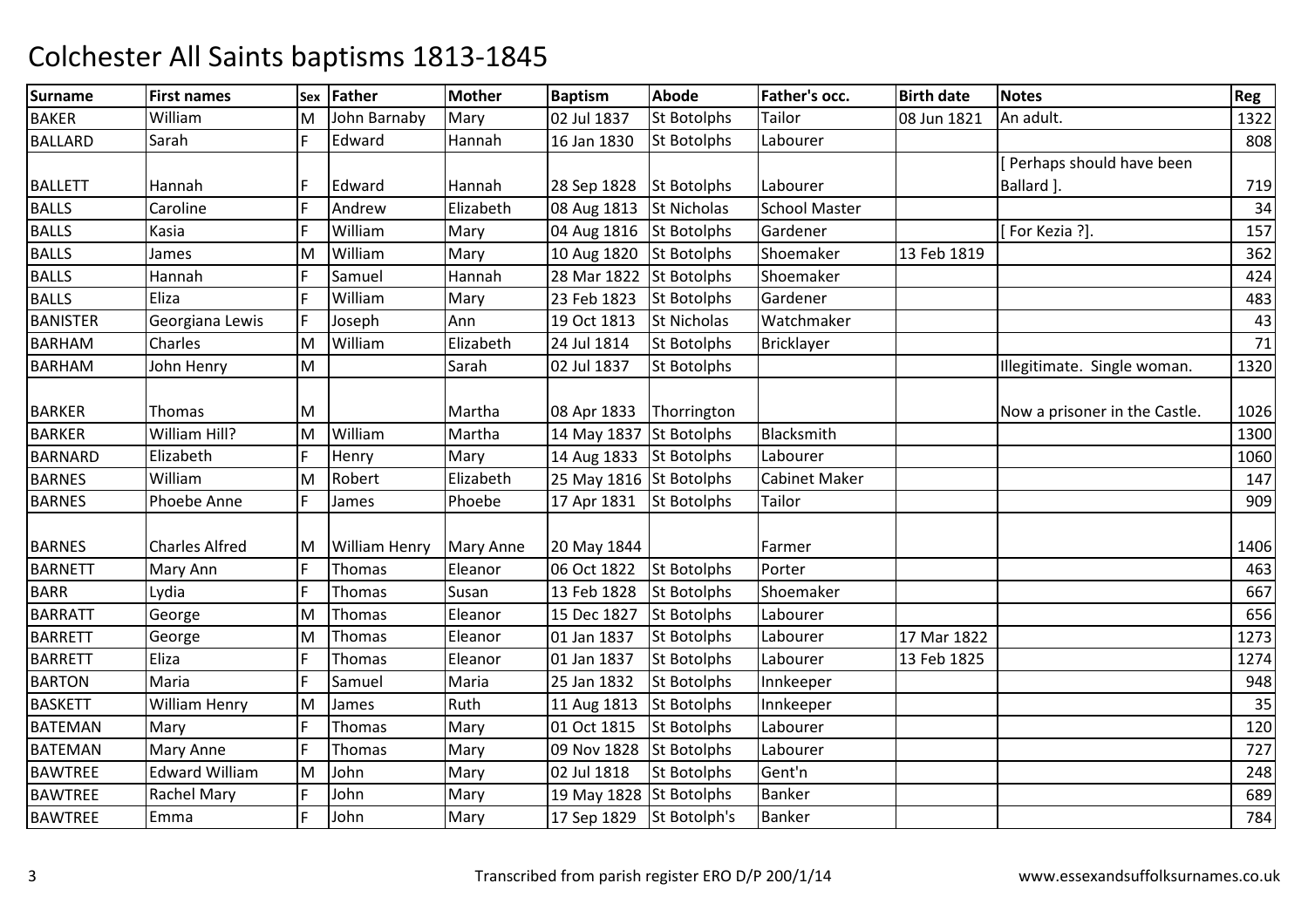| <b>Surname</b>   | <b>First names</b>        |    | Sex Father                  | <b>Mother</b>    | <b>Baptism</b>          | <b>Abode</b>       | Father's occ.          | <b>Birth date</b> | <b>Notes</b>                           | Reg  |
|------------------|---------------------------|----|-----------------------------|------------------|-------------------------|--------------------|------------------------|-------------------|----------------------------------------|------|
| <b>BAWTREE</b>   | Octavius                  | M  | John                        | Mary             | 19 Nov 1830             | <b>St Botolphs</b> | <b>Banker</b>          |                   |                                        | 885  |
| <b>BAWTREE</b>   | <b>Charles Alston</b>     |    | M Charles Samuel Eliza Anne |                  | 13 Nov 1836 St Botolphs |                    | Merchant               |                   |                                        | 1270 |
| <b>BAWTREE</b>   | Frederick William         |    | M Charles Samuel Eliza Anne |                  | 09 Dec 1838             |                    | Merchant               |                   |                                        | 1358 |
| <b>BAWTREE</b>   | <b>Arthur Rowland</b>     |    | M Charles Samuel Eliza Anne |                  | 15 Dec 1839             |                    | Merchant               |                   |                                        | 1364 |
| <b>BAWTREE</b>   | Eliza Harriet             | F  | Charles Samuel Eliza Anne   |                  | 07 Mar 1841             |                    | Merchant               |                   |                                        | 1372 |
| <b>BAWTREE</b>   | Daniel Constable          | M  | Charles Samuel Eliza Anne   |                  | 20 Aug 1843             |                    | Merchant               |                   |                                        | 1393 |
| <b>BEACHEN</b>   | <b>Elizabeth Caroline</b> | F  | Isaack                      | Mary Ann         | 12 Jan 1834             | <b>St Botolphs</b> | Taylor                 |                   |                                        | 1075 |
| <b>BEARDWELL</b> | Daniel                    | M  | John                        | Sarah            | 11 Dec 1825             | <b>St Botolphs</b> | Labourer               |                   |                                        | 589  |
| <b>BEARDWELL</b> | Walter Elijah             | M  | John                        | <b>Mary Anne</b> | 07 Oct 1832             | <b>St Botolphs</b> | <b>Tallow Chandler</b> |                   |                                        | 994  |
| <b>BEAUMONT</b>  | William                   | M  | Jeremiah                    | Sarah            | 03 Aug 1828             | <b>St Botolphs</b> | Cordwainer             |                   |                                        | 707  |
| <b>BEDWELL</b>   | Arthur                    | M  | John Jermyn                 | <b>Mary Anne</b> | 07 Jul 1839             |                    | Pawn Broker            |                   |                                        | 1362 |
| <b>BEDWELL</b>   | Julia                     | F  | John Jermyn                 | Maria            | 15 Aug 1841             |                    | Pawn Broker            |                   |                                        | 1378 |
| BEN[NW]ELL       | <b>Henry Francis</b>      | M  | Joseph                      | Sophia           | 17 Feb 1821             |                    | Gentleman              |                   |                                        | 378  |
| <b>BENNELL</b>   | James Samuel              | M  | James                       | Sarah            | 19 Jun 1831             | <b>St Botolphs</b> | Painter                |                   |                                        | 917  |
| <b>BENNELL</b>   | <b>William Thomas</b>     | M  | James                       | Sarah            | 19 Jun 1831             | <b>St Botolphs</b> | Painter                |                   |                                        | 918  |
| <b>BENNELL</b>   | Sarah Anne                |    | James                       | Eliza            | 25 Nov 1832             | <b>St Botolphs</b> | Gardener               |                   |                                        | 1004 |
| <b>BENNELL</b>   | Mary Anne Terrell         | IF | James Blaze                 | Anne             | 20 Dec 1835             | <b>St Botolphs</b> | <b>Clock Maker</b>     |                   |                                        | 1208 |
| <b>BIGGS</b>     | John James                | M  | John                        | Ann              | 01 Dec 1822             | <b>St Nicholas</b> | Gardener               |                   |                                        | 474  |
| <b>BIGGS</b>     | George Frederick          | M  | John                        | Anne             | 14 Sep 1828             | <b>St Botolphs</b> | <b>Fruit Dealer</b>    |                   |                                        | 714  |
| <b>BIGGS</b>     | Anne Elizabeth            | F  | John                        | Anne             | 18 Aug 1833             | <b>St Botolphs</b> | Labourer               |                   |                                        | 1061 |
| <b>BIRD</b>      | Mary Anne                 | F  | John                        | Elizabeth        | 24 Mar 1833 St Botolphs |                    | Shoemaker              |                   |                                        | 1019 |
| <b>BIRD</b>      | Alfred George             | M  | John                        | Elizabeth        | 17 Aug 1834             | <b>St Botolphs</b> | Cordwainer             |                   |                                        | 1112 |
| <b>BIRD</b>      | Rosina                    | F  | John                        | Elizabeth        | 22 Oct 1837             | <b>St Botolphs</b> | Shoemaker              |                   |                                        | 1351 |
| <b>BLACKWELL</b> | Martha                    |    | Vernon                      | Martha           | 08 Feb 1830             | <b>St Botolphs</b> | Bricklayer             |                   |                                        | 812  |
| <b>BLAMPIN</b>   | William                   | M  | William                     | Sarah            | 18 Apr 1830             | <b>St Botolphs</b> | Tailor                 |                   | 23 May 1813  [ Mis-hear for Plampin ]. | 828  |
| <b>BLAMPIN</b>   | Henry                     | M  | William                     | Sarah            | 18 Apr 1830             | <b>St Botolphs</b> | Tailor                 |                   | 08 May 1816   [Mis-hear for Plampin ]. | 829  |
| <b>BLAMPIN</b>   | George                    | M  | William                     | Sarah            | 18 Apr 1830             | <b>St Botolphs</b> | <b>Tailor</b>          |                   | 27 Apr 1818   [Mis-hear for Plampin ]. | 830  |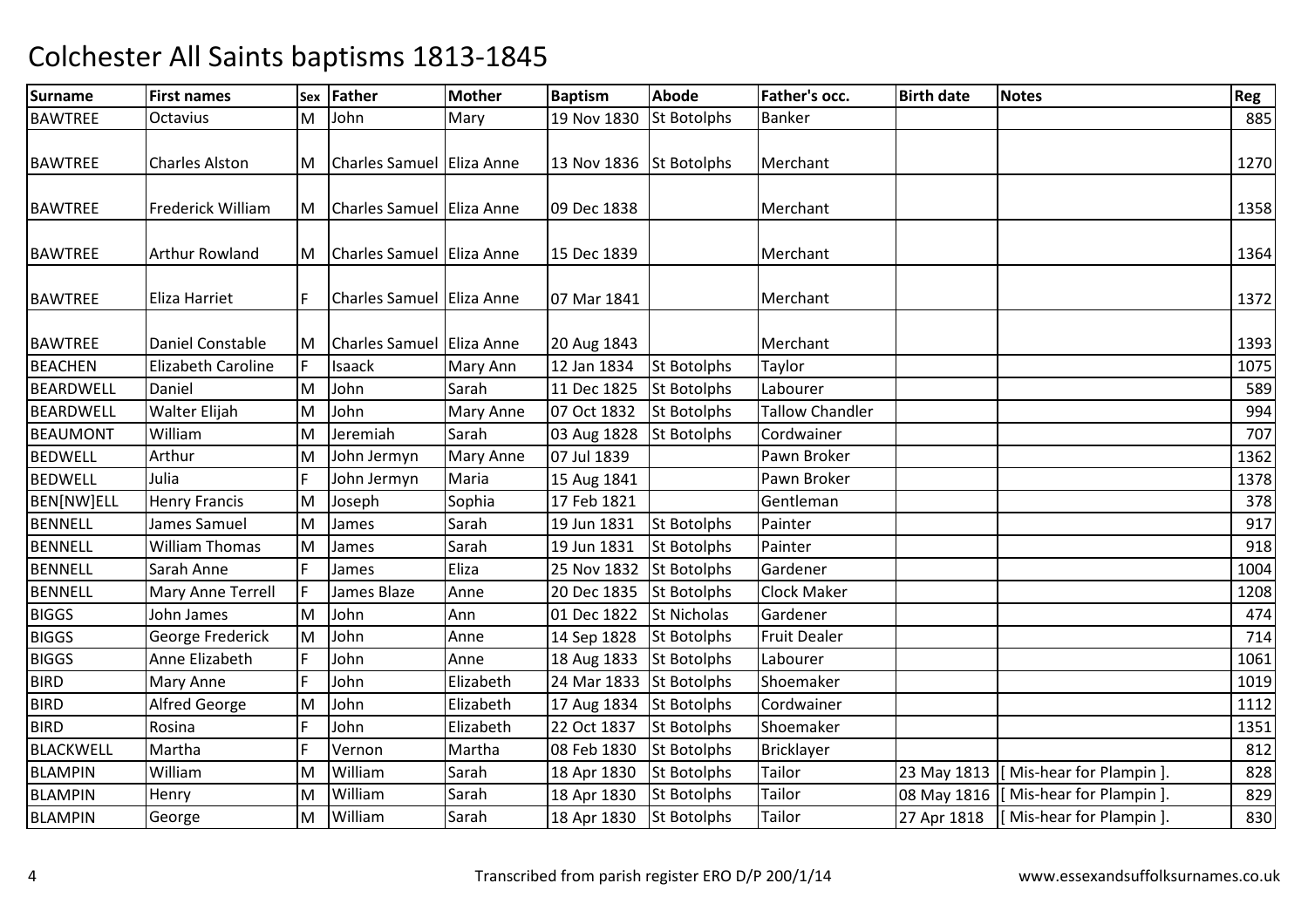| <b>Surname</b>    | <b>First names</b> | <b>Sex</b> | Father        | Mother              | <b>Baptism</b>          | <b>Abode</b>       | Father's occ. | <b>Birth date</b> | <b>Notes</b>                     | <b>Reg</b> |
|-------------------|--------------------|------------|---------------|---------------------|-------------------------|--------------------|---------------|-------------------|----------------------------------|------------|
| <b>BLAMPIN</b>    | Elijah             | ΙM         | William       | Sarah               | 18 Apr 1830             | St Botolphs        | Tailor        |                   | [Mis-hear for Plampin].          | 831        |
| <b>BLAND</b>      | Sophia Anna        | E          | Joseph        | Sophia              | 13 Aug 1826             |                    | Harness Maker |                   |                                  | 609        |
| <b>BLATCH</b>     | Eliza              | F          | John          | Eliza               | 05 Feb 1837             | <b>St Botolphs</b> | Painter       |                   |                                  | 1284       |
| <b>BLATCH</b>     | Emma               |            | Robert        | Sarah               | 08 Apr 1841             |                    | Hatter        |                   |                                  | 1374       |
| <b>BLOCK</b>      | Elizabeth Ann      | IF         | James         | Mary Ann            | 13 Jun 1824             | <b>St Botolphs</b> | Printer       |                   |                                  | 524        |
| <b>BLOOMFIELD</b> | Alice Eliza        | ١F         | Daniel        | Eliza               | 24 Aug 1828             | St Botolphs        | Blacksmith    |                   |                                  | 709        |
| <b>BLYTH</b>      | Charlotte Ann      | IF         | John          | Charlotte           | 24 Dec 1815             | <b>St Peters</b>   | Farmer        |                   |                                  | 130        |
| <b>BLYTH</b>      | William Clerke     | M          |               | Lucy                | 06 Oct 1828             |                    |               |                   | Single woman.                    | 721        |
| <b>BOAG</b>       | Anne Louisa        | E          | John          | Mary Louisa         | 26 Sep 1828             | <b>St Botolphs</b> | Glazier       |                   |                                  | 717        |
|                   |                    |            |               |                     |                         |                    |               |                   | Lieu't Colonel in the West Essex |            |
| <b>BOGGIS</b>     | William            | M          | James         | Mary Cecilia        | 12 May 1819             |                    |               | 23 Jul 1817       | Reg't of Militia.                | 297        |
|                   |                    |            |               |                     |                         |                    |               |                   | Lieu't Colonel in the West Essex |            |
| <b>BOGGIS</b>     | Cecilia Frances    | IF         | James         | <b>Mary Cecilia</b> | 12 May 1819             |                    |               | 13 Sep 1818       | Reg't of Militia.                | 298        |
| <b>BOHN</b>       | Mary Ann           | l۴.        | George        | Judith              | 04 Apr 1820             | <b>St Botolphs</b> | <b>Baker</b>  |                   |                                  | 342        |
| <b>BOND</b>       | Samuel             | M          | John          | Emma                | 28 Sep 1834             | <b>St Botolphs</b> | Shoemaker     |                   |                                  | 1131       |
| <b>BOND</b>       | William            | M          | John          | Emma                | 25 Jun 1837             | <b>St Botolphs</b> | Shoemaker     |                   |                                  | 1309       |
| <b>BONNELL</b>    | Sarah              | lF.        | <b>Thomas</b> | Sarah               | 22 Oct 1815             | <b>St Botolphs</b> | Smith         |                   |                                  | 122        |
| <b>BORLEY</b>     | Jane Rose          | F          | Joseph        | Sarah               | 29 Dec 1822             |                    | Pawn Broker   |                   |                                  | 476        |
| <b>BOUTTELL</b>   | William            | M          | Edmund        | Anne Maria          | 14 Jul 1829             |                    | Millar        |                   |                                  | 763        |
| <b>BOYLES</b>     | Lucy               | F          | Charles       | Sarah               | 13 Mar 1836             | <b>St Botolphs</b> | Shoemaker     |                   |                                  | 1225       |
| <b>BRADDOCK</b>   | Eliza              | F          | James         | Ann                 | 20 Oct 1822             | <b>St Botolphs</b> | Jeweller      | 24 Jan 1812       |                                  | 464        |
| <b>BRADDOCK</b>   | Sarah              | F          | James         | Ann                 | 20 Oct 1822             | <b>St Botolphs</b> | Jeweller      | 28 Feb 1814       |                                  | 465        |
| <b>BRADDOCK</b>   | Edward             | M          | James         | Ann                 | 20 Oct 1822             | <b>St Botolphs</b> | Jeweller      | 21 Feb 1817       |                                  | 466        |
| <b>BRADDOCK</b>   | Joseph             | M          | James         | Ann                 | 20 Oct 1822             | <b>St Botolphs</b> | Jeweller      | 17 Sep 1822       |                                  | 467        |
| <b>BRADDY</b>     | William            | M          | Samuel        | Eliza               | 29 May 1825 St Botolphs |                    | Shoemaker     |                   |                                  | 563        |
| <b>BRADDY</b>     | Henry              | M          | Samuel        | Eliza               | 17 Sep 1826             | <b>St Botolphs</b> | Shoemaker     |                   |                                  | 616        |
| <b>BRADDY</b>     | James              | M          | Samuel        | Eliza               | 03 Aug 1828             | <b>St Botolphs</b> | Cordwainer    |                   |                                  | 705        |
| <b>BRADDY</b>     | <b>Mary Anne</b>   | F          | Samuel        | Eliza               | 28 Feb 1830             | <b>St Botolphs</b> | Cordwainer    |                   |                                  | 819        |
| <b>BRADDY</b>     | Eliza              | F          | Samuel        | Eliza               | 25 Mar 1832             | <b>St Botolphs</b> | Shoemaker     |                   |                                  | 963        |
| <b>BRADDY</b>     | George             | M          | Samuel        | Eliza               | 26 Dec 1833             | <b>St Botolphs</b> | Cordwainer    |                   |                                  | 1073       |
| <b>BRADDY</b>     | Susannah Agnes     | IF.        | Samuel        | Susannah            | 11 Jan 1835             | <b>St Botolphs</b> | Shoemaker     | 06 Jul 1817       | An adult.                        | 1149       |
| <b>BRADDY</b>     | Sarah Anne         | lF.        | Samuel        | Eliza               | 22 Nov 1835 St Botolphs |                    | Shoemaker     |                   |                                  | 1202       |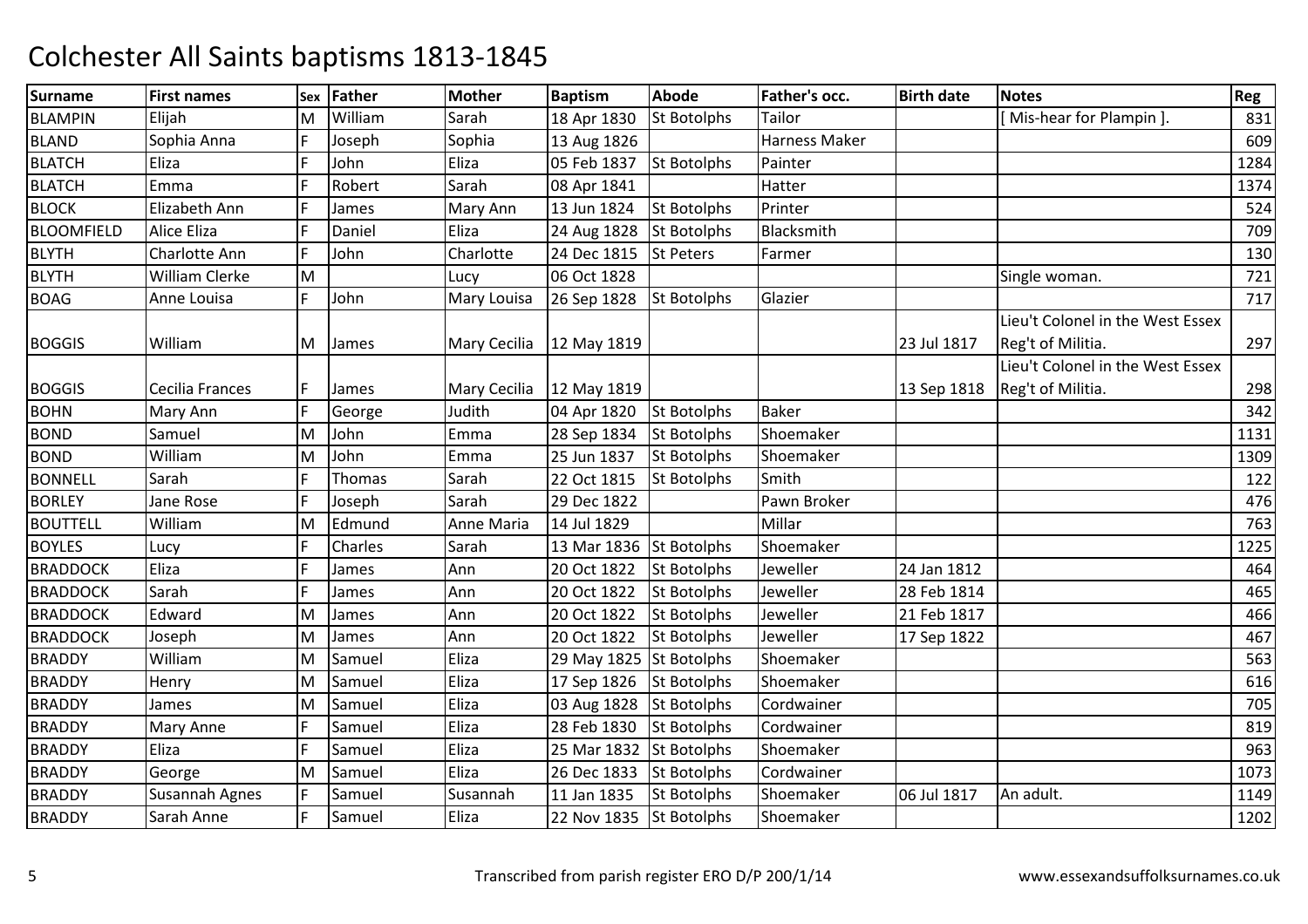| <b>Surname</b>   | <b>First names</b>      | Sex | <b>Father</b>        | <b>Mother</b> | <b>Baptism</b>          | <b>Abode</b>       | Father's occ.        | <b>Birth date</b> | <b>Notes</b>                | Reg            |
|------------------|-------------------------|-----|----------------------|---------------|-------------------------|--------------------|----------------------|-------------------|-----------------------------|----------------|
| <b>BRAND</b>     | John                    | M   | John                 | Phoebe        | 03 Aug 1817             | <b>St Botolphs</b> | Corn Merchant        |                   |                             | 206            |
| <b>BRAND</b>     | William Pegram          | M   | John                 | Phoebe        | 13 Dec 1818             | <b>St Botolphs</b> | Corn Merchant        |                   |                             | 271            |
| <b>BRAND</b>     | James                   | M   | John                 | Phoebe        | 21 Nov 1819             | <b>St Botolphs</b> | Corn Merchant        |                   |                             | 315            |
| <b>BRAND</b>     | <b>Elizabeth Cook</b>   | F   |                      | Elizabeth     | 13 Feb 1830             |                    |                      |                   | Illegitimate. Single woman. | 813            |
|                  |                         |     |                      |               |                         |                    |                      |                   |                             |                |
| <b>BRANSON</b>   | George Ismael           | M   | <b>Ismael George</b> | Ann           | 11 Jul 1830             | <b>St Botolphs</b> | Carpenter            |                   |                             | 853            |
| <b>BRANSON</b>   | Hannah Maria            | F   | Samuel               | Hannah        | 06 May 1832 St Botolphs |                    | Carpenter            |                   |                             | 973            |
| <b>BRANSON</b>   | Louisa                  | F   | Samuel               | Hannah        | 06 Jul 1834             | St Botolphs        | Carpenter            |                   |                             | 1105           |
| <b>BRERETON</b>  | Jane                    | F   | William              | Jane          | 29 Mar 1815             | <b>St Botolphs</b> | Artilleryman         |                   |                             | 93             |
|                  |                         |     |                      |               |                         | St Mary            |                      |                   |                             |                |
| <b>BRETT</b>     | William                 | M   | James                | Amelia        | 18 Jun 1815             | Magdalen           | Hairdresser          |                   |                             | 105            |
| <b>BRETT</b>     | Sarah                   | F   | James                | Amelia        | 29 Mar 1818             | <b>St Botolphs</b> | Hairdresser          |                   |                             | 234            |
| <b>BRETT</b>     | Sarah Ann               | F   | John                 | Ann           | 07 May 1820 St Botolphs |                    | Horsekeeper          |                   |                             | 345            |
| <b>BRETT</b>     | <b>Thomas Partridge</b> | M   | Isaac                | Harriet       | 30 Aug 1821 St Botolphs |                    | Gardener             |                   |                             | 405            |
| <b>BRETT</b>     | Richard                 | M   | James                | Amelia        | 19 Mar 1826             | St Botolphs        | Barber               |                   |                             | 597            |
| <b>BRETT</b>     | John                    | M   | James                | Amelia        | 11 May 1828 St Botolphs |                    | Labourer             |                   |                             | 686            |
| <b>BRIGHTMAN</b> | William                 | M   | Henry                | Sarah         | 29 Aug 1830             | St Botolphs        | Nail Maker           |                   |                             | 870            |
| <b>BRIGHTMAN</b> | Charles                 | M   | Henry                | Sarah         | 12 Apr 1835             | <b>St Botolphs</b> | Nail Maker           |                   |                             | 1167           |
| <b>BRIGHTMAN</b> | Louisa                  | F   | Benjamin             | Lucy          | 05 Feb 1837             | <b>St Botolphs</b> | Cooper               |                   |                             | 1283           |
| <b>BRIGHTMAN</b> | Maria                   | F   | Henry                | Sarah         | 28 May 1837 St Botolphs |                    | Nail Maker           |                   |                             | 1303           |
| <b>BRINER</b>    | Anthony                 | M   | Anthony              | Hannah        | 08 Jan 1815             | <b>St Botolphs</b> | Labourer             |                   |                             | 81             |
| <b>BRINER</b>    | Jacob                   | M   | Anthony              | Hannah        | 30 Mar 1817             | <b>St Botolphs</b> | Labourer             |                   |                             | 191            |
| <b>BRINER</b>    | Eliz'th                 | F   | Anthony              | Hannah        | 11 Jul 1819             | <b>St Botolphs</b> | Labourer             |                   |                             | 307            |
| <b>BRITEE</b>    | Elizabeth               | F   | John                 | Susan         | 31 Jan 1813             |                    | Footman              |                   |                             | $\overline{9}$ |
| <b>BRITEE</b>    | John                    | M   | John                 | Susan         | 02 Apr 1815             |                    | Woolspinner          |                   |                             | 95             |
|                  |                         |     |                      | Elizabeth     |                         |                    |                      |                   |                             |                |
| <b>BROCK</b>     | James Saumarez          |     | M George             | Mount         | 29 Dec 1828             |                    | Esquire              | 06 Dec 1828       |                             | 740            |
|                  |                         |     |                      | Elizabeth     |                         |                    |                      |                   |                             |                |
| <b>BROCK</b>     | Charles                 | M   | George               | Mount         | 05 Feb 1830             |                    | Esquire              |                   |                             | 810            |
| <b>BROMLEY</b>   | John                    | M   | Thomas               | Eliz'th       | 12 Apr 1818             | <b>St Giles</b>    | <b>Cabinet Maker</b> | * Jan 1814        |                             | 235            |
| <b>BROMLEY</b>   | Mary Ann                | F   | Thomas               | Eliz'th       | 12 Apr 1818             | <b>St Giles</b>    | Cabinet Maker        |                   |                             | 236            |
| <b>BROMLEY</b>   | Henry                   | M   | Thomas               | Eliz'th       | 12 Apr 1818             | <b>St Giles</b>    | <b>Cabinet Maker</b> |                   |                             | 237            |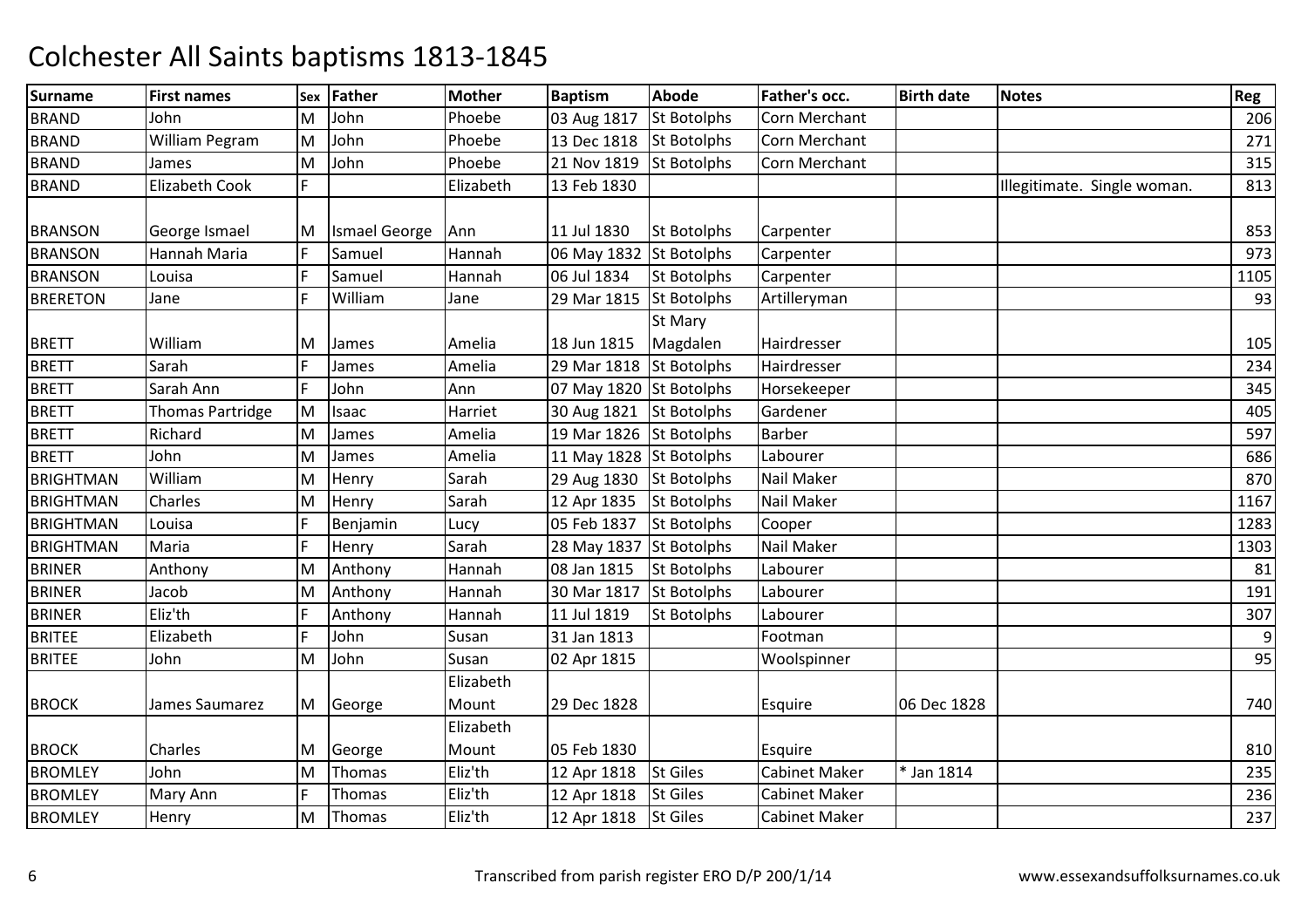| <b>Surname</b>     | <b>First names</b>     |              | Sex Father | <b>Mother</b> | <b>Baptism</b>          | <b>Abode</b>       | Father's occ.      | <b>Birth date</b> | <b>Notes</b>                  | Reg  |
|--------------------|------------------------|--------------|------------|---------------|-------------------------|--------------------|--------------------|-------------------|-------------------------------|------|
| <b>BROWN</b>       | James Fulcher          | М            | James      | Ann           | 22 Dec 1816             | <b>St Botolphs</b> | Labourer           |                   |                               | 177  |
| <b>BROWN</b>       | Charles                | M            | Abraham    | Sarah         | 05 Nov 1820             | <b>St Botolphs</b> | Wheelwright        |                   |                               | 369  |
|                    |                        |              |            |               |                         |                    |                    |                   | Omitted at the time. (Written |      |
| <b>BROWN</b>       | Isaack                 | M            | Abraham    | Sarah         | 31 Aug 1823 St Botolphs |                    | Wheelwright        | 05 Aug 1823       | 1828).                        | 710  |
| <b>BROWN</b>       | Rosina                 | F            | William    | Harriett      | 06 Feb 1830             | <b>St Botolphs</b> | Labourer           |                   |                               | 811  |
|                    |                        |              |            | Frances       |                         |                    |                    |                   |                               |      |
| <b>BROWNE</b>      | Ernest                 | M            | William    | Elizabeth     | 16 Sep 1832             |                    | Rope Maker         |                   |                               | 986  |
| <b>BROWNE</b>      | John                   | M            | John       | Anne          | 23 Jun 1833             | <b>St Botolphs</b> | Labourer           |                   |                               | 1046 |
|                    |                        |              |            | Frances       |                         |                    |                    |                   |                               |      |
| <b>BROWNE</b>      | Fanny                  | F            | William    | Elizabeth     | 15 Sep 1834             |                    | Rope Maker         |                   |                               | 1125 |
| <b>BROWNE</b>      | <b>Richard Charles</b> | M            | George     | Sarah Anne    | 26 Nov 1838             |                    | Gentleman          |                   |                               | 1357 |
| <b>BRUCE</b>       | James Henry            | M            | Henry      | Charlotte     | 05 May 1833 St Botolphs |                    | Carpenter          |                   |                               | 1032 |
| <b>BRUCE</b>       | <b>Charles Hewitt</b>  | M            | Henry      | Charlotte     | 19 Nov 1834             | <b>St Botolphs</b> | Carpenter          |                   |                               | 1136 |
|                    | <b>Charlotte Mary</b>  |              |            |               |                         |                    |                    |                   |                               |      |
| <b>BRUCE</b>       | Anne                   | $\mathsf{F}$ | Henry      | Charlotte     | 06 Dec 1835             | <b>St Botolphs</b> | Carpenter          |                   |                               | 1203 |
| <b>BRUNDLE</b>     | Rhoda                  | F            | John       | Elizabeth     | 29 May 1816 St Botolphs |                    | Shoemaker          |                   |                               | 149  |
|                    |                        |              |            |               |                         |                    | Shoemaker &        |                   |                               |      |
| <b>BRUNDLE</b>     | Mary                   | F            | John       | Eliz'th       | 13 Jul 1818             | <b>St Botolphs</b> | Hawker             |                   |                               | 249  |
| <b>BUCKINGHAM</b>  | Mary Anne              | F            | John       | Amelia        | 17 Jan 1836             | <b>St Botolphs</b> | <b>Chair Maker</b> |                   |                               | 1219 |
| <b>BUGG</b>        | William                | M            | William    | Esther        | 11 Jun 1813             | <b>St Botolphs</b> | Ostler             |                   |                               | 24   |
| <b>BULLOCK</b>     | Eliza                  | F            | William    | Sophia        | 11 Jun 1837             | <b>St Botolphs</b> | Bricklayer         |                   |                               | 1305 |
| <b>BUNNER</b>      | John                   | M            | John       | Sarah         | 17 Dec 1820             | <b>St Botolphs</b> | Carter             |                   |                               | 370  |
| <b>BUNNER</b>      | James                  | M            | John       | Louisa        | 22 Feb 1824             | <b>St Botolphs</b> | Carter             |                   |                               | 515  |
| <b>BUNNER</b>      | <b>Thomas Thurlow</b>  | M            | John       | Louisa        | 01 May 1831 St Botolphs |                    | Labourer           |                   |                               | 913  |
| <b>BUNNER</b>      | Sarah                  | F            | John       | Mary          | 01 Dec 1833             | St Botolphs        | Labourer           |                   |                               | 1071 |
| <b>BUNNER</b>      | William                | M            | James      | Harriett      | 14 May 1837 St Botolphs |                    | Blacksmith         |                   |                               | 1299 |
| <b>BUTCHER</b>     | Harriet                | F            | John       | Eliz'th       | 29 Sep 1816             |                    | Shoemaker          |                   |                               | 162  |
| <b>BUTCHER</b>     | Emma                   | F            | John       | Elizabeth     | 03 Jan 1832             | <b>St Botolphs</b> | Shoemaker          |                   |                               | 946  |
| <b>BUTTERWORTH</b> | Robert                 | M            | Robert     | Mary          | 14 Nov 1813             | <b>St Giles</b>    | Artilleryman       |                   |                               | 50   |
| <b>BUTTON</b>      | James                  | M            |            | Elizabeth     | 20 Jun 1830             | St Botolphs        |                    |                   | Illegitimate. Single woman.   | 845  |
| <b>BUXTON</b>      | Charles                | M            | Thomas     | Phoebe        | 23 Jul 1828             | St Botolphs        | Labourer           |                   |                               | 703  |
| <b>BUXTON</b>      | John William           | M            | John       | Charlotte     | 29 Mar 1833             | <b>St Botolphs</b> | Labourer           |                   |                               | 1021 |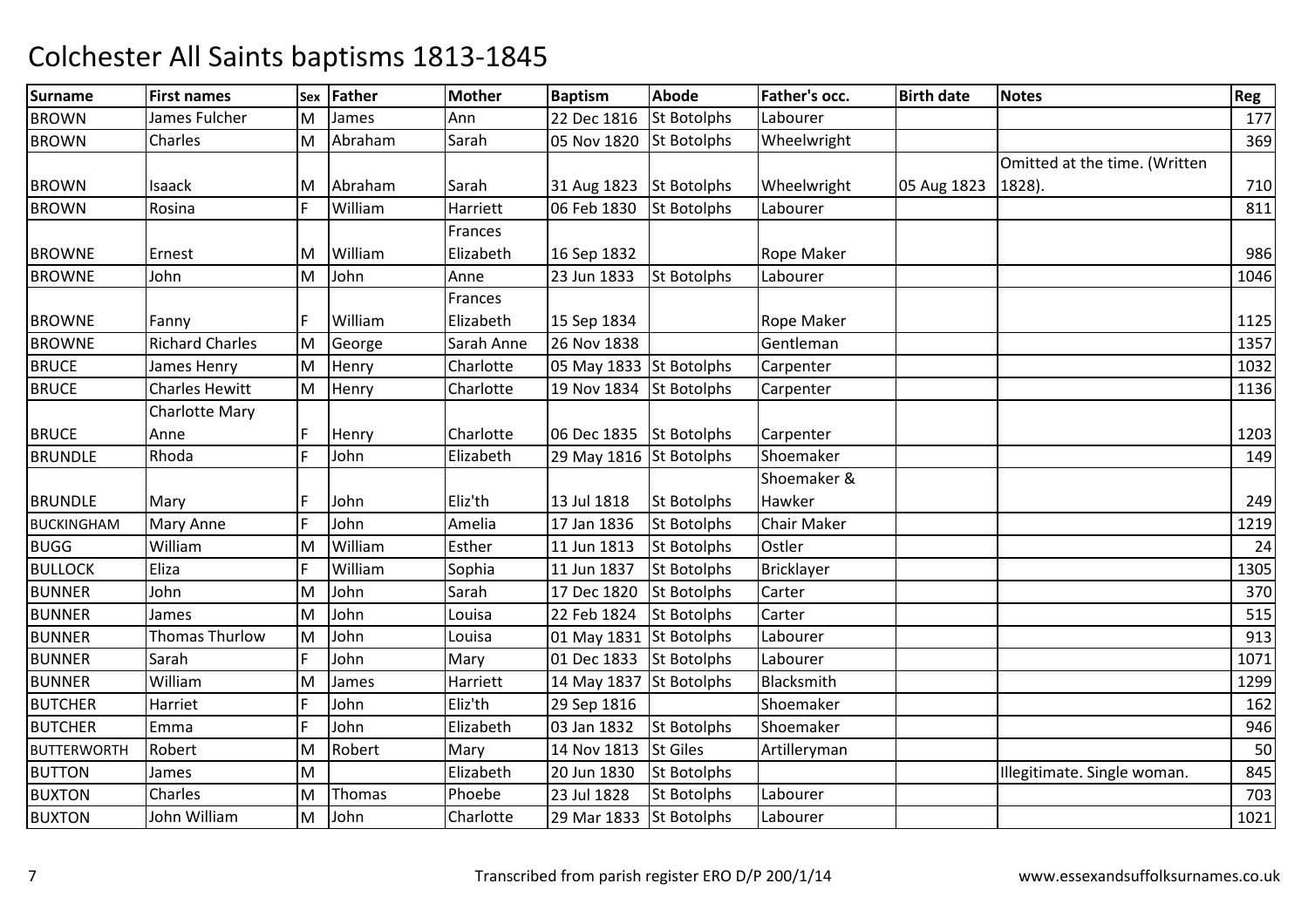| <b>Surname</b>    | <b>First names</b>    | Sex | Father                     | <b>Mother</b>    | <b>Baptism</b>          | <b>Abode</b>       | Father's occ. | <b>Birth date</b> | <b>Notes</b>                                             | Reg          |
|-------------------|-----------------------|-----|----------------------------|------------------|-------------------------|--------------------|---------------|-------------------|----------------------------------------------------------|--------------|
| <b>BUXTON</b>     | Louisa Emma           |     | John                       | Charlotte        | 30 Mar 1833             | <b>St Botolphs</b> | Labourer      | 16 Jul 1831       |                                                          | 1024         |
| <b>CALLAGHAN</b>  | Walter                | M   | Hugh                       | Martha           | 26 Dec 1824             | <b>St Botolphs</b> | Labourer      |                   |                                                          | 548          |
| <b>CALLAGHAN</b>  | Harriet               | F   | Hugh                       | Martha           | 14 Dec 1828             | <b>St Botolphs</b> | Labourer      |                   |                                                          | 732          |
| <b>CALVER</b>     | Elizabeth Fanny       | F   | John                       | Ann              | 21 Apr 1813             | <b>St Botolphs</b> | Labourer      |                   |                                                          | 16           |
| <b>CALVESBERT</b> | Mary                  | F   | John                       | Mary Ann         | 08 Jun 1817             | St Botolphs        | Gardener      |                   |                                                          | 203          |
| <b>CALVESBERT</b> | Hannah                | E   | John                       | Mary             | 22 Oct 1820             | <b>St Botolphs</b> | Gardener      |                   |                                                          | 367          |
| <b>CALVESBERT</b> | John                  | M   | John                       | Mary             | 01 Dec 1822             | <b>St Botolphs</b> | Gardener      |                   |                                                          | 475          |
| <b>CALVESBERT</b> | Robert                | M   | John                       | Mary Ann         | 28 May 1826 St Botolphs |                    | Gardener      |                   |                                                          | 603          |
| <b>CALVESBERT</b> | Sarah                 | F   | John                       | Mary Ann         | 29 Jun 1828             | <b>St Botolphs</b> | Gardener      |                   |                                                          | 698          |
| <b>CALVESBERT</b> | Harriett              | E   | John                       | Mary             | 31 Oct 1830             | <b>St Botolphs</b> | Gardener      |                   |                                                          | 884          |
| <b>CALVESBERT</b> | William               | M   | John                       | Mary Ann         | 01 Jun 1834             | <b>St Botolphs</b> | Gardener      |                   |                                                          | 1099         |
| <b>CALVESBERT</b> | George                | M   | John                       | <b>Mary Anne</b> | 13 Aug 1837             | <b>St Botolphs</b> | Gardener      |                   |                                                          | 1338         |
| <b>CALVIN</b>     | Thomas                | M   | Thomas                     | Mary             | 15 Apr 1832             | <b>St Botolphs</b> | Hatter        |                   |                                                          | 969          |
| <b>CANDLER</b>    | Ann Maria             | F   | William                    | Sarah            | 14 May 1815 St Botolphs |                    | Gardener      |                   |                                                          | 98           |
| <b>CANDLER</b>    | Henry                 | M   | Edward                     | Sarah            | 02 Aug 1818             | <b>St Botolphs</b> | Gardener      |                   |                                                          | 259          |
| <b>CANDLER</b>    | George Taylor         | M   | William                    | Letitia          | 23 Jan 1837             | <b>St Botolphs</b> | Coach Maker   |                   |                                                          | 1279         |
| <b>CANSDALE</b>   | Sophy                 | F   | William                    | Amelia           | 17 Nov 1833             | <b>St Botolphs</b> | Shoemaker     |                   |                                                          | 1069         |
| <b>CANT</b>       | James Samuel          | M   | George                     | Mary Ann         | 01 Jan 1813             | <b>St Botolphs</b> | Gardener      | 05 Jan 1812       |                                                          | $\mathbf{1}$ |
| <b>CANT</b>       | Mary                  | F   | George                     | Lydia            | 13 Apr 1828             | <b>St Botolphs</b> | Gardener      |                   |                                                          | 682          |
| <b>CANT</b>       | William Samuel        |     | M   William Samuel Rebecca |                  | 20 Aug 1829             | <b>St Botolphs</b> | Gardener      | 15 Sep 1820       | Private baptism soon after birth,<br>but not registered. | 773          |
| <b>CANT</b>       | <b>Emily Eliza</b>    | F   | William Samuel Rebecca     |                  | 20 Aug 1829             | <b>St Botolphs</b> | Gardener      | 09 Jan 1815       |                                                          | 772          |
| <b>CANT</b>       | George                | M   | George                     | Lydia            | 25 Jul 1830             | <b>St Botolphs</b> | Gardener      |                   |                                                          | 858          |
| <b>CANT</b>       | William               | M   | George                     | Lidya            | 30 Sep 1832             | <b>St Botolphs</b> | Gardener      |                   |                                                          | 993          |
| <b>CANT</b>       | Lydia Anne            | F   | George                     | Lydia            | 04 Sep 1836             | <b>St Botolphs</b> | Gardener      |                   |                                                          | 1252         |
| <b>CARROLL</b>    | Anne Tapper?          | F   | William                    | Lucy             | 14 Sep 1828             | <b>St Botolphs</b> | Soldier       |                   |                                                          | 713          |
| <b>CARTER</b>     | Marianne              | F   | John                       | Janet            | 22 Jul 1827             | <b>St Botolphs</b> | Shoemaker     |                   |                                                          | 644          |
| <b>CARTER</b>     | <b>Elizabeth Anne</b> | F   | Joseph                     | Mary             | 30 May 1830 St Botolphs |                    | Shoemaker     |                   |                                                          | 841          |
| <b>CARTER</b>     | Mary                  | F   | Joseph                     | Mary             | 30 May 1830 St Botolphs |                    | Shoemaker     |                   |                                                          | 842          |
| <b>CARTER</b>     | Sarah Anne            | F   | Joseph                     | Lucy             | 31 Jul 1831             | <b>St Botolphs</b> | Shoemaker     |                   |                                                          | 923          |
| <b>CARTER</b>     | Joseph                | M   | Joseph                     | <b>Mary Anne</b> | 28 Apr 1833             | <b>St Botolphs</b> | Shoemaker     |                   |                                                          | 1031         |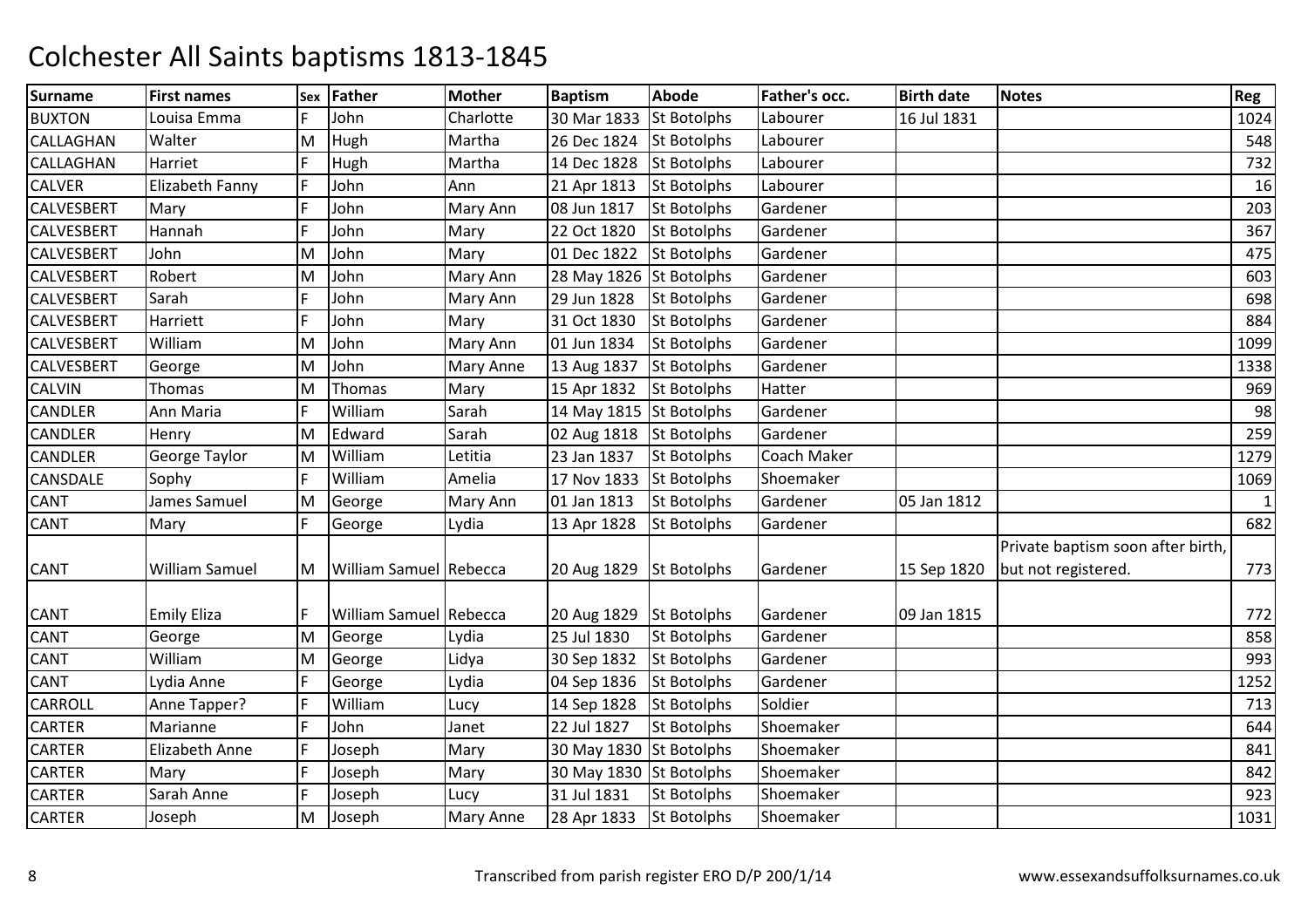| <b>Surname</b>  | <b>First names</b>      | Sex | Father         | <b>Mother</b> | <b>Baptism</b>          | <b>Abode</b>        | Father's occ.        | <b>Birth date</b> | <b>Notes</b>                   | Reg  |
|-----------------|-------------------------|-----|----------------|---------------|-------------------------|---------------------|----------------------|-------------------|--------------------------------|------|
| CARTER          | Diana                   |     | Joseph         | Mary          | 08 May 1837             | <b>St Botolphs</b>  | Shoemaker            |                   |                                | 1297 |
| <b>CAVELL</b>   | Charles                 | M   | Charles        | Ann           | 07 Jun 1829             | <b>St Botolphs</b>  | Labourer             |                   |                                | 756  |
| <b>CAVELL</b>   | Elizabeth               | F   | Charles        | Ann           | 07 Jun 1829             | <b>St Botolphs</b>  | Labourer             |                   |                                | 757  |
| <b>CAVILL</b>   | Samuel Titshell         | M   | Charles        | Anne          | 20 Oct 1833             | <b>St Botolphs</b>  | Labourer             |                   |                                | 1066 |
| <b>CAWSTON</b>  | Robert                  | M   |                | Susan         | 24 Nov 1816             | <b>Holy Trinity</b> |                      |                   | A bastard child.               | 172  |
| <b>CHAMBERS</b> | Harriet                 | E   | John           | Harriet       | 22 Oct 1820             | <b>St Botolphs</b>  | Innkeeper            |                   |                                | 365  |
| <b>CHAPMAN</b>  | John                    | M   | John           | Sarah         | 15 Mar 1818             | <b>St Botolphs</b>  | Shipwright           |                   |                                | 233  |
| <b>CHAPMAN</b>  | Charles                 | M   | John           | Sarah         | 22 Apr 1821             | <b>St Botolphs</b>  | Shipwright           |                   |                                | 382  |
| <b>CHAPMAN</b>  | Eliz'th Rebeccah        | F   | Charles        | Eliz'th       | 12 Aug 1821             | <b>St Botolphs</b>  | Labourer             |                   |                                | 397  |
| <b>CHAPMAN</b>  | Emma                    | F   | John           | Sarah         | 02 Jan 1825             | <b>St Botolphs</b>  | Shipwright           |                   |                                | 549  |
| <b>CHAPMAN</b>  | Amelia                  | F   | William        | Elizabeth     | 19 Apr 1829             | <b>St Botolphs</b>  | Shoemaker            |                   |                                | 748  |
|                 |                         |     |                |               |                         |                     | Bricklayer's         |                   |                                |      |
| <b>CHAPMAN</b>  | Julia                   | F   | James          | Sarah         | 16 Jun 1829             | <b>St Botolphs</b>  | Labourer             |                   |                                | 758  |
| <b>CHAPMAN</b>  | Eliza Betsy             | F   | Charles        | Hannah        | 14 Dec 1829             | <b>St Botolphs</b>  | Weaver               |                   |                                | 803  |
| <b>CHAPMAN</b>  | George                  | M   | James          | Sarah         | 26 Sep 1830             | <b>St Botolphs</b>  | Labourer             |                   |                                | 877  |
| <b>CHAPMAN</b>  | Mary Anne               | F   | Samuel         | Mary          | 01 Feb 1835             | <b>St Botolphs</b>  | Fruiterer            |                   |                                | 1152 |
| <b>CHAPMAN</b>  | Edwin                   | M   | Joseph         | Maria         | 21 Sep 1845             |                     | Labourer             |                   |                                | 1414 |
|                 |                         |     |                |               |                         |                     |                      |                   | of William Charlton and Elizth |      |
| <b>CHARLTON</b> | <b>William Charlton</b> |     | M William      | Eliz'th       | 14 Apr 1822             | <b>St Botolphs</b>  | Hatter               |                   | King                           | 425  |
|                 |                         |     |                |               |                         |                     | Captain in Royal     |                   | of John Chester, Esqr. And     |      |
| <b>CHESTER</b>  | Mary Ann                | Е   | John           | Clarissa      | 30 Nov 1813 St Botolphs |                     | Artillery            |                   | Clarissa Clarke                | 54   |
| <b>CHIGNALL</b> | James                   | M   | Charles        | Mary          | 01 May 1814 St Botolphs |                     | Labourer             |                   |                                | 64   |
| <b>CHIGNALL</b> | John                    | M   | <b>Charles</b> | Mary          | 01 May 1814 St Botolphs |                     | Labourer             |                   |                                | 65   |
| <b>CHIGNALL</b> | <b>Charlotte Anne</b>   | F   | Charles        | Lydia         | 27 Dec 1829             | <b>St Botolphs</b>  | <b>Cabinet Maker</b> |                   |                                | 804  |
| <b>CHIGNALL</b> | Charles Furmage         | M   | Charles        | Lydia         | 27 Dec 1829             | <b>St Botolphs</b>  | <b>Cabinet Maker</b> |                   |                                | 805  |
| <b>CHIGNALL</b> | Julia Mary              | F   | Charles        | Lydia         | 17 Nov 1833             | <b>St Botolphs</b>  | <b>Cabinet Maker</b> |                   |                                | 1067 |
| <b>CHIGNALL</b> | Thomas Henry            | M   | Charles        | Lydia         | 17 Nov 1833             | <b>St Botolphs</b>  | <b>Cabinet Maker</b> |                   |                                | 1068 |
| <b>CHIGNALL</b> | John Furmage            | M   | <b>Charles</b> | Lydia         | 09 Aug 1835 St Botolphs |                     | <b>Cabinet Maker</b> |                   |                                | 1188 |
| <b>CHIGNELL</b> | <b>Charlotte Anne</b>   | F   | Charles        | Lydia         | 03 May 1828 St Botolphs |                     | Labourer             |                   |                                | 684  |
| <b>CHITHAM</b>  | William                 | M   |                | Eliz'th       | 30 Aug 1818 St Botolphs |                     |                      |                   |                                | 263  |
| <b>CLARE</b>    | Charles                 | M   | George         | Ellen         | 04 Aug 1843             |                     | Coachman             |                   |                                | 1392 |
| <b>CLARK</b>    | John                    | M   | Wm.            | Ann           | 04 Jan 1817             | <b>St Botolphs</b>  | Labourer             |                   |                                | 181  |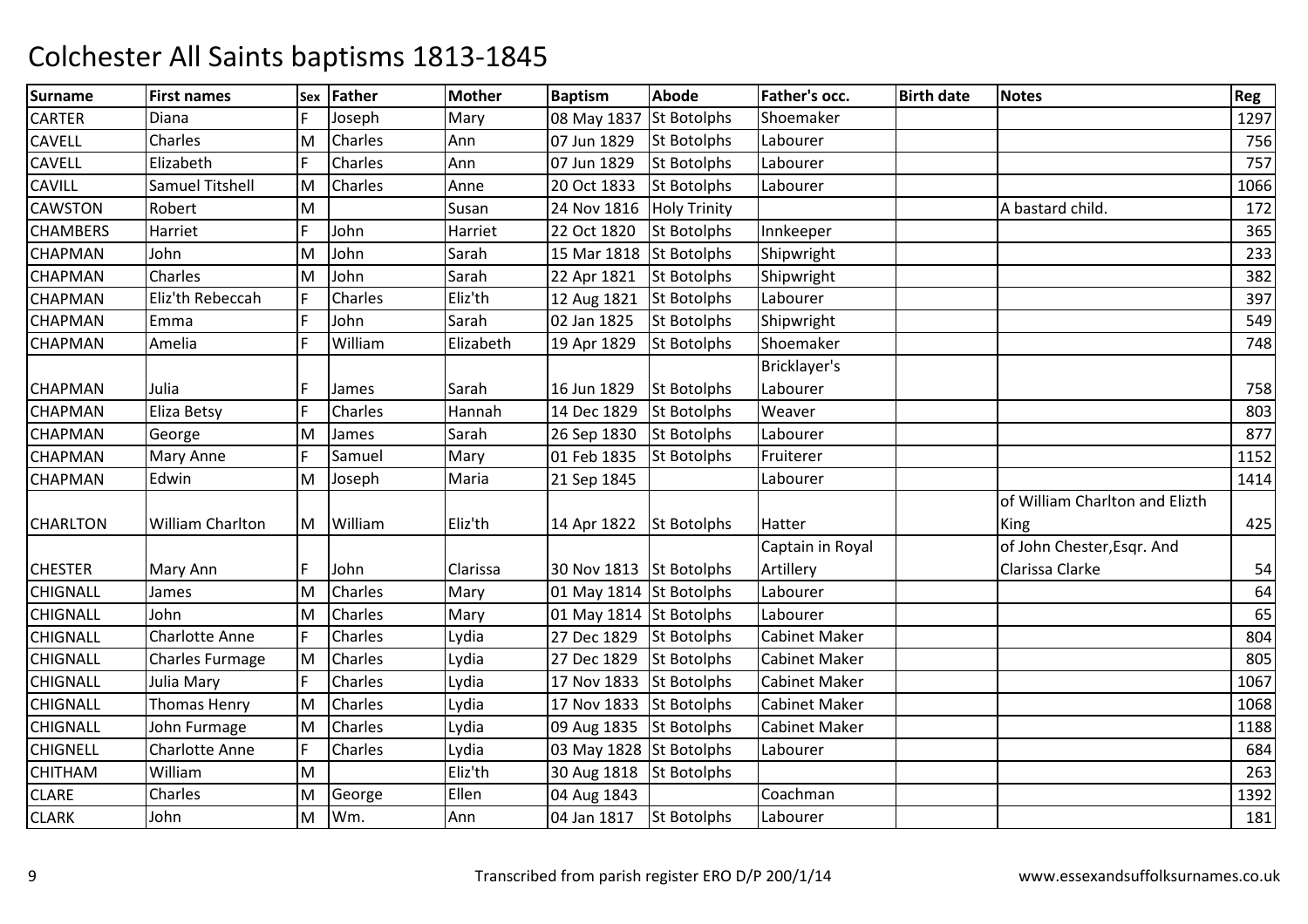| <b>Surname</b>   | <b>First names</b>   | Sex | Father                | <b>Mother</b> | <b>Baptism</b>          | <b>Abode</b>       | Father's occ.     | <b>Birth date</b> | <b>Notes</b>               | Reg  |
|------------------|----------------------|-----|-----------------------|---------------|-------------------------|--------------------|-------------------|-------------------|----------------------------|------|
| <b>CLARK</b>     | Susanna              | F   | William               | Ann           | 14 Dec 1817             | <b>St Botolphs</b> | Labourer          |                   |                            | 217  |
|                  |                      |     |                       |               |                         |                    | Captain in Royal  |                   | of John Chester, Esgr. And |      |
| <b>CLARKE</b>    | Mary Ann             | F   | John                  | Clarissa      | 30 Nov 1813             | <b>St Botolphs</b> | Artillery         |                   | Clarissa Clarke            | 54   |
|                  |                      |     |                       |               |                         |                    |                   |                   | Adult, born about 58 years |      |
| <b>CLARKE</b>    | Susan                | F   |                       |               | 09 May 1830 St Botolphs |                    |                   |                   | since. Widow.              | 834  |
| <b>CLARKE</b>    | Henry                | M   | Henry                 | Sarah         | 26 Sep 1832             | <b>St Botolphs</b> | <b>Bricklayer</b> |                   |                            | 992  |
| <b>CLAY</b>      | Charles              | M   | John                  | Susannah      | 07 Jan 1819             | <b>St Botolphs</b> | Farmer            | 20 Jan 1806       |                            | 275  |
| <b>CLAY</b>      | John                 | M   | John                  | Susannah      | 07 Jan 1819             | <b>St Botolphs</b> | Farmer            | 03 Oct 1807       |                            | 276  |
| <b>CLAY</b>      | Susannah             |     | John                  | Susannah      | 07 Jan 1819             | <b>St Botolphs</b> | Farmer            | 03 Apr 1810       |                            | 277  |
| <b>CLAY</b>      | Sarah                | F   | John                  | Susannah      | 07 Jan 1819             | <b>St Botolphs</b> | Farmer            | 03 Apr 1813       |                            | 278  |
| <b>CLAY</b>      | Jane                 | F   | John                  | Susannah      | 07 Jan 1819             | <b>St Botolphs</b> | Farmer            | 04 Mar 1815       |                            | 279  |
| <b>CLAY</b>      | Edward               | м   | John                  | Susannah      | 07 Jan 1819             | <b>St Botolphs</b> | Farmer            | 14 Jul 1817       |                            | 280  |
| <b>CLAY</b>      | Edward               | M   | Benjamin              | Elizabeth     | 03 Jun 1833             | <b>St Botolphs</b> | Labourer          |                   |                            | 1037 |
| <b>CLEAVE</b>    | William              | M   | James                 | Sarah         | 08 Mar 1813             | <b>St Botolphs</b> | Labourer          |                   |                            | 13   |
| <b>CLELAND</b>   | John                 | M   | Alexander             | Honoria       | 23 Jul 1815             | <b>St Botolphs</b> | Soldier           |                   |                            | 108  |
|                  |                      |     |                       |               |                         |                    |                   |                   |                            |      |
| <b>COATES</b>    | <b>Robert Martin</b> | M   | <b>Charles Nelson</b> | Sarah         | 11 Nov 1832             |                    | Cachman           |                   | [Coachman ?].              | 1000 |
| <b>COCKERELL</b> | Maria                | F   | John                  | Elizabeth     | 04 Apr 1828             | <b>St Botolphs</b> | Carpenter         |                   |                            | 679  |
| <b>COCKERELL</b> | Keziah               | F   | John                  | Elizabeth     | 19 Sep 1830             | <b>St Botolphs</b> | Millwright        |                   |                            | 874  |
| <b>COCKERELL</b> | William              | M   | Robert                | Hannah        | 20 Apr 1834             | <b>St Botolphs</b> | Wheelwright       |                   |                            | 1092 |
| <b>COCKERELL</b> | Sarah                | F   | John                  | Elizabeth     | 05 Oct 1834             | <b>St Botolphs</b> | Wheelwright       |                   |                            | 1132 |
| <b>COCKERELL</b> | Samuel Radley        | M   | William               | Hannah        | 24 Dec 1836             | <b>St Botolphs</b> | Labourer          |                   |                            | 1271 |
| <b>COCKERILL</b> | Hannah               | F   | William               | Hannah        | 20 Sep 1835             | <b>St Botolphs</b> | Millwright        |                   |                            | 1193 |
| <b>COCKRELL</b>  | K[ae]ren Happuch     | F   | John                  | Elizabeth     | 29 Jul 1832             | <b>St Botolphs</b> | Millwright        |                   |                            | 984  |
| <b>COLE</b>      | Samuel               | M   | John                  | Lydia         | 16 Apr 1813             | <b>St Botolphs</b> | Shopkeeper        |                   |                            | 14   |
| <b>COLE</b>      | Caroline             | F   | John                  | Lydia         | 08 Feb 1815             | <b>St Botolphs</b> | Shopkeeper        |                   |                            | 86   |
| <b>COLE</b>      | Robert               | М   | John                  | Lydia         | 07 Jan 1818             | <b>St Botolphs</b> | Linen Draper      |                   |                            | 222  |
| <b>COLE</b>      | Mary Ann             | F   |                       | Sarah         | 27 Feb 1820             | <b>St Botolphs</b> |                   |                   | Illegitimate child.        | 340  |
| <b>COLE</b>      | Frederic             | M   | John                  | Lydia         | 20 Apr 1821             | <b>St Botolphs</b> | Linen Draper      |                   |                            | 381  |
| <b>COLE</b>      | Emma                 |     | John                  | Lydia         | 28 Mar 1823             | <b>St Botolphs</b> | Linen Draper      |                   |                            | 489  |
| <b>COLE</b>      | Amelia Mary          | F   | John                  | Lydia         | 15 Sep 1825 St Botolphs |                    | Linen Draper      | * Mar 1825        |                            | 581  |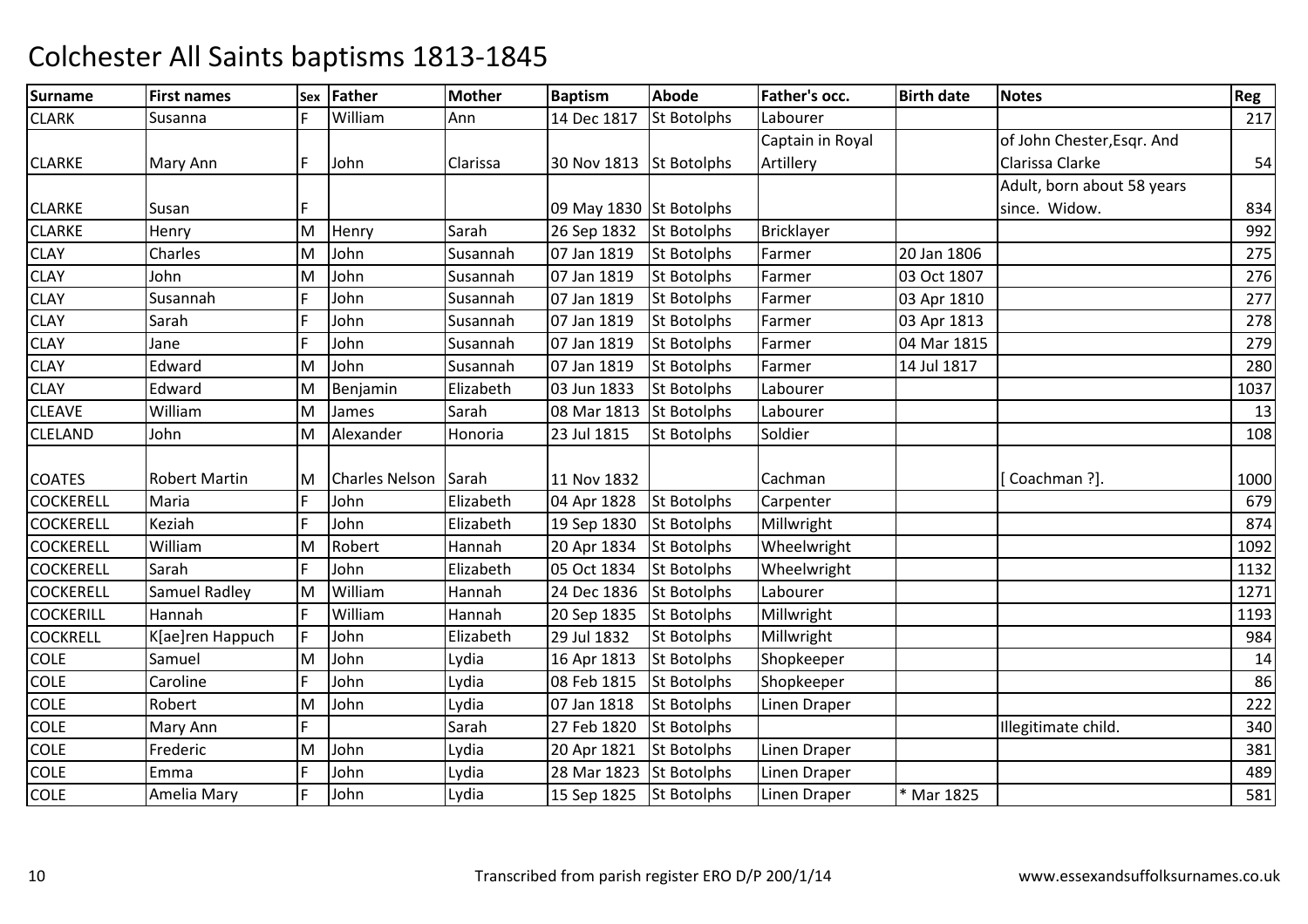| <b>Surname</b> | <b>First names</b>       |     | Sex Father    | <b>Mother</b>                        | <b>Baptism</b>          | Abode              | Father's occ.        | <b>Birth date</b> | <b>Notes</b>                  | Reg  |
|----------------|--------------------------|-----|---------------|--------------------------------------|-------------------------|--------------------|----------------------|-------------------|-------------------------------|------|
|                |                          |     |               |                                      |                         |                    |                      |                   | Omitted at the time. (Written |      |
| <b>COLE</b>    | Henry                    | M   | John          | Lydia                                | 28 Apr 1827             | <b>St Botolphs</b> | Linen Draper         |                   | 1828).                        | 680  |
|                |                          |     |               |                                      |                         |                    |                      |                   | Omitted at the time. (Written |      |
| <b>COLE</b>    | <b>Charlotte Rebecca</b> | F   | John          | Lydia                                | 28 Apr 1827             | <b>St Botolphs</b> | Linen Draper         |                   | 1828).                        | 681  |
| <b>COLE</b>    | Sarah Anne               | E   | Nathaniel     | Sarah Anne                           | 31 Mar 1831             | <b>St Botolphs</b> | Painter              |                   |                               | 905  |
| <b>COLE</b>    | John                     | M   | John          | Mary                                 | 08 Mar 1834             | <b>St Botolphs</b> | Labourer             |                   |                               | 1084 |
| <b>COLE</b>    | John                     | M   | John          | Mary                                 | 09 Feb 1835             | <b>St Botolphs</b> | Labourer             |                   |                               | 1155 |
| <b>COLE</b>    | Ellen                    | E   | Nathaniel     | Sarah Anne                           | 04 Apr 1836             | <b>St Botolphs</b> | Painter              |                   |                               | 1233 |
| <b>COLE</b>    | Thomas                   | M   | Nathaniel     | Sarah Anne                           | 25 Jun 1837             | <b>St Botolphs</b> | Painter              |                   | Omitted at the time.          | 1349 |
| <b>COLEMAN</b> | William Henry            | M   | James William | Harriett                             | 12 Apr 1818             |                    | Whitesmith           |                   |                               | 238  |
| <b>COLLINS</b> | Joseph                   | M   | Joseph        | Sarah                                | 19 Sep 1813             | <b>St Botolphs</b> | <b>Butcher</b>       |                   |                               | 40   |
| <b>CONWAY</b>  | Mary Anne                | F   | James         | Sarah                                | 11 Oct 1835             | <b>St Botolphs</b> | Servant              |                   |                               | 1197 |
| <b>COOK</b>    | Anna                     | E   | Daniel        | Susan                                | 07 Jun 1828             | <b>St Botolphs</b> | Labourer             | 28 Jun 1825       |                               | 693  |
| COOK           | Daniel                   | M   | Daniel        | Susan                                | 26 Apr 1829             | <b>St Botolphs</b> | Labourer             |                   |                               | 749  |
| <b>COOK</b>    | James                    | M   | Daniel        | Susan                                | 26 Apr 1829             | <b>St Botolphs</b> | Labourer             |                   |                               | 750  |
| COOK           | Sarah Frances            | F   | William       | Frances                              | 16 Jan 1831             | <b>St Botolphs</b> | Lockman              | 17 Dec 1819       |                               | 894  |
| COOK           | George                   | M   | William       | Frances                              | 16 Jan 1831             | <b>St Botolphs</b> | Lockman              | 17 Oct 1821       |                               | 895  |
| <b>COOK</b>    | <b>Susannah Frances</b>  | F   | William       | Frances                              | 16 Jan 1831             | <b>St Botolphs</b> | Lockman              | 10 May 1824       |                               | 896  |
| <b>COOK</b>    | Jonathan                 | M   | Daniel        | Susan                                | 06 Nov 1831             | <b>St Botolphs</b> | Labourer             |                   |                               | 936  |
| <b>COOK</b>    | Charles                  | M   | Daniel        | Susan                                | 06 Nov 1831             | <b>St Botolphs</b> | Labourer             |                   |                               | 937  |
| <b>COOK</b>    | Robert Keningale         | M   | John          | Rebecca                              | 16 Jan 1833             |                    | Innkeeper            |                   |                               | 1012 |
| <b>COOK</b>    | George                   | M   | Daniel        | Susan                                | 09 Feb 1834             | <b>St Botolphs</b> | Labourer             |                   |                               | 1080 |
| <b>COOK</b>    | Emma Susannah            | F   | Daniel        | Susan                                | 14 May 1837 St Botolphs |                    | Labourer             |                   |                               | 1298 |
| <b>COOKE</b>   | Benjamin Keningale? M    |     | John          | Rebecca                              | 04 Dec 1829             |                    | Innkeeper            |                   |                               | 802  |
| <b>COOKE</b>   | Mary Anne                |     | Charles       | <b>Mary Anne</b>                     | 16 Jun 1833             | <b>St Botolphs</b> | <b>Baker</b>         |                   |                               | 1041 |
| <b>COOPER</b>  | Matilda Mary-Anne        |     | James         | Mary Matilda 16 Apr 1829             |                         | St Botolphs        | <b>School Master</b> |                   |                               | 747  |
| <b>COOPER</b>  | James Josiah             | IF. | James         | Mary Matilda 07 Apr 1831 St Botolphs |                         |                    | <b>School Master</b> |                   |                               | 907  |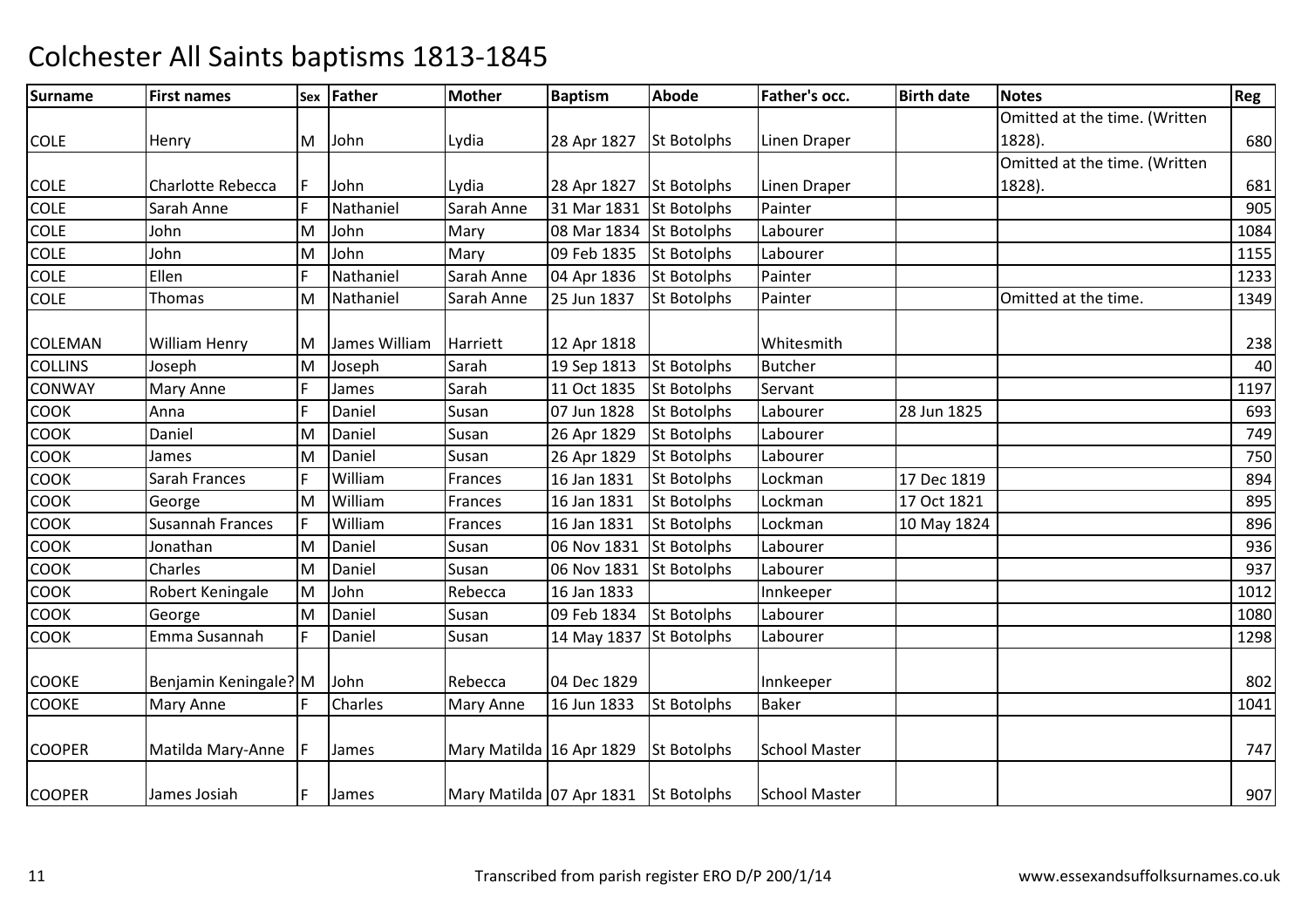| <b>Surname</b>  | <b>First names</b> |    | Sex Father | <b>Mother</b>                        | <b>Baptism</b> | <b>Abode</b>       | Father's occ.        | <b>Birth date</b> | <b>Notes</b>                | Reg  |
|-----------------|--------------------|----|------------|--------------------------------------|----------------|--------------------|----------------------|-------------------|-----------------------------|------|
|                 |                    |    |            |                                      |                |                    |                      |                   |                             |      |
| <b>COOPER</b>   | Augusta Abigail    | F  | James      | Mary Matilda 03 Dec 1832 St Botolphs |                |                    | <b>School Master</b> |                   |                             | 1006 |
|                 | Juliana Harriot    |    |            |                                      |                |                    |                      |                   |                             |      |
| <b>COOPER</b>   | Therese            | F  | James      | Mary Matilda 22 Dec 1834 St Botolphs |                |                    | <b>School Master</b> |                   |                             | 1145 |
|                 |                    |    | William    | Georgeana                            |                |                    |                      |                   |                             |      |
| <b>COOPER</b>   | Julia Mary         |    | Salmon?    | Charlotte                            | 18 Jan 1837    |                    | Solicitor            |                   |                             | 1278 |
| CORNW[AE]LL     | George             | M  | Richard    | Jane                                 | 26 Sep 1837    | <b>St Botolphs</b> | Policeman            |                   |                             | 1345 |
| <b>CORNWELL</b> | Mary Elizabeth     | F  | Richard    | Mary Jane                            | 14 Jun 1835    | <b>St Botolphs</b> | Gardener             |                   |                             | 1183 |
| <b>COTT</b>     | Caroline Waylin?   | F. |            | Frances                              | 20 Jun 1830    | <b>St Botolphs</b> |                      | 13 Aug 1820       | Illegitimate. Single woman. | 844  |
| <b>COTTIS</b>   | Mary Anne          | F. |            | Mary                                 | 07 Aug 1831    |                    |                      |                   | Illegitimate. Single woman. | 924  |
| <b>COURTNEY</b> | Emma               | E  | Thomas     | Harriett                             | 19 Jun 1815    |                    | Gent                 |                   |                             | 106  |
| <b>COUSINS</b>  | Charles            | M  | Joseph     | Sarah                                | 06 Jun 1841    |                    | Milkman              |                   |                             | 1376 |
| <b>COUSINS</b>  | Joseph Manning     | M  | Joseph     | Sarah                                | 09 Apr 1843    |                    | Milkman              |                   |                             | 1389 |
| <b>COVENEY</b>  | William            | M  | John       | Hannah                               | 22 Jan 1815    | <b>St Botolphs</b> | Shopman              |                   |                             | 83   |
| <b>COVENEY</b>  | William            | M  | Abraham    | Ann                                  | 23 Sep 1821    | <b>St Botolphs</b> | Shoemaker            |                   |                             | 407  |
| <b>COVENEY</b>  | Elizabeth          | F  | Abraham    | Ann                                  | 29 Jun 1823    | <b>St Botolphs</b> | Shoemaker            |                   |                             | 499  |
| <b>COVENEY</b>  | Abraham            | M  | Abraham    | Ann                                  | 26 Jun 1825    | <b>St Botolphs</b> | Shoemaker            | 04 Jun 1825       |                             | 568  |
| <b>COVENEY</b>  | John               | M  | Abraham    | Ann                                  | 10 Jul 1825    | <b>St Botolphs</b> | Shoemaker            | 12 Mar 1816       |                             | 570  |
| <b>COVENEY</b>  | James              | M  | Abraham    | Anne                                 | 23 Dec 1828    | <b>St Botolphs</b> | Cordwainer           |                   |                             | 658  |
| <b>COVENEY</b>  | George             | M  | Abraham    | Anne                                 | 02 Jan 1830    | <b>St Botolphs</b> | Shoemaker            |                   |                             | 807  |
| <b>COVENEY</b>  | Joseph             | M  | Abraham    | Anne                                 | 09 Jun 1833    | <b>St Botolphs</b> | Shoemaker            |                   |                             | 1038 |
| <b>COVENEY</b>  | Lucy Jane          | F  | John       | Lucy                                 | 23 Jul 1843    |                    | Wire Worker          |                   |                             | 1391 |
| <b>COVENEY</b>  | <b>Ellen Mary</b>  | E  | John       | Lucy                                 | 01 Sep 1844    |                    | Wire Worker          |                   |                             | 1407 |
| COWELL          | William            | M  | William    | Deborah                              | 02 Jan 1820    | <b>St Botolphs</b> | Labourer             |                   |                             | 327  |
| <b>COWELL</b>   | Mary Ann           | F  | William    | Deborah                              | 02 Jan 1820    | <b>St Botolphs</b> | Labourer             |                   |                             | 328  |
| <b>COWELL</b>   | John               | M  | William    | Deborah                              | 07 Mar 1831    | <b>St Botolphs</b> | Labourer             |                   |                             | 902  |
| COWELL          | William            | м  | John       | Maria                                | 16 Jun 1833    |                    | Labourer             |                   |                             | 1042 |
| <b>COWELL</b>   | Samuel             | M  | John       | Maria                                | 16 Jun 1833    |                    | Labourer             |                   |                             | 1043 |
| <b>COWELL</b>   | Sarah              | F  | William    | Deborah                              | 24 Aug 1834    | <b>St Botolphs</b> | Labourer             |                   |                             | 1119 |
| <b>COWELL</b>   | Eliza              | F  | William    | Deborah                              | 28 Sep 1834    | <b>St Botolphs</b> | Labourer             |                   |                             | 1129 |
| COWELL          | James              | M  | William    | Deborah                              | 28 Sep 1834    | <b>St Botolphs</b> | Labourer             |                   |                             | 1130 |
| <b>COWELL</b>   | Susannah           | F  | John       | Maria                                | 22 Feb 1835    |                    | Labourer             |                   |                             | 1158 |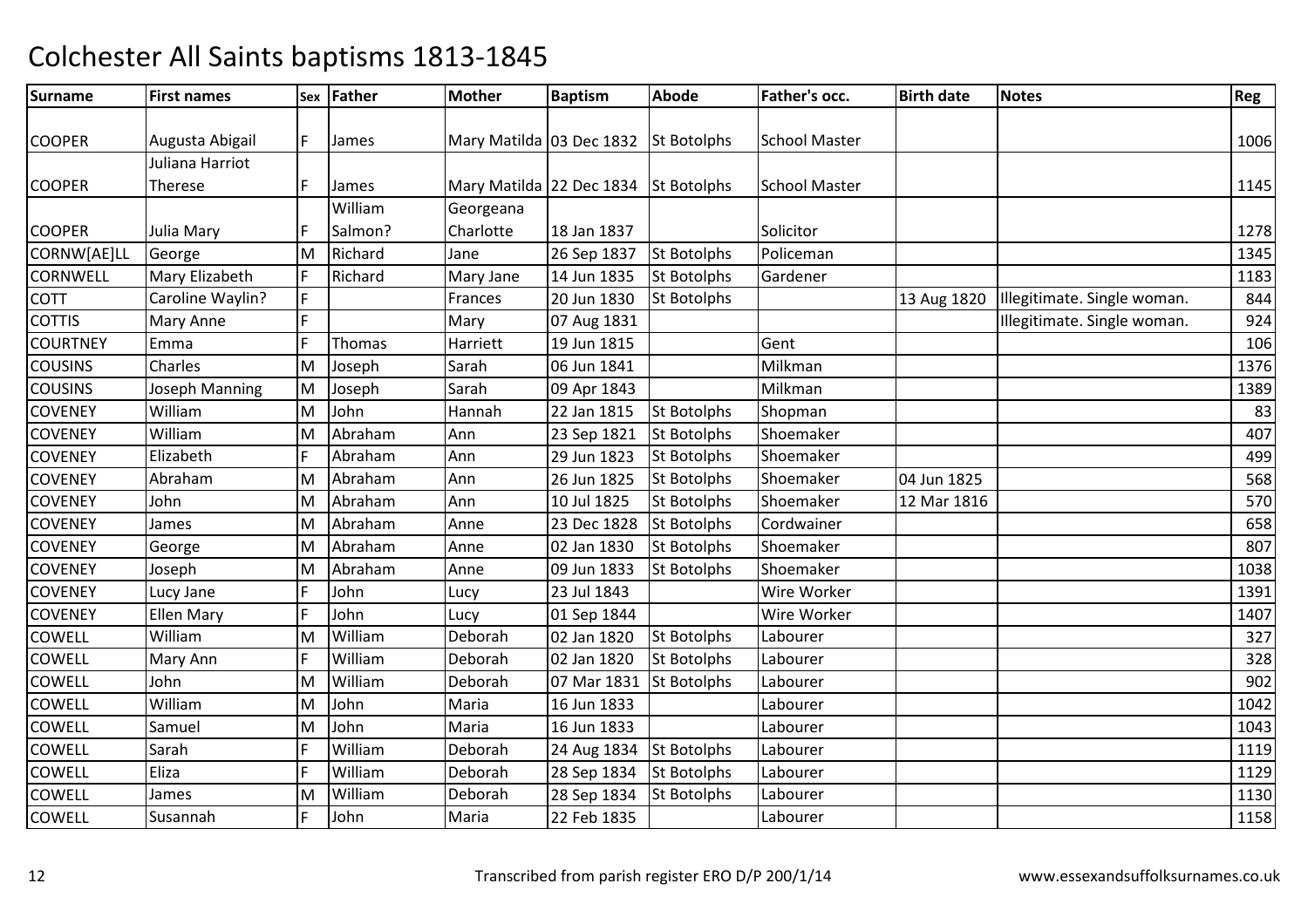| <b>Surname</b> | <b>First names</b>     | Sex | <b>Father</b> | <b>Mother</b>    | <b>Baptism</b>          | <b>Abode</b>       | Father's occ.        | <b>Birth date</b> | <b>Notes</b>                 | <b>Reg</b> |
|----------------|------------------------|-----|---------------|------------------|-------------------------|--------------------|----------------------|-------------------|------------------------------|------------|
| <b>COWELL</b>  | William                | м   | William       | Deborah          | 22 Mar 1835             | <b>St Botolphs</b> | Labourer             |                   |                              | 1162       |
| <b>COWELL</b>  | Eliza                  | F   | James         | Eliza            | 13 Dec 1835             | <b>St Botolphs</b> | Labourer             |                   |                              | 1206       |
|                |                        |     |               |                  |                         |                    |                      |                   |                              |            |
|                |                        |     |               |                  |                         |                    |                      |                   | [Marriage and census suggest |            |
| <b>COWELL</b>  | Sarah                  | F   | Jehosaphat?   | Amelia           | 02 Oct 1836             | <b>St Botolphs</b> | <b>Cabinet Maker</b> |                   | father should be Joshua ].   | 1260       |
|                |                        |     |               |                  |                         |                    |                      |                   |                              |            |
|                |                        |     |               |                  |                         |                    |                      |                   | [Marriage and census suggest |            |
| <b>COWELL</b>  | George                 | M   | Jehosaphat?   | Amelia           | 02 Oct 1836             | <b>St Botolphs</b> | <b>Cabinet Maker</b> |                   | father should be Joshua ].   | 1261       |
| <b>COWELL</b>  | <b>Mary Anne</b>       | F   | John          | Maria            | 05 Feb 1837             |                    | Labourer             |                   |                              | 1285       |
| <b>COWELL</b>  | <b>Thomas Mark</b>     | M   | John          | Maria            | 23 Feb 1840             |                    | Labourer             |                   |                              | 1366       |
| <b>COWELL</b>  | Alfred                 | M   | John          | Maria            | 30 Sep 1840             |                    | Labourer             |                   |                              | 1370       |
| COWELL         | <b>William Mark</b>    | M   | John          | Maria            | 12 Dec 1842             |                    | Labourer             |                   |                              | 1388       |
| COYL           | William                | M   | John          | Eleanor          | 30 May 1815 St Botolphs |                    | Artilleryman         |                   |                              | 102        |
| <b>COYL</b>    | Patrick                | M   | John          | Eleanor          | 30 May 1815 St Botolphs |                    | Artilleryman         |                   |                              | 103        |
|                |                        |     |               |                  |                         |                    |                      |                   | of James Meade and Ann       |            |
| <b>CRAMPIN</b> | John                   | M   | James         | Ann              | 27 Oct 1816             | <b>St Botolphs</b> | Servant              |                   | Crampin                      | 169        |
|                |                        |     |               |                  |                         | St Mary            |                      |                   |                              |            |
| <b>CROOKS</b>  | John                   | M   | John          | Mary Ann         | 26 Dec 1820             | Magdalen           | Gardener             |                   |                              | 371        |
| <b>CROSS</b>   | Mary Ann               | E   | Robert        | Mary             | 17 Jan 1819             |                    | Corn Merchant        |                   |                              | 281        |
| <b>CROSS</b>   | Harriet                | E   | Robert        | Mary             | 30 Jul 1820             |                    | Seedsman             |                   |                              | 355        |
| <b>CROSS</b>   | <b>Edward Samuel</b>   | M   | Samuel        | Sarah            | 26 Jan 1834             | <b>St Botolphs</b> | Seedsman             |                   |                              | 1079       |
|                |                        |     |               |                  |                         |                    |                      |                   |                              |            |
| <b>CROSS</b>   | Charles William Cant M |     | Charles       | <b>Mary Anne</b> | 25 Dec 1835             |                    | Seedsman             |                   |                              | 1209       |
| <b>CROSS</b>   | <b>Ellen Harriott</b>  |     | Charles       | <b>Mary Anne</b> | 09 Jul 1837             |                    | <b>Corn Merchant</b> | 06 Jun 1837       |                              | 1324       |
|                |                        |     |               | Elizabeth        |                         |                    | Veterinary           |                   |                              |            |
| <b>CROSS</b>   | William                | M   | William       | Maria            | 21 Jan 1838             |                    | Surgeon              |                   |                              | 1352       |
|                |                        |     |               | Elizabeth        |                         |                    |                      |                   |                              |            |
| <b>CROSS</b>   | George                 | M   | William       | Maria            | 18 Jun 1840             |                    | Seedsman             |                   |                              | 1368       |
| <b>CROSS</b>   | Harriett               | F   | William       | Elizabeth        | 30 Sep 1840             |                    | Seedsman             |                   |                              | 1371       |
| <b>CROSSE</b>  | Mary Ann               | E   | Robert        | Mary             | 08 May 1814             |                    | Seedsman             |                   |                              | 67         |
| <b>CROSSE</b>  | Esther                 | E   | Edmund        | Eliz'th          | 18 Jun 1823             | <b>St Botolphs</b> | <b>Cabinet Maker</b> | 02 May 1812       |                              | 498        |
| <b>CUBITT</b>  | Mary Ann               | E   | Samuel        | Ann              | 14 Oct 1827             | <b>St Botolphs</b> | Shopman              |                   |                              | 650        |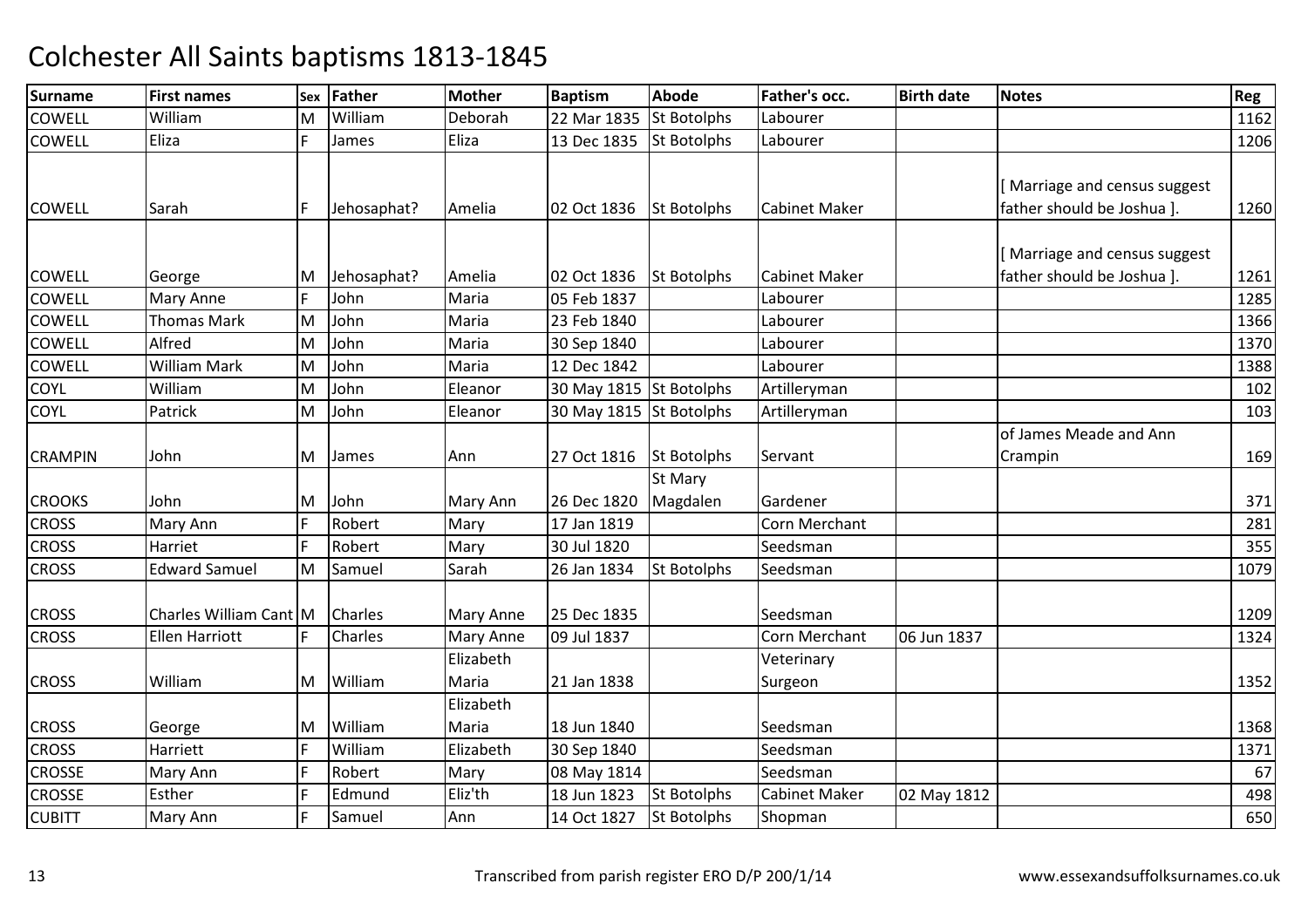| <b>Surname</b>  | <b>First names</b>      | Sex | <b>Father</b> | <b>Mother</b>    | <b>Baptism</b>          | <b>Abode</b>       | Father's occ.        | <b>Birth date</b> | <b>Notes</b>                  | Reg  |
|-----------------|-------------------------|-----|---------------|------------------|-------------------------|--------------------|----------------------|-------------------|-------------------------------|------|
| <b>CUBITT</b>   | Benjamin                | м   | Samuel        | Anne             | 09 May 1830 St Botolphs |                    | Clothier             |                   |                               | 833  |
| <b>CUBITT</b>   | Samuel                  | M   | Samuel        | Anne             | 19 Jun 1832             | <b>St Botolphs</b> | Shopkeeper           |                   |                               | 981  |
| <b>CUBITT</b>   | Matilda                 | F   | Samuel        | Sarah            | 16 Apr 1836             | <b>St Botolphs</b> | Tailer               |                   |                               | 1234 |
| <b>CUBITT</b>   | <b>Alfred Alexander</b> | M   | Samuel        | Sarah            | 03 Sep 1837             | <b>St Botolphs</b> | Tailor               |                   |                               | 1340 |
| <b>CUTLER</b>   | George Bantoff          | M   | John          | Mary             | 03 Sep 1815             | <b>St Botolphs</b> | Shoemaker            |                   |                               | 112  |
|                 |                         |     |               |                  |                         |                    |                      |                   | Was privately baptised 15 Nov |      |
| <b>CUTLER</b>   | Wm.                     | M   | John          | Mary             | 25 Jul 1824             | <b>St Botolphs</b> | Shoemaker            |                   | 1801.                         | 530  |
| <b>CUTLER</b>   | John William            | M   | John          | Susannah         | 26 Apr 1829             | <b>St Botolphs</b> | Painter              |                   |                               | 751  |
| <b>DALE</b>     | John                    | M   | John          | Elizabeth        | 23 Mar 1829             | <b>St Botolphs</b> | Labourer             |                   |                               | 743  |
| <b>DANIELS</b>  | Sarah Anne              | F   | John          | Sarah            | 02 Dec 1832 St Botolphs |                    | Matmaker             |                   |                               | 1005 |
| <b>DAVIS</b>    | Elizabeth Martha        | F   | James         | Eliz'th          | 25 Jul 1818             | <b>St Botolphs</b> | Carpenter            |                   |                               | 255  |
| <b>DAVY</b>     | Elizabeth               | F   | James         | Elizabeth        | 20 Oct 1830             | St Botolphs        | Blacksmith           |                   |                               | 881  |
| <b>DAWSON</b>   | Emma Lucy               | F   | Robert        | Emma             | 20 Oct 1822             | <b>St Nicholas</b> | Husbandman           |                   |                               | 470  |
| <b>DAY</b>      | William                 | M   | Dory          | Sophia           | 28 Jun 1830             | <b>St Botolphs</b> | <b>Bricklayer</b>    |                   |                               | 851  |
| <b>DEARN</b>    | Wm.                     | M   | Wm.           | Susannah         | 12 May 1816 St Botolphs |                    | Nail Maker           |                   |                               | 146  |
| <b>DEARN</b>    | Eliz'th Susan           | F   | William       | Susannah         | 15 Feb 1818             | <b>St Botolphs</b> | Nail Maker           |                   |                               | 228  |
|                 |                         |     |               |                  |                         |                    |                      |                   |                               |      |
| <b>DEARN</b>    | Frederick               | M   | William       | Susannah         | 16 Jul 1820             | <b>St Botolphs</b> | Nail Manufacturer    |                   |                               | 352  |
| <b>DEARN</b>    | Frances                 | F   | John          | Frances          | 27 Jan 1822             | <b>St Botolphs</b> | Nail Maker           |                   |                               | 418  |
| <b>DEARN</b>    | George                  | M   | George        | Frances          | 20 Oct 1822             | <b>St Botolphs</b> | Nail Maker           |                   |                               | 468  |
| <b>DEARN</b>    | Albert                  | M   | William       | Susanna          | 02 Aug 1829             | <b>St Botolphs</b> | Ironmonger           |                   |                               | 767  |
| <b>DEARN</b>    | Lewis                   | M   | William       | Susannah         | 14 Apr 1833             | <b>St Botolphs</b> | Nail Maker           |                   |                               | 1027 |
| <b>DEARNE</b>   | Susan Caroline          | F   | Wm.           | Susannah         | 09 Jun 1822             | <b>St Botolphs</b> | Nail Maker           |                   |                               | 429  |
| <b>DEARNE</b>   | Alfred                  | M   | William       | Susannah         | 28 Dec 1823             | <b>St Botolphs</b> | Nail Maker           |                   |                               | 512  |
| <b>DEARNE</b>   | Edmund                  | M   | Willaim       | Susannah         | 15 Oct 1826             | <b>St Botolphs</b> | Nail Maker           |                   |                               | 619  |
| <b>DEARNE</b>   | Amelia Anne             | F   | William       | Susannah         | 02 Feb 1828             | <b>St Botolphs</b> | Nail Maker           |                   |                               | 666  |
| DEARSLEY        | Mary Ann Parker         | F   | Samuel        | Mary Ann         | 21 Jan 1816             | <b>St Botolphs</b> | <b>Broker</b>        |                   |                               | 134  |
| DEARSLEY        | Sarah                   | F   | Samuel        | Mary Ann         | 23 Aug 1818 St Botolphs |                    | <b>Broker</b>        |                   |                               | 260  |
| DEARSLEY        | William                 | M   | Samuel        | Mary Ann         | 31 Mar 1820             | <b>St Botolphs</b> | <b>Cabinet Maker</b> |                   |                               | 341  |
| <b>DEARSLEY</b> | Joseph Parker           | M   | Samuel        | Mary Ann         | 30 Jun 1822             | <b>St Botolphs</b> | Upholsterer          |                   |                               | 433  |
| <b>DEARSLEY</b> | Thomas                  | M   | Samuel        | Mary             | 05 Mar 1832 St Botolphs |                    | Labourer             |                   |                               | 958  |
| <b>DEARSLEY</b> | John                    | M   | Samuel        | <b>Mary Anne</b> | 17 Apr 1835 St Botolphs |                    | <b>Broker</b>        | 02 Apr 1826       |                               | 1169 |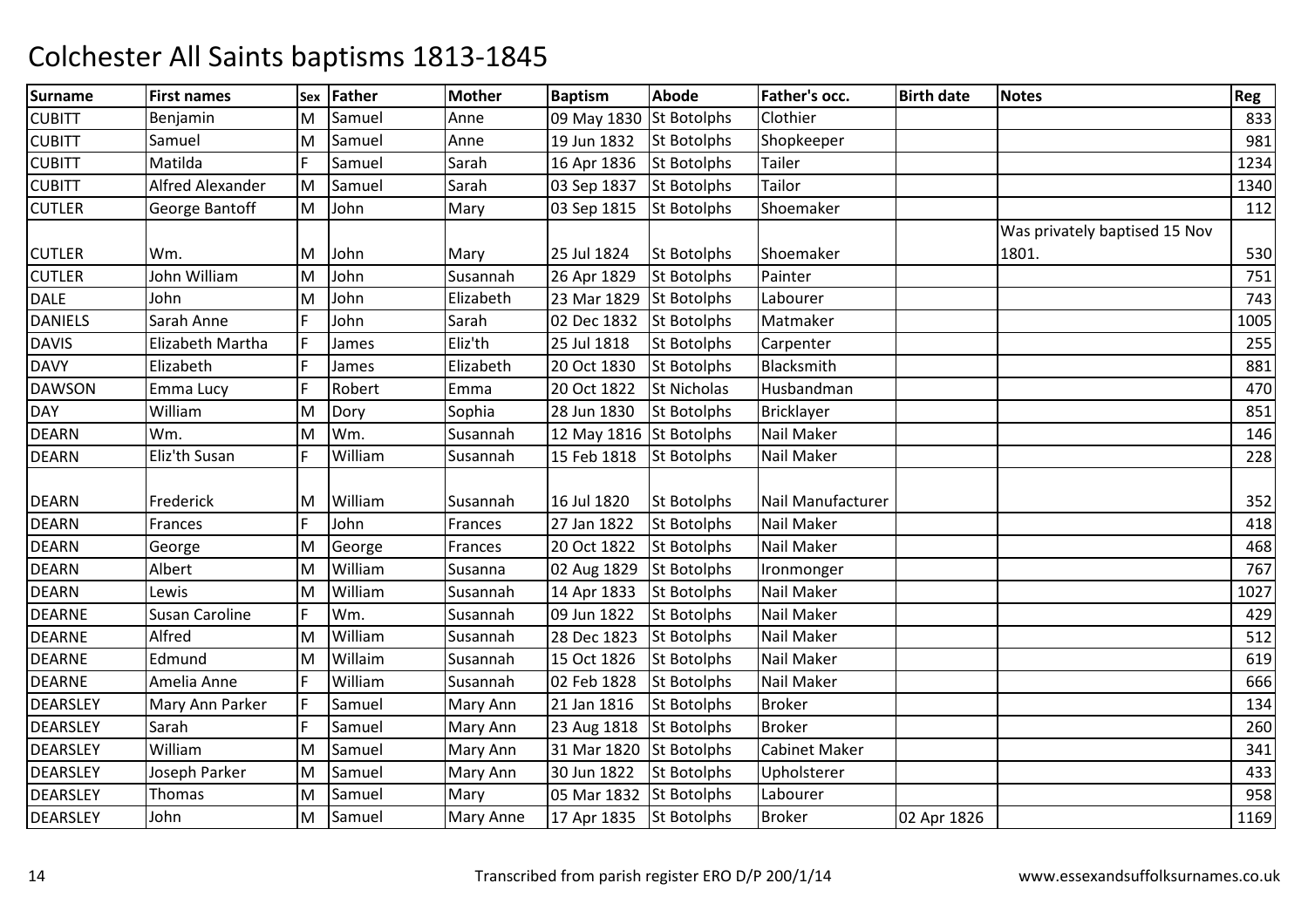| <b>Surname</b>  | <b>First names</b>    | Sex | Father  | Mother           | <b>Baptism</b>          | <b>Abode</b>       | Father's occ.        | <b>Birth date</b> | <b>Notes</b>                 | Reg  |
|-----------------|-----------------------|-----|---------|------------------|-------------------------|--------------------|----------------------|-------------------|------------------------------|------|
| <b>DEARSLEY</b> | Harriett              |     | Samuel  | <b>Mary Anne</b> | 17 Apr 1835             | <b>St Botolphs</b> | <b>Broker</b>        | 28 Jul 1828       |                              | 1170 |
| <b>DECENT</b>   | James                 | M   | James   | Anne             | 31 Dec 1826             | <b>St Botolphs</b> | Blacksmith           |                   | [ Probably same as Desant ]. | 626  |
| <b>DEMMON</b>   | Susanna               | F   | James   | Charlotte        | 04 May 1834 St Botolphs |                    | Sawyer               | * Oct 1830        |                              | 1094 |
| <b>DEMMON</b>   | Charlotte             |     | James   | Charlotte        | 04 May 1834 St Botolphs |                    | Sawyer               |                   |                              | 1095 |
| <b>DEMON</b>    | Robert                | M   | James   | Charlotte        | 03 Apr 1836             | <b>St Botolphs</b> | Sawyer               |                   | [See Demmon]                 | 1232 |
| <b>DENNIS</b>   | Thomas                | M   | Thomas  | Mary             | 14 Nov 1813             | <b>St Botolphs</b> | Sailor               |                   |                              | 46   |
| <b>DESANT</b>   | Thomas                | M   | James   | Frances          | 12 Jun 1821             | <b>St Botolphs</b> | Blacksmith           |                   |                              | 389  |
| <b>DESANT</b>   | Sarah                 | F   | James   | Frances          | 23 Mar 1823             | <b>St Botolphs</b> | Blacksmith           |                   |                              | 488  |
| <b>DESANT</b>   | John                  | M   | James   | Frances          | 27 Mar 1825 St Botolphs |                    | Blacksmith           |                   |                              | 554  |
| <b>DESENT</b>   | Newman                | M   | James   | Frances          | 02 Aug 1829             | <b>St Botolphs</b> | Blacksmith           |                   |                              | 766  |
| <b>DESENT</b>   | Sarah Anne            | F   | James   | Frances          | 24 Apr 1831             | <b>St Botolphs</b> | Blacksmith           |                   |                              | 910  |
| <b>DESENT</b>   | Amelia                | F   | William | Susannah         | 09 Aug 1835             | <b>St Botolphs</b> | Labourer             |                   |                              | 1189 |
| <b>DEVALL</b>   | <b>William Maples</b> | M   | Peter   | Mary             | 22 Oct 1813             | <b>St Botolphs</b> | Baymaker             |                   |                              | 44   |
| <b>DEVALL</b>   | Mary Ann              | F   | Peter   | Mary             | 11 Mar 1814             | <b>St Botolphs</b> | Baymaker             |                   |                              | 62   |
| <b>DEVALL</b>   | Sarah                 | F   | Peter   | Mary             | 06 Sep 1815             | <b>St Botolphs</b> | Baymaker             |                   |                              | 114  |
| <b>DEVALL</b>   | Caroline              | F   | Peter   | Mary             | 15 Jan 1817             | <b>St Botolphs</b> | Baymaker             |                   |                              | 183  |
| <b>DEVALL</b>   | James                 | M   | Peter   | Mary             | 24 Jul 1818             | St Botolphs        | Baymaker             | 14 May 1818       |                              | 254  |
| <b>DEVALL</b>   | Sarah                 | F   | Peter   | Susannah         | 21 Nov 1819             | <b>St Botolphs</b> | Cordwainer           |                   |                              | 316  |
| <b>DEVALL</b>   | George                | M   | Peter   | Susannah         | 21 Nov 1819             | <b>St Botolphs</b> | Cordwainer           |                   |                              | 317  |
| <b>DEVALL</b>   | Robert Tabor          | M   | Peter   | Mary             | 02 Dec 1819             | <b>St Botolphs</b> | Baymaker             | 12 Sep 1819       |                              | 319  |
| <b>DEVALL</b>   | Elizabeth             | F   | Peter   | Mary             | 20 Nov 1821             | <b>St Botolphs</b> | Baymaker             | 05 Feb 1821       |                              | 410  |
| <b>DEVALL</b>   | James                 | M   | Peter   | Susannah         | 02 Jun 1822             | <b>St Botolphs</b> | Labourer             | 02 May 1822       |                              | 427  |
| <b>DEVALL</b>   | Harriet Louisa        | F   | Peter   | Mary             | 15 Oct 1825             | <b>St Botolphs</b> | Serge Maker          | 07 Apr 1824       |                              | 582  |
| <b>DOBSON</b>   | Lucy                  | F   | Isaack  | Lucy             | 01 Aug 1830             | <b>St Botolphs</b> | Labourer             |                   |                              | 860  |
| <b>DOBSON</b>   | James                 | M   | Isaac   | Lucy             | 01 Jun 1834             | <b>St Botolphs</b> | Porter               | * * 1832          |                              | 1097 |
| <b>DOBSON</b>   | Mary Anne             | F   | Isaac   | Lucy             | 01 Feb 1835             |                    | Labourer             |                   |                              | 1151 |
| <b>DODD</b>     | Frances               | F   | Samuel  | Elizabeth        | 27 Apr 1813             | <b>St Botolphs</b> | Saddler              |                   |                              | 17   |
| <b>DODD</b>     | Frances               | F   | Samuel  | Elizabeth        | 13 Jun 1813             | <b>St Botolphs</b> | Sadler               |                   | Duplicate of 27 April.       | 25   |
| <b>DODD</b>     | Henry                 | M   | Henry   | Fanny            | 23 Apr 1827             | <b>St Botolphs</b> | Bricklayer           |                   |                              | 633  |
| <b>DODD</b>     | Hannah                | F   | Samuel  | Lucy             | 09 Dec 1827             | <b>St Botolphs</b> | Harness Maker        |                   |                              | 655  |
| <b>DODD</b>     | William Charles       | M   | Henry   | Fanny            | 05 Oct 1828             | <b>St Botolphs</b> | Labourer             |                   |                              | 720  |
| <b>DODD</b>     | Emma                  | F   | Samuel  | Lucy             | 13 Mar 1831 St Botolphs |                    | <b>Harness Maker</b> |                   |                              | 903  |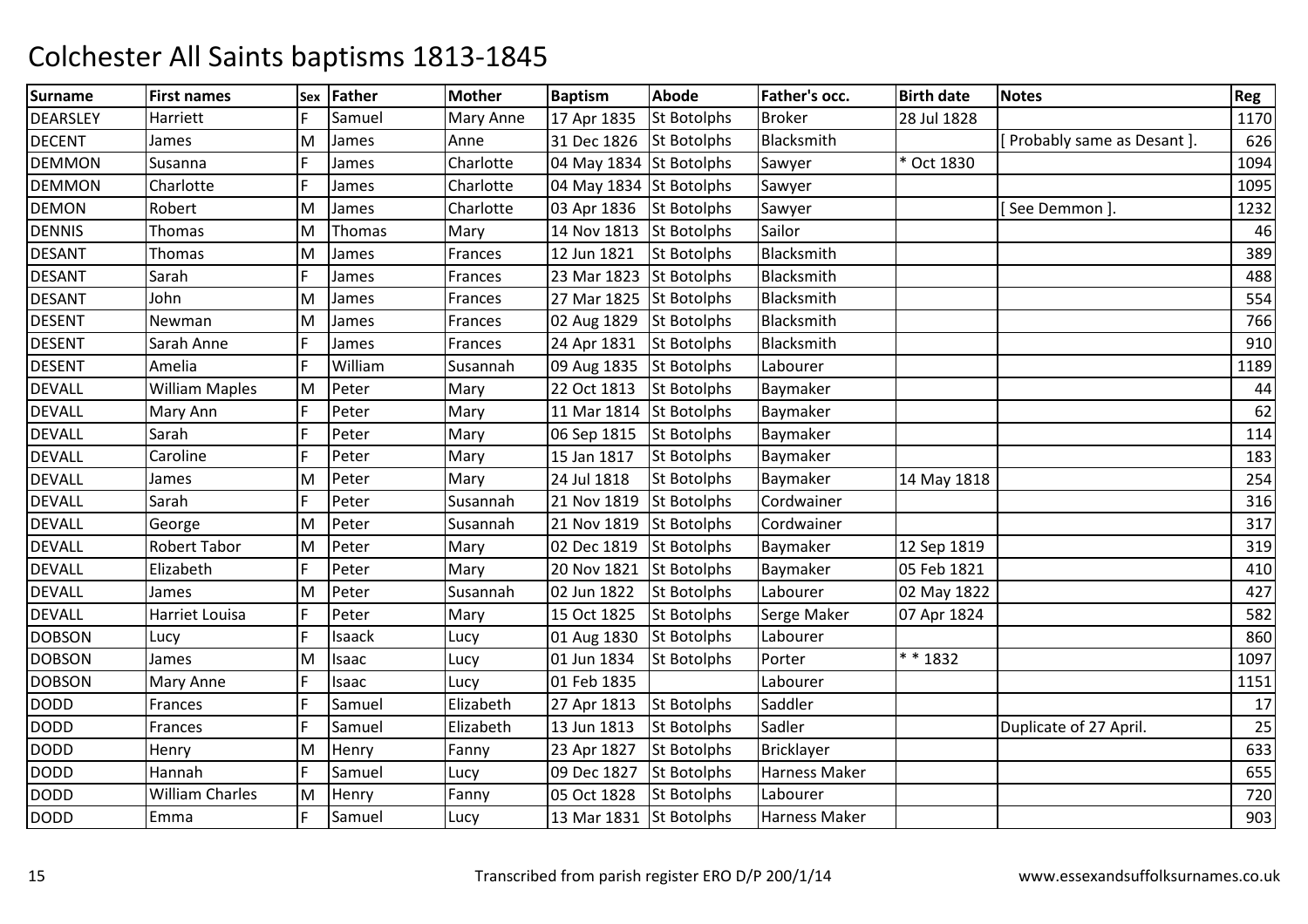| <b>Surname</b> | <b>First names</b>    | Sex | <b>Father</b> | <b>Mother</b>    | <b>Baptism</b>          | <b>Abode</b>       | <b>Father's occ.</b>                        | <b>Birth date</b> | <b>Notes</b>                                                                         | Reg  |
|----------------|-----------------------|-----|---------------|------------------|-------------------------|--------------------|---------------------------------------------|-------------------|--------------------------------------------------------------------------------------|------|
| <b>DODD</b>    | Ellen                 |     | Samuel        | Lucy             | 09 Jun 1833             | <b>St Botolphs</b> | Harness Maker                               |                   |                                                                                      | 1040 |
| <b>DODD</b>    | Eliza                 | E   | Samuel        | Lucy             | 04 Oct 1835             | <b>St Botolphs</b> | <b>Harness Maker</b>                        |                   |                                                                                      | 1196 |
| <b>DORR</b>    | Ann                   |     | George        | Catherine        | 06 Jan 1818             | <b>St Botolphs</b> |                                             |                   | Serjeant in the 87 Reg't of Foot.                                                    | 221  |
| <b>DORRELL</b> | David                 | M   | Wm.           | Charlotte        | 05 Dec 1819             | <b>St Botolphs</b> | Painter                                     |                   |                                                                                      | 320  |
| <b>DORRELL</b> | Kisia                 |     | Wm.           | Charlotte        | 10 Jun 1821             | <b>St Botolphs</b> | Plumber & Glazier                           |                   | [Presumably for Kezia].                                                              | 388  |
| <b>DORRELL</b> | Elizabeth Sarah Ann   |     | William       | Charlotte        | 08 Sep 1822             | <b>St Botolphs</b> | Plumber & Glazier                           |                   |                                                                                      | 460  |
| <b>DOUGLAS</b> | George Henry          | M   | Richard       | Eliz'th          | 21 Jan 1816             |                    |                                             |                   | of Richard Douglas and Elizth<br>Andrews. Late Officer of the<br>73rd Reg't of Foot. | 133  |
| <b>DOW</b>     | Sarah                 | F   | John          | Sarah            | 21 Jul 1822             | <b>St Botolphs</b> | Shoemaker                                   |                   |                                                                                      | 437  |
| <b>DOWNIE</b>  | Ann                   | l F | James         | Elizabeth        | 31 Mar 1815 St Botolphs |                    | Bombardier in the<br><b>Royal Artillery</b> |                   |                                                                                      | 94   |
| <b>DOWSON</b>  | James                 | M   | James         | Mary Ann         | 04 Jan 1817             | <b>St Botolphs</b> | Innkeeper                                   | 14 Mar 1813       |                                                                                      | 178  |
| <b>DOWSON</b>  | Wm.                   | M   | James         | Mary Ann         | 04 Jan 1817             | <b>St Botolphs</b> | Innkeeper                                   | 24 Feb 1815       |                                                                                      | 179  |
| <b>DOWSON</b>  | Edward                | M   | James         | Mary Ann         | 04 Jan 1817             | <b>St Botolphs</b> | Innkeeper                                   | 07 Dec 1816       |                                                                                      | 180  |
| <b>DOWSON</b>  | Charles               | M   | James         | Mary             | 31 Jan 1819             | <b>St Botolphs</b> | Innkeeper                                   |                   |                                                                                      | 286  |
| <b>DOWSON</b>  | Lydia Mary            | E   | Edward        | Lydia Mary       | 09 May 1819 St Botolphs |                    | Gunsmith                                    |                   |                                                                                      | 295  |
| <b>DOWSON</b>  | Sarah Ann             | E   | James         | Mary             | 01 Jul 1821             | <b>St Botolphs</b> | Innkeeper                                   |                   |                                                                                      | 391  |
| <b>DOWSON</b>  | <b>Thomas Challis</b> | M   | James         | Mary             | 18 May 1823 St Botolphs |                    | Victualer                                   |                   |                                                                                      | 495  |
| <b>DOWSON</b>  | Frederic              | M   | James         | Mary Anne        | 24 Jun 1827             | <b>St Botolphs</b> | Publican                                    | 12 Mar 1825       |                                                                                      | 638  |
| <b>DOWSON</b>  | George                | M   | James         | <b>Mary Anne</b> | 24 Jun 1827             | <b>St Botolphs</b> | Publican                                    | 22 May 1827       |                                                                                      | 639  |
| <b>DOWSON</b>  | George James          | M   | James         |                  | 03 Apr 1835             | <b>St Botolphs</b> | <b>Tailor</b>                               |                   | [Mother probably Margaret]                                                           | 1166 |
|                |                       |     |               | Margaret         |                         |                    |                                             |                   |                                                                                      |      |
| <b>DOWSON</b>  | Louisa Mary           | F   | James         | Emely            | 12 May 1836 St Botolphs |                    | Tailor                                      |                   |                                                                                      | 1238 |
| <b>DUELL</b>   | Anne Ellen            |     | Thomas        | Ellen            | 26 Jan 1834             | <b>St Botolphs</b> | Hairdresser                                 |                   | [Father perhaps should be<br>William ?].                                             | 1077 |
| <b>DUELL</b>   | <b>Betsy Anne</b>     | E   | Thomas        | Ellen            | 24 Jan 1836             | <b>St Botolphs</b> | Hairdresser                                 |                   |                                                                                      | 1221 |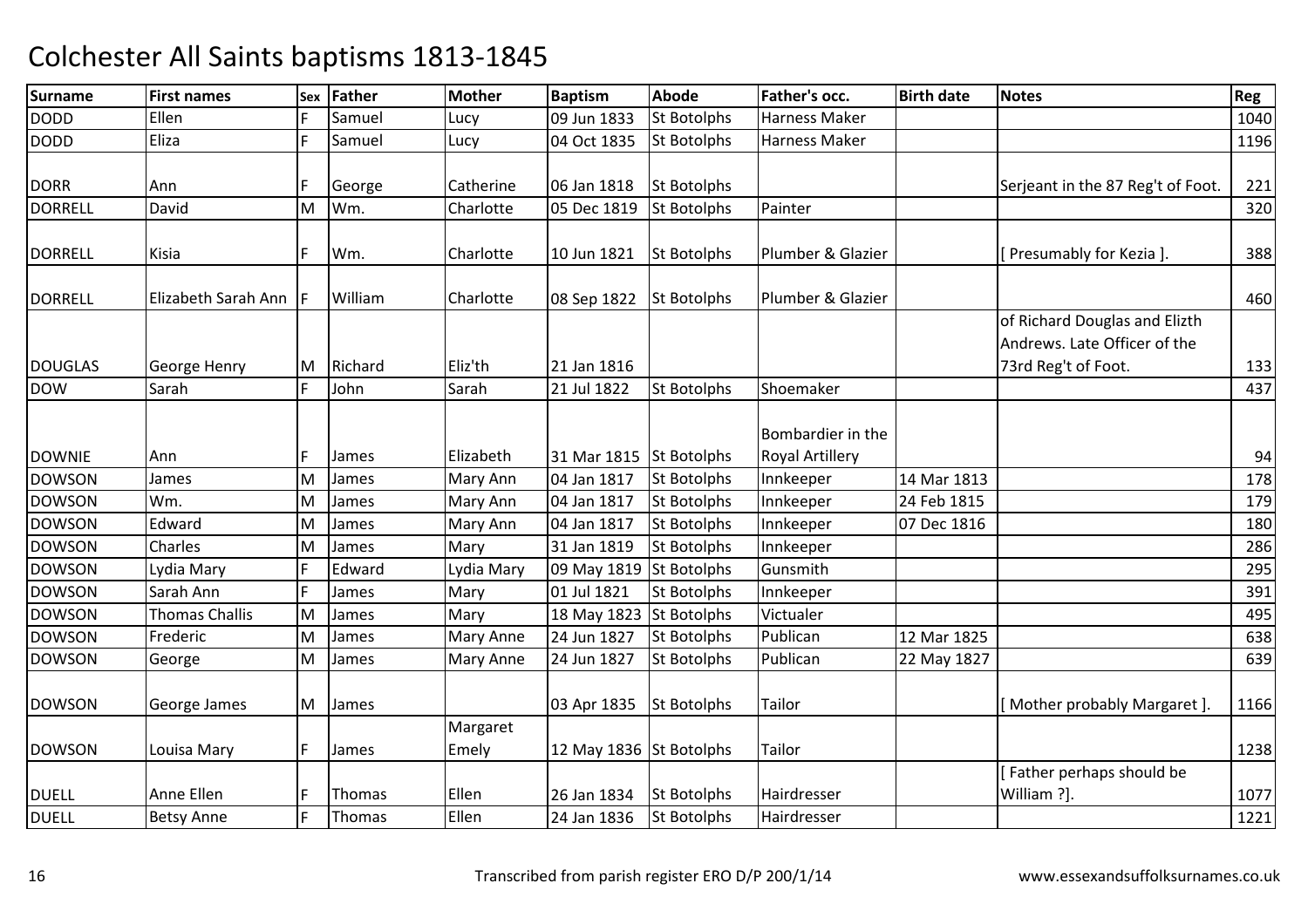| <b>Surname</b>    | <b>First names</b>   | Sex | <b>Father</b>         | <b>Mother</b>    | <b>Baptism</b>          | <b>Abode</b>       | Father's occ.  | <b>Birth date</b> | <b>Notes</b>                                        | Reg  |
|-------------------|----------------------|-----|-----------------------|------------------|-------------------------|--------------------|----------------|-------------------|-----------------------------------------------------|------|
| <b>DUNNINGHAM</b> | <b>Albert Holmes</b> | м   | John                  | <b>Mary Anne</b> | 05 Sep 1843             |                    | <b>Clerk</b>   |                   |                                                     | 1394 |
| <b>DURRANT</b>    | Charles              | M   | Wm.                   | Sarah            | 19 Sep 1813             | <b>St Botolphs</b> | Cutler         |                   |                                                     | 38   |
| <b>DURRANT</b>    | Edward               | M   | William               | Elizabeth        | 02 Jul 1837             | <b>St Botolphs</b> | Labourer       |                   |                                                     | 1312 |
| <b>EDWARDS</b>    | Mary Moore           | F   | <b>Allen Thomas</b>   | Sarah Anne       | 16 Apr 1844             |                    | Gent.          |                   |                                                     | 1403 |
| <b>ELLIS</b>      | <b>Thomas</b>        | M   | James                 | Eliz'th          | 26 Nov 1815             | St Leonards        | Publican       | 07 Nov 1800       |                                                     | 129  |
| <b>ELLIS</b>      | George Winter        | M   | <b>William Winter</b> | Sarah            | 01 Feb 1832             | <b>St Botolphs</b> | Painter        |                   |                                                     | 951  |
| <b>ELLOT</b>      | Sarah                | F   | John                  | Ann              | 13 Apr 1817             | <b>St Botolphs</b> | Carpenter      |                   |                                                     | 193  |
| <b>ELLOT</b>      | Rebeccah             | F   | John                  | Ann              | 04 Jul 1819             | <b>St Botolphs</b> | Carpenter      |                   |                                                     | 304  |
| <b>EMERY</b>      | Frederick            | M   | Thomas                | Eliza            | 25 Jul 1830             | <b>St Botolphs</b> | Shoemaker      |                   |                                                     | 857  |
| EMERY             | Thomas               | M   | Ebenezer              | Susannah         | 24 Nov 1834             | <b>St Botolphs</b> | Shoemaker      |                   |                                                     | 1138 |
| <b>EMERY</b>      | James                | M   | Ebenezer              | Susannah         | 24 Nov 1834             | <b>St Botolphs</b> | Shoemaker      |                   |                                                     | 1139 |
| <b>EMMONS</b>     | Caroline             | F   |                       | Charlotte        | 21 Feb 1830             | <b>St Botolphs</b> |                |                   | Illegitimate. Single woman.                         | 815  |
| <b>EUSTACE</b>    | Eliza                | F   | James                 | Sarah            | 04 Jan 1817             | <b>St Botolphs</b> | Shoemaker      |                   |                                                     | 182  |
| <b>EVANS</b>      | Emma                 | F   | Charles               | Jane             | 29 Aug 1819 St Botolphs |                    |                |                   | A bastard child of Charles Evans<br>and Jane Turner | 311  |
| <b>EVANS</b>      | George               | M   |                       | Maria            | 03 Apr 1825             |                    |                |                   | Base born.                                          | 559  |
| <b>EVANS</b>      | Elizabeth Barbara    | F   | John                  | Eliz'th          | 01 Jun 1834             | <b>St Botolphs</b> | Labourer       |                   |                                                     | 1100 |
| <b>EVANS</b>      | Andrew               | M   | John                  | Elizabeth        | 03 Jul 1836             | <b>St Botolphs</b> | Labourer       |                   |                                                     | 1242 |
| <b>EVERITT</b>    | George               | M   | George                | Lucy Eliza       | 03 Jan 1837             |                    | Tailor         | 10 Dec 1836       |                                                     | 1275 |
| <b>EVRINGTON</b>  | Jane                 | F   | Philip                | <b>Betsy</b>     | 24 Aug 1830             |                    | Labourer       |                   |                                                     | 869  |
| <b>EVRINGTON</b>  | Anne                 | F   | Philip                | Elizabeth        | 10 Dec 1834 St Botolphs |                    | Labourer       |                   |                                                     | 1142 |
| <b>FARRAN</b>     | Joshua               | M   | Joshua                | Ann              | 16 May 1824 St Botolphs |                    | <b>Butcher</b> | 23 Mar 1824       |                                                     | 522  |
| <b>FARRANT</b>    | James Bernard        | M   |                       | Anne             | 23 Nov 1829 St Botolphs |                    |                |                   | Illegitimate. Mother a widow.                       | 801  |
| FEE               | Robert               | M   | James                 | Mary             | 17 Jan 1819             | <b>St Botolphs</b> | Groom          |                   |                                                     | 282  |
| <b>FELDGATE</b>   | Clara                | F   | Martin                | Mary             | 17 May 1835 St Botolphs |                    | Shoemaker      |                   |                                                     | 1176 |
| <b>FELGATE</b>    | Mary Ann Agnes       | F   | Martin                | Mary             | 17 Mar 1833 St Botolphs |                    | Shoemaker      |                   |                                                     | 1018 |
| <b>FENNING</b>    | James                | M   | James                 | Hannah           | 22 Nov 1829 St Botolphs |                    | Cordwainer     |                   |                                                     | 800  |
| <b>FENNING</b>    | Sarah                | Ē   | James                 | Hannah           | 25 Mar 1832             |                    | Shoemaker      |                   |                                                     | 964  |
| <b>FENNING</b>    | Daniel               | M   | Daniel                | Sarah            | 09 May 1832 St Botolphs |                    | Gardener       |                   |                                                     | 974  |
| <b>FIELD</b>      | Jemima               | F   | George                | Mary             | 27 Nov 1827 St Botolphs |                    | Labourer       |                   |                                                     | 652  |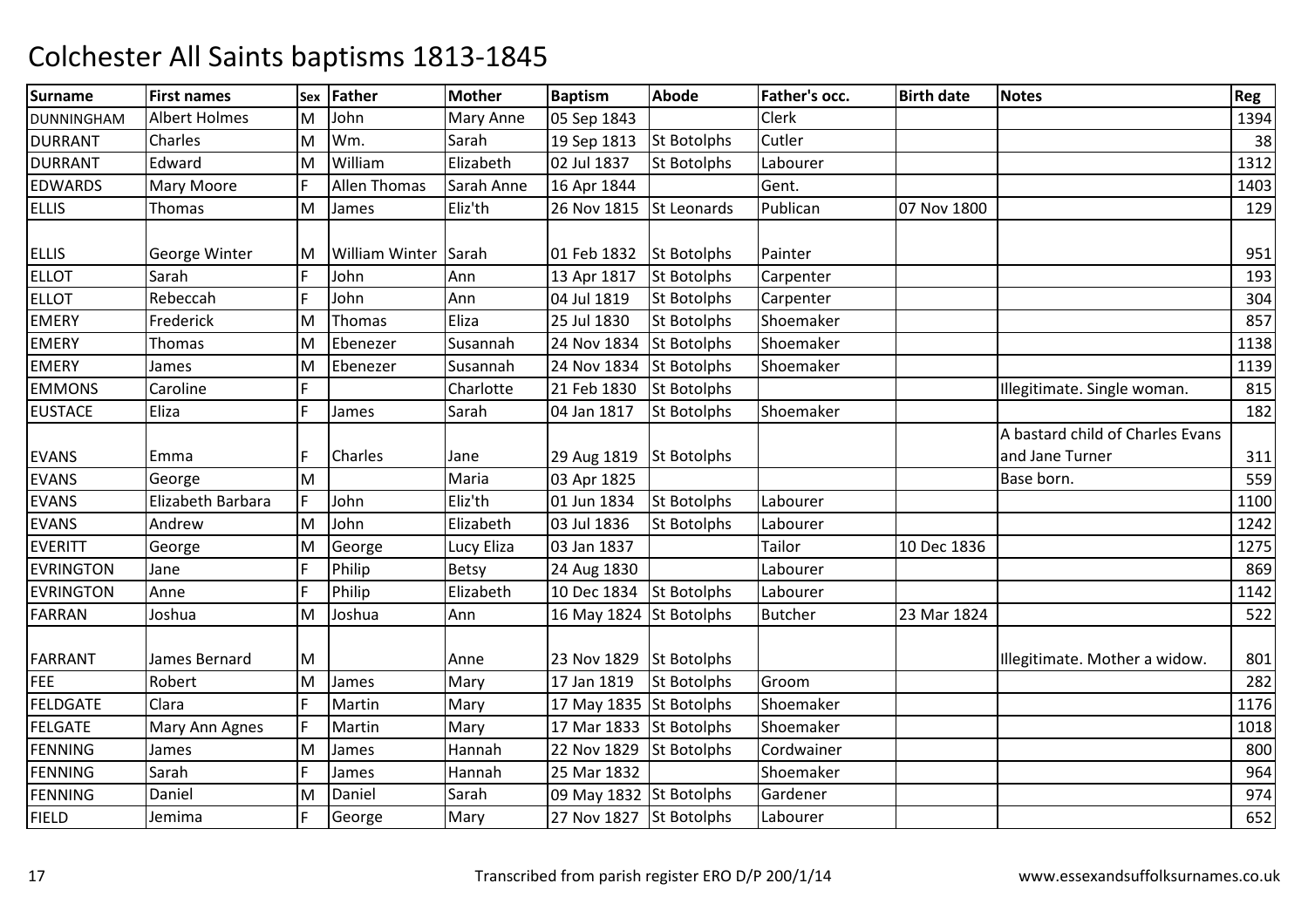| <b>Surname</b> | <b>First names</b>  | Sex | <b>Father</b> | <b>Mother</b>    | <b>Baptism</b>          | <b>Abode</b>       | Father's occ.    | <b>Birth date</b> | <b>Notes</b>                     | Reg  |
|----------------|---------------------|-----|---------------|------------------|-------------------------|--------------------|------------------|-------------------|----------------------------------|------|
| <b>FIELDS</b>  | Mary Anne           | F   | George        | Mary             | 16 Jan 1831             |                    | Labourer         |                   |                                  | 900  |
| <b>FILER</b>   | John                | M   | John          | Eliz'th          | 04 Jun 1820             | <b>St Botolphs</b> | Labourer         |                   |                                  | 349  |
| <b>FILER</b>   | William             | M   | John          | Eliz'th          | 24 Aug 1823             | <b>St Botolphs</b> | Baymaker         |                   |                                  | 504  |
| <b>FILER</b>   | Eliza               | F   | John          | Eliz'th          | 24 Aug 1823             | <b>St Botolphs</b> | Baymaker         |                   |                                  | 505  |
| <b>FINCH</b>   | William             | M   | William       | Diana            | 15 Aug 1829             | <b>St Botolphs</b> | Cowkeeper        |                   |                                  | 769  |
| <b>FINCH</b>   | William             | M   | William       | Diana            | 30 Aug 1829 St Botolphs |                    | Cowkeeper        |                   |                                  | 779  |
| <b>FINCH</b>   | Dianah              | F   | William       | Dianah           | 16 Jan 1831             | <b>St Botolphs</b> | Cowkeeper        |                   |                                  | 898  |
| <b>FINCH</b>   | Elizabeth           | F   | William       | Dianah           | 16 Sep 1832             | <b>St Botolphs</b> | Cowkeeper        |                   |                                  | 987  |
| <b>FINCH</b>   | William Dean        | M   | William       | Diana            | 16 Feb 1834             | <b>St Botolphs</b> | Cowkeeper        |                   |                                  | 1081 |
| <b>FINCH</b>   | George              | M   | William       | Diana            | 02 Aug 1835 St Botolphs |                    | Cowkeeper        |                   |                                  | 1187 |
| <b>FINCH</b>   | Maria               | F   | William       | Diana            | 12 May 1836 St Botolphs |                    | Cowkeeper        |                   |                                  | 1237 |
| <b>FINCHAM</b> | Harriet             | F   | James         | Eliz'th          | 27 Mar 1825 St Botolphs |                    | Labourer         |                   |                                  | 553  |
| <b>FINCHAM</b> | William             | M   | William       | Hannah           | 10 Feb 1839             | <b>St Giles</b>    | Labourer         | 17 Oct 1812       | Adult.                           | 1361 |
| <b>FINCHAM</b> | William             | M   | William       | <b>Mary Anne</b> | 04 Sep 1842             |                    | Shoemaker        |                   |                                  | 1381 |
|                |                     |     |               |                  |                         |                    | The Clerk of All |                   |                                  |      |
| <b>FINCHAM</b> | <b>Mary Anne</b>    | F   | William       | <b>Mary Anne</b> | 31 Mar 1844             |                    | Saints.          |                   |                                  | 1402 |
| <b>FISH</b>    | <b>Henry Thomas</b> | M   | Henry         | Sarah            | 17 Jan 1819             | <b>St Botolphs</b> | Labourer         |                   |                                  | 284  |
| <b>FISH</b>    | John Dobbin         | M   | Henry         | Sarah            | 02 Jun 1822             | <b>St Botolphs</b> | Taylor           |                   | [Could be John Dublin]           | 428  |
| <b>FISH</b>    | Sarah               | F   | Henry         | Sarah            | 12 Dec 1824             | <b>St Botolphs</b> | Labourer         |                   |                                  | 545  |
| <b>FISHER</b>  | William             | M   | Samuel        | Mary             | 18 Jul 1819             | <b>St Botolphs</b> | Husbandman       |                   |                                  | 308  |
| <b>FISHER</b>  | Mary Ann            | F   | Samuel        | Mary             | 23 Sep 1821             | <b>St Botolphs</b> | Labourer         |                   |                                  | 406  |
| <b>FISHER</b>  | Robert              | M   | Samuel        | Mary             | 04 May 1823 St Botolphs |                    | Labourer         |                   |                                  | 493  |
| <b>FISHER</b>  | Henry               | M   | Sam'l         | Mary             | 22 Jan 1826             | <b>St Botolphs</b> | Husbandman       |                   |                                  | 593  |
| <b>FISHER</b>  | James               | M   | Samuel        | Mary             | 23 Mar 1828 St Botolphs |                    | Husbandman       |                   |                                  | 676  |
| <b>FISHER</b>  | David               | M   | Samuel        | Mary             | 23 May 1830 St Botolphs |                    | Labourer         |                   |                                  | 840  |
| <b>FISHER</b>  | Morris              | M   | Samuel        | Elizabeth        | 09 Jun 1833             | St Botolphs        | Labourer         |                   |                                  | 1039 |
| <b>FISHER</b>  | <b>Henry Walter</b> | M   | Samuel        | Elizabeth        | 22 Mar 1835 St Botolphs |                    | Labourer         |                   |                                  | 1163 |
|                |                     |     |               |                  |                         |                    |                  |                   | Birth date given as 18 Dec 1827, |      |
|                |                     |     |               |                  |                         |                    |                  |                   | which can't be. The 7 may        |      |
|                |                     |     |               |                  |                         |                    |                  |                   | overwrite another number,        |      |
| <b>FLEWITT</b> | Caroline            | F   | Thomas        | Catherine        | 11 Nov 1827             | <b>St Botolphs</b> | Smith            |                   | possibly 6.                      | 651  |
| <b>FLEWITT</b> | William             | M   |               | Sarah            | 09 Dec 1831 St Botolphs |                    |                  |                   | Illegitimate. Single woman.      | 944  |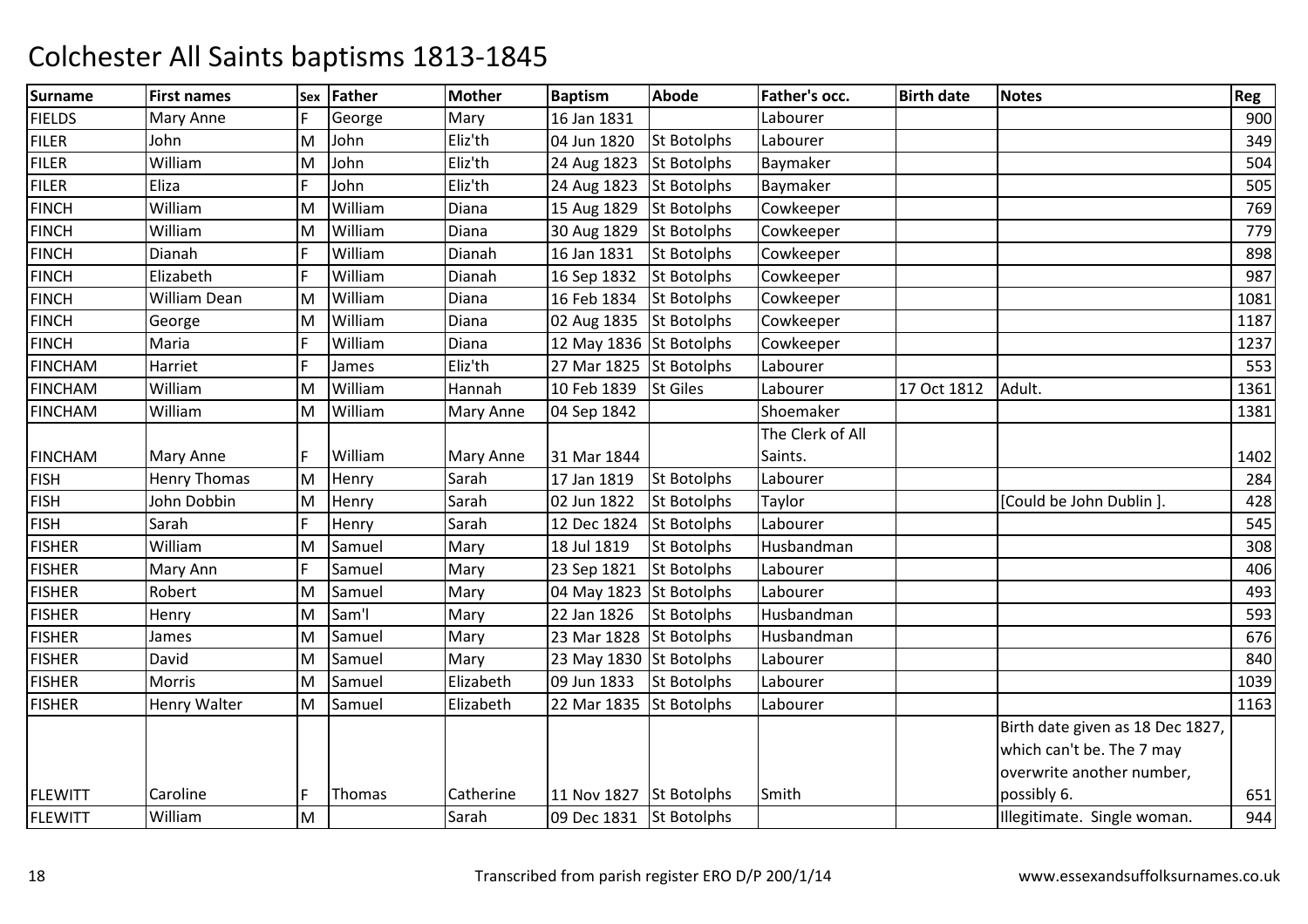| <b>Surname</b>  | <b>First names</b>     | Sex | <b>Father</b>       | <b>Mother</b> | <b>Baptism</b>          | <b>Abode</b>       | Father's occ.     | <b>Birth date</b> | <b>Notes</b>                 | <b>Reg</b> |
|-----------------|------------------------|-----|---------------------|---------------|-------------------------|--------------------|-------------------|-------------------|------------------------------|------------|
| <b>FOAKES</b>   | Stephen Abraham        | M   | Thomas              | Sarah         | 19 Oct 1828             | <b>St Botolphs</b> | Shoemaker         |                   |                              | 726        |
| <b>FORD</b>     | Eliz'th                | F   | Jeremiah            | Sarah         | 19 Apr 1818             | <b>St Botolphs</b> | Gardener          | 10 May 1810       |                              | 240        |
| <b>FORD</b>     | Mary                   | F   | Jeremiah            | Sarah         | 10 May 1818 St Botolphs |                    | Gardener          | 04 Apr 1812       |                              | 243        |
| <b>FORD</b>     | Hannah                 | F   | Jeremiah            | Sarah         | 10 May 1818 St Botolphs |                    | Gardener          | 10 Mar 1814       |                              | 244        |
| <b>FOWLER</b>   | Thirza Emma            | F   | John                | Anne          | 27 Oct 1832             | <b>St Botolphs</b> | <b>Baker</b>      |                   |                              | 997        |
| <b>FOWLER</b>   | John                   | M   | John                | Anne          | 08 Dec 1833             | <b>St Botolphs</b> | <b>Baker</b>      |                   |                              | 1072       |
| <b>FOWLER</b>   | Walter                 | M   | John                | Anne          | 14 Jun 1835             | <b>St Botolphs</b> | Baker             |                   |                              | 1182       |
| <b>FOWLER</b>   | Elizabeth              | F   | John                | Anne          | 12 Mar 1837             | <b>St Botolphs</b> | <b>Baker</b>      |                   |                              | 1288       |
| <b>FOX</b>      | John                   | M   | John                | Eliz'th       | 25 Jul 1815             | <b>St Botolphs</b> | Blacksmith        |                   |                              | 109        |
|                 |                        |     |                     | Charlotte     |                         |                    |                   |                   |                              |            |
| <b>FOXWELL</b>  | <b>Charlotte Maria</b> | F   | John St. Helen      | Maria         | 28 Aug 1835 St Botolphs |                    | Painter           |                   |                              | 1192       |
|                 |                        |     |                     | Sarah         |                         |                    |                   |                   |                              |            |
| <b>FOXWELL</b>  | George St. Helen       | M   | John St. Helen      | Elizabeth     | 28 Aug 1835 St Botolphs |                    | Painter           |                   |                              | 1191       |
| <b>FRANCIS</b>  | Charlotte              | F   | James               | Mary          | 25 Dec 1830             |                    | Labourer          |                   |                              | 889        |
| FRANKLAND       | John Sharp             | M   | John                | Mary          | 20 Jun 1819             | <b>St Botolphs</b> | <b>Bricklayer</b> |                   | [Subsequently Franklin ?].   | 303        |
| <b>FRANKLIN</b> | Mary Ann               | F   | John                | Mary          | 04 Jan 1821             | <b>St Botolphs</b> | Bricklayer        |                   |                              | 373        |
| <b>FRANKLIN</b> | William                | M   | John                | Mary          | 21 Jul 1822             | <b>St Botolphs</b> | <b>Bricklayer</b> |                   |                              | 436        |
| <b>FRANKLIN</b> | Rosina                 | F   | John                | Mary          | 18 Apr 1824             | <b>St Botolphs</b> | <b>Bricklayer</b> |                   |                              | 519        |
| <b>FRANKLIN</b> | Charlotte Emma         | F   | John                | Mary          | 18 Dec 1825             | <b>St Botolphs</b> | <b>Bricklayer</b> |                   |                              | 590        |
| <b>FRANKLYN</b> | Jane                   | F   | John                | Mary          | 02 Mar 1828 St Botolphs |                    | Bricklayer        |                   |                              | 672        |
| <b>FRANKLYN</b> | Job                    | M   | John                | Mary          | 23 May 1830 St Botolphs |                    | <b>Bricklayer</b> |                   |                              | 839        |
| <b>FRANKLYN</b> | <b>Ruth Panifer</b>    | F   | John                | Mary          | 18 Mar 1832 St Botolphs |                    | Bricklayer        |                   |                              | 959        |
| <b>FRANKLYN</b> | Frances                | F   | John                | Mary          | 11 Jan 1835             | <b>St Botolphs</b> | Bricklayer        |                   |                              | 1147       |
|                 |                        |     |                     |               |                         |                    |                   |                   | Surname indistinct, could be |            |
| FROST?          | Elizabeth              | F   | William             | Bridget       | 19 Sep 1830             |                    | Publican          |                   | Froor.                       | 875        |
| <b>FURBER</b>   | Mary                   | F   | William             | Mary          | 24 Sep 1813             | <b>St Botolphs</b> | Grocer            |                   | Private.                     | 41         |
| <b>FURBER</b>   | William                | M   | William             | Mary          | 14 Nov 1813             | <b>St Botolphs</b> | Grocer            |                   | Duplicate of 24 Sept.        | 49         |
|                 |                        |     |                     |               |                         |                    |                   |                   |                              |            |
| GAGE            | Joseph Francis         | M   | Joseph Francis      | Anne          | 22 Aug 1830             | <b>St Botolphs</b> | Gardener          |                   |                              | 868        |
|                 |                        |     |                     |               |                         |                    |                   |                   |                              |            |
| GAGE            | Anne                   | F   | Joseph Francis Anne |               | 26 Feb 1832 St Botolphs |                    | Gardener          |                   |                              | 955        |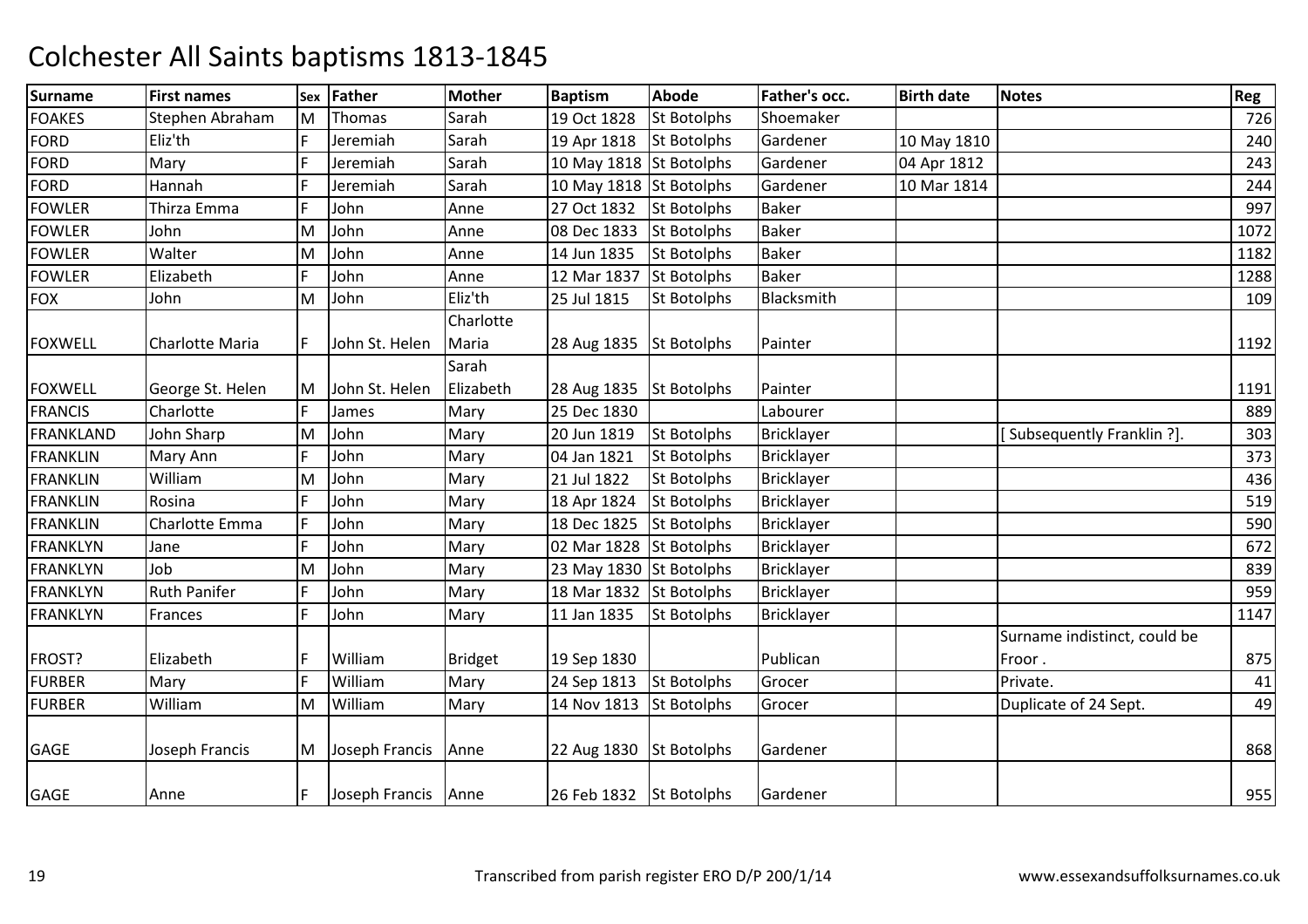| <b>Surname</b> | <b>First names</b>                   |    | Sex Father           | <b>Mother</b>       | <b>Baptism</b>          | Abode              | Father's occ.       | <b>Birth date</b> | Notes                       | Reg  |
|----------------|--------------------------------------|----|----------------------|---------------------|-------------------------|--------------------|---------------------|-------------------|-----------------------------|------|
|                |                                      |    |                      |                     |                         |                    |                     |                   |                             |      |
| <b>GAGE</b>    | George                               | M  | Joseph Francis       | Anne                | 16 Feb 1834             | <b>St Botolphs</b> | Gardener            |                   |                             | 1082 |
| <b>GAGE</b>    | Joseph                               | M  | Joseph Francis       | Anne                | 01 May 1836 St Botolphs |                    | Gardener            |                   |                             | 1235 |
| <b>GAGE</b>    | Henry                                | M  | Joseph Francis       | Anne                | 01 May 1836 St Botolphs |                    | Gardener            |                   |                             | 1236 |
| <b>GALE</b>    | Thomas                               | M  | Jacob                | Eliz'th             | 07 Aug 1814             |                    | <b>Wool Spinner</b> |                   |                             | 72   |
| <b>GARRAD</b>  | Sarah                                | F  | William              | Sarah               | 28 May 1815 St Botolphs |                    | Painter             |                   |                             | 100  |
| <b>GARRARD</b> | Isabella                             |    | John                 | Margaret            | 20 Feb 1825             |                    | Waggoner            |                   |                             | 552  |
| <b>GARRARD</b> | Emma                                 | F  | Thomas               | Sarah               | 11 May 1828 St Botolphs |                    | Whitesmith          | 02 May 1812       |                             | 687  |
| <b>GARROD</b>  | Catharine                            | E  | Benjamin             | Elizabeth           | 13 Feb 1820             | <b>St Botolphs</b> | Farmer              |                   |                             | 337  |
| <b>GILBERT</b> | Elizabeth                            | F  | Henry                | Martha              | 04 Jul 1819             | <b>St Botolphs</b> | Carpenter           |                   |                             | 305  |
| <b>GILBERT</b> | Susannah                             |    | William              | Mary                | 18 Sep 1836             | <b>St Botolphs</b> | Carpenter           |                   |                             | 1254 |
|                |                                      |    | Alexander            |                     |                         |                    |                     |                   |                             |      |
| <b>GLOVER</b>  | Frederick Kendall                    | M  | Keable               | Sarah               | 27 Feb 1820             | <b>St Botolphs</b> | Attorney            |                   |                             | 338  |
| <b>GODFREY</b> | Anne Amelia                          |    | James                | Anne                | 04 Dec 1828             | <b>St Botolphs</b> | Labourer            |                   |                             | 729  |
| <b>GODFREY</b> | William                              | M  | William              | Eliza               | 04 Apr 1830             | <b>St Botolphs</b> | Gardener            |                   |                             | 825  |
| <b>GODFREY</b> | Eliza                                | F  | William              | Eliza               | 23 Dec 1832             | <b>St Botolphs</b> | Labourer            |                   |                             | 1007 |
| <b>GODFREY</b> | Walter                               | M  | William              | Eliza               | 14 Jun 1835             | <b>St Botolphs</b> | Labourer            |                   |                             | 1181 |
| <b>GOLDEN</b>  | Robert                               | M  | William              | Martha              | 27 Jun 1830             | <b>St Botolphs</b> | Labourer            |                   |                             | 850  |
| <b>GOLDING</b> | Archibold                            | M  | William              | Martha              | 29 Jan 1832             | <b>St Botolphs</b> | Labourer            |                   |                             | 950  |
| <b>GOLDING</b> | Elizabeth Anne                       | F  | William              | Martha              | 24 Aug 1834             | <b>St Botolphs</b> | Labourer            |                   |                             | 1118 |
| <b>GOLDING</b> | John Mathews?                        | M  | William              | Martha              | 12 Mar 1837             | <b>St Botolphs</b> | Labourer            |                   |                             | 1289 |
| <b>GOODING</b> | Amelia                               | E  | James                | Mary                | 03 Apr 1832             | <b>St Botolphs</b> | Labourer            |                   |                             | 968  |
| <b>GOODING</b> | James Theophilus                     | M  | James                | Mary                | 16 Mar 1834             | <b>St Botolphs</b> | Labourer            |                   |                             | 1087 |
| <b>GOODING</b> | William                              | M  | William              | Hannah              | 20 Sep 1835             | <b>St Botolphs</b> | Labourer            |                   |                             | 1194 |
| GOULD          | Sarah                                | E  | John                 | Sarah               | 08 Nov 1845             |                    | Tailor              |                   |                             | 1418 |
| <b>GRANGER</b> | Emma                                 | F. |                      | Eliza               | 08 Jan 1837             |                    |                     |                   | Illegitimate. Single woman. | 1277 |
| <b>GRAVES</b>  | <b>Edward Tovell John</b><br>William | M  | <b>Edward Tovell</b> | <b>Esther Agnes</b> | 11 Jul 1820             | Romford            | Gentleman           |                   |                             | 350  |
|                |                                      |    |                      |                     |                         |                    | Private in 31st     |                   |                             |      |
| <b>GRAY</b>    | John                                 | M  | Terence              | Margaret            | 28 Sep 1818 St Botolphs |                    | Reg't               |                   |                             | 265  |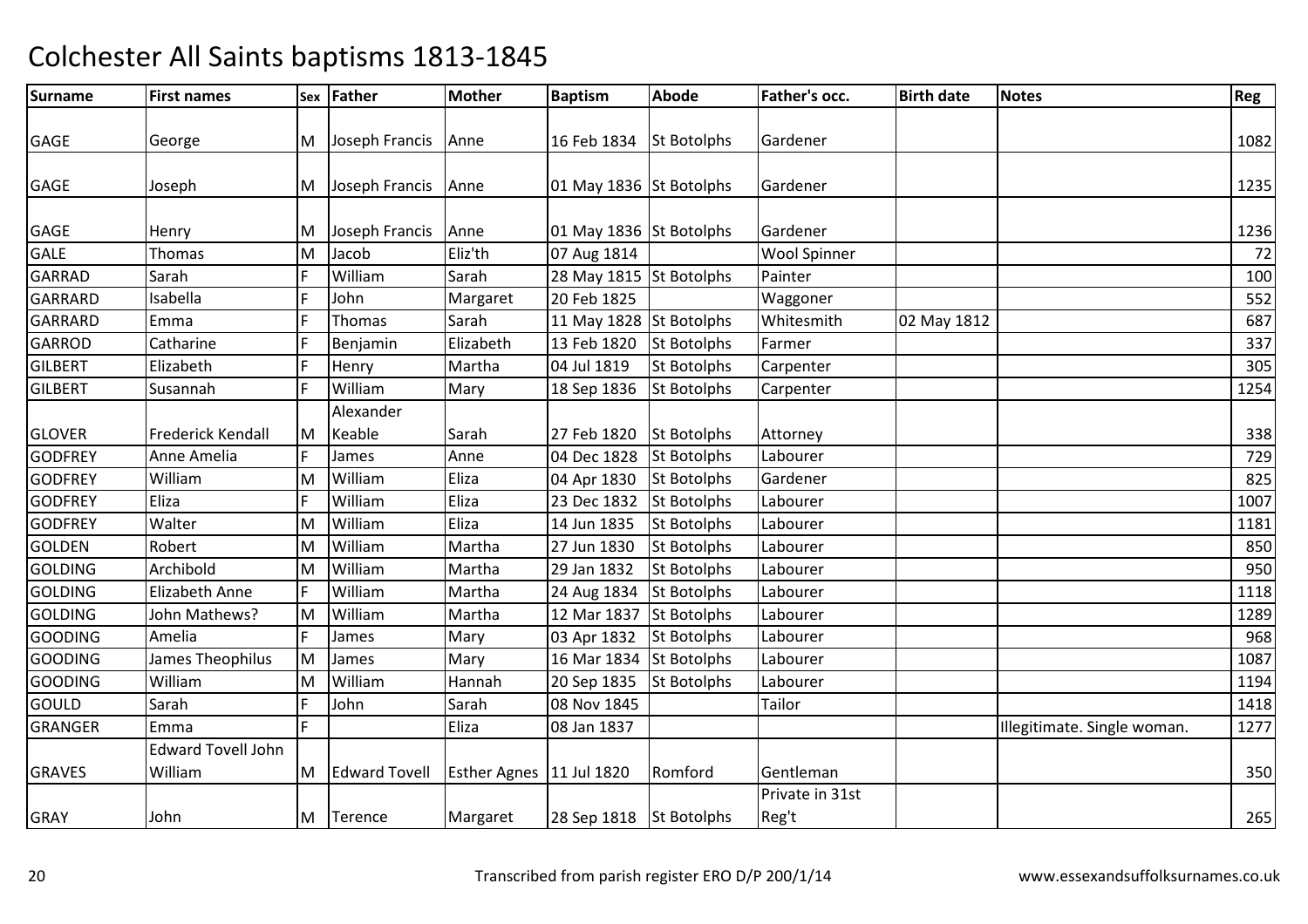| <b>Surname</b>   | <b>First names</b> |              | Sex Father   | <b>Mother</b>    | <b>Baptism</b>          | <b>Abode</b>       | Father's occ.         | <b>Birth date</b> | <b>Notes</b>                     | Reg  |
|------------------|--------------------|--------------|--------------|------------------|-------------------------|--------------------|-----------------------|-------------------|----------------------------------|------|
|                  |                    |              |              |                  |                         |                    |                       |                   | Serjeant in the East Essex Reg't |      |
| <b>GREEN</b>     | Alfred             |              | M John       | Susan            | 25 May 1817 St Botolphs |                    |                       |                   | of Militia.                      | 199  |
|                  |                    |              |              |                  |                         |                    | Bricklayer's          |                   |                                  |      |
| <b>GREENLEAF</b> | Thomas             | M            | Thomas       | Tracey           | 04 Jul 1819             | <b>St Botolphs</b> | Labourer              |                   |                                  | 306  |
| <b>GRICE</b>     | Sarah Elizabeth    | F            | George       | Sarah            | 22 Feb 1824             | <b>St Botolphs</b> | Grocer                |                   |                                  | 514  |
| <b>GRIGGS</b>    | Matilda            | F            | John         | Margaret         | 25 May 1817 St Botolphs |                    | Servant               |                   |                                  | 200  |
| <b>GRIMWOOD</b>  | Harriet            | F            | Robert       | Rebeccah         | 06 Aug 1815             | <b>St Botolphs</b> | <b>Breeches Maker</b> |                   |                                  | 110  |
| <b>GRIMWOOD</b>  | George             | M            | Robert       | Hannah           | 14 Dec 1823             | <b>St Botolphs</b> | Waiter                |                   |                                  | 511  |
| <b>GRIMWOOD</b>  | Anna Louisa        | F            | Robert       | Hannah           | 01 Nov 1829             | <b>St Botolphs</b> | Waiter                |                   |                                  | 797  |
| <b>GROOM</b>     | Mary Anne          | F            | William      | Mary             | 18 Dec 1828             | <b>St Botolphs</b> | Malster               |                   |                                  | 735  |
| <b>GROOM</b>     | Emma               | F            | William      | Mary             | 30 Jan 1830             | <b>St Botolphs</b> | Maltster              |                   |                                  | 809  |
| <b>GROOME</b>    | Lavinia            | F            | William      | Mary             | 03 Apr 1833             | <b>St Botolphs</b> | Maltster              |                   |                                  | 1025 |
|                  |                    |              |              |                  |                         |                    |                       |                   |                                  |      |
| <b>GROSS</b>     | <b>Isabel Anne</b> | F            | Frederic     | Anne             | 15 Sep 1836             |                    | Porter-Merchant       | 29 Feb 1836       |                                  | 1258 |
| <b>GROSS</b>     | Frederick John     | M            | Frederick    | Anne             | 13 Dec 1838             |                    | Merchant              |                   |                                  | 1359 |
| <b>GROVES</b>    | Zephaniah          | M            | Zephaniah    | Sarah            | 23 Oct 1842             |                    | Labourer              |                   |                                  | 1386 |
| <b>GROVES</b>    | Sarah              | $\mathsf{F}$ | Zephaniah    | Sarah            | 23 Oct 1842             |                    | Labourer              |                   |                                  | 1387 |
| <b>HAGUE</b>     | Harriet            | F            | William      | Isabella         | 11 Jun 1815             | <b>St Botolphs</b> | Artilleryman          |                   |                                  | 104  |
| <b>HAGUE</b>     | <b>Bridget</b>     | F            | John         | Ellen            | 23 Apr 1820             | <b>St Botolphs</b> | Labourer              |                   |                                  | 344  |
| <b>HALE</b>      | William            | M            | William      | Mary             | 10 Sep 1820             | <b>St Botolphs</b> | <b>Trotter Boiler</b> |                   |                                  | 363  |
| <b>HALE</b>      | John               | M            | Wm.          | Mary             | 19 Jun 1825             | St Botolphs        | Bricklayer            | 29 Dec 1822       |                                  | 566  |
| <b>HALE</b>      | Mary Ann           | F            | Wm.          | Mary             | 19 Jun 1825             | <b>St Botolphs</b> | <b>Bricklayer</b>     |                   |                                  | 567  |
| <b>HALE</b>      | Rachel             | F            | William      | Mary             | 29 Feb 1828             | St Botolphs        | Gardener              |                   |                                  | 671  |
| <b>HALE</b>      | Jesse              | M            | William      | Mary             | 21 Feb 1830             | <b>St Botolphs</b> | Gardener              |                   |                                  | 814  |
| <b>HALE</b>      | James              | M            | William      | <b>Mary Anne</b> | 17 Jun 1832             | St Botolphs        | Labourer              |                   |                                  | 980  |
| <b>HALLS</b>     | Robert             | M            | John         | Ruth             | 15 Jan 1813             | St Botolph's       | Sawyer                |                   |                                  | 5    |
| <b>HALLS</b>     | Sarah Anne         | F            | George       | Sarah            | 12 Jul 1813             | <b>St Botolphs</b> | Fisherman             |                   | Private.                         | 29   |
| <b>HALLS</b>     | Charlotte Ann      | F            | Benj'n       | Harriett         | 18 Oct 1816             | <b>St Giles</b>    | Gardener              |                   |                                  | 164  |
| <b>HALLS</b>     | John               | M            | Abraham      | Mary             | 16 Feb 1818             | <b>St Botolphs</b> | Fishmonger            |                   |                                  | 229  |
| <b>HALLS</b>     | Mary Ann           | F            | <b>Tabor</b> | Lucy             | 20 Jun 1819             | <b>St Botolphs</b> | Sawyer                |                   |                                  | 302  |
| <b>HALLS</b>     | Sarah              | F            | Tabor        | Lucy             | 11 Feb 1821             | <b>St Botolphs</b> | Sawyer                |                   |                                  | 377  |
| <b>HALLS</b>     | Charles            | M            | Charles      | Eliz'th          | 15 Jul 1821             | <b>St Botolphs</b> | Blacksmith            | 30 Nov 1820       |                                  | 394  |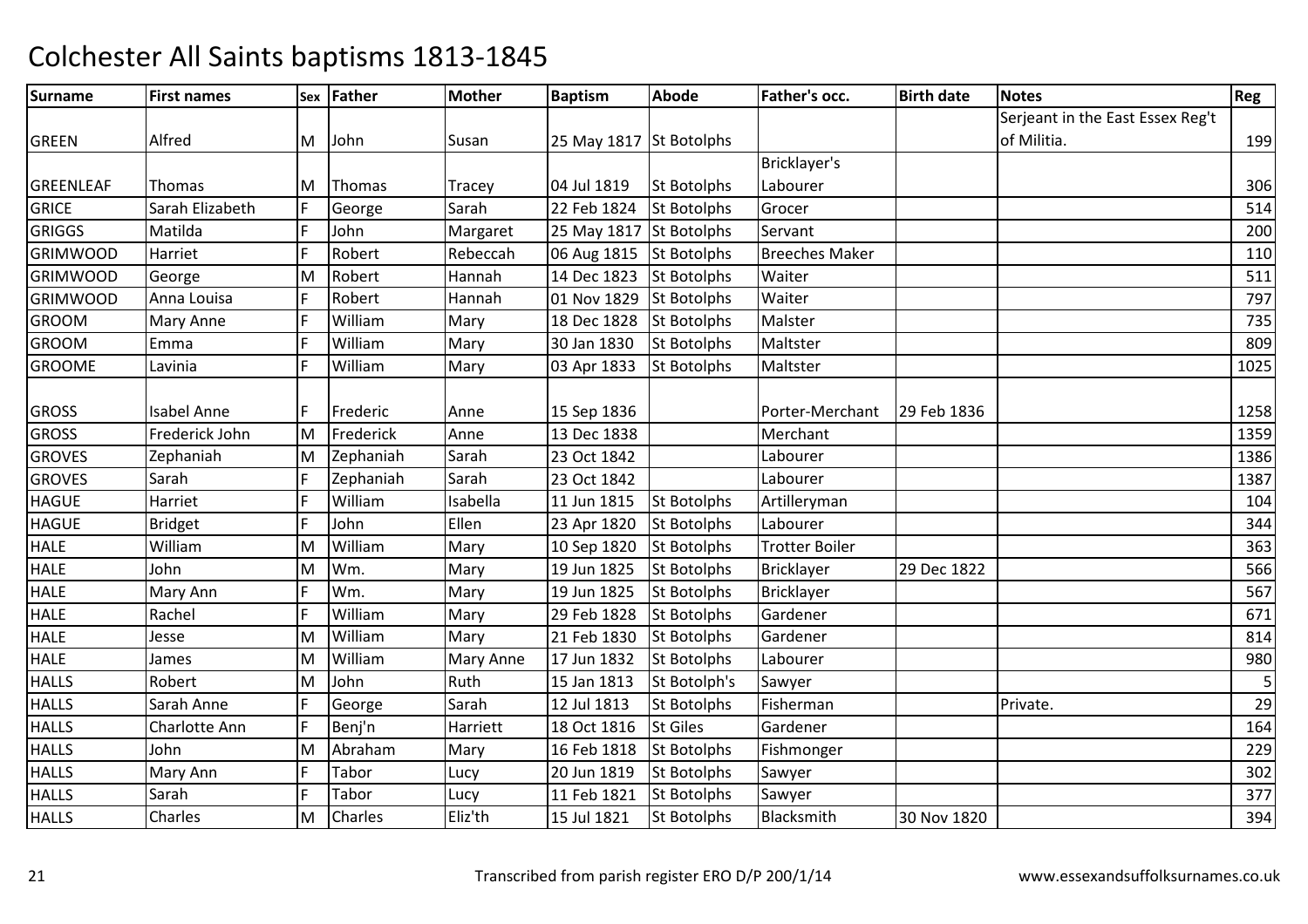| <b>Surname</b> | <b>First names</b> | Sex | <b>Father</b>  | Mother    | <b>Baptism</b>          | <b>Abode</b>       | Father's occ.       | <b>Birth date</b> | <b>Notes</b>                | Reg            |
|----------------|--------------------|-----|----------------|-----------|-------------------------|--------------------|---------------------|-------------------|-----------------------------|----------------|
| <b>HALLS</b>   | Tabor William      | м   | Tabot          | Lucy      | 09 Mar 1823             | <b>St Botolphs</b> | Sawyer              |                   |                             | 485            |
| <b>HALLS</b>   | Emma               | F   | Charles        | Eliz'th   | 19 Jun 1825             | <b>St Botolphs</b> | Iron Founder        |                   |                             | 564            |
| <b>HALLS</b>   | Frederick          | M   | <b>Charles</b> | Eliz'th   | 19 Jun 1825             | <b>St Botolphs</b> | <b>Iron Founder</b> | 28 Feb 1825       |                             | 565            |
| <b>HALLS</b>   | Eliza Hyland       |     | Tabor          | Lucy      | 04 Sep 1825             | <b>St Botolphs</b> | Sawyer              |                   |                             | 578            |
| <b>HALLS</b>   | Thomas Harvey      | M   | Thomas         | Maria     | 28 Dec 1825             | <b>St Botolphs</b> | Shoemaker           | 11 Jun 1824       |                             | 592            |
| <b>HALLS</b>   | Mary Ann           | F   | Robert         | Ann       | 02 Sep 1827             |                    | Labourer            |                   |                             | 648            |
| <b>HALLS</b>   | Edwin              | M   | Charles        | Elizabeth | 28 Jan 1828             | <b>St Botolphs</b> | Blacksmith          |                   |                             | 663            |
| <b>HALLS</b>   | Betsy              | F   | Thomas         | Sarah     | 19 May 1828 St Botolphs |                    | Labourer            |                   |                             | 688            |
| <b>HALLS</b>   | Alfred             | M   | <b>Charles</b> | Elizabeth | 27 Jun 1830             | <b>St Botolphs</b> | Labourer            |                   |                             | 849            |
| <b>HALLS</b>   | John               | M   | Thomas         | Sarah     | 17 Oct 1830             | <b>St Botolphs</b> | Labourer            |                   |                             | 880            |
| <b>HALLS</b>   | Caroline           | F   | Robert         | Anne      | 11 Sep 1831             | <b>St Botolphs</b> | Labourer            |                   |                             | 933            |
| <b>HALLS</b>   | James              | M   | Simon          | Elizabeth | 29 Mar 1832             | <b>St Botolphs</b> | Labourer            |                   |                             | 966            |
| <b>HALLS</b>   | James              | M   | Thomas         | Sarah     | 22 Apr 1832             | <b>St Botolphs</b> | Labourer            |                   |                             | 971            |
| <b>HALLS</b>   | Emma               | F   | Thomas         | Sarah     | 12 Apr 1835             | <b>St Botolphs</b> | Labourer            |                   |                             | 1168           |
| <b>HALLS</b>   | Henry              | M   | Robert         | Anne      | 17 Jan 1836             | <b>St Botolphs</b> | Labourer            |                   |                             | 1213           |
| <b>HALLS</b>   | Charles            | M   | Robert         | Anne      | 17 Jan 1836             | <b>St Botolphs</b> | Labourer            |                   |                             | 1214           |
| <b>HALLS</b>   | Anna Maria         | F   | George         | Sarah     | 17 Jan 1836             | <b>St Botolphs</b> | Fishmonger          |                   |                             | 1216           |
| <b>HALLS</b>   | John               | M   | George         | Sarah     | 17 Jan 1836             | <b>St Botolphs</b> | Fishmonger          |                   |                             | 1217           |
| <b>HALLS</b>   | James              | M   | George         | Sarah     | 17 Jan 1836             | St Botolphs        | Fishmonger          |                   |                             | 1218           |
| <b>HALLS</b>   | Mira               | F   | Charles        | Elizabeth | 13 Mar 1836             | <b>St Botolphs</b> | Labourer            |                   |                             | 1226           |
| <b>HALLS</b>   | Eliza              | F   | Charles        | Elizabeth | 13 Mar 1836 St Botolphs |                    | Labourer            |                   |                             | 1227           |
| <b>HALLS</b>   | Mary Anne          | F   | Simon          | Elizabeth | 09 Jul 1837             | <b>St Botolphs</b> | Labourer            |                   |                             | 1325           |
| <b>HALLS</b>   | Henry              | M   | Simon          | Elizabeth | 09 Jul 1837             | <b>St Botolphs</b> | Labourer            |                   |                             | 1326           |
| <b>HALLS</b>   | Abraham            | M   | Simon          | Elizabeth | 09 Jul 1837             | <b>St Botolphs</b> | Labourer            |                   |                             | 1327           |
| <b>HAMMOND</b> | Elizabeth          | F   | Edward         | Lydia     | 02 Aug 1829             | <b>St Botolphs</b> | Carter              |                   |                             | 768            |
| <b>HAMMOND</b> | Martha             | F   | Charles        | Mary      | 21 Apr 1833             | <b>St Botolphs</b> | <b>Brazier</b>      |                   |                             | 1028           |
| <b>HAMMOND</b> | Thomas Mathews     | M   | Charles        | Mary      | 03 Aug 1834 St Botolphs |                    | Tin-Plate Worker    |                   |                             | 1108           |
| <b>HAMMOND</b> | James              | M   |                | Sarah     | 17 Oct 1836             | <b>St Botolphs</b> |                     |                   | Illegitimate. Single woman. | 1268           |
| <b>HAMOND</b>  | Sarah              | F   | Edward         | Lydia     | 31 Oct 1824             | <b>St Botolphs</b> | Carter              |                   |                             | 540            |
| <b>HARBOUR</b> | Thomas Alfred      | M   | Thomas         | Louisa    | 02 Jul 1837             | St Botolphs        | Shoemaker           |                   |                             | 1313           |
| <b>HARDY</b>   | Mary Ann           | F   | John           | Hannah    | 22 Jan 1813             | St Botolph's       | Artilleryman        |                   |                             | $\overline{7}$ |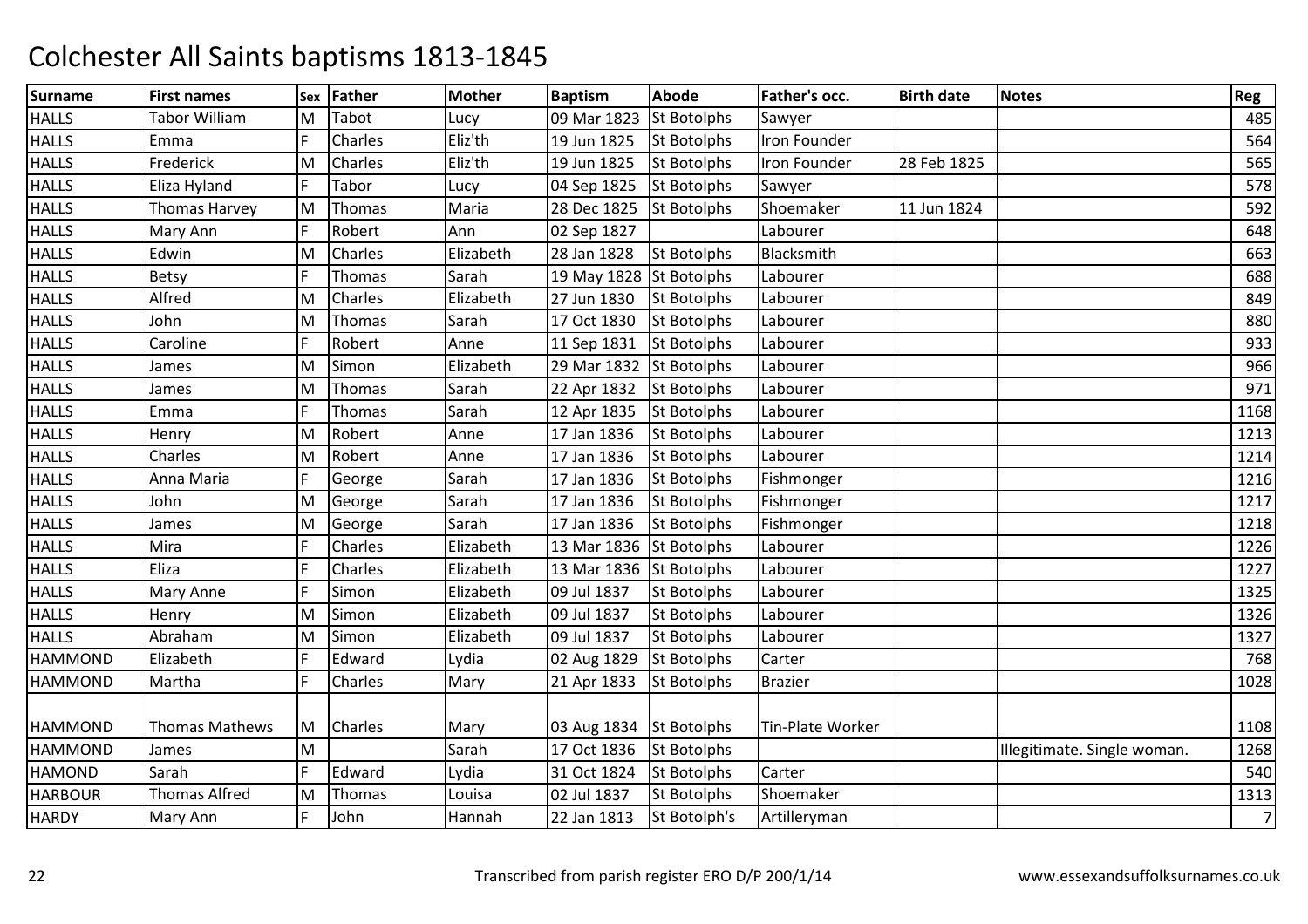| Surname           | <b>First names</b>     | Sex | Father               | <b>Mother</b> | <b>Baptism</b>          | <b>Abode</b>       | Father's occ.                 | <b>Birth date</b> | <b>Notes</b>                | Reg  |
|-------------------|------------------------|-----|----------------------|---------------|-------------------------|--------------------|-------------------------------|-------------------|-----------------------------|------|
|                   |                        |     | William              |               |                         |                    |                               |                   |                             |      |
| <b>HARRINGTON</b> | Frederick              | M   | Posford              | Eliz'th       | 11 Jan 1815             |                    | Sadler                        |                   |                             | 82   |
|                   |                        |     | William              |               |                         |                    |                               |                   |                             |      |
| <b>HARRINGTON</b> | Frederic               | IM. | Posford              | Eliz'th       | 04 Feb 1816             |                    | Sadler                        |                   |                             | 136  |
|                   |                        |     | William              |               |                         |                    |                               |                   |                             |      |
| <b>HARRINGTON</b> | Eliz'th                |     | Posford              | Eliz'th       | 07 Mar 1819             |                    | Sadler                        |                   |                             | 290  |
|                   |                        |     | William              |               |                         |                    |                               |                   |                             |      |
| <b>HARRINGTON</b> | <b>Frederic George</b> | M   | Posford              | Eliz'th       | 26 Feb 1821             |                    | Saddler                       |                   |                             | 380  |
|                   |                        |     | William              |               |                         |                    |                               |                   |                             |      |
| <b>HARRINGTON</b> | Samuel Bennell         | M   | Posford              | Elizabeth     | 26 Aug 1827             |                    | Saddler                       | 29 Jul 1824       |                             | 646  |
|                   |                        |     | William              |               |                         |                    |                               |                   |                             |      |
| <b>HARRINGTON</b> | Ellen Blyth            | F   | Posford              | Elizabeth     | 26 Aug 1827             |                    | Saddler                       | 05 Sep 1826       |                             | 647  |
|                   |                        |     |                      |               |                         | St Mary            |                               |                   |                             |      |
| <b>HARRIS</b>     | James Samuel           | M   | John                 | Eliz'th       | 31 Jan 1819             | Magdalen           | Servant                       |                   |                             | 287  |
| <b>HARRIS</b>     | Mary Ann               | E   | John                 | Eliz'th       | 16 Jun 1822             | <b>St Botolphs</b> | Servant                       |                   |                             | 431  |
| <b>HARVEY</b>     | <b>William Richard</b> | M   | William              | Anne          | 12 Apr 1834             | <b>St Botolphs</b> | Labourer                      |                   |                             | 1090 |
| <b>HARVEY</b>     | <b>Mary Anne</b>       | IF  | William Richard Anne |               | 19 Mar 1837 St Botolphs |                    | Labourer                      |                   |                             | 1290 |
| <b>HARVEY</b>     | Dorinda?               | l F | William Richard Anne |               | 19 Mar 1837 St Botolphs |                    | Labourer                      |                   |                             | 1291 |
| <b>HARVEY</b>     | Priscilla              | lF. |                      | Sarah         | 24 Apr 1837             | <b>St Botolphs</b> |                               |                   | Illegitimate. Single woman. | 1295 |
| <b>HARVEY</b>     | Frederick              | M   |                      | Sarah         | 09 Jul 1837             | <b>St Botolphs</b> |                               |                   | Illegitimate. Single woman. | 1323 |
| <b>HARWOOD</b>    | William                | M   | Charles              | Hannah        | 18 Oct 1829             | <b>St Botolphs</b> | Labourer                      |                   |                             | 796  |
| <b>HARWOOD</b>    | Mary Anne              | F   | Charles              | Anna          | 25 Mar 1832             | <b>St Botolphs</b> | Labourer                      |                   |                             | 962  |
| <b>HARWOOD</b>    | Emma                   | E   | Charles              | Hannah        | 20 Apr 1834             | St Botolphs        | Labourer                      |                   |                             | 1091 |
| <b>HARWOOD</b>    | Sarah Ann              |     | Charles              | Anna          | 12 Jun 1836             | <b>St Botolphs</b> | Labourer                      |                   |                             | 1240 |
| <b>HASSELL</b>    | Joseph                 | M   | Joseph               | Elizabeth     | 08 Feb 1835             | <b>St Botolphs</b> | <b>Brush Maker</b>            |                   |                             | 1154 |
| <b>HATFIELD</b>   | Mary Anne              | F   | Robert               | Mary Anne     | 02 Oct 1842             |                    | Tailor                        |                   |                             | 1383 |
| <b>HATFIELD</b>   | George                 | M   | Robert               | Mary Anne     | 19 May 1844             |                    | Tailor                        |                   |                             | 1405 |
| <b>HAWKINS</b>    | William Warwick        | M   | William              | Mary Ann      | 11 Apr 1816 St Botolphs |                    | Timber Merchant   11 Mar 1816 |                   |                             | 141  |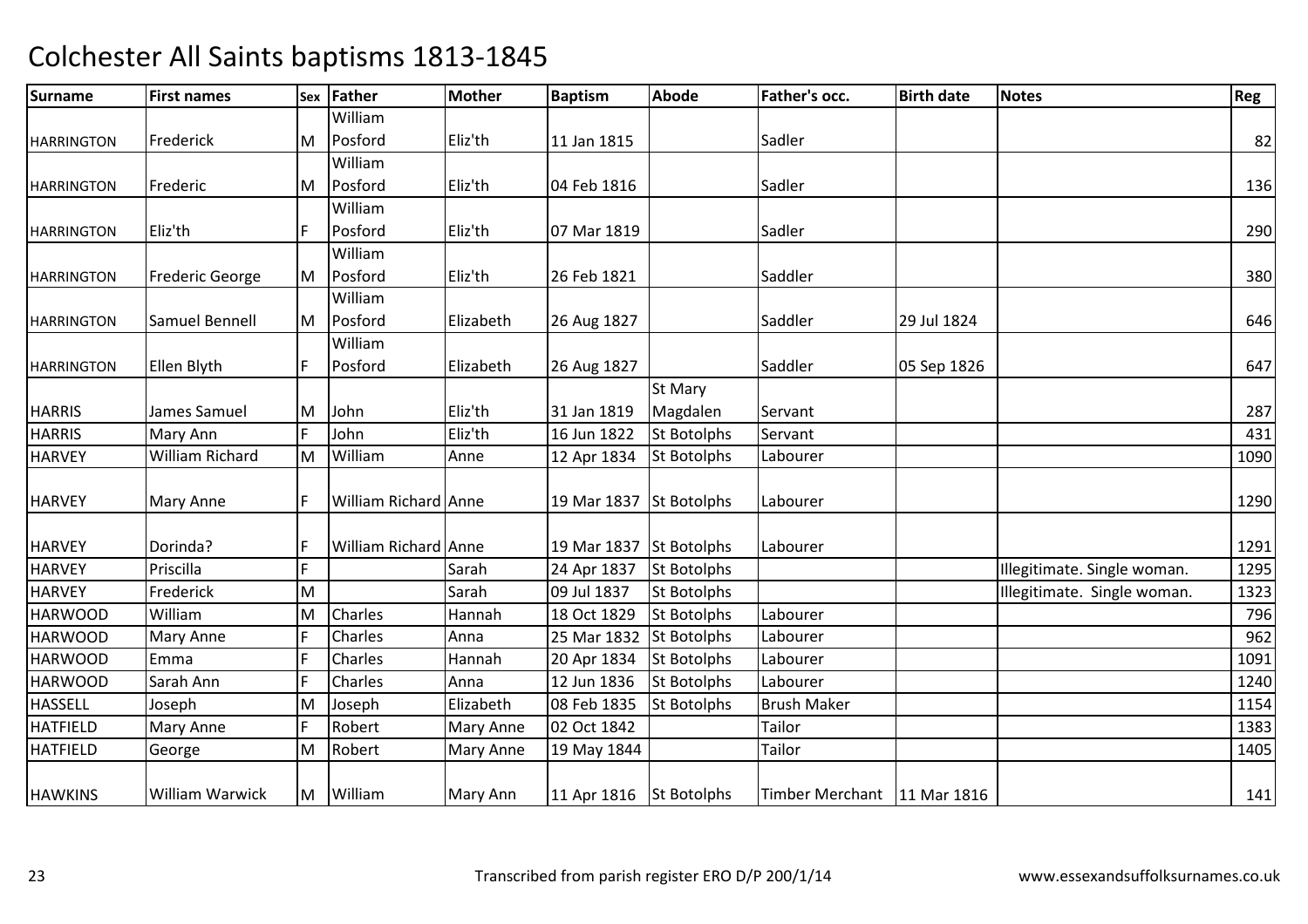| <b>Surname</b>  | <b>First names</b>      |     | Sex Father | <b>Mother</b>          | <b>Baptism</b>          | <b>Abode</b>       | Father's occ.          | <b>Birth date</b> | <b>Notes</b>                     | Reg  |
|-----------------|-------------------------|-----|------------|------------------------|-------------------------|--------------------|------------------------|-------------------|----------------------------------|------|
| <b>HAWKINS</b>  | John Alfred             | M   | William    | Mary Ann               | 30 Jul 1817             | <b>St Botolphs</b> | Timber Merchant        | 19 Jun 1817       |                                  | 205  |
|                 |                         |     |            |                        |                         |                    |                        |                   |                                  |      |
| <b>HAWKINS</b>  | <b>Charles Henry</b>    | M   | William    | Mary Ann               | 23 Aug 1818             | <b>St Botolphs</b> | Timber Merchant        | 27 Jun 1818       |                                  | 261  |
| <b>HAWKINS</b>  | George Mason            |     | M William  | Mary Ann               | 01 Jan 1820             | <b>St Botolphs</b> | Timber Merchant        | 04 Oct 1819       |                                  | 326  |
| <b>HAWKINS</b>  | Mary Ann                | F   | William    | Mary Ann               | 25 Apr 1821             | <b>St Botolphs</b> | Timber Merchant        |                   | 15 Nov 1820 Birth possibly 16th. | 384  |
| <b>HAWKINS</b>  | <b>Thomas Cooper</b>    |     | M William  | Mary Ann               | 26 Jan 1822             | <b>St Botolphs</b> | <b>Timber Merchant</b> | 28 Nov 1821       |                                  | 416  |
| <b>HAWKINS</b>  | Frederic                | M   | William    | <b>Mary Anne</b>       | 30 Dec 1822 St Botolphs |                    | Timber Merchant        |                   |                                  | 477  |
| <b>HAWKINS</b>  | <b>Frederick Parker</b> |     | M William  | Mary Ann               | 02 Aug 1824 St Botolphs |                    | Timber Merchant        | 22 Nov 1822       |                                  | 531  |
| <b>HAWKINS</b>  | Septimus Moore          | M   | William    | Mary Ann               | 02 Aug 1824 St Botolphs |                    | Timber Merchant        | 22 Mar 1824       |                                  | 532  |
| <b>HAWKINS</b>  | George                  | M   | Thomas     | Nary                   | 03 Apr 1825             |                    | Sawyer                 |                   |                                  | 558  |
| <b>HAWKINS</b>  | Edward                  | M   | William    | Sarah                  | 25 Oct 1835             | <b>St Botolphs</b> | <b>Bricklayer</b>      |                   |                                  | 1198 |
| <b>HAYWARD</b>  | Charlotte Elizabeth     | IF. | Henry      | Charlotte<br>Elizabeth | 28 Dec 1815             |                    | <b>Builder</b>         |                   |                                  | 132  |
| <b>HAYWARD</b>  | Charlotte Sarah         | F   | Henry      | Charlotte<br>Eliz'th   | 24 Mar 1817             |                    | Carpenter              |                   |                                  | 190  |
| <b>HAYWARD</b>  | Marianne                | F   | Henry      | Charlotte<br>Eliz'th   | 20 Jul 1818             |                    | <b>Builder</b>         |                   |                                  | 251  |
| <b>HAYWARD</b>  | Henry Winnock           | M   | Henry      | Charlotte<br>Eliz'th   | 04 Jan 1821             | St Peter's         | <b>Builder</b>         |                   |                                  | 374  |
| <b>HAZELL</b>   | Louisa                  | F   | James      | Mary Ann               | 03 Mar 1835             | <b>St Botolphs</b> | Shoemaker              |                   |                                  | 1159 |
| <b>HAZELL</b>   | Maria                   | E   | John       | Eliza                  | 11 Nov 1835             | <b>St Botolphs</b> | Labourer               |                   |                                  | 1201 |
| <b>HAZELL</b>   | George                  | M   | James      | <b>Mary Anne</b>       | 16 May 1837             | <b>St Botolphs</b> | Shoemaker              |                   |                                  | 1302 |
| <b>HAZLE</b>    | Rosina                  | F   | James      | <b>Mary Anne</b>       | 04 Jul 1834             | <b>St Botolphs</b> | Shoemaker              |                   |                                  | 1104 |
| <b>HAZLETON</b> | John                    | M   | John       | Hannah                 | 28 Jul 1822             | <b>St Botolphs</b> | Wheelwright            |                   |                                  | 442  |
| <b>HAZLETON</b> | John                    | M   | John       | Hannah                 | 14 Sep 1823             | <b>St Botolphs</b> | Wheelwright            |                   |                                  | 507  |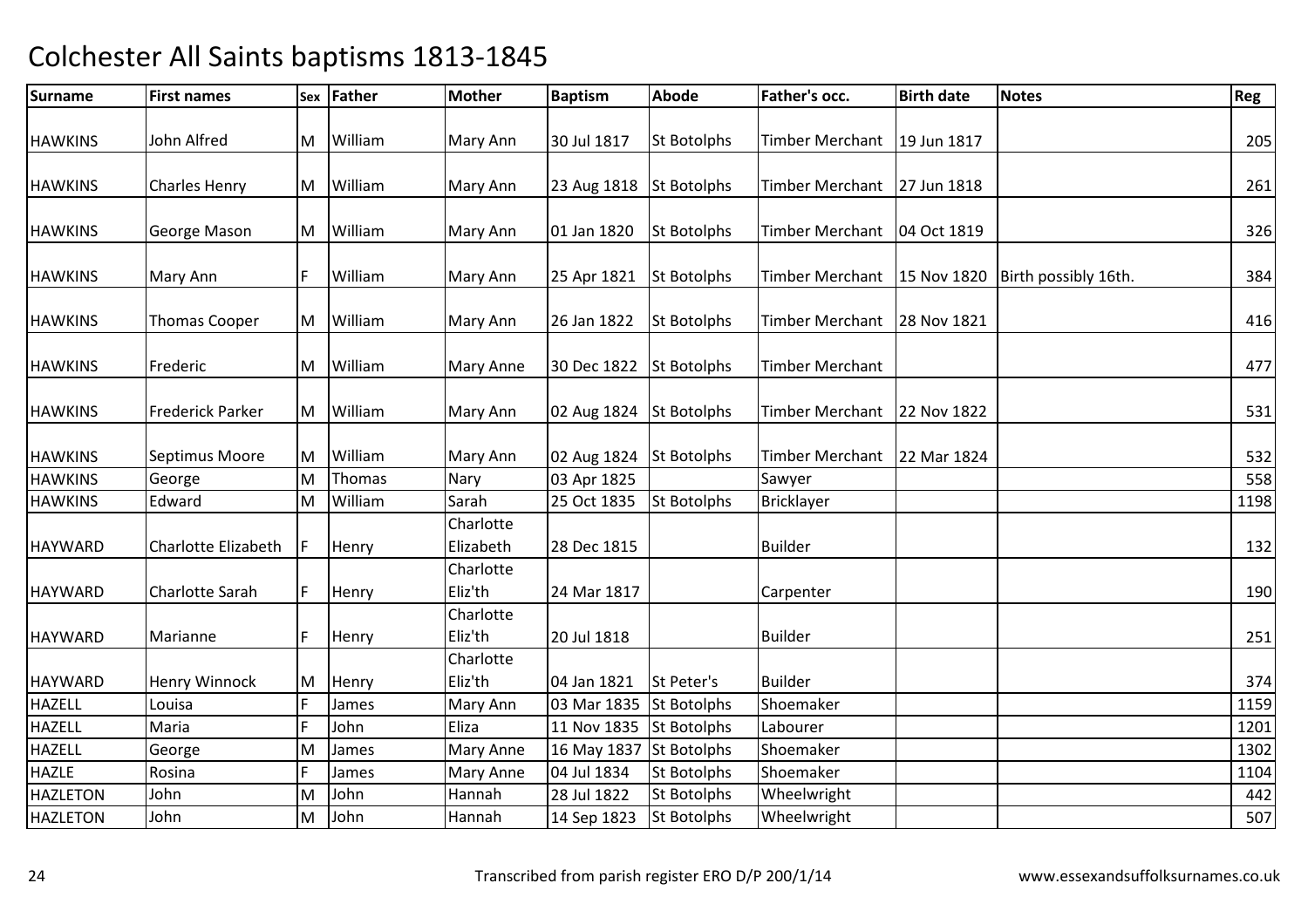| <b>Surname</b>  | <b>First names</b>       | Sex | Father         | <b>Mother</b>    | <b>Baptism</b>          | <b>Abode</b>       | Father's occ.     | <b>Birth date</b> | <b>Notes</b>                     | Reg |
|-----------------|--------------------------|-----|----------------|------------------|-------------------------|--------------------|-------------------|-------------------|----------------------------------|-----|
| <b>HECKFORD</b> | Susannah                 |     | John           | Sarah            | 03 Aug 1817             | <b>St Botolphs</b> | Carpenter         |                   |                                  | 208 |
| <b>HECKFORD</b> | Maria                    | F   | John           | Sarah            | 05 Dec 1819             | <b>St Giles</b>    | Carpenter         |                   |                                  | 321 |
| <b>HECKFORD</b> | Emma                     | E   | John           | Sarah            | 27 Jan 1822             | <b>St Botolphs</b> | Carpenter         |                   |                                  | 417 |
| <b>HECKFORD</b> | Maria                    | F   | John           | Sarah            | 06 Nov 1825             | <b>St Botolphs</b> | Carpenter         |                   |                                  | 586 |
| <b>HECKFORD</b> | Henry                    | M   | John           | Sarah            | 03 Aug 1828             | <b>St Botolphs</b> | Carpenter         |                   |                                  | 704 |
| <b>HEDGE</b>    | <b>Thomas Nathaniel</b>  | M   | Nathaniel      | Caroline         | 23 Jul 1829             |                    | Watchmaker        |                   |                                  | 764 |
| <b>HEWES</b>    | Henry William            | M   | Stephen        | Elizabeth        | 06 Feb 1820             | <b>St James</b>    | <b>Baker</b>      |                   |                                  | 335 |
| <b>HIBBLE</b>   | Jane Harriet             | F   | William        | Jane             | 06 Mar 1814             | <b>St Botolphs</b> | Hairdresser       |                   |                                  | 61  |
| <b>HIBBLE</b>   | Henry William            | M   | William        | Jane             | 28 Sep 1817             | <b>St Botolphs</b> | Hairdresser       |                   |                                  | 210 |
| <b>HIBBLE</b>   | <b>Charles Frederick</b> | M   | William        | Jane             | 28 Sep 1817             | <b>St Botolphs</b> | Hairdresser       |                   |                                  | 211 |
| <b>HIBBLE</b>   | Harriet Jane             | F   | Wm.            | Jane             | 12 Aug 1821             | <b>St Botolphs</b> | Hairdresser       | 21 Jan 1818       |                                  | 398 |
| <b>HIBBLE</b>   | Caroline Eliz'th         | F   | Wm.            | Jane             | 12 Aug 1821             | <b>St Botolphs</b> | Hairdresser       | 21 Jan 1820       |                                  | 399 |
| <b>HIBBLE</b>   | Harriet Jane             | F   | William        | Jane             | 05 Sep 1824             | <b>St Botolphs</b> | Hairdresser       | 04 Jul 1824       |                                  | 537 |
|                 |                          |     |                |                  |                         |                    |                   |                   | Serjeant in the East Essex Reg't |     |
| <b>HIGBEE</b>   | Robert                   | M   | James          | Jane             | 23 Jun 1816             | <b>St Botolphs</b> |                   |                   | of Militia.                      | 151 |
| <b>HIGBEE</b>   | Jane                     | F   | James          | Jane             | 08 Nov 1818             | <b>St Botolphs</b> | Labourer          |                   |                                  | 266 |
|                 |                          |     |                |                  |                         |                    |                   |                   | of Burdock Higby and Susan       |     |
| <b>HIGBY</b>    | Carolina                 | F   | <b>Burdock</b> | Susan            | 30 Nov 1823 St Botolphs |                    | Husbandman        |                   | Johnson                          | 509 |
| <b>HIGBY</b>    | Henry                    | M   | James          | Jane             | 20 Jun 1824             | <b>St Botolphs</b> | Labourer          |                   |                                  | 526 |
| <b>HIGBY</b>    | Louisa                   | F   | James          | Jane             | 20 Jun 1824             | <b>St Botolphs</b> | Labourer          |                   |                                  | 527 |
|                 |                          |     |                |                  |                         |                    |                   |                   | Sergeant in the East Essex       |     |
| <b>HIGBY</b>    | James                    | M   | James          | Jane             | 06 Nov 1825 St Botolphs |                    |                   |                   | Militia.                         | 587 |
| <b>HILLS</b>    | Jane                     | F   | John           | Sarah            | 14 Nov 1828             | <b>St Botolphs</b> | Labourer          |                   |                                  | 728 |
| <b>HILLS</b>    | Anne                     | F   | John           | Sarah            | 16 Aug 1830             | <b>St Botolphs</b> | Labourer          |                   |                                  | 867 |
|                 |                          |     |                |                  |                         |                    |                   |                   | of Henry Hyland and Elizth       |     |
| <b>HINDES</b>   | Eliza                    | F   | Henry          | Eliz'th          | 16 May 1813 St Botolphs |                    | Carpenter         |                   | Hindes                           | 21  |
|                 |                          |     |                |                  |                         |                    |                   |                   |                                  |     |
|                 |                          |     |                |                  |                         |                    |                   |                   | of Henry Hyland and Elizabeth    |     |
| <b>HINDES</b>   | Henry                    | M   | Henry          | Elizabeth        | 27 Jun 1813             | <b>St Botolphs</b> | Carpenter         |                   | Hindes. Duplicate of 16 May.     | 26  |
|                 |                          |     |                |                  |                         |                    | Clergyman, Rector |                   |                                  |     |
| <b>HOBLYN</b>   | Jane Sarah               | F   | Richard        | <b>Mary Anne</b> | 17 Oct 1813             |                    | of this parish.   |                   |                                  | 42  |
| <b>HOGARTH</b>  | Christopher              | M   | William        | Catherine        | 26 Sep 1829             | <b>St Botolphs</b> | Hatter            |                   |                                  | 789 |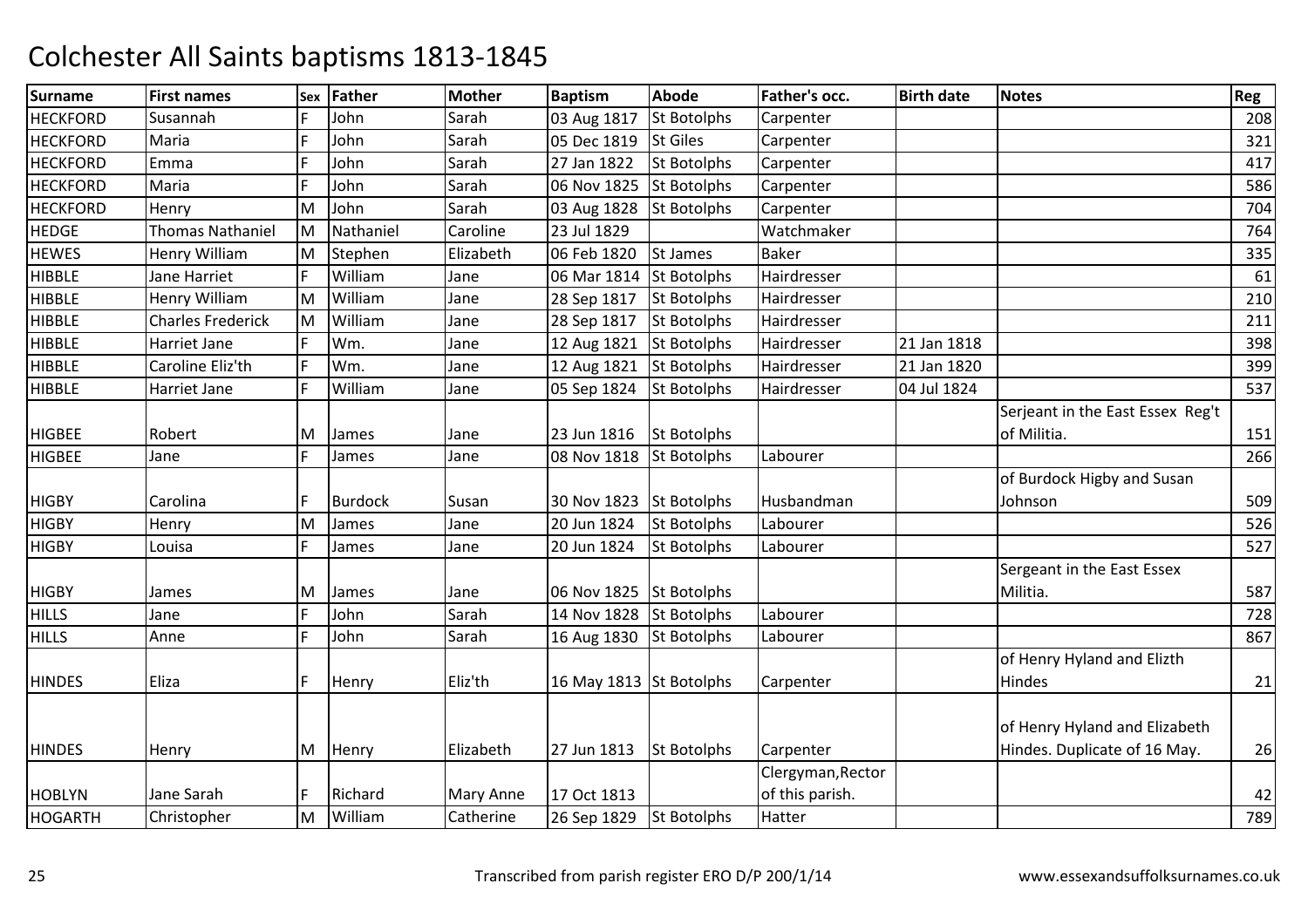| <b>Surname</b>  | <b>First names</b>     | Sex | <b>Father</b> | <b>Mother</b> | <b>Baptism</b>          | <b>Abode</b>       | Father's occ.        | <b>Birth date</b> | <b>Notes</b>                  | Reg  |
|-----------------|------------------------|-----|---------------|---------------|-------------------------|--------------------|----------------------|-------------------|-------------------------------|------|
| <b>HOLDER</b>   | George                 | M   | Charles       | Eliz'th       | 10 Apr 1817             | <b>St Nicholas</b> | Watchmaker           |                   |                               | 192  |
| <b>HOLDER</b>   | Elizabeth              | F   | Charles       | Eliz'th       | 25 Aug 1822 St Nicholas |                    | Watchmaker           |                   |                               | 456  |
| <b>HOLLAND</b>  | <b>Anthony Charles</b> | M   | Joseph        | Hannah        | 19 Mar 1815 St Botolphs |                    | Labourer             |                   |                               | 91   |
| <b>HOLLAND</b>  | Hannah Mary            | F   | Joseph        | Hannah        | 19 Mar 1815 St Botolphs |                    | Labourer             |                   |                               | 92   |
| <b>HOLLAND</b>  | William Frederic       | M   | William       | Sarah         | 26 Nov 1815             | <b>St Botolphs</b> | Shoemaker            |                   |                               | 128  |
| <b>HOLLAND</b>  | Lydia                  | F   | William       | Sarah         | 02 Nov 1817             | <b>St Botolphs</b> | Shoemaker            |                   |                               | 214  |
| <b>HOLLAND</b>  | <b>William Henry</b>   | M   | William       | Sarah         | 26 Dec 1819             | <b>St Botolphs</b> | Shoemaker            |                   |                               | 325  |
| <b>HOLMAN</b>   | Harriet                | F   | Thomas        | Rebecca       | 29 Jun 1824             | <b>St Botolphs</b> | Hairdresser          |                   |                               | 528  |
| <b>HOLMES</b>   | Rosetta                | F   | Robert        | Eliza         | 25 Jun 1837             | <b>St Botolphs</b> | Shoemaker            |                   |                               | 1308 |
| <b>HOUGHTON</b> | Maryanne               | F   | Amos          | Sarah         | 05 Jul 1829             | <b>St Botolphs</b> | Carpenter            |                   |                               | 762  |
| <b>HOUGHTON</b> | Charlotte              | F   | Amos          | Sarah         | 09 Oct 1831             | <b>St Botolphs</b> | Carpenter            |                   |                               | 935  |
| <b>HOUGHTON</b> | Sarah                  | F   | Amos          | Sarah         | 25 Oct 1835             | <b>St Botolphs</b> | Carpenter            |                   |                               | 1199 |
|                 |                        |     |               | Charlotte     |                         |                    |                      |                   |                               |      |
| <b>HOWARD</b>   | Thomas                 | M   | Thomas        | Anna          | 12 Nov 1816 St Botolphs |                    | Maltster             |                   |                               | 171  |
| <b>HOWARD</b>   | Joseph Groom           | M   | William       | Ann           | 13 Dec 1818             |                    | Pawn Broker          |                   |                               | 270  |
| <b>HOWARD</b>   | Sarah                  | F   | Robert        | Mary          | 02 Dec 1821             | <b>St Botolphs</b> | Wheelwright          |                   |                               | 413  |
| <b>HOWARD</b>   | Elizabeth Anne         | F   | Robert        | Elizabeth     | 15 Sep 1833             | <b>St Botolphs</b> | Shoemaker            |                   |                               | 1063 |
| <b>HOWE</b>     | Ellen                  | F   | Wm.           | Susan         | 09 Feb 1823             | <b>St Botolphs</b> | Grocer               |                   |                               | 482  |
| <b>HOWE</b>     | <b>William Melton</b>  | M   | William       | Susan         | 14 Mar 1824             | <b>St Botolphs</b> | Grocer               |                   |                               | 518  |
|                 |                        |     |               |               |                         |                    |                      |                   | Lieutenant in the Tower       |      |
| <b>HUDSON</b>   | Augusta Ann            | F   | John          | Sarah         | 09 Aug 1821             | <b>St Botolphs</b> |                      | 27 May 1821       | Hamlets Militia.              | 396  |
|                 |                        |     |               |               |                         |                    |                      |                   | [Suspect Curate error, father |      |
| <b>HUGHAN</b>   | Fergus                 | M   | Fergus        | Hannah        | 23 Mar 1831 St Botolphs |                    | Labourer             |                   | should be Robert ].           | 904  |
|                 |                        |     |               |               |                         |                    |                      |                   |                               |      |
| <b>HUGHAN</b>   | Jessie Hannah          | F   | Robert        | Hannah        | 28 Dec 1832 St Botolphs |                    | Tea Manufacturer     |                   |                               | 1008 |
| <b>HUME</b>     | James                  | M   | James         | Mary          | 01 Jun 1834             | <b>St Botolphs</b> | Farmer               |                   |                               | 1098 |
| <b>HUMM</b>     | Daniel                 | M   | Daniel        | Mary          | 06 Dec 1817             | <b>St Botolphs</b> | Cordwainer           |                   |                               | 216  |
| <b>HUMM</b>     | Daniel                 | M   | Daniel        | Mary          | 28 Feb 1819             | <b>St Botolphs</b> | Cordwainer           |                   |                               | 288  |
| <b>HUMPHREY</b> | Thomas                 | M   | Thomas        | Nina          | 16 Jan 1831             | <b>St Botolphs</b> | <b>Harness Maker</b> |                   |                               | 899  |
| <b>HUMPHREY</b> | Henry                  | M   | Thomas        | Maria         | 28 Apr 1833             | <b>St Botolphs</b> | Saddler              |                   |                               | 1029 |
| <b>HUMPHREY</b> | Maria                  | F   | Thomas        | Maria         | 19 Apr 1835             | <b>St Botolphs</b> | <b>Collar Maker</b>  |                   |                               | 1173 |
| HUNNICOMBE?     | Robert                 | M   |               | Hannah        | 14 Mar 1830 St Botolphs |                    |                      |                   | Illegitimate. Single woman.   | 822  |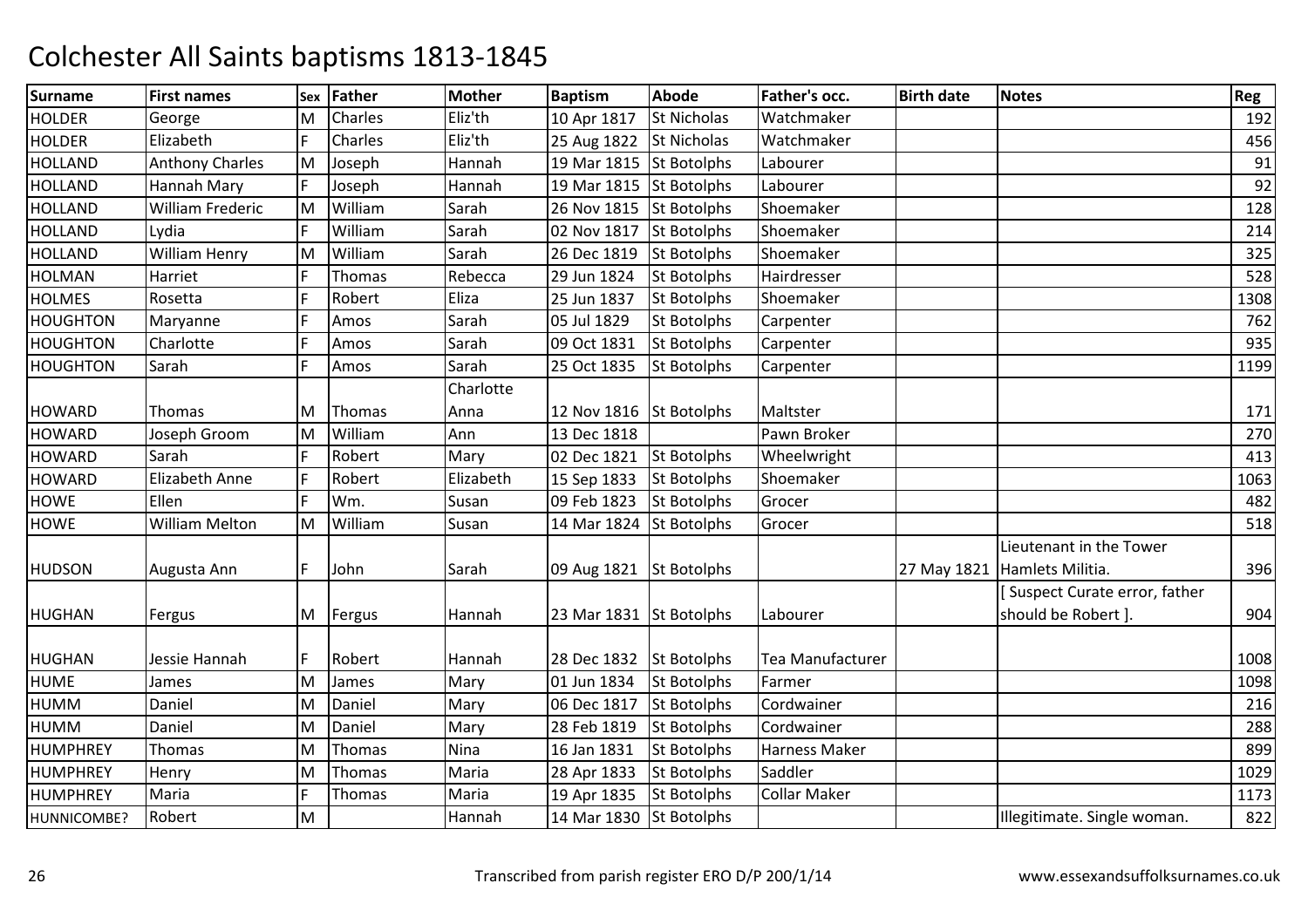| <b>Surname</b>  | <b>First names</b> | Sex | Father  | <b>Mother</b> | <b>Baptism</b>          | <b>Abode</b>       | Father's occ.                    | <b>Birth date</b> | <b>Notes</b>                                                  | Reg  |
|-----------------|--------------------|-----|---------|---------------|-------------------------|--------------------|----------------------------------|-------------------|---------------------------------------------------------------|------|
| <b>HUNT</b>     | Sophia             |     | William | Sarah         | 08 Oct 1815             | <b>St Botolphs</b> | Carpenter                        |                   |                                                               | 121  |
| <b>HUNT</b>     | Sarah              | F   | William | Sarah         | 09 May 1819             | <b>St Botolphs</b> | Carpenter                        |                   |                                                               | 296  |
| <b>HUNT</b>     | Eliza              | F   | Wm.     | Sarah         | 12 Aug 1821             | <b>St Botolphs</b> | Carpenter                        | 13 Feb 1817       |                                                               | 400  |
| <b>HUNT</b>     | Sophia             | F   | John    | Sarah         | 27 Aug 1821             | <b>St Botolphs</b> | <b>Brewer</b>                    |                   |                                                               | 404  |
| <b>HUNT</b>     | James              | M   | Henry   | Barbara       | 09 Jan 1835             | <b>St Botolphs</b> | Labourer                         |                   |                                                               | 1146 |
| <b>HUNT</b>     | Catherine          | F   | Henry   | Barbary       | 21 Aug 1836             | St Botolphs        | <b>Bricklayer</b>                |                   |                                                               | 1248 |
| <b>HUTTON</b>   | William            | M   | William | Eliz'th       | 03 Aug 1817             | <b>St Botolphs</b> | Gardener                         |                   |                                                               | 209  |
| <b>HUTTON</b>   | Thamar             | F   | Wm.     | Eliz'th       | 07 Mar 1822             | <b>St Botolphs</b> | Gardener                         |                   |                                                               | 422  |
| <b>HUTTON</b>   | William Henry      | M   | William | Elizabeth     | 25 Sep 1836             | <b>St Botolphs</b> | Gardener                         |                   |                                                               | 1256 |
|                 |                    |     |         |               |                         |                    |                                  |                   | of Henry Hyland and Elizth                                    |      |
| <b>HYLAND</b>   | Eliza              | F   | Henry   | Eliz'th       | 16 May 1813 St Botolphs |                    | Carpenter                        |                   | Hindes                                                        | 21   |
| <b>HYLAND</b>   | Henry              | M   | Henry   | Elizabeth     | 27 Jun 1813             | St Botolphs        | Carpenter                        |                   | of Henry Hyland and Elizabeth<br>Hindes. Duplicate of 16 May. | 26   |
| <b>IMPEY</b>    | Joseph             | M   | William | Sarah         | 23 Jan 1820             | Halstead           | Cornfactor                       | 16 Jun 1797       |                                                               | 334  |
| <b>INSTANCE</b> | Ann Augusta        | F   | Richard | Ann Augusta   | 05 Jul 1822             | <b>St Botolphs</b> | Servant                          | 21 Apr 1788       |                                                               | 435  |
| <b>IVES</b>     | James              | M   | James   | Mary          | 24 Jul 1813             | <b>St Botolphs</b> | Labourer                         |                   | Private.                                                      | 30   |
| <b>IVES</b>     | James              | M   | James   | Mary          | 01 Aug 1813             | <b>St Botolphs</b> | Labourer                         |                   | Duplicate of 24 July.                                         | 33   |
| <b>IVES</b>     | Mary Ann           | F   | James   | Mary Ann      | 14 Feb 1815             | <b>St Botolphs</b> | Chelsea Pensioner                |                   |                                                               | 88   |
| <b>JACKSON</b>  | William            | M   | William | Elizabeth     | 19 Aug 1834             | <b>St Botolphs</b> | Labourer                         |                   |                                                               | 1113 |
| <b>JAMES</b>    | James              | M   | Robert  | Sarah         | 11 Jul 1813             | <b>St Botolphs</b> | <b>Chimney Sweeper</b>           |                   |                                                               | 27   |
| <b>JAMES</b>    | Benj'n             | M   | James   | Sarah         | 29 Jun 1817             | <b>St Botolphs</b> | <b>Master Chimney</b><br>Sweeper |                   |                                                               | 204  |
| JAMES           | Mary               | F   | Robert  | Sarah         | 21 Nov 1819             | <b>St Botolphs</b> | <b>Chimney Sweeper</b>           |                   |                                                               | 318  |
| <b>JAMES</b>    | Harriet            | F   | James   | Sarah         | 15 Jul 1821             | <b>St Botolphs</b> | <b>Chimney Sweeper</b>           |                   |                                                               | 393  |
| <b>JAMES</b>    | Joseph             | M   | Robert  | Sarah         | 27 Jul 1823             | <b>St Botolphs</b> | <b>Chimney Sweeper</b>           |                   |                                                               | 502  |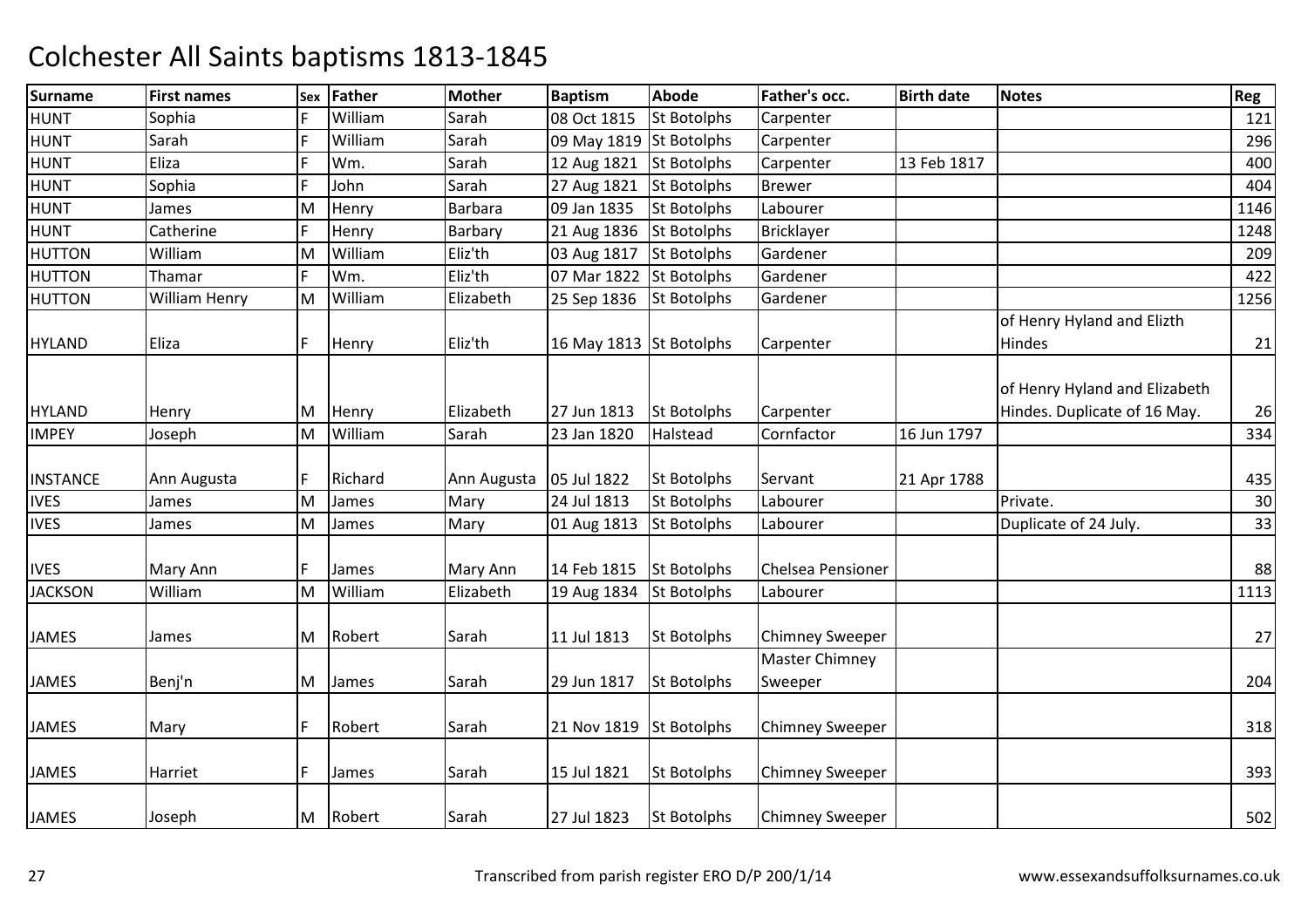| <b>Surname</b>   | <b>First names</b> |   | Sex Father     | <b>Mother</b>    | <b>Baptism</b>          | <b>Abode</b>       | Father's occ.          | <b>Birth date</b> | <b>Notes</b>                          | Reg  |
|------------------|--------------------|---|----------------|------------------|-------------------------|--------------------|------------------------|-------------------|---------------------------------------|------|
|                  |                    |   |                |                  |                         |                    |                        |                   |                                       |      |
| <b>JAMES</b>     | John               |   | M Robert       | Sarah            | 02 May 1824 St Botolphs |                    | <b>Chimney Sweeper</b> |                   |                                       | 521  |
|                  |                    |   |                |                  |                         |                    |                        |                   |                                       |      |
| <b>JAMES</b>     | Eliza Sarah        | F | James          | Sarah            | 19 Mar 1826 St Botolphs |                    | <b>Chimney Sweeper</b> |                   |                                       | 598  |
| <b>JAMES</b>     | Joseph William     |   | M Robert       | Sarah            | 06 Jan 1828             | <b>St Botolphs</b> | <b>Chimney Sweeper</b> |                   |                                       | 661  |
| <b>JAMES</b>     | Sophia             | F | Robert         | Sarah            | 11 Jul 1830             | <b>St Botolphs</b> | <b>Chimney Sweeper</b> |                   |                                       | 852  |
| <b>JAMES</b>     | Henry John         | M | Henry          | Sophia           | 17 May 1835 St Botolphs |                    | Shoemaker              |                   |                                       | 1177 |
| <b>JARRED</b>    | Robert             | M | Robert         | Sarah            | 04 Sep 1836             | <b>St Botolphs</b> | Labourer               |                   |                                       | 1253 |
|                  |                    |   |                |                  |                         | St Mary            |                        |                   |                                       |      |
| <b>JENKINSON</b> | William            | М | Samuel         | Sarah            | 24 Mar 1816             | Magdalen           | Servant                |                   |                                       | 139  |
| <b>JOHNSON</b>   | George James       | M | James          | Mary             | 02 Jul 1816             | <b>St Botolphs</b> | Shoemaker              |                   |                                       | 154  |
| <b>JOHNSON</b>   | John               | M | James          | Mary             | 25 Jun 1818             | <b>St Botolphs</b> | Shoemaker              | 27 Nov 1817       |                                       | 246  |
| <b>JOHNSON</b>   | Hannah             | F | Joseph Peter   | <b>Bridget</b>   | 25 Aug 1822             | <b>St Botolphs</b> | Gardener               |                   |                                       | 458  |
|                  |                    |   |                |                  |                         | St Mary            |                        |                   |                                       |      |
| <b>JOHNSON</b>   | Sarah              | F | Joseph Peter   | <b>Bridget</b>   | 17 Nov 1822             | Magdalen           | Gardener               |                   |                                       | 472  |
| <b>JOHNSON</b>   | Carolina           | F | <b>Burdock</b> | Susan            | 30 Nov 1823             | <b>St Botolphs</b> | Husbandman             |                   | of Burdock Higby and Susan<br>Johnson | 509  |
| <b>JOHNSON</b>   | Christopher        | М | John           | Mary Ann         | 01 Oct 1826             | <b>St Botolphs</b> | Fisherman              |                   |                                       | 617  |
| <b>JOHNSON</b>   | Rosina             | F | John           | <b>Mary Anne</b> | 12 Oct 1828             | <b>St Botolphs</b> | Mariner                | 10 Sep 1828       |                                       | 722  |
| <b>JOHNSON</b>   | Joseph             | M | John           | <b>Mary Anne</b> | 21 Nov 1830             | <b>St Botolphs</b> | Mariner                | 22 Oct 1830       |                                       | 886  |
| <b>JOHNSON</b>   | Sarah Anne         | F | Joseph         | Lucy             | 24 Jul 1831             | <b>St Botolphs</b> | Labourer               |                   |                                       | 921  |
| <b>JOHNSON</b>   | Thomas             | M | Thomas         | <b>Mary Anne</b> | 08 Jan 1833             | <b>St Botolphs</b> | Mariner                |                   |                                       | 1009 |
| <b>JOHNSON</b>   | James              | M | Thomas         | <b>Mary Anne</b> | 14 Jan 1833             | <b>St Botolphs</b> | Mariner                |                   |                                       | 1010 |
| <b>JOHNSON</b>   | Daniel             | M | John           | Mary             | 05 Jul 1835             | <b>St Botolphs</b> | Mariner                |                   |                                       | 1185 |
| <b>JOHNSON</b>   | George             | M | William        | Mary             | 29 Jan 1837             | <b>St Botolphs</b> | Sailer                 | 13 May 1827       |                                       | 1281 |
| <b>JOHNSON</b>   | Thomas             | M | William        | Mary             | 29 Jan 1837             | <b>St Botolphs</b> | Sailer                 | 24 Aug 1829       |                                       | 1282 |
| <b>JOHNSON</b>   | George             | M | George         | Mary Anne        | 28 Aug 1837             | <b>St Botolphs</b> | Mariner                |                   |                                       | 1341 |
| <b>JOHNSON</b>   | Mary Anne          | F | George         | <b>Mary Anne</b> | 28 Aug 1837             | <b>St Botolphs</b> | Mariner                |                   |                                       | 1342 |
| <b>JOLLY</b>     | Eliz'th Ann        | F | John           | Elizabeth        | 18 Aug 1822             | <b>St Botolphs</b> | <b>Baker</b>           |                   |                                       | 455  |
| <b>JOLLY</b>     | John               | M | John           | Eliz'th          | 20 Jun 1824             | <b>St Botolphs</b> | <b>Baker</b>           |                   |                                       | 525  |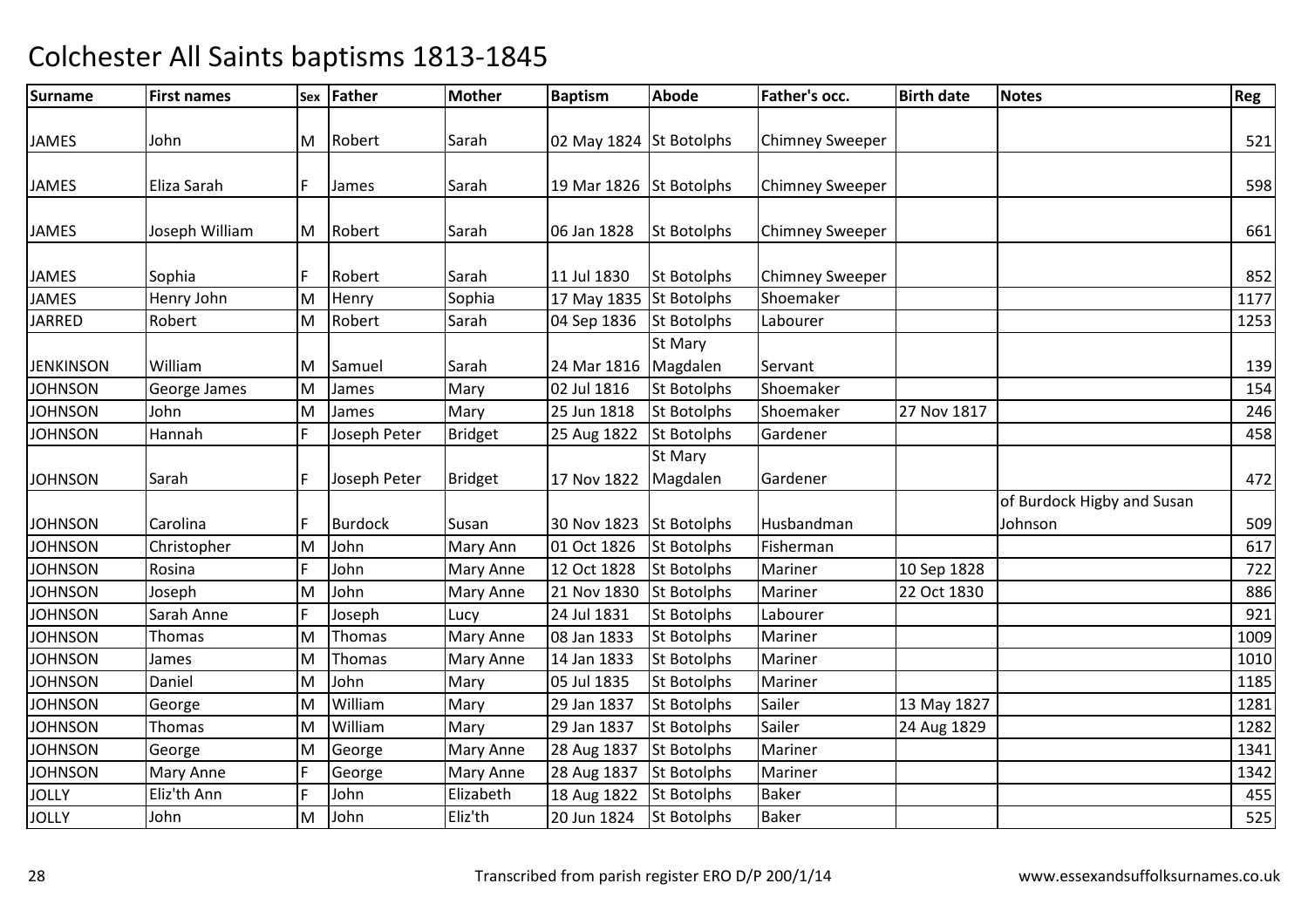| <b>Surname</b>    | <b>First names</b>     |             | Sex Father            | <b>Mother</b> | <b>Baptism</b>          | <b>Abode</b>       | Father's occ.     | <b>Birth date</b> | <b>Notes</b>                   | Reg  |
|-------------------|------------------------|-------------|-----------------------|---------------|-------------------------|--------------------|-------------------|-------------------|--------------------------------|------|
| <b>JOLLY</b>      | Thomas Charles         | M           | John                  | Eliz'th       | 28 May 1826 St Botolphs |                    | <b>Baker</b>      |                   |                                | 602  |
| <b>JOLLY</b>      | Louisa                 | F           | John                  | Elizabeth     | 04 May 1828 St Botolphs |                    | <b>Baker</b>      |                   |                                | 685  |
| <b>JOLLY</b>      | <b>Caroline Emily</b>  | F           | John                  | Elizabeth     | 15 Aug 1830 St Botolphs |                    | <b>Baker</b>      |                   |                                | 866  |
| <b>JOLLY</b>      | Caroline Ellen         | F           | John                  | Elizabeth     | 06 Apr 1834             | <b>St Botolphs</b> | <b>Baker</b>      |                   |                                | 1089 |
| <b>JOLLY</b>      | Julia Mary             | F           | John                  | Elizabeth     | 08 Nov 1835             | <b>St Botolphs</b> | <b>Baker</b>      |                   |                                | 1200 |
| <b>JOLLY</b>      | Fanny Priscilla        | IF          | John                  | Elizabeth     | 22 Oct 1837             | <b>St Botolphs</b> | <b>Baker</b>      |                   |                                | 1350 |
| <b>JOLY</b>       | James William          | M           | John                  | Elizabeth     | 17 Jun 1832             | <b>St Botolphs</b> | <b>Baker</b>      |                   |                                | 979  |
| <b>JONES</b>      | Edward                 | M           | Richard               | Levitas       | 16 May 1814 St Botolphs |                    | Harness Maker     |                   |                                | 69   |
| <b>JONES</b>      | Louisa                 | $\mathsf F$ | Henry                 | Sarah         | 26 Jun 1829             |                    | Gent              |                   |                                | 760  |
| <b>JONES</b>      | Eliza                  | F           | William               | Elizabeth     | 26 May 1833             |                    | Labourer          |                   |                                | 1035 |
| <b>KEDDINGTON</b> | John                   | M           | Samuel                | Maria         | 09 Jun 1816             | <b>St Botolphs</b> | Carpenter         |                   |                                | 150  |
|                   |                        |             | Benjamin              |               |                         |                    |                   |                   |                                |      |
| <b>KEEBLE</b>     | Emma                   | F           | George                | Sarah         | 09 Oct 1842             |                    | Coachman          |                   |                                | 1385 |
|                   |                        |             | Benjamin              |               |                         |                    |                   |                   |                                |      |
| <b>KEEBLE</b>     | Harriett               | F           | George                | Sarah         | 03 Nov 1844             |                    | Waiter            |                   |                                | 1410 |
|                   |                        |             |                       |               |                         |                    |                   |                   |                                |      |
| <b>KEELING</b>    | Arthur                 | M           | <b>Frederick Page</b> | Sarah         | 12 Apr 1827             |                    | Solicitor         |                   |                                | 631  |
| <b>KEENAN</b>     | Charles                | M           | Hugh                  | Ellen         | 11 Aug 1833 St Botolphs |                    | Mercer            |                   |                                | 1057 |
| <b>KEILING</b>    | Frederic John          | M           | <b>Frederic Page</b>  | Sarah         | 09 May 1826             |                    | Solicitor         |                   | [Should be Keeling ?].         | 600  |
| <b>KENTY</b>      | Richard John           | M           | Owen                  | <b>Tracy</b>  | 11 Sep 1831             | <b>St Botolphs</b> | Labourer          |                   |                                | 932  |
| <b>KENTY</b>      | <b>Felix James</b>     | M           | Owen                  | Tracey        | 14 Jul 1833             | <b>St Botolphs</b> | Labourer          |                   |                                | 1049 |
| <b>KERRY</b>      | Sarah                  | F           | Robert                | Sarah         | 30 Sep 1830             |                    | <b>Draper</b>     |                   |                                | 878  |
| <b>KEYMER</b>     | Mark                   | M           | Robert                | Eliza         | 19 Mar 1845             |                    | Innkeeper         |                   |                                | 1411 |
| <b>KINER</b>      | <b>Thomas</b>          | M           | Thomas                | Elizabeth     | 30 Nov 1813 St Botolphs |                    | Exciseman         |                   |                                | 52   |
| <b>KING</b>       | Lavinia                | F           | Thomas                | Sarah         | 05 Nov 1815             | <b>St Botolphs</b> | <b>Bricklayer</b> |                   |                                | 126  |
|                   |                        |             |                       |               |                         |                    |                   |                   | of William Charlton and Elizth |      |
| <b>KING</b>       | William Charlton       | ΙM          | William               | Eliz'th       | 14 Apr 1822             | <b>St Botolphs</b> | Hatter            |                   | King                           | 425  |
| <b>KING</b>       | Jonathan               | M           | William               | Charlotte     | 27 Apr 1828             | <b>St Botolphs</b> | Labourer          |                   |                                | 683  |
| <b>KING</b>       | Mary Amelia            | F           | William               | Charlotte     | 26 Dec 1830             | <b>St Botolphs</b> | Labourer          |                   |                                | 890  |
| KING              | <b>William Mark</b>    | M           | William               | Charlotte     | 19 May 1833 St Botolphs |                    | Labourer          |                   |                                | 1033 |
| <b>KING</b>       | <b>William Peeling</b> | M           | William               | Charlotte     | 06 Dec 1835             | <b>St Botolphs</b> | Labourer          |                   |                                | 1204 |
| <b>KING</b>       | Phoebe Almina          | F           | William               | Charlotte     | 29 Jan 1837             | <b>St Botolphs</b> | Labourer          |                   | [Mistake for Philamena?].      | 1280 |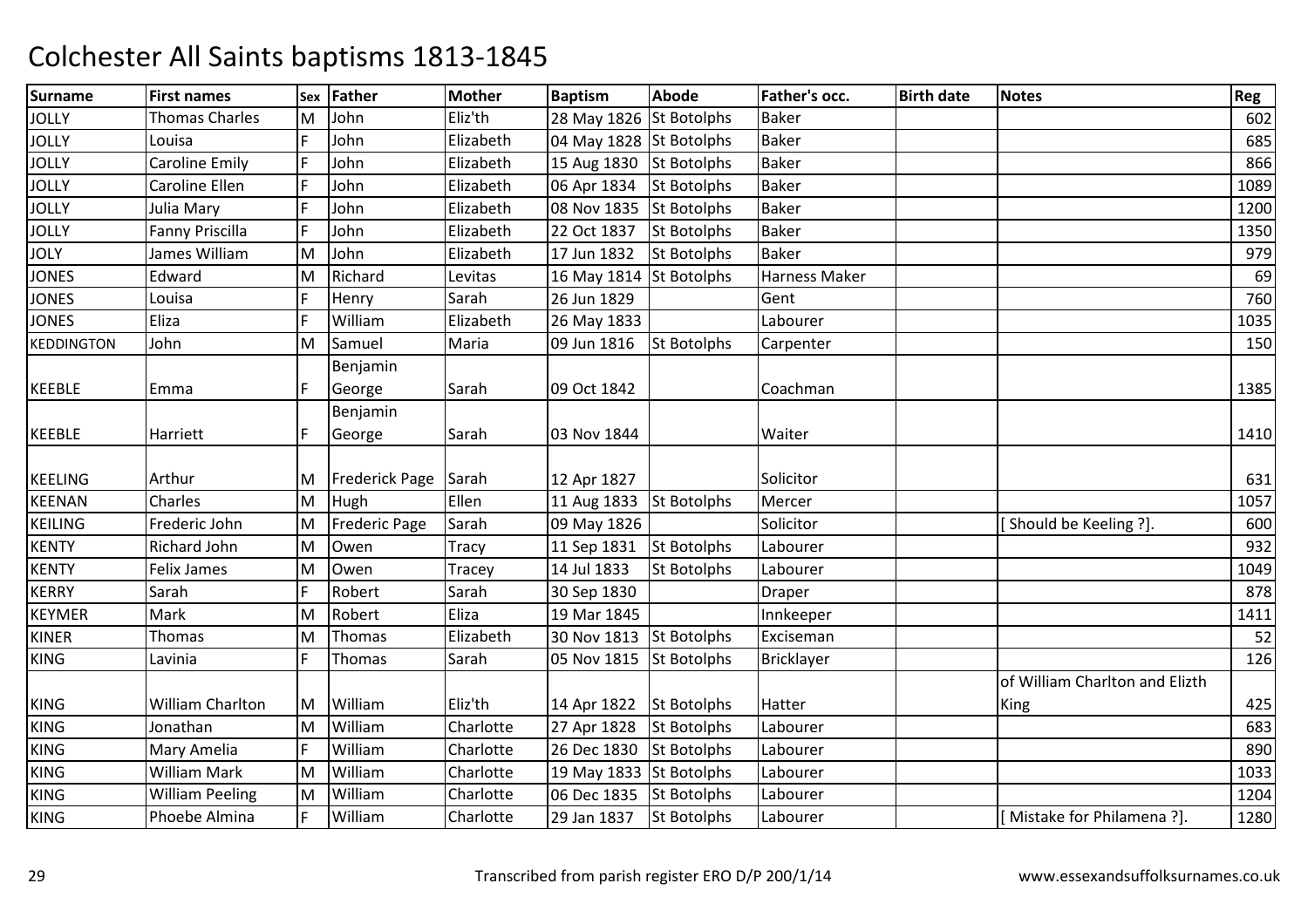| <b>Surname</b>   | <b>First names</b> | Sex | Father     | <b>Mother</b>    | <b>Baptism</b>          | <b>Abode</b>       | Father's occ.   | <b>Birth date</b> | <b>Notes</b> | Reg  |
|------------------|--------------------|-----|------------|------------------|-------------------------|--------------------|-----------------|-------------------|--------------|------|
| <b>KING</b>      | Eliza              |     | Edward     | Eliza            | 16 Jul 1837             | <b>St Botolphs</b> | Labourer        |                   |              | 1335 |
| <b>KNIGHT</b>    | Eliza              | F   | Thomas     | Sarah            | 19 Dec 1819             |                    | Husbandman      |                   |              | 324  |
| <b>KNIGHT</b>    | William            | M   | William    | Mary             | 27 May 1829 St Botolphs |                    | Husbandman      |                   |              | 754  |
|                  |                    |     |            |                  |                         |                    | Sergeant in the |                   |              |      |
| <b>KNIGHT</b>    | James Cook         | M   | Edward     | Elizabeth        | 13 Nov 1831 St Botolphs |                    | <b>Marines</b>  | 03 Feb 1815       | Adult.       | 938  |
| <b>KNIGHT</b>    | Mary Anne          |     | William    | Mary             | 11 May 1834 St Botolphs |                    | Husbandman      |                   |              | 1096 |
| <b>KNIGHTS</b>   | Mary Ann           | F   | Thomas     | Sarah            | 15 Sep 1822             |                    | Labourer        |                   |              | 461  |
| L[AE]VER         | Eleanor Elizabeth  | F   | Benjamin   | Sarah            | 08 Jan 1836             | <b>St Botolphs</b> | Sailer          |                   |              | 1212 |
| <b>LADBROOK</b>  | Ann                | F   | Peter      | Ann              | 07 Nov 1819             | <b>St Botolphs</b> | Gardener        |                   |              | 313  |
| <b>LADBROOK</b>  | Sarah              | F   | Peter      | Ann              | 05 Mar 1826             | <b>St Botolphs</b> | Gardener        |                   |              | 596  |
| <b>LADBROOK</b>  | Elizabeth          | F   | John       | Elizabeth        | 14 May 1826 St Botolphs |                    | Horsekeeper     |                   |              | 601  |
| <b>LADBROOK</b>  | John               | M   | John       | Elizabeth        | 16 Sep 1827             | St Botolphs        | Labourer        |                   |              | 649  |
| <b>LADBROOK</b>  | John               | M   | John       | Elizabeth        | 21 Jun 1829             | <b>St Botolphs</b> | Horsekeeper     |                   |              | 759  |
| <b>LADBROOKE</b> | Benjamen James     | M   | Peter      | Anne             | 22 Jun 1828             | <b>St Botolphs</b> | Gardener        |                   |              | 694  |
| LANGLEY          | Caroline Ellen     | F   | Peter      | Ellen            | 05 Apr 1829             | <b>St Botolphs</b> | Gardener        |                   |              | 746  |
| <b>LANGLEY</b>   | Robert             | M   | James      | Mary             | 16 May 1830 St Botolphs |                    | Labourer        |                   |              | 838  |
| LANGLEY          | Elizabeth          | F   | James      | Mary             | 03 Mar 1833             | <b>St Botolphs</b> | Labourer        |                   |              | 1016 |
| <b>LANGLEY</b>   | George             | M   | George     | Mary             | 16 Oct 1836             | <b>St Botolphs</b> | Labourer        |                   |              | 1267 |
| <b>LAPPAGE</b>   | Daniel Wm.         | M   | Wm.        | Susannah         | 09 Jun 1822             | <b>St Botolphs</b> | Labourer        |                   |              | 430  |
| LAVER            | Henry              | M   | Henry      | Frances          | 06 Oct 1833             | <b>St Botolphs</b> | <b>Brewer</b>   |                   |              | 1065 |
| <b>LAWRENCE</b>  | Alfred             | M   | Alfred     | Margeret         | 02 Jan 1830             | <b>St Botolphs</b> | Shoemaker       |                   |              | 806  |
|                  |                    |     |            | Elizabeth        |                         |                    |                 |                   |              |      |
| LAYZELL          | Frank Theobald     |     | M William  | Anne             | 04 Jun 1827             | <b>St Botolphs</b> | Linen Draper    |                   |              | 636  |
|                  |                    |     |            | Elizabeth        |                         |                    |                 |                   |              |      |
| LAYZELL          | Harry              | M   | William    | Anne             | 18 Jan 1829             | <b>St Botolphs</b> | Haberdasher     |                   |              | 738  |
| <b>LEACH</b>     | Edward             | M   | Edward     | Susan            | 28 May 1820 St Botolphs |                    | Shoemaker       |                   |              | 348  |
|                  |                    |     | James      |                  |                         |                    |                 |                   |              |      |
| <b>LEACH</b>     | Mary Anne          |     | Benjamin   | <b>Mary Anne</b> | 20 Jun 1830             | <b>St Botolphs</b> | Shoemaker       |                   |              | 846  |
| <b>LEACH</b>     | Robert             | M   | Nathaniel  | Lucy             | 02 Apr 1831             | <b>St Botolphs</b> | Shoemaker       |                   |              | 906  |
|                  |                    |     | James      |                  |                         |                    |                 |                   |              |      |
| <b>LEACH</b>     | Robert Lawrence    |     | M Benjamin | Mary             | 25 Sep 1832 St Botolphs |                    | Shoemaker       |                   |              | 991  |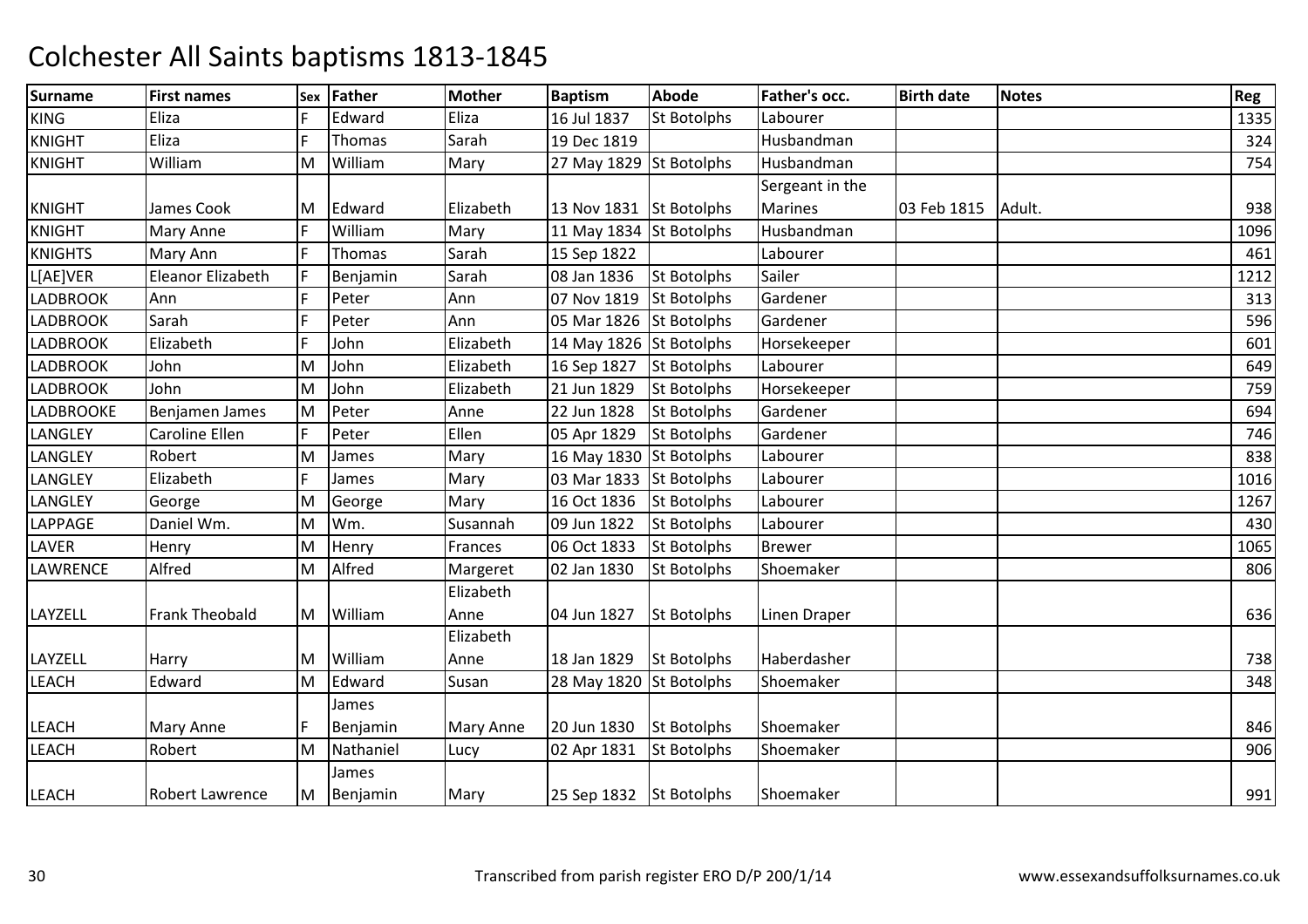| <b>Surname</b> | <b>First names</b> |    | Sex Father | <b>Mother</b> | <b>Baptism</b>          | <b>Abode</b>       | Father's occ.   | <b>Birth date</b> | <b>Notes</b>              | Reg  |
|----------------|--------------------|----|------------|---------------|-------------------------|--------------------|-----------------|-------------------|---------------------------|------|
|                |                    |    |            |               |                         |                    |                 |                   |                           |      |
| <b>LEE</b>     | Mary Anne          | F  | William    | Mary          | 11 Jul 1813             |                    | Master Waggoner |                   | Private.                  | 28   |
| LEE            | Thomas             | M  | Richard    | Mary          | 23 Aug 1813             | <b>St Botolphs</b> | Soldier         |                   |                           | 36   |
|                |                    |    |            |               |                         |                    |                 |                   | Proprietor of a Waggon to |      |
| LEE            | Mary Ann           | F  | William    | Mary          | 08 Jan 1815             |                    |                 |                   | London.                   | 78   |
|                |                    |    |            |               |                         |                    |                 |                   | Proprietor of a Waggon to |      |
| LEE            | Emma               | F  | William    | Mary          | 08 Jan 1815             |                    |                 |                   | London.                   | 79   |
| LEE            | Caroline           | F  | John       | Matilda       | 25 May 1816 St Botolphs |                    | <b>Baker</b>    |                   |                           | 148  |
| LEE            | Emma               | F  | William    | Mary          | 11 Jan 1818             |                    | Master Waggoner |                   |                           | 223  |
| <b>LEE</b>     | Eliz'th            | F. | William    | Mary          | 11 Jan 1818             |                    | Master Waggoner |                   |                           | 224  |
| LEE            | Thomas             | M  | William    | Mary          | 11 Jan 1818             |                    | Master Waggoner |                   |                           | 225  |
| LEE            | William            | M  | John       | Matilda       | 23 Jul 1820             | <b>St Botolphs</b> | <b>Baker</b>    |                   |                           | 354  |
| LEE            | Matilda            | F  | John       | Matilda       | 20 Oct 1822             | <b>St Botolphs</b> | <b>Baker</b>    |                   |                           | 469  |
| LEE            | John Jeffery       | M  | John       | Anna          | 13 Sep 1829             | <b>St Botolphs</b> | Servant         |                   |                           | 781  |
| LEECH          | Lucy               | F  | Nathaniel  | Lucy          | 16 Apr 1815             | <b>St Botolphs</b> | Cordwainer      |                   |                           | 97   |
| LEECH          | Caroline           | F  | Robert     | Eleanor       | 21 Jul 1816             | <b>St Botolphs</b> | Hostler         |                   |                           | 156  |
| LEECH          | James              | M  | Edward     | Susannah      | 04 Jan 1818             | <b>St Botolphs</b> | Shoemaker       |                   |                           | 220  |
| LEECH          | Jane               | F  | Nathaniel  | Lucy          | 20 Dec 1818             | <b>St Botolphs</b> | Shoemaker       |                   |                           | 273  |
| LEECH          | Susan              | F  | Robert     | Hannah        | 03 Oct 1819             | <b>St Botolphs</b> | Labourer        |                   |                           | 312  |
| LEECH          | Nathaniel          | M  | Nathaniel  | Lucy          | 11 Aug 1822             | <b>St Botolphs</b> | Shoemaker       |                   |                           | 448  |
| LEECH          | Mary Ann           | F  | Nathan'l   | Lucy          | 21 Aug 1825             | <b>St Botolphs</b> | Shoemaker       |                   |                           | 576  |
|                |                    |    | James      |               |                         |                    |                 |                   |                           |      |
| <b>LEECH</b>   | Sarah Anne         | F  | Benjamin   | Mary          | 13 Dec 1835             | <b>St Botolphs</b> | Shoemaker       |                   |                           | 1205 |
| LEMAN          | Catherine          | F  | Samuel     | Mary          | 27 Jan 1833             | <b>St Botolphs</b> | Taylor          |                   |                           | 1014 |
| LEMMON         | Caroline           | F  | Samuel     | Mary          | 27 Jan 1822             | <b>St Botolphs</b> | Taylor          |                   |                           | 419  |
| LEMMON         | John               | M  | Samuel     | Mary          | 24 Aug 1823             | <b>St Botolphs</b> | Taylor          |                   |                           | 503  |
| <b>LEMMON</b>  | Samuel             | M  | Samuel     | Mary          | 15 Jul 1827             | <b>St Botolphs</b> | Tailor          |                   |                           | 642  |
| <b>LEVETT</b>  | John               | M  | John       | Maria         | 09 Dec 1818             | <b>St Botolphs</b> | Labourer        |                   |                           | 269  |
| <b>LEVETT</b>  | William            | M  | William    | Maria         | 11 Aug 1822 St Botolphs |                    | Labourer        |                   |                           | 449  |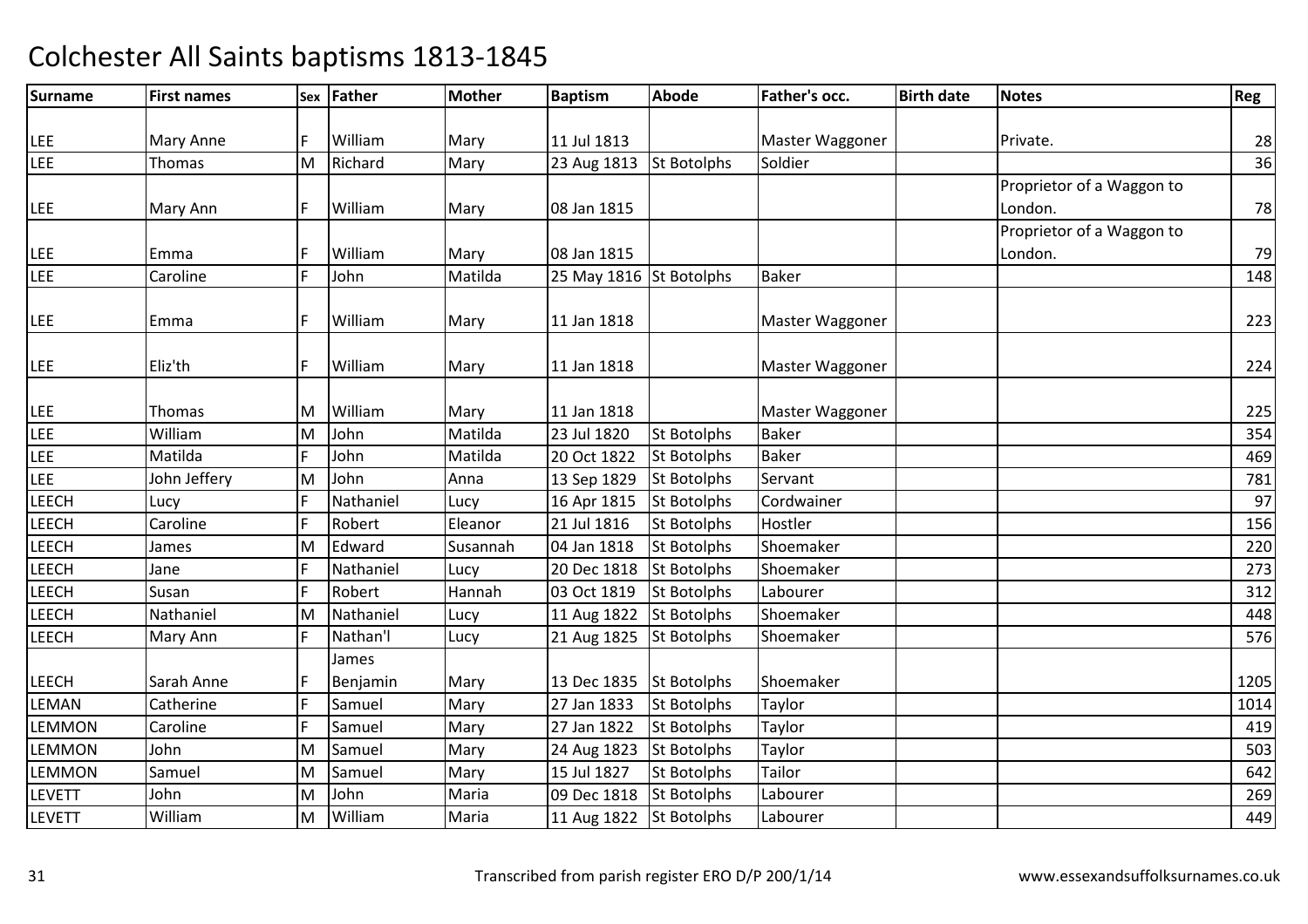| <b>Surname</b>   | <b>First names</b>   | Sex | Father        | <b>Mother</b> | <b>Baptism</b>          | <b>Abode</b>       | Father's occ.        | <b>Birth date</b> | <b>Notes</b>                  | Reg            |
|------------------|----------------------|-----|---------------|---------------|-------------------------|--------------------|----------------------|-------------------|-------------------------------|----------------|
| LEWIN            | William              | M   | John Robert   | Eliz'th       | 01 May 1825             |                    | Harness Maker        |                   | [See Luen ?].                 | 561            |
| LEWIN            | Charles              | M   |               | Elizabeth     | 08 Oct 1843             |                    |                      |                   | Single woman.                 | 1395           |
| LEWIS            | George Elmer         | M   | John          | Anna Maria    | 21 Jan 1813             | St Botolph's       | <b>Builder</b>       |                   |                               | $6\,$          |
| LEWIS            | Eliza Ann            |     | James         | Ann           | 03 Sep 1815             | <b>St Botolphs</b> | Cork-cutter          |                   |                               | 113            |
| LEWIS            | Mary                 | F   | Francis       | Mary          | 21 Jun 1818             | <b>St Botolphs</b> | Wine Merchant        |                   |                               | 256            |
| LEWIS            | Caroline             | F   | Samuell       | Ann           | 29 Apr 1823             | St Martin's        | Labourer             | 13 Oct 1793       |                               | 492            |
| LEWIS            | George Henry         | M   | William Lloyd | Mary          | 02 Mar 1828             | <b>St Botolphs</b> | <b>Cabinet Maker</b> |                   |                               | 673            |
| LEWIS            | Edmund               | M   | William Lloyd | Mary          | 18 Oct 1829             | <b>St Botolphs</b> | <b>Cabinet Maker</b> |                   |                               | 795            |
| LEWIS            | Lucy Emma            | F   | Thomas        | Lucy          | 14 Aug 1831             | <b>St Botolphs</b> | Glazier              |                   |                               | 926            |
| LEWIS            | <b>Thomas Martin</b> | M   | Thomas        | Lucy          | 22 Sep 1833             | <b>St Botolphs</b> | Plumber              |                   |                               | 1064           |
| LEWIS            | Thomas               | M   |               |               | 17 Apr 1835             | <b>St Botolphs</b> | Painter              |                   | Adult, aged 26.               | 1172           |
| LEWIS            | Deborah Phillis      | F   | Thomas        | Lucy          | 17 Apr 1835             | <b>St Botolphs</b> | Painter              |                   |                               | 1171           |
|                  |                      |     |               |               |                         |                    |                      |                   | of Cooke Richardson and Diana |                |
| LILLEY           | Cooke                | M   | Cooke         | Diana         | 04 May 1817             |                    | Artilleryman         |                   | Lilley                        | 196            |
| <b>LINGWOOD</b>  | Mary Hannah Heart  F |     | Isaac         | Ann           | 02 Jan 1814             | <b>St Botolphs</b> | Carpenter            |                   |                               | 59             |
|                  |                      |     |               | Sarah         |                         |                    |                      |                   |                               |                |
| <b>LINGWOOD</b>  | Livinia Jane         |     | John          | Whittaker     | 03 May 1814 St Botolphs |                    | Innkeeper            |                   |                               | 66             |
| <b>LINGWOOD</b>  | Rosetta              | F   | Isaack        | Mary Anne     | 01 Jul 1832             | <b>St Botolphs</b> | Carpenter            |                   |                               | 983            |
| <b>LINGWOOD</b>  | Edgar                | M   | Isaac         | Mary Ann      | 04 May 1834 St Botolphs |                    | Carpenter            |                   |                               | 1093           |
| <b>LINGWOOD</b>  | Edgar                | M   | Isaac         | Mary Anne     | 29 Mar 1835 St Botolphs |                    | Carpenter            |                   |                               | 1165           |
| <b>LISSIMORE</b> | <b>Betsy Bennell</b> | F   | Samuel        | <b>Betsy</b>  | 10 Jul 1836             |                    | <b>Bricklayer</b>    |                   |                               | 1245           |
| <b>LISSIMORE</b> | Samuel Bennell       | M   | Samuel        | Betsy         | 15 Oct 1837             |                    | <b>Bricklayer</b>    |                   |                               | 1347           |
| <b>LISSIMORE</b> | Bennell              | M   | Samuel        | <b>Betsy</b>  | 19 Aug 1838             |                    | Bricklayer           |                   |                               | 1353           |
| <b>LISSIMORE</b> | George Bennell       | M   | Samuel        | Betsy         | 27 Oct 1839             |                    | <b>Bricklayer</b>    |                   |                               | 1363           |
| <b>LISSIMORE</b> | Agnes Anna           | F   | Samuel        | Betsy         | 23 May 1841             |                    | Bricklayer           |                   |                               | 1375           |
| <b>LISSIMORE</b> | George Henry         | M   | Samuel        | <b>Betsy</b>  | 25 Sep 1842             |                    | Bricklayer           |                   |                               | 1382           |
| <b>LISSIMORE</b> | Agnes Anna           | F   | Samuel        | <b>Betsy</b>  | 11 Mar 1844             |                    | Bricklayer           |                   |                               | 1401           |
| <b>LISSIMORE</b> | Georgeana Hannah     | IF  | Samuel        | Betsy         | 06 Jul 1845             |                    | <b>Bricklayer</b>    |                   |                               | 1413           |
| <b>LITHGO</b>    | James                | M   | William       | Lydia         | 07 Jan 1813             | <b>St Botolphs</b> | Soldier              |                   |                               | $\overline{3}$ |
| <b>LITHGO</b>    | Sarah                |     | James         | Lidya         | 20 Dec 1835 St Botolphs |                    | Labourer             |                   |                               | 1207           |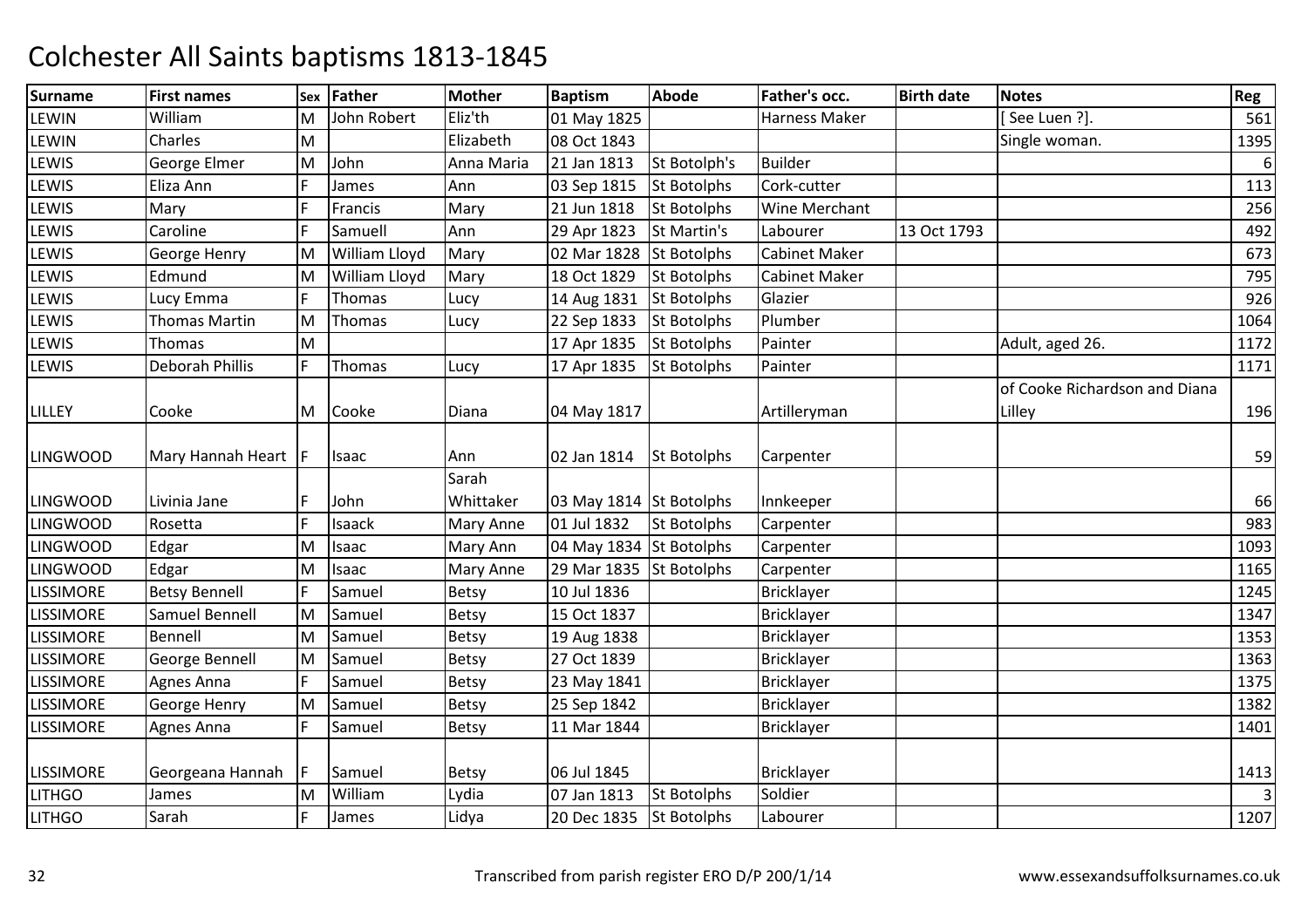| <b>Surname</b>    | <b>First names</b>   | Sex | <b>Father</b> | <b>Mother</b> | <b>Baptism</b>          | <b>Abode</b>       | Father's occ.      | <b>Birth date</b> | <b>Notes</b>                          | Reg  |
|-------------------|----------------------|-----|---------------|---------------|-------------------------|--------------------|--------------------|-------------------|---------------------------------------|------|
| <b>LITTLE</b>     | Robert               | M   | George        | Mary          | 11 Aug 1830             | <b>St Botolphs</b> | Labourer           |                   |                                       | 863  |
| <b>LITTLE</b>     | Charles              | M   | George        | Mary          | 16 Sep 1834             | <b>St Botolphs</b> | Labourer           |                   |                                       | 1126 |
| <b>LITTLE</b>     | Alfred               | M   | George        | Mary          | 06 Feb 1837             | <b>St Botolphs</b> | Labourer           |                   |                                       | 1286 |
| LITTLEBURY        | Sarah                | F   | Thomas        | Sarah         | 18 Apr 1830             | <b>St Botolphs</b> | Labourer           |                   |                                       | 832  |
| LLOYD             | Eliza                | F   | William       | Eliza         | 28 Sep 1834             | <b>St Botolphs</b> | Mariner            |                   |                                       | 1128 |
| LOMAX             | Elizabeth            | F   | James         | Martha        | 30 Nov 1813 St Botolphs |                    | Artilleryman       |                   |                                       | 53   |
| LORKEN            | Henry Johnson        | M   | Joseph        | Mary Ann      | 07 Apr 1819             | <b>St Botolphs</b> | Currier            | 15 Sep 1808       |                                       | 291  |
| LUEN              | John Robert          | M   | John Robert   | Elizabeth     | 02 Sep 1821             |                    | Harness Maker      |                   |                                       | 402  |
|                   |                      |     |               |               |                         |                    | Collar & Harness   |                   |                                       |      |
| LUEN              | Rebecca              | F   | John Robert   | Elizabeth     | 25 May 1823             |                    | Maker              |                   |                                       | 497  |
| LUFKIN            | <b>Henry Everitt</b> | M   | Henry         | Ann           | 08 Aug 1824             |                    | <b>Stone Mason</b> |                   |                                       | 533  |
| LUFKIN            | George               | M   | Henry         | Anne          | 20 Jul 1828             |                    | <b>Stone Mason</b> |                   |                                       | 702  |
| LYES              | Carolin              | F   | Harrison      | Jemima        | 29 Jun 1828             | <b>St Botolphs</b> | <b>Bricklayer</b>  |                   |                                       | 696  |
| LYES              | William              | M   | Harrison      | Jemima        | 29 Jun 1828             | <b>St Botolphs</b> | <b>Bricklayer</b>  |                   |                                       | 697  |
| <b>LYTHGOE</b>    | James Howard         | M   | William       | Lydia         | 17 Sep 1815             | <b>St Giles</b>    | Soldier            |                   |                                       | 118  |
| <b>LYTHGOE</b>    | Mary Hammont         | F   | William       | Lydia         | 17 Sep 1815             | <b>St Giles</b>    | Soldier            |                   |                                       | 119  |
|                   |                      |     |               |               |                         |                    |                    |                   |                                       |      |
| <b>MABERLY</b>    | Thos. Henry          | М   | Thomas Henry  | Catherine     | 28 Jun 1822             | <b>St Botolphs</b> | Attorney at Law    |                   |                                       | 432  |
| MACDERMONT        | Henry                | M   | Cornelius     | Mary          | 22 Jun 1833             | <b>St Botolphs</b> | Taylor             |                   |                                       | 1045 |
| <b>MACKINTOSH</b> | <b>Thomas George</b> | M   | Thomas        | Anna Louisa   | 12 Apr 1840             |                    | Equestrian         |                   |                                       | 1367 |
|                   |                      |     |               |               |                         |                    |                    |                   |                                       |      |
| MANDER?           | Jane                 | F   | Richard       | Jane          | 31 Jan 1826             |                    | Soldier            |                   | First letter of surname unusual.      | 594  |
| <b>MAPLE</b>      | Robert               | M   | William       | Anne          | 31 May 1835             |                    | Waggoner           |                   |                                       | 1179 |
| <b>MAPLE</b>      | <b>Mary Anne</b>     | F   | William       | Ann           | 04 Jun 1837             |                    | Waggoner           |                   |                                       | 1304 |
| <b>MAPLE</b>      | Naomi                | F   | William       | Anne          | 06 Jan 1839             |                    | Labourer           |                   |                                       | 1360 |
| <b>MARCHANT</b>   | John Charles         | M   | Thomas        | Mary Anne     | 23 Oct 1836             | <b>St Botolphs</b> | Blacksmith         |                   |                                       | 1269 |
| <b>MARRIOTT</b>   | <b>George Philip</b> | M   | John          | Rebecca       | 14 Dec 1828             | <b>St Botolphs</b> | Shoemaker          |                   | 09 Mar 1825   Birthdate might be 7th. | 730  |
| <b>MARRIOTT</b>   | Sophia               | F   | John          | Rebecca       | 14 Dec 1828             | <b>St Botolphs</b> | Shoemaker          | 26 Jan 1827       |                                       | 731  |
| <b>MARRIOTT</b>   | Nartha Anne          |     | John          | Rebecca       | 14 Dec 1828             | <b>St Botolphs</b> | Shoemaker          |                   |                                       | 734  |
| <b>MARRIOTT</b>   | Henry                | M   | John          | Rebecca       | 15 Apr 1830             | <b>St Botolphs</b> | Innkeeper          |                   |                                       | 826  |
| <b>MARRIOTT</b>   | William              | M   | John          | Rebecca       | 15 Apr 1830             | <b>St Botolphs</b> | Innkeeper          |                   |                                       | 827  |
| <b>MARRIOTT</b>   | Frederick            | M   | John          | Rebecca       | 04 Feb 1832             | <b>St Botolphs</b> | Innkeeper          |                   |                                       | 952  |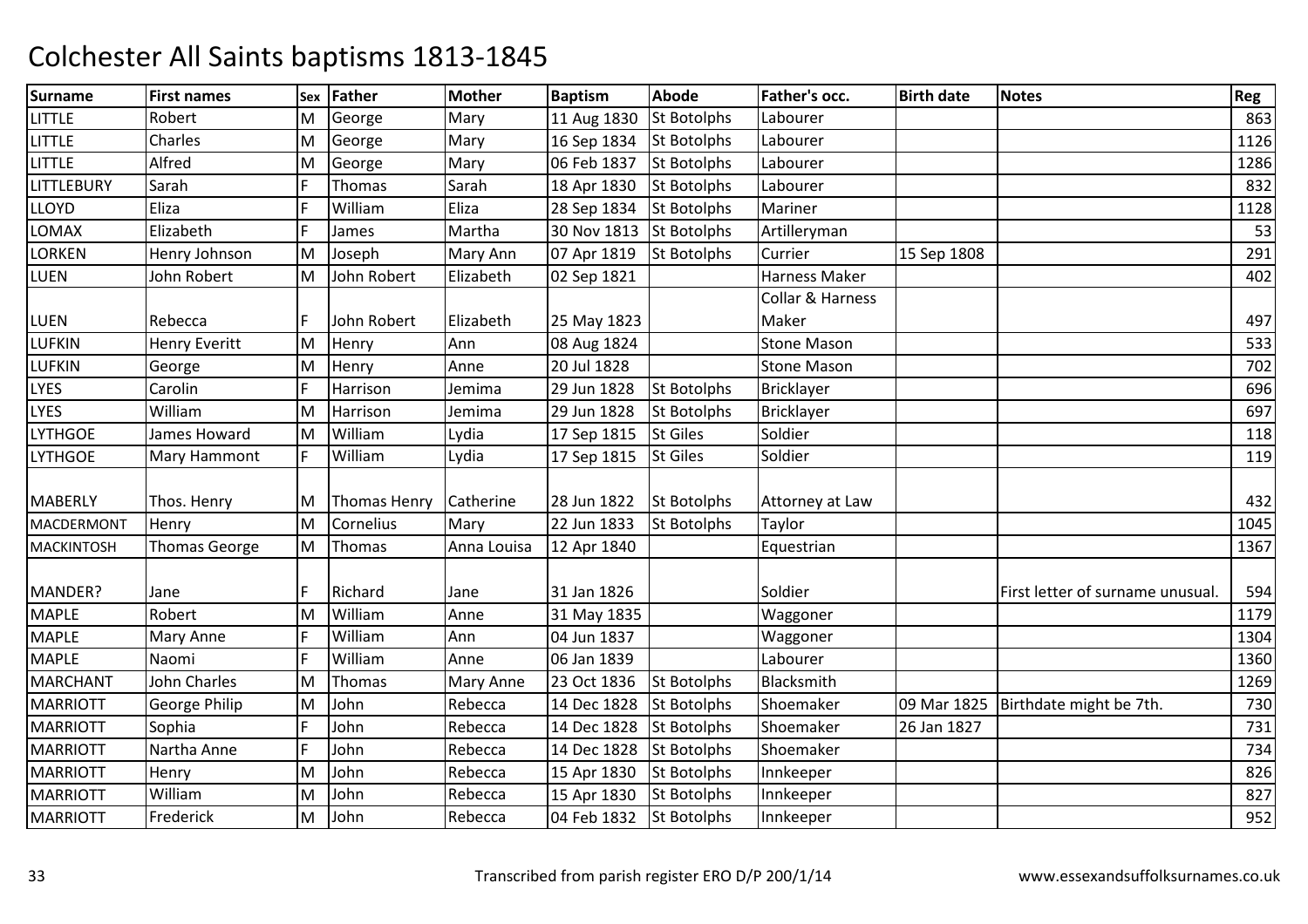| <b>Surname</b>   | <b>First names</b>        |    | Sex Father          | <b>Mother</b>    | <b>Baptism</b>          | <b>Abode</b>        | Father's occ.         | <b>Birth date</b> | <b>Notes</b>                                                                                      | Reg  |
|------------------|---------------------------|----|---------------------|------------------|-------------------------|---------------------|-----------------------|-------------------|---------------------------------------------------------------------------------------------------|------|
| <b>MARRIOTT</b>  | <b>Isaac Martin Bland</b> | ΙM | John                | Rebecca          | 15 Sep 1833             | <b>St Botolphs</b>  | Innkeeper             |                   |                                                                                                   | 1062 |
| <b>MARRIOTT</b>  | Rosetta Adelaide          | F  | John                | Rebecca          | 17 Jul 1836             | <b>St Botolphs</b>  | Innkeeper             |                   |                                                                                                   | 1246 |
| MARSHALL         | George                    | M  | George              | Marie            | 20 Mar 1841             |                     | Grocer                | 11 Aug 1840       |                                                                                                   | 1373 |
| MARSHALL         | <b>George Thomas</b>      | M  | George              | Maria            | 03 Dec 1843             |                     | Grocer                | 15 Jan 1842       |                                                                                                   | 1399 |
| MARSHALL         | Maria                     | F  | George              | Maria            | 03 Dec 1843             |                     | Grocer                | 24 May 1843       |                                                                                                   | 1400 |
| <b>MARSHALL</b>  | Henry                     | M  | George              | Maria            | 09 Jun 1845             |                     | Grocer                |                   |                                                                                                   | 1412 |
| <b>MARTIN</b>    | Elizabeth                 | F  | John                | Sarah            | 06 Jan 1834             | <b>St Botolphs</b>  | Shoemaker             |                   |                                                                                                   | 1074 |
| <b>MARTIN</b>    | James Browne              | M  |                     | Mary             | 07 Apr 1837             | <b>St Botolphs</b>  |                       |                   | Illegitimate. Single woman.                                                                       | 1294 |
|                  | <b>William Martin</b>     |    |                     |                  |                         |                     |                       |                   |                                                                                                   |      |
| <b>MARTIN</b>    | Richardson                | ΙM | William             | <b>Mary Anne</b> | 04 Nov 1838             |                     | Currier               |                   |                                                                                                   | 1355 |
| <b>MARTIN</b>    | <b>Mary Anne</b>          | F  | William             | Mary Anne        | 04 Nov 1838             |                     | Currier               |                   |                                                                                                   | 1356 |
| <b>MARTIN</b>    | <b>Elizabeth Harriet</b>  | F  | William             | Mary Ann         | 23 Aug 1840             |                     | Currier               |                   |                                                                                                   | 1369 |
| <b>MARTIN</b>    | Eliza                     | F  | William             | Mary Anne        | 02 Oct 1842             |                     | Labourer              |                   |                                                                                                   | 1384 |
| <b>MARTIN</b>    | <b>Thomas George</b>      | M  | William             | <b>Mary Anne</b> | 22 Sep 1844             |                     | Currier               |                   |                                                                                                   | 1408 |
| <b>MASH</b>      | <b>Mary Ellen</b>         | F  | James               | Eleanor          | 30 Jun 1843             |                     | Linen Draper          |                   |                                                                                                   | 1390 |
| <b>MASON</b>     | William                   | M  | Benj'n              | Jane             | 19 Jul 1818             | <b>St Botolphs</b>  | Shoemaker             |                   |                                                                                                   | 250  |
| <b>MASON</b>     | Sarah Anne                | F  | Joseph              | Sarah            | 13 Sep 1829             | <b>St Botolphs</b>  | Shoemaker             |                   |                                                                                                   | 783  |
| <b>MASON</b>     | Emma                      | F  | <b>Henry Baker</b>  | Elizabeth        | 15 Apr 1832             | <b>St Botolphs</b>  | <b>Dancing Master</b> | 15 May 1826       |                                                                                                   | 970  |
| <b>MASON</b>     | Benjamin Henry            | M  | Benjamin            | Sarah            | 16 Mar 1834             | <b>St Botolphs</b>  | Shoemaker             |                   |                                                                                                   | 1088 |
| <b>MASON</b>     | Eliza                     | F  | Joseph              | Leddy            | 18 Sep 1836             | <b>St Botolphs</b>  | Gardener              |                   |                                                                                                   | 1255 |
| <b>MASON</b>     | William                   | M  | Joseph              | Sarah            | 02 Jul 1837             | <b>St Botolphs</b>  | Sawyer                | 21 Jul 1816       | An adult.                                                                                         | 1321 |
|                  |                           |    |                     |                  |                         |                     |                       |                   | Captain in the Royal Artillery<br>Drivers. Privately baptised 11<br>March 1815, received into the |      |
| MASSEY           | <b>Henry Eyre</b>         | M  | George              | Alicia           | 02 Dec 1826             | Springfield         |                       |                   | church this date.                                                                                 | 624  |
| MATHEWMAN        | Henry                     | M  | William             | Mary Ann         | 08 Jan 1815             | <b>St Botolphs</b>  | <b>Butcher</b>        |                   |                                                                                                   | 80   |
| MATHEWMAN        | Stephen                   | M  | Wm.                 | Mary Ann         | 25 May 1817 St Botolphs |                     | <b>Butcher</b>        |                   |                                                                                                   | 198  |
| <b>MATHEWMAN</b> | <b>Ellis</b>              | M  | William             | Mary Ann         | 29 Aug 1819             | <b>Holy Trinity</b> | <b>Butcher</b>        |                   |                                                                                                   | 310  |
| <b>MAUDE</b>     | Thomas William            | M  | Thomas              | Sibylla Jane     | 21 Nov 1832             |                     | Clerk                 |                   |                                                                                                   | 1002 |
| <b>MAYBEY</b>    | <b>Charles English</b>    |    | Thomas<br>M William | Hannah           | 31 Dec 1813             |                     |                       |                   | Captain in the East Essex Reg't<br>of Militia.                                                    | 58   |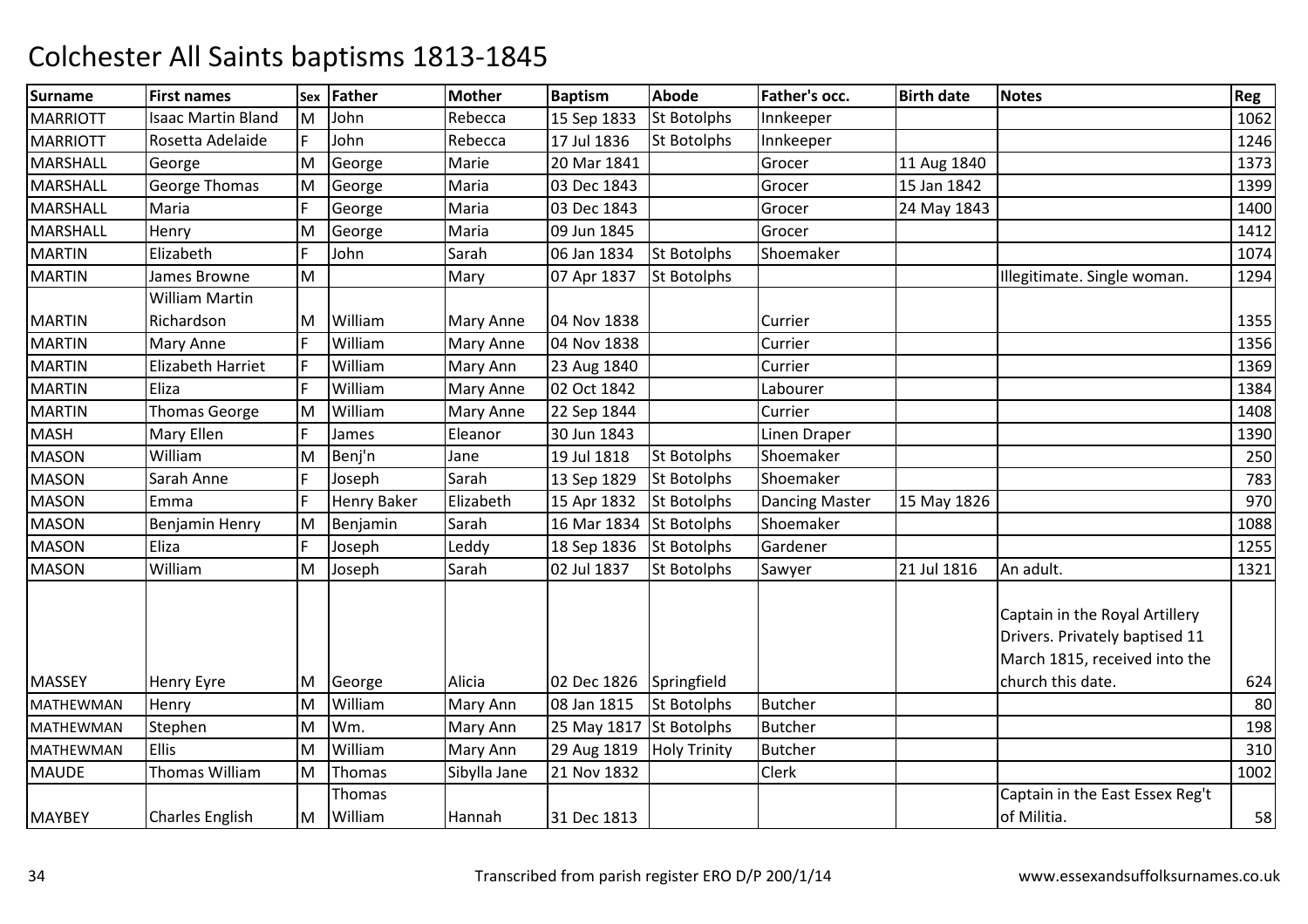| <b>Surname</b>    | <b>First names</b>     |    | Sex Father                | <b>Mother</b> | <b>Baptism</b>          | <b>Abode</b>       | Father's occ.         | <b>Birth date</b> | <b>Notes</b>                       | Reg  |
|-------------------|------------------------|----|---------------------------|---------------|-------------------------|--------------------|-----------------------|-------------------|------------------------------------|------|
|                   |                        |    | <b>Thomas</b>             |               |                         |                    |                       |                   | Captain in the East Essex Reg't    |      |
| <b>MAYBEY</b>     | George Frederic        | M  | William                   | Ann           | 27 Oct 1816             |                    |                       | 15 Feb 1810       | of Militia.                        | 167  |
|                   |                        |    | Thomas                    |               |                         |                    |                       |                   | Captain in the East Essex Reg't    |      |
| <b>MAYBEY</b>     | Julia Euphemia         |    | William                   | Ann           | 27 Oct 1816             |                    |                       |                   | of Militia.                        | 168  |
|                   |                        |    |                           |               |                         |                    |                       |                   |                                    |      |
|                   |                        |    |                           |               |                         |                    |                       |                   | Captain in the East Essex Reg't    |      |
|                   |                        |    | Thomas                    |               |                         |                    |                       |                   | of Militia. [Presumably previous   |      |
| <b>MAYBEY</b>     | <b>Charles English</b> | ΙM | William                   | Ann           | 28 Oct 1816             |                    |                       | 05 Oct 1813       | baptism was private].              | 170  |
| <b>MAYNARD</b>    | Isabella Keziah        | F  | Daniel                    | Charlotte     | 08 Aug 1830             | <b>St Botolphs</b> | Greengrocer           |                   |                                    | 861  |
| <b>MAYNARD</b>    | Daniel William         |    | Daniel William            | Charlotte     |                         | <b>St Botolphs</b> | Market Gardener       |                   |                                    | 1121 |
|                   |                        | M  |                           | Emma          | 01 Sep 1834             |                    |                       |                   |                                    |      |
|                   |                        |    |                           |               |                         |                    |                       |                   |                                    |      |
| <b>MAYO</b>       | Emma Sarah             | F  | Alfred Gustavas Elizabeth |               | 24 May 1835             |                    | Ironmonger<br>Soldier |                   |                                    | 1178 |
| <b>MCANTIRE</b>   | Louisa                 |    | James                     | Hannah        | 29 Oct 1815             | <b>St Botolphs</b> |                       |                   |                                    | 124  |
|                   |                        | F  |                           |               |                         |                    | Private of 21st       |                   |                                    |      |
| <b>MCBRIEN</b>    | Mary                   |    | Hugh                      | Hannah        | 22 Apr 1818             | <b>St Botolphs</b> | Reg't.                |                   |                                    | 242  |
|                   |                        | F  |                           |               |                         | St Mary            |                       |                   | Serjeant in the 1st Garrison Staff |      |
| <b>MCGOLDRICK</b> | Mary Ann               |    | John                      | Eliz'th       | 23 Jun 1816             | Magdalen           |                       |                   | Company.                           | 153  |
| <b>MCKAY</b>      | Donald                 | M  | William                   | Mary          | 27 Nov 1814             | <b>St Botolphs</b> | Artilleryman          |                   |                                    | 77   |
| <b>MCPARTLAND</b> | Margaret               | E  | Matthew                   | Eliz'th       | 23 Nov 1817             | <b>St Botolphs</b> | Soldier               |                   |                                    | 215  |
|                   |                        |    |                           |               |                         |                    |                       |                   | of James Meade and Ann             |      |
| <b>MEADE</b>      | John                   | M  | James                     | Ann           | 27 Oct 1816             | <b>St Botolphs</b> | Servant               |                   | Crampin                            | 169  |
|                   | <b>Thomas Henry</b>    |    |                           | Catherine     |                         |                    |                       |                   |                                    |      |
| <b>MENS</b>       | Topping                | M  | Thomas                    | Elizabeth     | 25 Mar 1835             |                    | Dentist               |                   |                                    | 1164 |
| <b>MERRELLS</b>   | Maria                  | E  | Joseph                    | Anne          | 28 Mar 1832             |                    | Printer               | 03 Mar 1832       |                                    | 965  |
| <b>MERRILLES</b>  | William                | M  | Joseph                    | Anne          | 14 Sep 1834             |                    | Printer               | 10 Aug 1834       |                                    | 1124 |
| <b>MICHELL</b>    | Robert                 | M  | Robert                    | Susan         | 22 Mar 1829             | <b>St Botolphs</b> | Labourer              |                   |                                    | 742  |
| <b>MILLER</b>     | Clarissa               | F  | Thomas                    | Rhoda         | 30 Nov 1813             |                    | Taylor                |                   |                                    | 51   |
| <b>MILLER</b>     | John                   | M  | William                   | Eliza         | 11 Jan 1818             | <b>St Botolphs</b> | Labourer              |                   |                                    | 226  |
| <b>MILLER</b>     | James                  | M  | Wm/                       | Eliza         | 20 May 1821 St Botolphs |                    | Labourer              |                   |                                    | 385  |
| MILLER            | Robert                 | M  | William                   | Eliza         | 28 Jul 1822             | <b>St Botolphs</b> | Labourer              |                   |                                    | 441  |
| <b>MILLER</b>     | Samuel                 | M  | William                   | Eliza         | 19 Dec 1824             | <b>St Botolphs</b> | Labourer              |                   |                                    | 546  |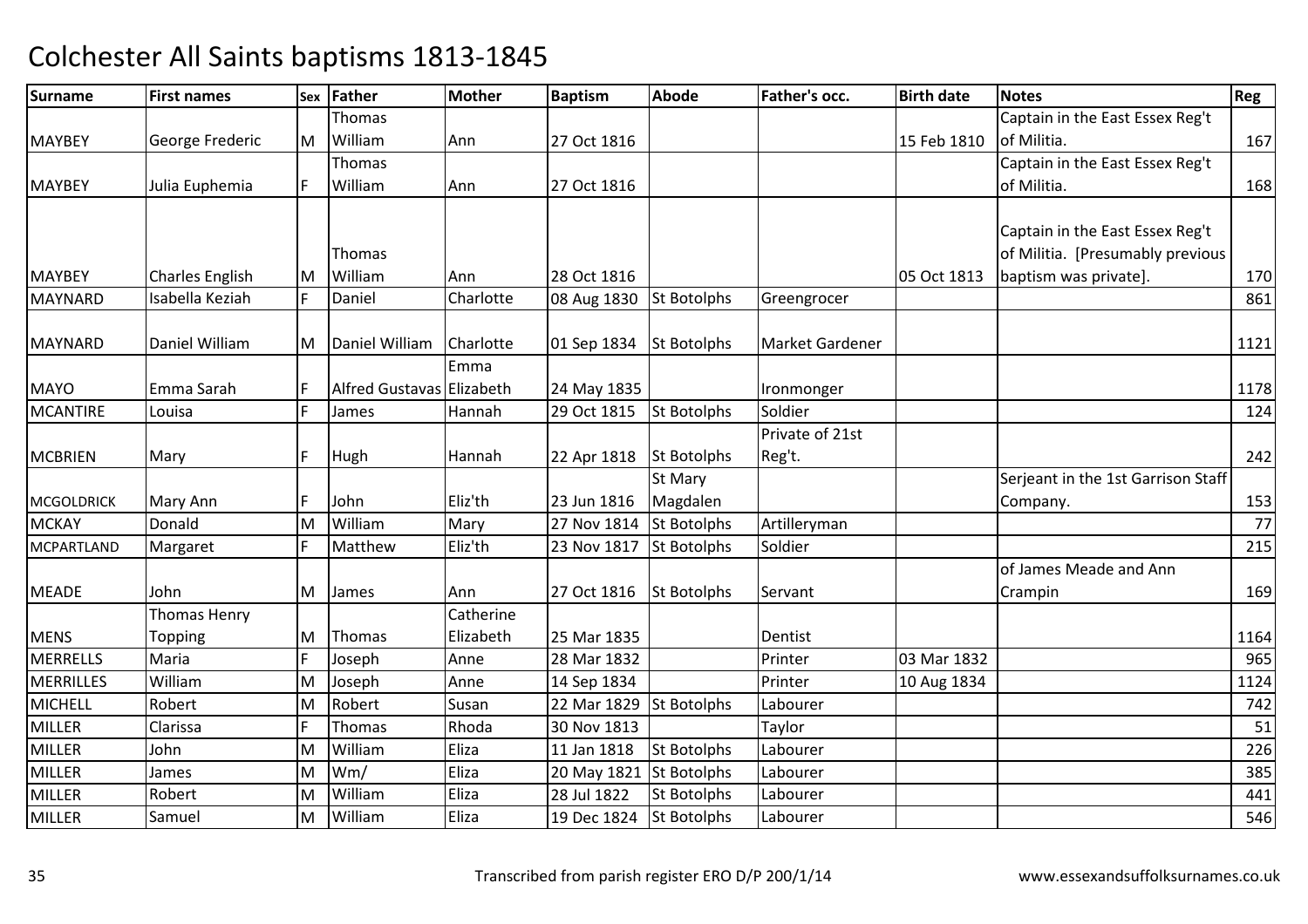| <b>Surname</b>  | <b>First names</b>    | Sex | <b>Father</b> | <b>Mother</b>     | <b>Baptism</b>          | <b>Abode</b>       | Father's occ. | <b>Birth date</b> | <b>Notes</b>                | Reg  |
|-----------------|-----------------------|-----|---------------|-------------------|-------------------------|--------------------|---------------|-------------------|-----------------------------|------|
| <b>MILLNER</b>  | James                 | M   | James         | Ann               | 07 Jun 1813             | <b>St Botolphs</b> | <b>Tinman</b> |                   |                             | 23   |
| <b>MILLS</b>    | Sarah                 | F   | Thomas        | Sarah             | 25 Jul 1813             |                    | Soldier       |                   | Private.                    | 31   |
| <b>MILLS</b>    | Celina                | F   | Thomas        | Sarah             | 25 Jul 1813             |                    | Soldier       |                   | Private.                    | 32   |
| <b>MILLS</b>    | Joseph                | M   | Joseph        | Mary              | 27 May 1832 St Botolphs |                    | Labourer      |                   |                             | 977  |
| <b>MILLS</b>    | Francis               | M   | Francis       | Mary              | 26 May 1833 St Botolphs |                    | Gardener      |                   |                             | 1034 |
| <b>MILLS</b>    | Eliza                 | F   | Jeffries      | Sarah             | 13 Aug 1834 St Botolphs |                    | Labourer      |                   |                             | 1109 |
| <b>MILLS</b>    | Eliza                 | F   | Joseph        | Sarah             | 17 Jan 1836             | <b>St Botolphs</b> | Labourer      |                   |                             | 1215 |
| <b>MILLS</b>    | William               | M   | Francis       | Mary Anne         | 12 Jun 1836             | <b>St Botolphs</b> | Labourer      |                   |                             | 1241 |
| <b>MONK</b>     | Elizabeth             | F   | Christopher   | Elizabeth         | 20 Mar 1836 St Botolphs |                    | Labourer      |                   |                             | 1229 |
| <b>MOOR</b>     | John                  | M   | John          | Mary              | 18 Apr 1824             | <b>St Botolphs</b> | Labourer      |                   |                             | 520  |
| <b>MOORE</b>    | James                 | M   | James         | Harriett          | 17 Sep 1815             | <b>St Botolphs</b> | Carpenter     |                   |                             | 117  |
| <b>MOORE</b>    | Wm.                   | M   | Edward        | Ann               | 02 Apr 1816             | <b>St Botolphs</b> | Weaver        | 03 Oct 1805       |                             | 140  |
|                 |                       |     |               |                   |                         |                    |               |                   | Occupation was Weaver but   |      |
| <b>MOORE</b>    | Mary Ann              | F   | Edward        | Ann               | 26 Sep 1816 St Botolphs |                    | Porter        | 21 Sep 1802       | crossed out.                | 160  |
| <b>MOORE</b>    | Mary Ann              | F   | Sam'l         | Mary              | 25 May 1817 St Botolphs |                    | Porter        |                   |                             | 201  |
| <b>MOORE</b>    | James                 | M   | James         | Harriet           | 08 Jun 1817             | <b>St Botolphs</b> | Carpenter     |                   |                             | 202  |
| <b>MOORE</b>    | Maria                 | F   | James         | Harriet           | 20 Dec 1818             | <b>St Botolphs</b> | Carpenter     |                   |                             | 272  |
| <b>MOORE</b>    | Sarah                 | F   | Edward        | Ann               | 08 Apr 1819             | <b>St Botolphs</b> | Porter        | 15 Apr 1808       |                             | 292  |
| <b>MOORE</b>    | Edward                | M   | Edward        | Ann               | 14 Apr 1819             | <b>St Botolphs</b> | Porter        | 30 Jun 1794       |                             | 293  |
| <b>MOORE</b>    | Louisa                | F   | James         | Harriet           | 03 Sep 1820             | <b>St Botolphs</b> | Carpenter     |                   |                             | 359  |
| <b>MOORE</b>    | <b>Edward William</b> | M   | Edward        | Jemima            | 31 Jul 1825             | St Botolphs        | Whitesmith    |                   |                             | 571  |
| <b>MORHAM</b>   | William               | M   |               | Anne              | 29 Nov 1830             | <b>St Botolphs</b> |               |                   | Illegitimate. Single woman. | 888  |
| <b>MORLEY</b>   | James                 | M   | James         | Keziah            | 09 Oct 1836             | <b>St Botolphs</b> | Labourer      |                   |                             | 1264 |
| <b>MORLEY</b>   | <b>Thomas</b>         | M   | James         | Keziah            | 09 Oct 1836             | St Botolphs        | Labourer      |                   |                             | 1265 |
| <b>MORLEY</b>   | James                 | M   | James         | Sarah             | 15 Oct 1837             | <b>St Botolphs</b> | Labourer      |                   |                             | 1348 |
| <b>MORTLOCK</b> | Philip                | M   | Philip        | Sarah             | 26 Mar 1828             | <b>St Botolphs</b> | Carpenter     |                   |                             | 678  |
| <b>MORTLOCK</b> | James                 | M   | Philip        | Sarah             | 26 Sep 1830             | <b>St Botolphs</b> | Carpenter     |                   |                             | 876  |
| <b>MORTLOCK</b> | Sarah Anne            | F   | Philip        | Sarah Anne        | 04 Nov 1832 St Botolphs |                    | Carpenter     |                   |                             | 999  |
| <b>MORTLOCK</b> | William               | M   | Philip        | Sarah             | 21 Dec 1834             | <b>St Botolphs</b> | Carpenter     |                   |                             | 1144 |
| <b>MORTLOCK</b> | James                 | M   | Philip        | Sarah             | 25 Dec 1836             | <b>St Botolphs</b> | Carpenter     |                   |                             | 1272 |
| <b>MUCKLE</b>   | Jane                  | F   | John          | <b>Mary Betsy</b> | 29 Jan 1815             | <b>St Botolphs</b> | Artilleryman  |                   |                             | 84   |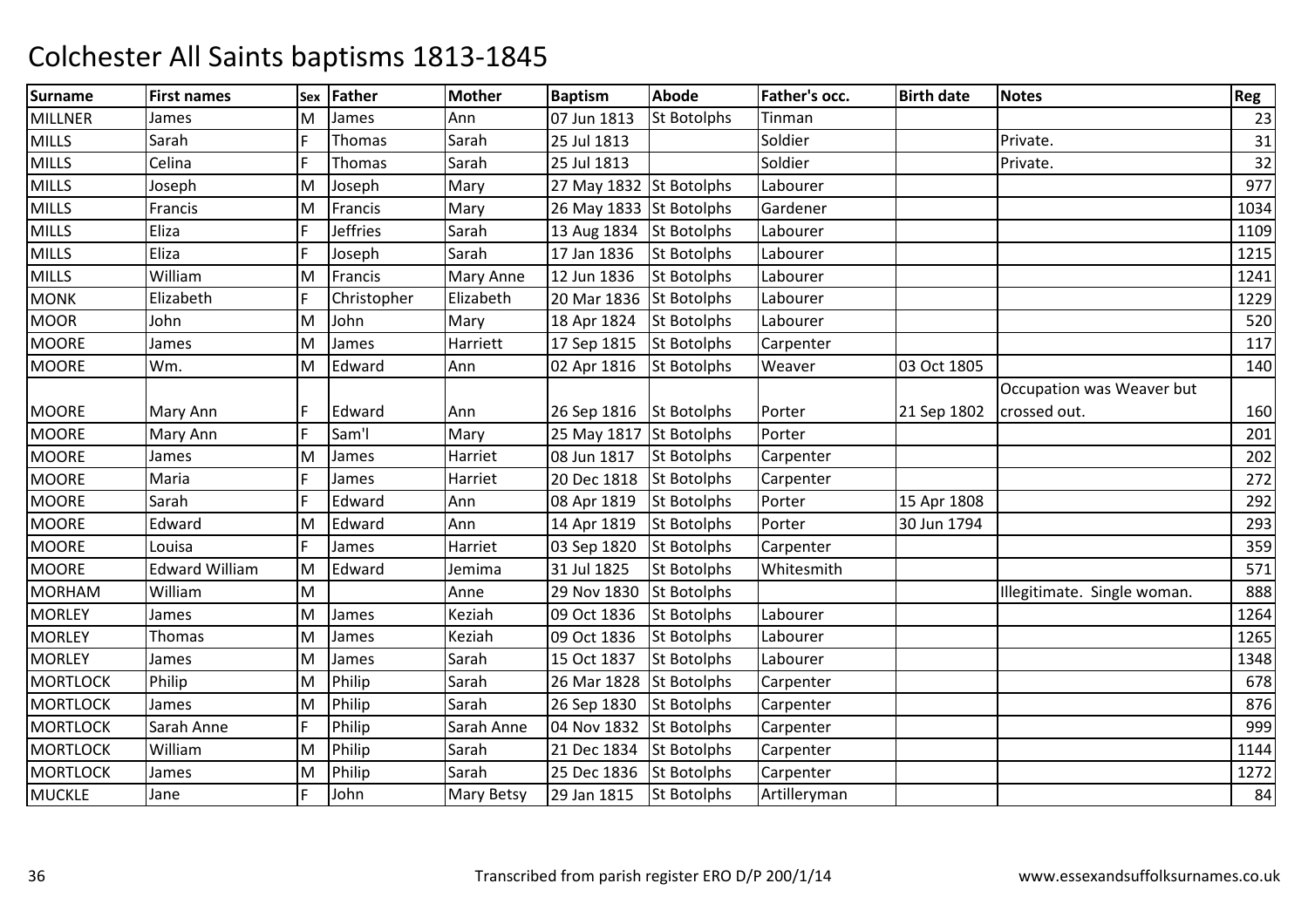| Surname           | <b>First names</b>      | Sex | Father      | <b>Mother</b> | <b>Baptism</b>           | <b>Abode</b>       | Father's occ.        | <b>Birth date</b> | <b>Notes</b>                | Reg  |
|-------------------|-------------------------|-----|-------------|---------------|--------------------------|--------------------|----------------------|-------------------|-----------------------------|------|
|                   |                         |     | Mark        |               |                          |                    |                      |                   |                             |      |
| <b>MUNSON</b>     | John William            | M   | Leppingwell | Hannah        | 15 Jul 1833              | <b>St Botolphs</b> | Innkeeper            |                   |                             | 1051 |
| <b>MURPHY</b>     | Ann                     | F   | Peter       | Ann           | 27 May 1821 St Botolphs  |                    | Servant              | 18 Apr 1821       |                             | 386  |
|                   |                         |     |             |               |                          | St Mary            |                      |                   |                             |      |
| <b>MURRILL</b>    | John Alfred             | M   | John        | Mehetophel    | 22 Dec 1816              | Magdalen           | Gardener             |                   |                             | 175  |
|                   |                         |     |             |               |                          | St Mary            |                      |                   |                             |      |
| <b>MURRILL</b>    | Mehetophel              |     | John        | Mehetophel    | 22 Dec 1816              | Magdalen           | Gardener             |                   |                             | 176  |
| <b>NASH</b>       | William                 | M   | John        | Sarah         | 03 May 1813              |                    | <b>Butcher</b>       |                   |                             | 18   |
| <b>NASON</b>      | Laura Gilson            | E   |             | Mary Anne     | 14 Aug 1831 St Botolphs  |                    |                      |                   | Illegitimate. Single woman. | 927  |
| <b>NEAVE</b>      | <b>Charles Samuel</b>   | M   | Samuel      | Eliza         | 11 Dec 1831              |                    | <b>Cabinet Maker</b> |                   |                             | 945  |
| <b>NETHERGATE</b> | Mary Ann                | E   | Christopher | Mary          | 02 Dec 1821              | St Botolphs        | Coach Maker          |                   |                             | 411  |
| NETHERGATE        | Martha Amelia           | E   | Christopher | Mary          | 02 Dec 1821              | <b>St Botolphs</b> | Coach Maker          |                   |                             | 412  |
| <b>NEVARD</b>     | Elizabeth               | F   | Jonathan    | Esther        | 12 Mar 1823 Langham      |                    | Thatcher             | 19 Mar 1805       |                             | 487  |
| <b>NEVETT</b>     | Anne                    | E   | Edward      | Mary          | 25 May 1828 St Botolphs  |                    | Labourer             | 20 Jul 1808       | An adult.                   | 690  |
| <b>NEWTON</b>     | Sarah Elizabeth         | F   | John        | Sarah         | 02 Oct 1814 St Botolphs  |                    | Gardener             |                   |                             | 73   |
| <b>NEWTON</b>     | John                    | M   | John        | Sarah         | 12 May 1816 St Botolphs  |                    | Gardener             |                   |                             | 145  |
| <b>NEWTON</b>     | Hannah                  | E   | John        | Hannah        | 07 Aug 1825 St Botolphs  |                    | Gardener             |                   |                             | 574  |
| <b>NEWTON</b>     | Mary                    |     | William     | Mary          | 07 Aug 1825              | <b>St Botolphs</b> | Gardener             |                   |                             | 572  |
| <b>NEWTON</b>     | Eliza                   | E   | William     | Mary          | 07 Aug 1825              | <b>St Botolphs</b> | Gardener             |                   |                             | 573  |
| <b>NEWTON</b>     | Benjamin                | ΙM  | William     | Mary          | 14 Mar 1830 St Botolphs  |                    | Gardener             | 17 Jan 1828       |                             | 823  |
| <b>NEWTON</b>     | Edward                  | M   | William     | Mary          | 21 Mar 1830 St Botolphs  |                    | Gardener             |                   |                             | 824  |
| <b>NEWTON</b>     | Elizabeth               | F   | John        | Hannah        | 28 Jul 1833              | <b>St Botolphs</b> | Gardener             |                   |                             | 1052 |
| <b>NEWTON</b>     | Rosina                  |     | William     | Mary          | 28 Jul 1833              | <b>St Botolphs</b> | Gardener             |                   |                             | 1053 |
| <b>NEWTON</b>     | Lydia                   | F   | William     | Mary          | 28 Jul 1833              | <b>St Botolphs</b> | Gardener             |                   |                             | 1054 |
| <b>NEWTON</b>     | Benjamin                | M   | William     | Mary          | 07 Jun 1835              | <b>St Botolphs</b> | Gardener             |                   |                             | 1180 |
| <b>NICE</b>       | William Henry           | M   | Edward      | Sarah         | 01 Jul 1821              | <b>St Botolphs</b> | Footman              |                   |                             | 392  |
| <b>NICE</b>       | Richard                 | M   | Edward      | Sarah         | 14 Sep 1828              | <b>St Botolphs</b> | Shoemaker            |                   |                             | 711  |
| <b>NICE</b>       | Frederick               | M   | Edward      | Sarah         | 14 Sep 1828              | <b>St Botolphs</b> | Shoemaker            |                   |                             | 712  |
|                   |                         |     | Christopher |               |                          |                    |                      |                   |                             |      |
| <b>NICHELLS</b>   | <b>Frederick Samuel</b> | M   | Frederick   | Jane Cliffe   | 11 Jan 1829              | <b>St Botolphs</b> | <b>Cabinet Maker</b> |                   |                             | 736  |
|                   |                         |     | Christopher |               |                          |                    |                      |                   |                             |      |
| <b>NICHELLS</b>   | Jane Emma               | IF  | Frederick   | Jane Cliffe   | 11 Jan 1829 St Botolph's |                    | <b>Cabinet Maker</b> |                   |                             | 737  |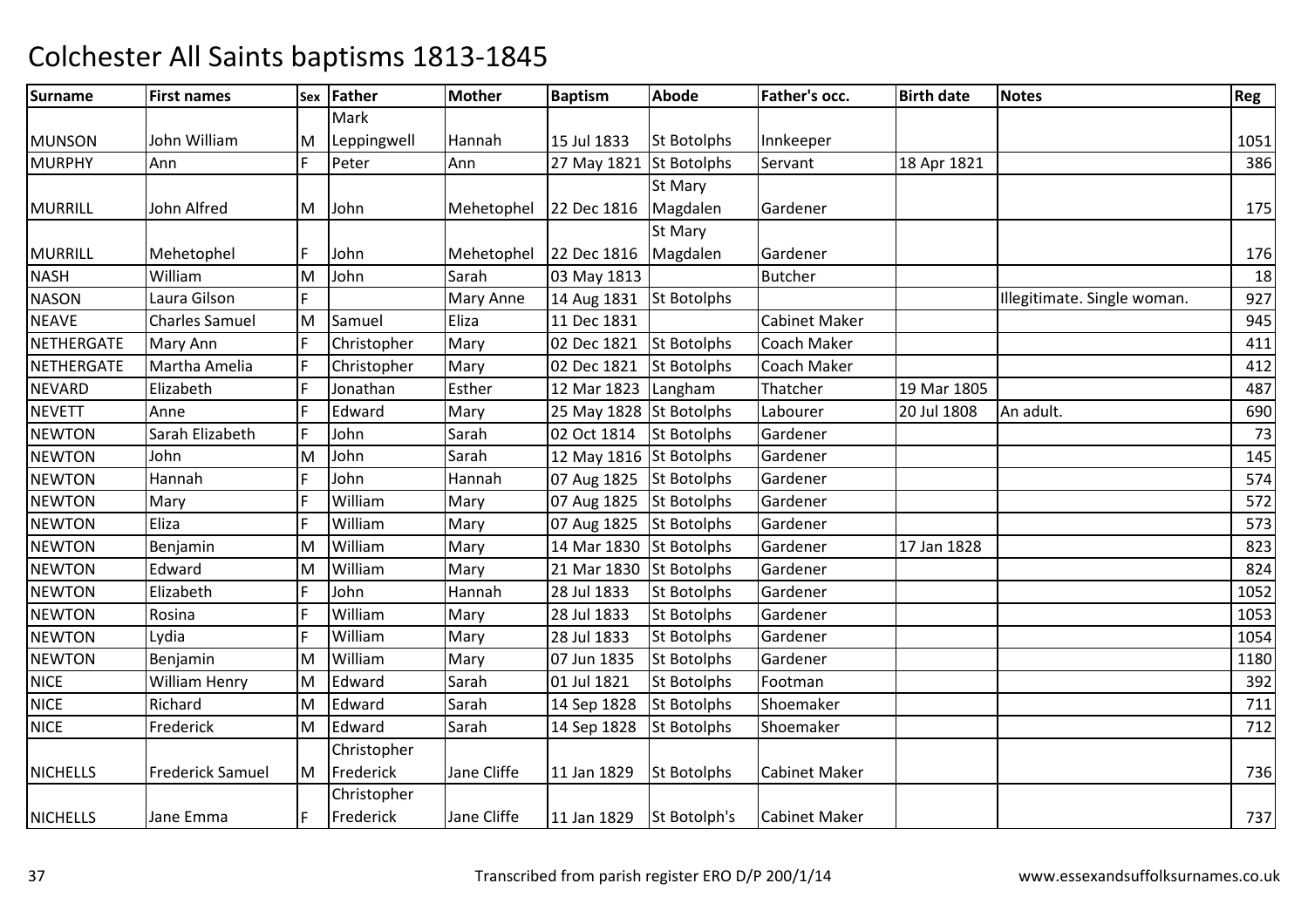| <b>Surname</b>   | <b>First names</b>       | Sex | Father                     | <b>Mother</b>           | <b>Baptism</b>          | <b>Abode</b>       | <b>Father's occ.</b>  | <b>Birth date</b> | <b>Notes</b>                                                                 | Reg            |
|------------------|--------------------------|-----|----------------------------|-------------------------|-------------------------|--------------------|-----------------------|-------------------|------------------------------------------------------------------------------|----------------|
| <b>NICHOLSON</b> | Maria Louisa             |     | William                    | Anne                    | 25 Jun 1837             | <b>St Botolphs</b> | Tailor                |                   |                                                                              | 1306           |
| <b>NICHOLSON</b> | <b>Emily Jane</b>        | F   | William                    | Anne                    | 25 Jun 1837             | <b>St Botolphs</b> | Tailor                |                   |                                                                              | 1307           |
| <b>NORMAN</b>    | Sarah                    | F   | James                      | Elizabeth               | 07 Jun 1829             | <b>St Botolphs</b> | Soldier               |                   |                                                                              | 755            |
| <b>NUNN</b>      | <b>Roger Sturley</b>     | M   | Roger                      | Harriet                 | 09 Feb 1813             | <b>St Botolphs</b> | Surgeon               |                   |                                                                              | 11             |
| <b>NUNN</b>      | Elizabeth                | F   | Roger                      | Harriot                 | 18 Feb 1817             | <b>St Botolphs</b> | Surgeon               |                   |                                                                              | 186            |
| <b>NUNN</b>      | Mary Ann                 | F   | Roger                      | Harriot                 | 18 Feb 1817             | <b>St Botolphs</b> | Surgeon               |                   |                                                                              | 187            |
| <b>NUNN</b>      | Adelaide Susan           | F   | Roger                      | Harriot                 | 18 Feb 1817             | <b>St Botolphs</b> | Surgeon               |                   |                                                                              | 188            |
| <b>NUNN</b>      | Ellen Augusta            | F   | Roger                      | Harriet                 | 18 Jan 1819             | <b>St Botolphs</b> | Surgeon               |                   |                                                                              | 285            |
| <b>NUNN</b>      | Caroline Sarah           | F   | Roger                      | Harriet                 | 08 May 1820 St Botolphs |                    | Surgeon               |                   |                                                                              | 346            |
| <b>NUNN</b>      | Matilda Jane             | F   | Roger                      | Harriet                 | 07 Oct 1821             | <b>St Botolphs</b> | Physician             |                   |                                                                              | 409            |
| <b>NUNN</b>      | Octavia Sophia           | F   | Roger                      | Harriet                 | 02 Mar 1824 St Botolphs |                    | Physician             | 19 Oct 1823       |                                                                              | 517            |
| <b>NUNN</b>      | Jane Matilda             | F   | Roger                      | Harriet                 | 02 Mar 1824             | St Botolph's       | Physician             | 20 Sep 1822       |                                                                              | 516            |
| <b>NUNN</b>      | Eugenia Harriett<br>Nona | F   | Roger                      | Harriett                | 25 Jul 1829             | <b>St Botolphs</b> | Surgeon               |                   | Privately baptised about 2 and a<br>half years since, but not<br>registered. | 765            |
|                  |                          |     |                            |                         |                         |                    |                       |                   | Was originally Oakley, Oatley                                                |                |
| <b>OATLY</b>     | Daniel William           | М   | Daniel                     | Mary                    | 20 Apr 1823             | <b>St Botolphs</b> | <b>Trotter Boiler</b> |                   | in 1841 census ].                                                            | 491            |
| <b>OFFORD</b>    | Robert                   | M   | John Frederic              | Charlotte               | 13 Oct 1834             | <b>St Botolphs</b> | Cutler                |                   | [See Orford ?].                                                              | 1134           |
| <b>ORFORD</b>    | Martha                   | F   | John                       | Charlotte               | 14 Aug 1833             | <b>St Botolphs</b> | Cutler                |                   | [See Offord ?].                                                              | 1059           |
| <b>ORRIN</b>     | Sarah Anne               | F   | William                    | Sarah Anne              | 27 Sep 1835             | <b>St Botolphs</b> | Gardener              |                   |                                                                              | 1195           |
| <b>OSBORNE</b>   | Taylor                   | M   | Joseph                     | Ann                     | 02 Feb 1817             | <b>St Botolphs</b> | Seedsman              |                   |                                                                              | 185            |
| <b>OSBORNE</b>   | Joseph Albert            | M   | George                     | Amelia                  | 31 Jul 1831             | <b>St Botolphs</b> | Seedsman              |                   |                                                                              | 922            |
| <b>OSBORNE</b>   | Amelia Anne              | F   | George                     | Amelia                  | 28 May 1833             |                    | Seedsman              |                   |                                                                              | 1036           |
| <b>OSBORNE</b>   | John Lingwood            | M   | George                     | Amelia                  | 18 Mar 1835             |                    | Seedsman              |                   |                                                                              | 1161           |
| <b>OSBORNE</b>   | Thomas                   | M   | Thomas                     | Hannah                  | 03 Jan 1836             | <b>St Botolphs</b> | Labourer              |                   |                                                                              | 1211           |
| <b>OUTLAW</b>    | Eliz'th Ann              | F   | Thomas                     | Sarah                   | 24 Nov 1816             | <b>St Botolphs</b> | Labourer              |                   |                                                                              | 174            |
| PAIN             | <b>Mary Anne</b>         |     | William                    | <b>Mary Anne</b>        | 08 Jan 1837             | <b>St Botolphs</b> | Silk Weaver           | 13 Jan 1835       |                                                                              | 1276           |
| <b>PAINE</b>     | Eliza Sarah              | F   | Mathias                    | Sarah                   | 20 Jun 1830             | <b>St Botolphs</b> | Labourer              |                   |                                                                              | 847            |
| PAINE            | Henry John               | M   | Mathias                    | Sarah                   | 20 Jun 1830             | <b>St Botolphs</b> | Labourer              |                   |                                                                              | 848            |
| <b>PARR</b>      | Elizabeth Ann            | F   | William                    | Ann                     | 18 Apr 1813             | <b>St Botolphs</b> | Piemaker              |                   |                                                                              | 15             |
| <b>PARRY</b>     | Fanny Elizabeth          | IF  | William<br><b>Bulkeley</b> | Ann Dorothy 06 Jan 1813 |                         |                    | Physician             |                   |                                                                              | $\overline{2}$ |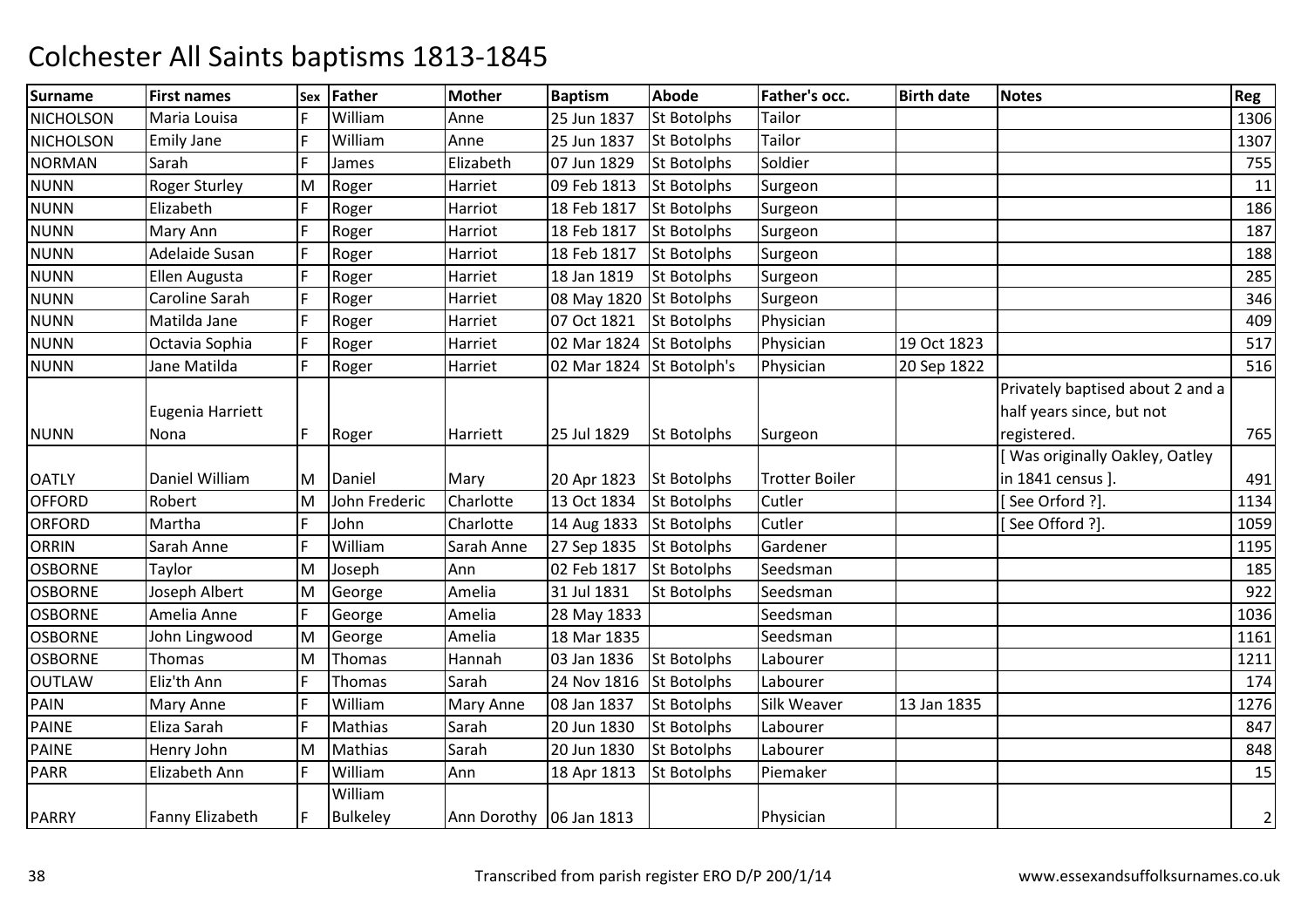| <b>Surname</b> | <b>First names</b> | Sex | <b>Father</b> | <b>Mother</b> | <b>Baptism</b>          | <b>Abode</b>       | <b>Father's occ.</b> | <b>Birth date</b> | <b>Notes</b>                   | Reg  |
|----------------|--------------------|-----|---------------|---------------|-------------------------|--------------------|----------------------|-------------------|--------------------------------|------|
| PARTRIDGE      | Joseph Henry       | M   | Alderman      | Susanna       | 09 Jun 1818             | <b>St Botolphs</b> | Surgeon              |                   |                                | 245  |
| PARTRIDGE      | William Alfred     | M   | Alderman      | Susannah      | 22 Feb 1821             | <b>St Botolphs</b> | Surgeon              | 10 Sep 1820       |                                | 379  |
|                |                    |     |               |               |                         |                    |                      |                   |                                |      |
|                |                    |     |               |               |                         |                    |                      |                   | Privately baptised 28/7/1824,  |      |
| PARTRIDGE      | Susannah Green     |     | Alderman      | Susananh      | 29 Aug 1826             |                    | Surgeon              |                   | received into church this day. | 610  |
|                |                    |     |               |               |                         | <b>St Mary</b>     |                      |                   |                                |      |
| <b>PATRICK</b> | Thomas             | M   | Thomas        | Elizabeth     | 26 Dec 1820             | Magdalen           | Innkeeper            |                   |                                | 372  |
| <b>PAYN</b>    | William            | M   | Matthias      | Sarah         | 13 Jan 1822             | <b>St Botolphs</b> | Labourer             |                   |                                | 415  |
| <b>PAYNE</b>   | Eliza              | E   | John          | Mary          | 18 Aug 1822             | <b>St Botolphs</b> | Labourer             |                   |                                | 454  |
| <b>PAYNE</b>   | Sarah              | E   | Matthias      | Sarah         | 15 Feb 1824             | <b>St Botolphs</b> | Labourer             |                   |                                | 513  |
| <b>PAYNE</b>   | Mary Ann           | E   | Matthias      | Sarah         | 03 Sep 1826             | <b>St Botolphs</b> | Labourer             |                   |                                | 611  |
| <b>PAYNE</b>   | Eliza              | E   | Matthias      | Sarah         | 03 Sep 1826             | <b>St Botolphs</b> | Labourer             |                   |                                | 612  |
| <b>PAYNE</b>   | Mathias            | M   | Mathias       | Sarah         | 05 Feb 1832             | <b>St Botolphs</b> | Labourer             |                   |                                | 954  |
| <b>PECK</b>    | Mary Ann           | E   | Thomas        | Susannah      | 17 Jun 1821             | <b>St Botolphs</b> | <b>Basket Maker</b>  |                   |                                | 390  |
| <b>PECK</b>    | Elizabeth          | F   | Thos.         | Susannah      | 19 Oct 1823             | <b>St Botolphs</b> | <b>Basket Maker</b>  |                   |                                | 508  |
| <b>PECK</b>    | Thomas George      | M   | Thomas        | Susannah      | 18 Dec 1825             | <b>St Botolphs</b> | <b>Basket Maker</b>  |                   |                                | 591  |
| <b>PECK</b>    | William Chapman    | M   | Thomas        | Susannah      | 09 Dec 1827             | <b>St Botolphs</b> | <b>Basket Maker</b>  |                   |                                | 654  |
| <b>PECK</b>    | George             | M   | James         | Harriett      | 12 Feb 1829             | <b>St Botolphs</b> | Smith                |                   |                                | 741  |
| <b>PECK</b>    | Richard            | M   | Thomas        | Susannah      | 16 May 1830 St Botolphs |                    | <b>Basket Maker</b>  |                   |                                | 837  |
| <b>PECK</b>    | Harriett           | E   | James         | Harriett      | 12 Jul 1830             | <b>St Botolphs</b> | <b>Spring Maker</b>  |                   |                                | 855  |
| <b>PECK</b>    | Henry William      | M   | William       | Elizabeth     | 07 Aug 1831             | <b>St Botolphs</b> | Labourer             |                   |                                | 925  |
| <b>PECK</b>    | Joseph             | M   | James         | Harriett      | 27 Aug 1831             | <b>St Botolphs</b> | Smith                |                   |                                | 931  |
| <b>PECK</b>    | Susannah           | F   | Thomas        | Susannah      | 01 Jul 1832             | <b>St Botolphs</b> | <b>Basket Maker</b>  |                   |                                | 982  |
| <b>PECK</b>    | Joseph             | M   | Thomas        | Susannah      | 17 Aug 1834             | <b>St Botolphs</b> | <b>Basket Maker</b>  |                   |                                | 1111 |
| <b>PERRY</b>   | Eliz'th Ann        | E   | George        | Eliz'th Ann   | 13 Jan 1822             | <b>St Botolphs</b> | Nail Maker           |                   |                                | 414  |
| <b>PERRY</b>   | William            | M   | George        | Elizabeth     | 15 Jul 1827             | <b>St Botolphs</b> | Nail Maker           |                   |                                | 643  |
|                |                    |     |               | Elizabeth     |                         |                    |                      |                   |                                |      |
| <b>PERRY</b>   | Phoebe Albra       | F   | George        | Anne          | 13 Sep 1829             | St Botolphs        | Nail Maker           | * May 1829        |                                | 782  |
|                |                    |     |               | Elizabeth     |                         |                    |                      |                   |                                |      |
| <b>PERRY</b>   | George             | M   | George        | Anne          | 30 Mar 1833 St Botolphs |                    | Nail Maker           |                   |                                | 1022 |
|                |                    |     |               | Elizabeth     |                         |                    |                      |                   |                                |      |
| <b>PERRY</b>   | Charles            | M   | George        | Anne          | 03 Jan 1836             | <b>St Botolphs</b> | Nail Maker           | 04 Dec 1835       |                                | 1210 |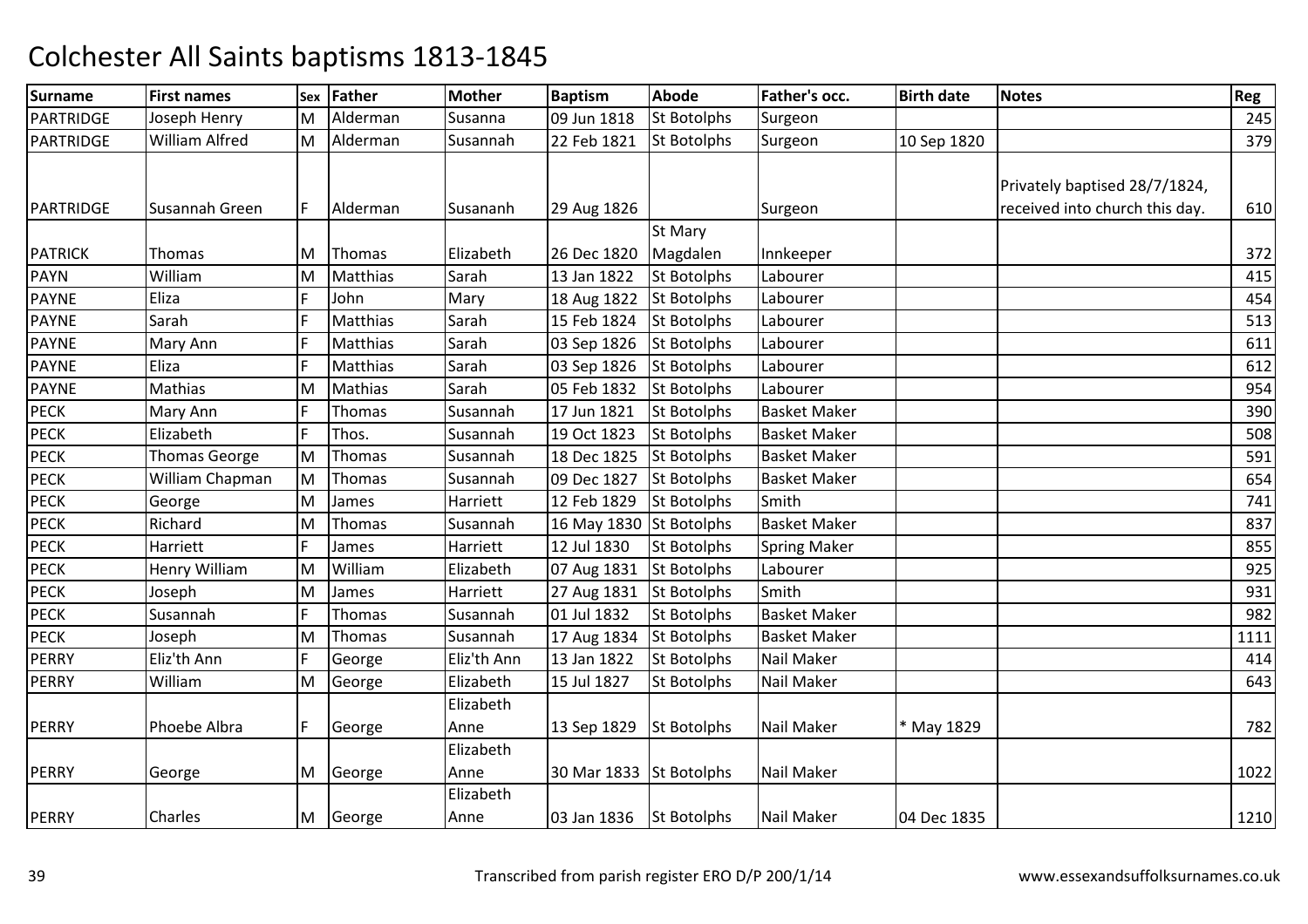| <b>Surname</b>  | <b>First names</b>        |   | Sex Father          | <b>Mother</b>            | <b>Baptism</b>          | <b>Abode</b>       | Father's occ.               | <b>Birth date</b> | <b>Notes</b>                                   | Reg  |
|-----------------|---------------------------|---|---------------------|--------------------------|-------------------------|--------------------|-----------------------------|-------------------|------------------------------------------------|------|
|                 |                           |   |                     |                          |                         |                    | Supervisor of               |                   |                                                |      |
| PETTINGER       | William                   | M | William             | Lydia                    | 27 Nov 1814             |                    | Excise                      |                   |                                                | 76   |
| PIPER           | Sarah Ann                 | F | James               | Sarah                    | 02 Jan 1820             | <b>St Botolphs</b> | Labourer                    |                   |                                                | 329  |
| <b>PIPER</b>    | Priscilla                 | F | James               | Sarah                    | 05 Feb 1826             | <b>St Botolphs</b> | <b>Oyster Man</b>           |                   |                                                | 595  |
| <b>PIPER</b>    | Emma                      | F | James               | Sarah                    | 25 May 1828 St Botolphs |                    | Fishmonger                  |                   |                                                | 691  |
| <b>PITCHER</b>  | George Alfred             |   | M William           | Ann Winifred 29 Apr 1827 |                         | <b>St Botolphs</b> | <b>Butcher</b>              |                   |                                                | 634  |
| <b>PITCHER</b>  | <b>Elizabeth Saunders</b> |   | John                | Elizabeth                | 17 Aug 1834 St Botolphs |                    | <b>Butcher</b>              |                   |                                                | 1110 |
| PITT            | William                   | M | William             | Susan                    | 10 Sep 1820             | <b>St Botolphs</b> | <b>Bricklayer</b>           |                   |                                                | 360  |
| PITT            | Eliza                     | F | William             | Susan                    | 10 Sep 1820             | <b>St Botolphs</b> | <b>Bricklayer</b>           |                   |                                                | 361  |
| PITT            | Charles                   | M | William             | Susan                    | 30 Oct 1825             | <b>St Botolphs</b> | <b>Bricklayer</b>           |                   |                                                | 584  |
| PITT            | Mary Ann                  | F | Willaim             | Susan                    | 15 Oct 1826             | St Botolphs        | <b>Bricklayer</b>           |                   |                                                | 620  |
| <b>PONDER</b>   | William                   | M | James               | Sarah                    | 20 Feb 1814             | <b>St Botolphs</b> | <b>Baker</b>                |                   |                                                | 60   |
| <b>POOLE</b>    | <b>Ethel Cecilia</b>      | F | Samuel William Mary |                          | 07 Jul 1816             | <b>St Botolphs</b> | <b>Coach Master</b>         |                   | of Samuel William Waterhouse<br>and Mary Poole | 155  |
| POPPLEWELL      | William                   | M | Richard             | Susan                    | 30 Mar 1836             | <b>St Peters</b>   | Labourer                    |                   |                                                | 1230 |
| <b>PRESCOT</b>  | Eliz'th                   | F | William             | Sarah                    | 28 May 1815 St Botolphs |                    | Artilleryman                |                   |                                                | 101  |
| <b>PRESCOTT</b> | Sarah                     | F | William             | Sarah                    | 21 Feb 1813             | <b>St Botolphs</b> | Soldier in the<br>Artillery |                   |                                                | 12   |
| <b>PRESCOTT</b> | Mary                      | F | William             | Sarah                    | 20 Jun 1819             | St Botolphs        | Shoemaker                   |                   |                                                | 301  |
| <b>PRESCOTT</b> | Eliza                     | F | William             | Sarah                    | 09 Mar 1823             | <b>St Botolphs</b> | Shoemaker                   |                   |                                                | 486  |
| <b>PRESCOTT</b> | Louisa                    | F | Wm.                 | Sarah                    | 21 Nov 1824             | <b>St Botolphs</b> | Shoemaker                   |                   |                                                | 542  |
| <b>PRESCOTT</b> | John                      | M | Wm.                 | Sarah                    | 14 Jan 1827             | <b>St Botolphs</b> | Shoemaker                   | 29 May 1817       |                                                | 627  |
| <b>PRESCOTT</b> | William                   | M | William             | Sarah                    | 23 Mar 1828             | <b>St Botolphs</b> | Shoemaker                   |                   |                                                | 675  |
| <b>PRESCOTT</b> | <b>William Daniel</b>     | M | William             | Sarah                    | 30 Aug 1829             | <b>St Botolphs</b> | Shoemaker                   |                   |                                                | 778  |
| <b>PRESCOTT</b> | Charles                   | M | William             | Sarah                    | 21 Aug 1831             | <b>St Botolphs</b> | Cordwainer                  |                   |                                                | 929  |
| <b>PRESCOTT</b> | Charles                   | M | William             | Sarah                    | 10 Mar 1833             | <b>St Botolphs</b> | Shoemaker                   |                   |                                                | 1017 |
| <b>PROUD</b>    | Lydia Anne                | F | William             | Else?                    | 28 Feb 1830             | <b>St Botolphs</b> | <b>Oyster Man</b>           |                   | Mother was Eliza, but<br>overwritten.          | 817  |
| <b>PURVIS</b>   | Frederick                 | M | <b>Charles</b>      | Margeret<br>Eleanor      | 10 Sep 1815 St Botolphs |                    |                             |                   | Major in the First or Royal<br>Dragoons.       | 115  |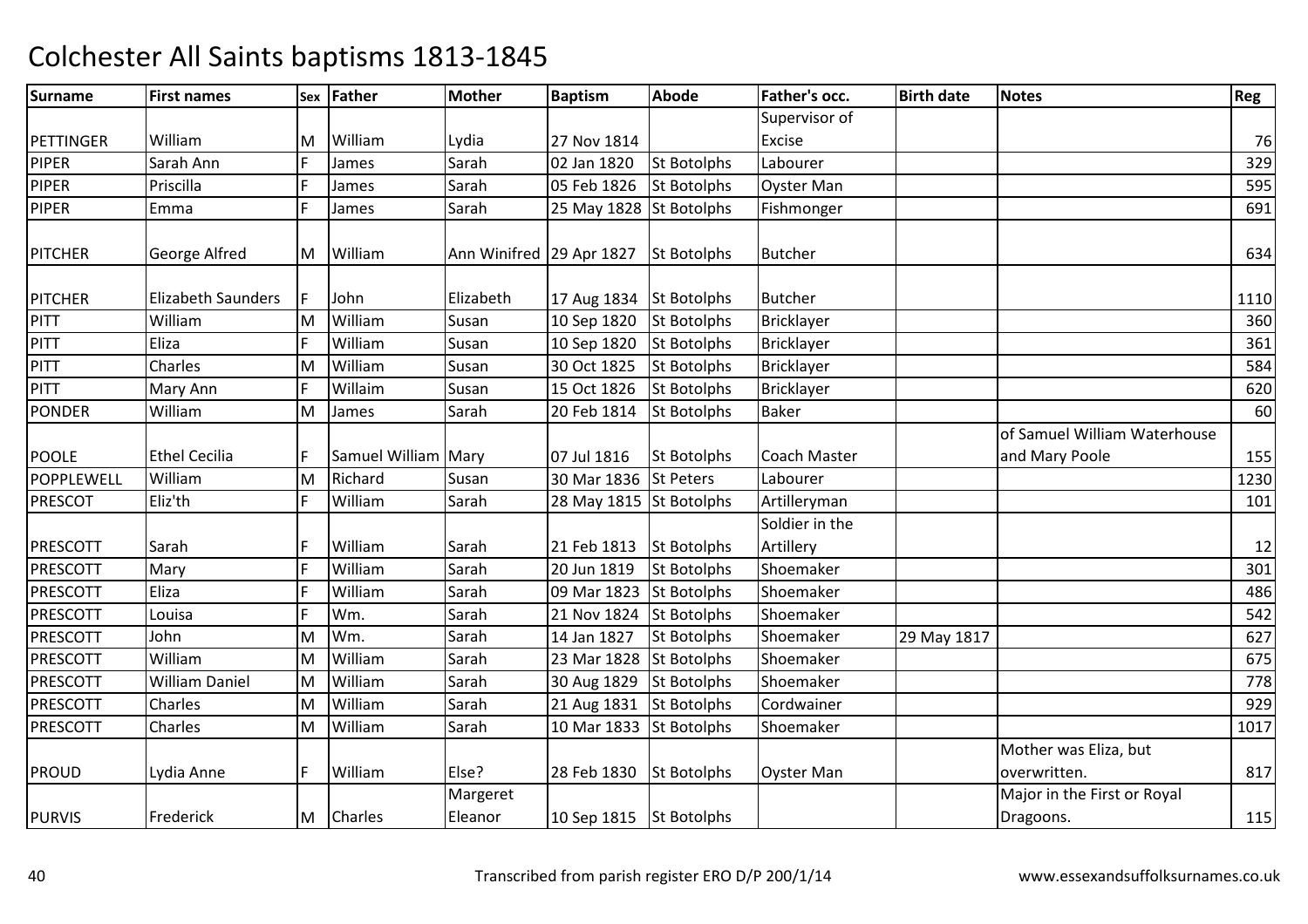| <b>Surname</b>    | <b>First names</b> | Sex | <b>Father</b> | <b>Mother</b> | <b>Baptism</b>          | <b>Abode</b>       | Father's occ.        | <b>Birth date</b> | <b>Notes</b>                            | Reg  |
|-------------------|--------------------|-----|---------------|---------------|-------------------------|--------------------|----------------------|-------------------|-----------------------------------------|------|
| <b>QUILTER</b>    | Mary Ann           |     | James         | Sarah         | 19 Dec 1819             | <b>St Botolphs</b> | Taylor               |                   |                                         | 323  |
| QUIN[CE]Y         | James              | M   | Arthur        | Caroline      | 22 Oct 1843             |                    | Labourer             |                   |                                         | 1396 |
| QUIN[CE]Y         | William            | M   | Arthur        | Caroline      | 22 Oct 1843             |                    | Labourer             |                   |                                         | 1397 |
| QUIN[CE]Y         | Arthur William     | M   | Arthur        | Caroline      | 22 Oct 1843             |                    | Labourer             |                   |                                         | 1398 |
| <b>RATTON</b>     | Ann Elizabeth      | F   | Joseph Lewis  | Caroline      | 21 Apr 1826             |                    | Esquire              |                   |                                         | 599  |
| <b>RAY</b>        | Ann                | F   | William       | Eleanor       | 22 Apr 1821             | <b>St Botolphs</b> | <b>Basket Maker</b>  |                   |                                         | 383  |
| RAYNER            | Henry              | M   | James         | Martha        | 03 Jul 1826             | St James           | Ostler               | 02 Mar 1805       |                                         | 607  |
| <b>RAYNER</b>     | Elizabeth          | F   | Elias         | Elizabeth     | 24 Jun 1827             | <b>St Botolphs</b> | Labourer             |                   |                                         | 640  |
| RAYNER            | Anna               | F   | Elias         | Elizabeth     | 06 Jun 1830             | <b>St Botolphs</b> | Labourer             |                   |                                         | 843  |
| <b>RAYNER</b>     | Elizabeth          | F   | Elias         | Elizabeth     | 03 Apr 1832             | <b>St Botolphs</b> | Labourer             |                   |                                         | 967  |
| <b>REASON</b>     | John Moore         | M   | John          | Anne          | 25 Feb 1833             | St Botolph's       | Shoemaker            |                   |                                         | 1015 |
| <b>RICHARDS</b>   | Henry              | M   | Joseph        | Eliz'th       | 13 Apr 1817             | <b>St Botolphs</b> |                      |                   | Serjeant in the 87th Reg't of<br>Foot.  | 194  |
| <b>RICHARDSON</b> | Cooke              | м   | Cooke         | Diana         | 04 May 1817             |                    | Artilleryman         |                   | of Cooke Richardson and Diana<br>Lilley | 196  |
|                   |                    |     |               |               |                         | St Mary at the     |                      |                   |                                         |      |
| <b>RICHER</b>     | Edmund             | M   | Edmund        | Mary          | 07 Feb 1813             | <b>Walls</b>       | Labourer             |                   |                                         | 10   |
| <b>RICHER</b>     | Maria              | F   | Robert        | Martha        | 14 May 1815 St Botolphs |                    | Labourer             |                   |                                         | 99   |
| <b>RICHER</b>     | Eliza              | F   | Edmund        | Mary          | 07 Mar 1822             | <b>St Botolphs</b> | Labourer             |                   |                                         | 421  |
| <b>RICHER</b>     | James              | M   | Edward        | Mary          | 23 Jan 1825             | <b>St Botolphs</b> | Labourer             |                   |                                         | 550  |
| <b>RICHER</b>     | William            | M   | Edmund        | Mary          | 29 Oct 1826             | <b>St Botolphs</b> | Labourer             |                   |                                         | 622  |
| <b>RICHER</b>     | Jessy              | F   | Robert        | Jessy         | 06 Sep 1829             | <b>St Botolphs</b> | Labourer             |                   |                                         | 780  |
| <b>RICHER</b>     | <b>Thomas</b>      | M   | Edmund        | Mary          | 15 Oct 1829             | <b>St Botolphs</b> | Labourer             |                   |                                         | 794  |
| RIDGELEY          | Jane               | F   | Samuel        | Sophia        | 28 Feb 1836             | <b>St Botolphs</b> | <b>Cabinet Maker</b> |                   |                                         | 1223 |
| <b>RIDGLEY</b>    | Daniel             | M   | William       | Mary          | 14 Nov 1813             | <b>St Botolphs</b> | <b>Butcher</b>       |                   |                                         | 45   |
|                   |                    |     |               |               |                         | St Mary            |                      |                   |                                         |      |
| <b>RIDGLEY</b>    | Mary Jane          | F   | William       | Mary          | 23 Jul 1815             | Magdalen           | <b>Butcher</b>       |                   |                                         | 107  |
| <b>RIDGLEY</b>    | Henry David        | M   | William       | Mary          | 13 Oct 1816             | <b>St Botolphs</b> | <b>Butcher</b>       |                   |                                         | 163  |
| <b>RIDGLEY</b>    | Jane               | F   | John          | Rachel        | 03 Sep 1837             | <b>St Botolphs</b> | <b>Butcher</b>       |                   |                                         | 1339 |
| <b>ROBINSON</b>   | Anne Eliza         | F   | John Smith    | Mary          | 01 Apr 1829             |                    | Farmer               |                   |                                         | 745  |
| <b>ROBINSON</b>   | <b>Emily Jane</b>  | F   | John Smith    | Mary          | 17 Nov 1829             |                    | Farmer               |                   |                                         | 799  |
| <b>ROBINSON</b>   | Emma               | F   | William       | Martha        | 01 May 1831             |                    | Labourer             |                   |                                         | 911  |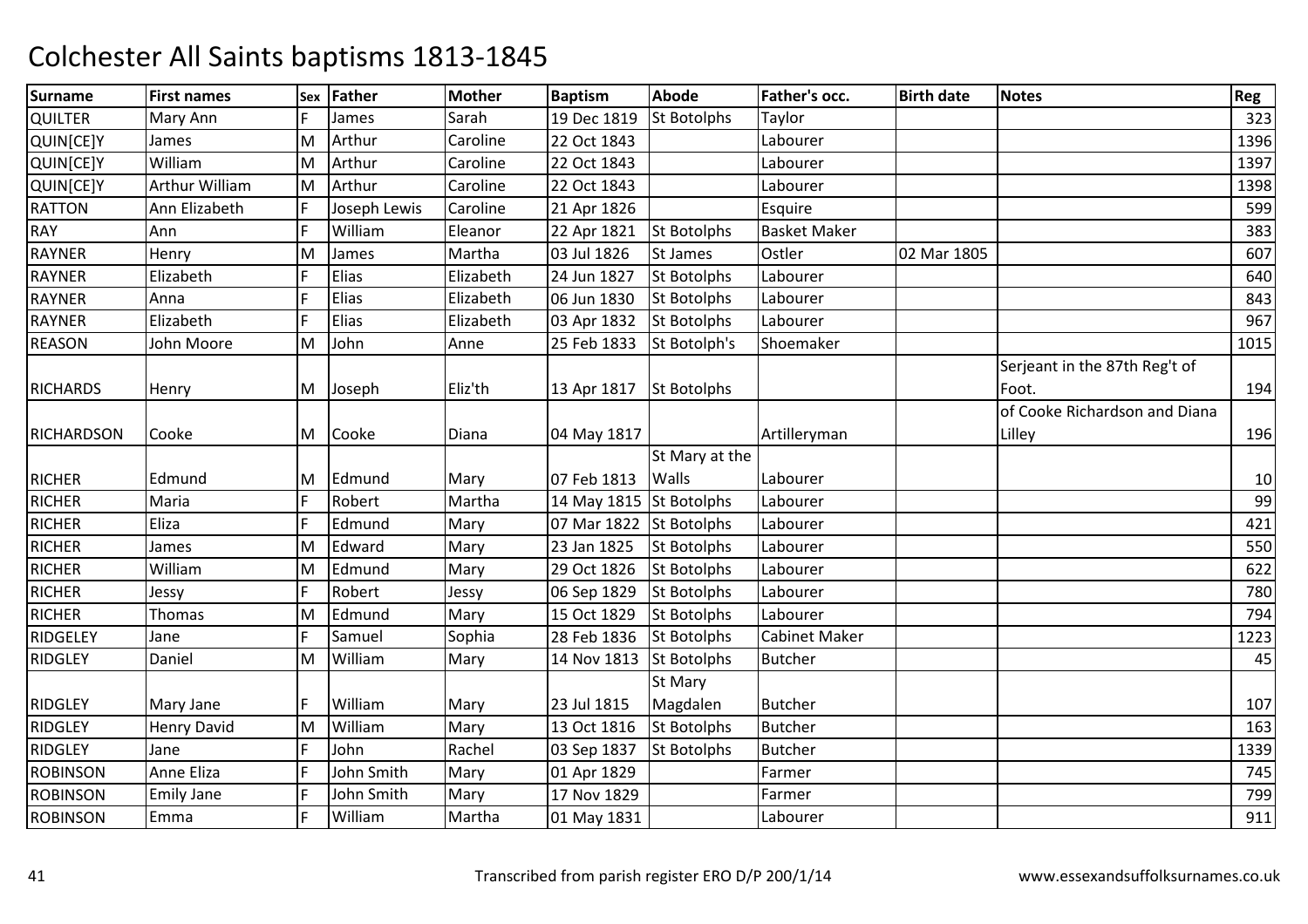| <b>Surname</b>  | <b>First names</b>   | Sex | Father       | <b>Mother</b> | <b>Baptism</b>          | <b>Abode</b>       | <b>Father's occ.</b> | <b>Birth date</b> | <b>Notes</b>                   | Reg  |
|-----------------|----------------------|-----|--------------|---------------|-------------------------|--------------------|----------------------|-------------------|--------------------------------|------|
| <b>ROBINSON</b> | Lydia                | F   | William      | Martha        | 01 May 1831             |                    | Labourer             |                   |                                | 912  |
|                 |                      |     |              |               |                         |                    |                      |                   | Birthyear unclear, could be    |      |
| <b>ROBINSON</b> | Robert               | M   | William      | Martha        | 16 Jul 1837             |                    | Labourer             | 09 Nov 1827       | 1817.                          | 1330 |
| <b>ROBINSON</b> | Mary                 | F   | William      | Martha        | 16 Jul 1837             |                    | Labourer             | 10 Jan 1820       |                                | 1329 |
| <b>ROBINSON</b> | Elizabeth            | E   | William      | Martha        | 23 Jul 1837             |                    | Labourer             | 09 Feb 1824       |                                | 1336 |
| <b>ROBINSON</b> | Eliza                | F   | William      | Martha        | 23 Jul 1837             |                    | Labourer             | 19 Feb 1826       |                                | 1337 |
|                 |                      |     |              |               |                         |                    | Assitant Master of   |                   |                                |      |
|                 |                      |     |              |               |                         |                    | the Grammer          |                   |                                |      |
| <b>ROGERS</b>   | <b>Thomas</b>        | м   | Thomas       | Sarah         | 29 Sep 1817             |                    | School               |                   |                                | 213  |
| <b>ROGERS</b>   | Sarah                | F   | Thomas       | Sarah         | 19 Nov 1818             |                    | Clergyman            |                   |                                | 268  |
|                 |                      |     |              |               |                         |                    |                      |                   | Nephew of Sarah Rogers written |      |
|                 |                      |     |              |               |                         |                    |                      |                   | in margin. Record is after Reg |      |
| <b>ROGERS</b>   | Daniel Alexander     | M   | Thomas       | Sarah         | 13 Jul 1820             |                    | <b>Clerk</b>         |                   | No 352.                        |      |
| <b>ROGERS</b>   | Martha               | E   | Thomas       | Sarah         | 27 Aug 1821             |                    | <b>Clerk</b>         |                   |                                | 401  |
| <b>ROLFE</b>    | Elizabeth            | F   | Samuel       | Elizabeth     | 30 Oct 1814             | <b>St Botolphs</b> | Labourer             |                   |                                | 75   |
| <b>ROLFE</b>    | Charles              | M   | Samuel       | Eliz'th       | 07 Nov 1819             | <b>St Botolphs</b> | Husbandman           |                   |                                | 314  |
| <b>ROLFE</b>    | <b>Samuel Hills</b>  | M   |              | Elizabeth     | 13 Jul 1830             |                    |                      |                   | Illegitimate. Single woman.    | 856  |
| <b>ROOT</b>     | Helen                | F   | Joseph       | Elizabeth     | 04 Sep 1836             | <b>St Botolphs</b> | Gardener             |                   |                                | 1251 |
| ROSENE?         | Maria                | F   | James        | Anne          | 24 Nov 1833             | <b>St Botolphs</b> | Labourer             |                   |                                | 1070 |
|                 |                      |     |              |               |                         |                    |                      |                   |                                |      |
| <b>ROSS</b>     | Eliza Anna Elizabeth | IF  | Andrew       | Eliza         | 16 May 1830 St Botolphs |                    | Tailor               |                   |                                | 836  |
| <b>ROSS</b>     | Georgiana Louisa     | F   | Andrew       | Eliza         | 20 May 1832 St Botolphs |                    | Tailor               |                   |                                | 976  |
| <b>ROSS</b>     | Amelia Susan         | F   | John         | Susan         | 19 Jun 1833             | <b>St Botolphs</b> | Taylor               |                   |                                | 1044 |
| <b>ROSS</b>     | Samuel Andrew        | M   | Andrew       | Eliza         | 26 Jan 1834             | <b>St Botolphs</b> | Taylor               |                   |                                | 1078 |
| <b>ROSS</b>     | Amelia Susan         | F   | John         | Susan         | 16 Jul 1837             | <b>St Botolphs</b> | Tailor               |                   |                                | 1331 |
| <b>ROSS</b>     | Mary Anne            | F   | John         | Susan         | 16 Jul 1837             | <b>St Botolphs</b> | Tailor               | 18 Dec 1835       |                                | 1332 |
| <b>ROSS</b>     | Samuel John          | M   | John         | Susan         | 16 Jul 1837             | <b>St Botolphs</b> | Tailor               |                   |                                | 1333 |
|                 |                      |     |              | Elizabeth     |                         |                    |                      |                   |                                |      |
| <b>ROUND</b>    | William Ralph        | M   | Joseph Green | Martha        | 31 Aug 1829             |                    | <b>Clerk</b>         |                   |                                | 774  |
|                 |                      |     |              |               |                         |                    |                      |                   |                                |      |
| <b>ROUND</b>    | Mary Amelia          | lF. | Edward John  | Mary Amelia   | 29 Jul 1841             |                    |                      | 07 Jun 1835       | Residing in Paris at birth.    | 1377 |
| ROWE            | George               | M   | George       | Mary          | 08 Aug 1830             | St Botolphs        | Labourer             |                   |                                | 862  |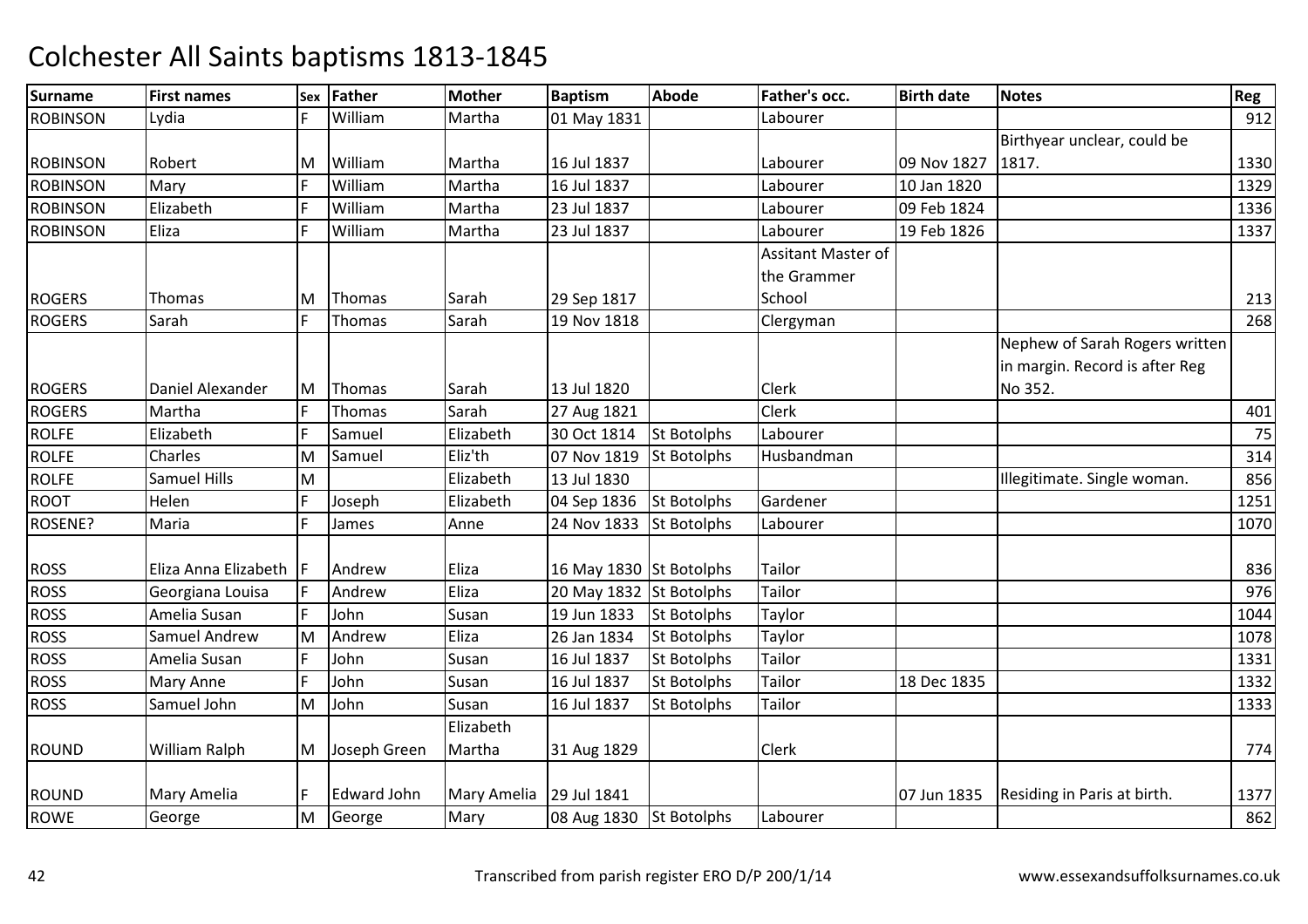| <b>Surname</b>    | <b>First names</b>  |   | Sex Father | <b>Mother</b> | <b>Baptism</b> | <b>Abode</b>       | Father's occ.        | <b>Birth date</b> | <b>Notes</b>              | Reg  |
|-------------------|---------------------|---|------------|---------------|----------------|--------------------|----------------------|-------------------|---------------------------|------|
| <b>ROWE</b>       | Lydia               |   | George     | Mary          | 27 Nov 1831    | <b>St Botolphs</b> | Labourer             |                   |                           | 943  |
| <b>ROWE</b>       | George              | M | George     | Mary          | 09 Mar 1834    | <b>St Botolphs</b> | Labourer             |                   |                           | 1086 |
| <b>ROWE</b>       | Thomas              | M | George     | Mary          | 14 Feb 1836    | <b>St Botolphs</b> | Labourer             |                   |                           | 1222 |
| <b>ROYALL</b>     | Mary Anne           | F | John       | Eliz'th       | 24 Mar 1822    | <b>St Botolphs</b> | Taylor               | 02 Mar 1822       |                           | 423  |
|                   |                     |   |            |               |                |                    |                      |                   | of John Rudland and Maria |      |
| <b>RUDLAND</b>    | Harriet             | F | John       | Maria         | 16 Sep 1820    |                    | <b>Baker</b>         |                   | Spooner                   | 364  |
| <b>RUSHBROOK</b>  | Sarah               | F | Benjamin   | Sarah         | 30 Mar 1833    | <b>St Botolphs</b> | Labourer             | 15 Oct 1832       |                           | 1023 |
| <b>RUSHBROOK?</b> | John                | M | Benjamin   | Sarah         | 14 Jul 1831    | <b>St Botolphs</b> | Labourer             |                   |                           | 920  |
| <b>RUSHER</b>     | Ruth                | F | Robert     | Ruth          | 05 Dec 1824    |                    | Coachman             |                   |                           | 543  |
| <b>RUSSELL</b>    | George              | M | Joseph     | Mary          | 28 Feb 1830    | St Botolphs        | Waggoner             |                   |                           | 818  |
| <b>RUSSELL</b>    | William             | M | Joseph     | Mary          | 19 Aug 1832    | <b>St Botolphs</b> | Waggoner             |                   | Omitted at the time.      | 995  |
| <b>RUSSELL</b>    | James               | M | Joseph     | Mary          | 07 Sep 1834    | <b>St Botolphs</b> | Waggoner             |                   |                           | 1123 |
| <b>RUSSELL</b>    | Thomas              | M | Joseph     | Mary          | 28 Aug 1836    | <b>St Botolphs</b> | Waggoner             |                   |                           | 1249 |
|                   |                     |   | William    |               |                |                    |                      |                   |                           |      |
| SAGE              | Mary Anne           | F | Carrington | Mary          | 14 Nov 1813    |                    | <b>Butcher</b>       |                   |                           | 47   |
|                   |                     |   | William    |               |                |                    |                      |                   |                           |      |
| SAGE              | Edward              | M | Carrington | Mary          | 14 Nov 1813    |                    | <b>Butcher</b>       |                   |                           | 48   |
|                   |                     |   | William    |               |                |                    |                      |                   |                           |      |
| SAGE              | Edward              | M | Carrington | Mary          | 20 Jun 1819    |                    | <b>Butcher</b>       |                   |                           | 299  |
|                   |                     |   | William    |               |                |                    |                      |                   |                           |      |
| SAGE              | Elizabeth           |   | Carrington | Mary          | 20 Jun 1819    |                    | <b>Butcher</b>       |                   |                           | 300  |
| <b>SALLOWS</b>    | Richard             | M | John       | Sarah         | 17 Apr 1818    | <b>St Botolphs</b> | <b>Cabinet Maker</b> | 11 May 1807       |                           | 239  |
| <b>SALLOWS</b>    | Robert              | M | John       | Sarah         | 19 Apr 1818    | <b>St Botolphs</b> | <b>Cabinet Maker</b> |                   |                           | 241  |
| <b>SALLOWS</b>    | Richard             | М | Richard    | Eliza         | 25 Mar 1828    | <b>St Botolphs</b> | Shoemaker            |                   |                           | 677  |
| SALLOWS           | Sarah               | F | Richard    | Eliza         | 20 Nov 1831    | <b>St Botolphs</b> | Shoemaker            |                   |                           | 939  |
| <b>SALLOWS</b>    | John                | M | Richard    | Eliza         | 20 Nov 1831    | <b>St Botolphs</b> | Shoemaker            |                   |                           | 940  |
| <b>SALLOWS</b>    | William             | M | William    | Sarah         | 25 Sep 1832    | <b>St Botolphs</b> | Shoemaker            |                   |                           | 989  |
| <b>SALLOWS</b>    | John                | M | William    | Sarah         | 25 Sep 1832    | <b>St Botolphs</b> | Shoemaker            |                   |                           | 990  |
| <b>SALLOWS</b>    | Thomas              | M | William    | Sarah         | 30 Nov 1834    | <b>St Botolphs</b> | Shoemaker            |                   |                           | 1140 |
| <b>SALLOWS</b>    | Eliza               | F | Richard    | Eliza         | 02 Jul 1837    | <b>St Botolphs</b> | Shoemaker            |                   |                           | 1314 |
| <b>SALMON</b>     | Sarah Ann           | F | Robert     | Sarah         | 22 Apr 1816    |                    | Wine Merchant        |                   |                           | 143  |
| <b>SALMON</b>     | <b>Robert Henry</b> | M | Robert     | Sarah         | 22 Apr 1816    |                    | <b>Wine Merchant</b> |                   |                           | 144  |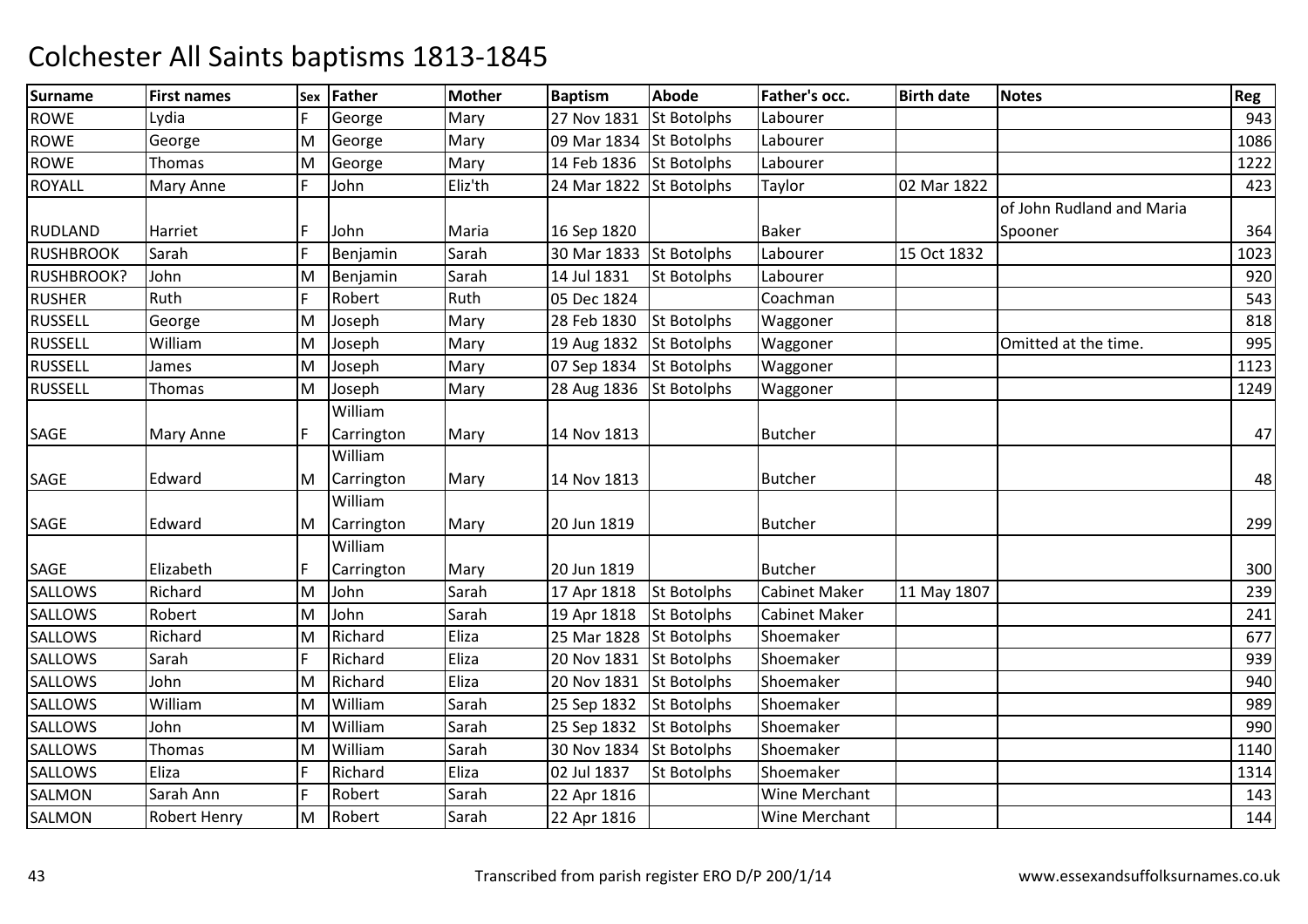| <b>Surname</b>   | <b>First names</b>    | Sex | Father         | <b>Mother</b> | <b>Baptism</b> | <b>Abode</b>       | Father's occ.        | <b>Birth date</b> | <b>Notes</b>                  | Reg  |
|------------------|-----------------------|-----|----------------|---------------|----------------|--------------------|----------------------|-------------------|-------------------------------|------|
| <b>SALMON</b>    | Emma Jane             |     | Robert         | Sarah         | 04 Mar 1819    |                    | Wine Merchant        |                   |                               | 289  |
|                  |                       |     |                |               |                |                    |                      |                   |                               |      |
| SALMON           | Caroline Eliza Wells  |     | Robert         | Sarah         | 31 Jul 1820    |                    | Wine Merchant        |                   |                               | 357  |
| <b>SALMON</b>    | Louisa Morris         |     | Robert         | Sarah         | 01 Jan 1823    |                    | Wine Merchant        |                   |                               | 481  |
| SALMON           | <b>Thomas Richard</b> | M   | Robert         | Sarah         | 17 Oct 1828    |                    | Wine Merchant        |                   |                               | 723  |
| <b>SALMON</b>    | Augusta               | F   | Robert         | Sarah         | 17 Oct 1828    |                    | <b>Wine Merchant</b> |                   |                               | 724  |
| <b>SALMON</b>    | Maria                 | F   | Robert         | Sarah         | 17 Oct 1828    |                    | Wine Merchant        |                   |                               | 725  |
| <b>SALMON</b>    | Georgiana             | F   | Robert         | Sarah         | 19 Sep 1830    |                    | Wine Merchant        |                   |                               | 873  |
| SALMON           | Frederick             | M   | Robert         | Sarah         | 14 Jul 1833    |                    | Wine Merchant        |                   |                               | 1050 |
| <b>SALMON</b>    | George                | M   | Joseph         | Mary          | 17 Sep 1837    | <b>St Botolphs</b> | Pipemaker            |                   |                               | 1343 |
| <b>SANGSTER</b>  | Sophia Susannah       | F   | John           | Eliz'th Sarah | 29 Sep 1816    | <b>St Botolphs</b> | <b>Scale Maker</b>   |                   |                               | 161  |
| SARGANT          | Charlotte             | E   | George         | Mary Ann      | 02 Jul 1837    |                    | Land Surveyor        |                   |                               | 1311 |
| SARGEANT         | Eliz'th               | F   | John Graham    | Mary          | 26 Feb 1823    |                    | Attorney at Law      |                   |                               | 484  |
| SARGEANT         | Mary                  | E   | John Graham    | Mary          | 08 Sep 1825    |                    | Solicitor            | 05 Nov 1824       |                               | 580  |
| SARGEANT         | William               | M   | David          | Eliza         | 04 Nov 1832    | <b>St Botolphs</b> | Labourer             |                   | Omitted at the time.          | 1003 |
| SARGEANT         | Sarah                 | F   | John Graham    | Sarah         | 19 Nov 1834    |                    | Lawyer               |                   |                               | 1137 |
| SARGENT          | Elizabeth             | F   | David          | Eliza         | 17 Apr 1825    | <b>St Botolphs</b> | Hawker               |                   |                               | 560  |
| SARJEANT         | John Graham           | M   | Graham         | Mary          | 01 Mar 1818    |                    | Attorney at Law      | 20 Oct 1815       |                               | 230  |
| <b>SAWARD</b>    | Henry Adolphus        | M   | Robert         | Elizabeth     | 13 Feb 1820    | <b>St Botolphs</b> | Shoemaker            |                   |                               | 336  |
| <b>SAWARD</b>    | Elizabeth             | F   | Robert         | Eliz'th       | 24 Feb 1822    | <b>St Botolphs</b> | Shoemaker            |                   |                               | 420  |
| SAWYER           | William Spooner       | M   | William        | Hannah        | 20 Nov 1825    | <b>St Botolphs</b> | Linen Draper         | 22 Oct 1825       |                               | 588  |
| <b>SAXTY</b>     | Sarah Ann             | E   | John           | Sarah Ann     | 23 Jun 1816    | <b>St Botolphs</b> | Taylor               |                   |                               | 152  |
| <b>SAXTY</b>     | Louisa                | F   | John           | Sarah Ann     | 21 Aug 1834    | <b>St Botolphs</b> | Taylor               | 29 Jul 1817       |                               | 1114 |
| <b>SAXTY</b>     | John                  | M   | John           | Sarah Ann     | 21 Aug 1834    | St Botolphs        | Taylor               | 05 May 1820       |                               | 1115 |
| <b>SAXTY</b>     | Anna                  | F   | John           | Sarah Ann     | 21 Aug 1834    | <b>St Botolphs</b> | Taylor               | 29 May 1823       |                               | 1116 |
| <b>SAXTY</b>     | William Henry         | M   | John           | Sarah Ann     | 21 Aug 1834    | <b>St Botolphs</b> | Taylor               | 13 Nov 1824       |                               | 1117 |
| <b>SCARF</b>     | Henry                 | M   | Henry          | Marianne      | 19 Sep 1836    | <b>St Botolphs</b> | <b>Traveller</b>     |                   |                               | 1257 |
| <b>SCHREIBER</b> | <b>Charles</b>        | M   | James Alfred   | Mary          | 04 Jun 1826    | <b>St Botolphs</b> |                      |                   | Major 6th Dragoon Guards.     | 605  |
|                  |                       |     |                |               |                |                    |                      |                   | Major 6th Dragoon Guards.     |      |
|                  |                       |     |                |               |                |                    |                      |                   | Blurry note in margin 'Copied |      |
| <b>SCHREIBER</b> | George Alfred         |     | M James Alfred | Mary          | 04 Jun 1826    | <b>St Botolphs</b> |                      |                   | 6th June 1827 '?              | 604  |
| <b>SCUTCHEY</b>  | Mary Ann              | F   | William        | Mary Ann      | 14 Feb 1815    | <b>St Botolphs</b> | Carpenter            |                   |                               | 87   |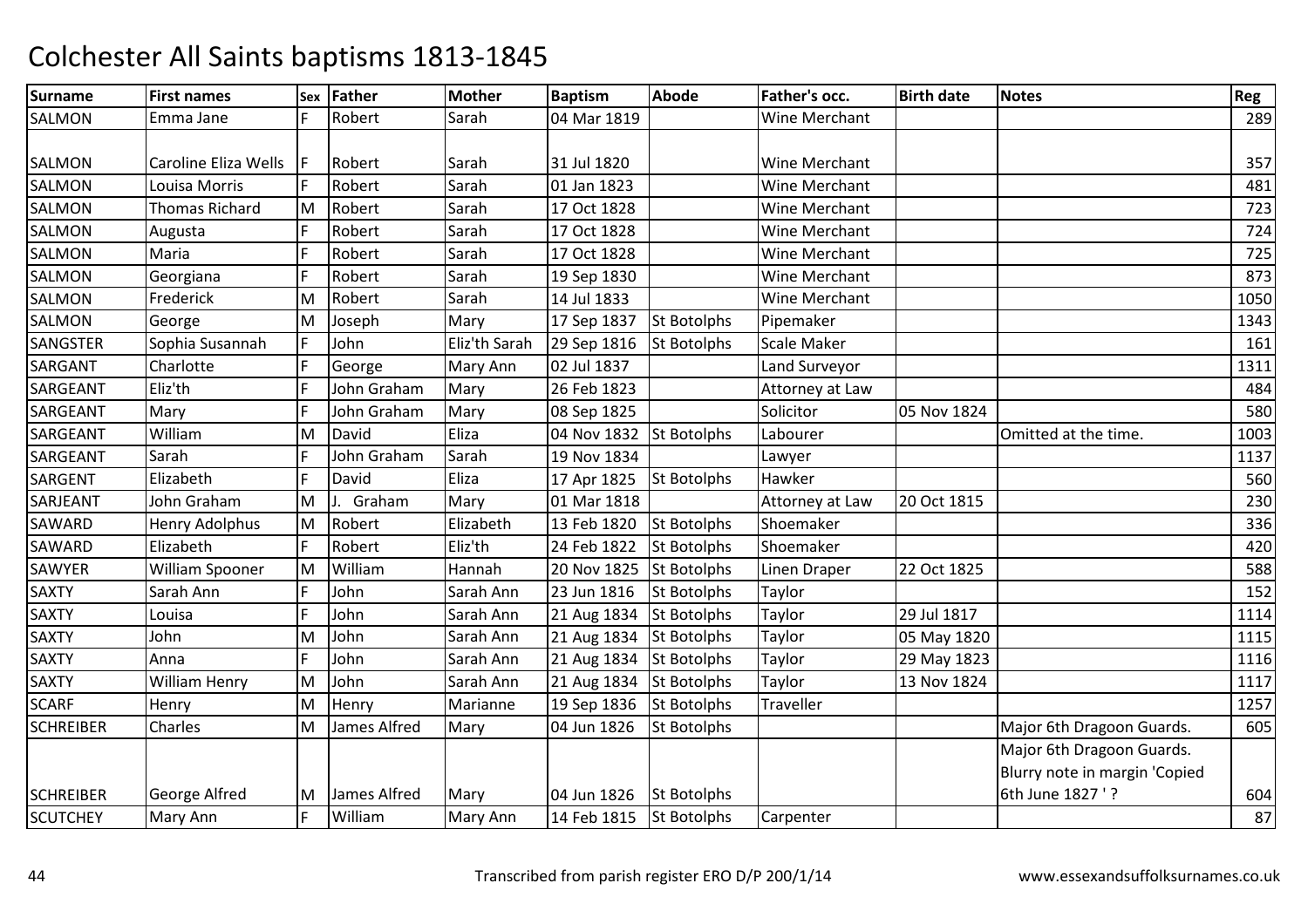| <b>Surname</b>  | <b>First names</b> | Sex | Father   | <b>Mother</b>    | <b>Baptism</b>          | <b>Abode</b>       | Father's occ.        | <b>Birth date</b> | <b>Notes</b>                    | Reg  |
|-----------------|--------------------|-----|----------|------------------|-------------------------|--------------------|----------------------|-------------------|---------------------------------|------|
| <b>SCUTCHEY</b> | Mary Ann           |     | William  | Mary Ann         | 18 Aug 1816             | <b>St Botolphs</b> | Carpenter            |                   |                                 | 158  |
| <b>SEAGRAVE</b> | Alethea Parnell    | F   | Stephen  | Alethea          | 08 Mar 1830             | <b>St Botolphs</b> | Tailor               |                   |                                 | 821  |
| <b>SEAGRAVE</b> | Susannah           | F   | James    | Charlotte        | 16 May 1831 St Botolphs |                    | <b>Cabinet Maker</b> |                   |                                 | 916  |
| SEAGRAVE        | Alethea Adelaide   | F   | Stebbing | Alethea          | 03 Oct 1831             | <b>St Botolphs</b> | Tailor               |                   |                                 | 934  |
| SEAGRAVE        | Lydia Anne         | F   | Stephen  | Alethea          | 12 Aug 1833             | <b>St Botolphs</b> | Taylor               |                   |                                 | 1058 |
| <b>SEALEY</b>   | James              | M   | Robert   | Susan            | 15 Sep 1816             | <b>St Botolphs</b> | Carpenter            |                   |                                 | 159  |
|                 |                    |     |          |                  |                         |                    |                      |                   | [Might be a mistake for Secrett |      |
| SECARY?         | Charles            | M   | James    | Charlotte        | 09 Sep 1828             | <b>St Botolphs</b> | Carpenter            | 11 May 1828 [?].  |                                 | 715  |
| <b>SECRET</b>   | John               | M   | James    | Sarah            | 22 Oct 1820             |                    | <b>Bricklayer</b>    |                   |                                 | 366  |
| <b>SECRETT</b>  | James              | M   | James    | Sarah            | 27 Dec 1818             |                    | <b>Bricklayer</b>    |                   |                                 | 274  |
| <b>SECRETT</b>  | George             | M   | James    | Sarah            | 18 May 1823             |                    | Bricklayer           |                   |                                 | 496  |
| <b>SECRETT</b>  | Sarah              | F   | James    | Sarah            | 09 Mar 1828             |                    | <b>Bricklayer</b>    |                   |                                 | 674  |
| <b>SECRETT</b>  | James              | M   | James    | Charlotte        | 26 Mar 1833             | <b>St Botolphs</b> | Cabinet Maker        |                   |                                 | 1020 |
| <b>SELF</b>     | Josiah             | M   | John     | Sarah            | 15 Jul 1834             | <b>St Botolphs</b> | <b>Cabinet Maker</b> |                   |                                 | 1106 |
| SEMAN           | Daniel             | M   | Daniel   | Matilda          | 17 Jan 1836             | <b>St Botolphs</b> | Carpenter            |                   |                                 | 1220 |
| SERGANT         | Elizabeth          | F   | George   | <b>Mary Anne</b> | 26 Jan 1840             |                    | Surveyor             |                   |                                 | 1365 |
| SERGANT         | George Morley      | M   | George   | <b>Mary Anne</b> | 13 Feb 1842             |                    | Surveyor             |                   |                                 | 1380 |
| <b>SERGEANT</b> | Henry              | M   | David    | Eliza            | 16 Jul 1837             | <b>St Botolphs</b> | Labourer             |                   |                                 | 1334 |
|                 |                    |     |          |                  |                         |                    |                      |                   |                                 |      |
| <b>SERJANT</b>  | Susannah Johnson   | M   | George   | <b>Mary Anne</b> | 29 Sep 1844             |                    | Surveyor             |                   |                                 | 1409 |
| SEWARD          | Robert             | M   | Robert   | Eliz'th          | 18 Jan 1818             | <b>St Botolphs</b> | Shoemaker            |                   |                                 | 227  |
| <b>SEWARD</b>   | Clara              | F   | Robert   | Elizabeth        | 17 Feb 1828             | <b>St Botolphs</b> | Shoemaker            |                   |                                 | 668  |
|                 |                    |     |          |                  |                         |                    |                      |                   | Curate had some doubt over      |      |
| <b>SHAVE</b>    | Philip             | M   | Philip   | Mary             | 23 Aug 1829             | <b>St Botolphs</b> | <b>Cabinet Maker</b> |                   | date.                           | 775  |
|                 |                    |     |          |                  |                         |                    |                      |                   | Curate had some doubt over      |      |
| <b>SHAVE</b>    | Elizabeth Debart   | F   | Philip   | Mary             | 28 Aug 1829 St Botolphs |                    | <b>Cabinet Maker</b> |                   | date.                           | 776  |
| <b>SHED</b>     | Alfred             | M   | Isaac    | Eliz'th          | 19 Jan 1817             | <b>St Botolphs</b> | Gardener             |                   |                                 | 184  |
|                 |                    |     |          | Sophia           |                         |                    |                      |                   |                                 |      |
| SHELDRAKE       | Sophia Matilda     | F   | John     | Matilda          | 26 Dec 1824             | <b>St Botolphs</b> | Miller               |                   |                                 | 547  |
| SHEPHERD?       | William            | M   | John     | Eliza            | 17 Oct 1841             |                    | Ostler               |                   |                                 | 1379 |
| <b>SHERMAN</b>  | <b>Edward Ewer</b> | M   | Thomas   | Mary             | 04 May 1831 St Botolphs |                    | Plumber              | 25 Nov 1810       | Adult.                          | 914  |
| <b>SIMMONDS</b> | James              | M   | Henry    | Hannah           | 05 Feb 1815             | <b>St Botolphs</b> | Blacksmith           |                   |                                 | 85   |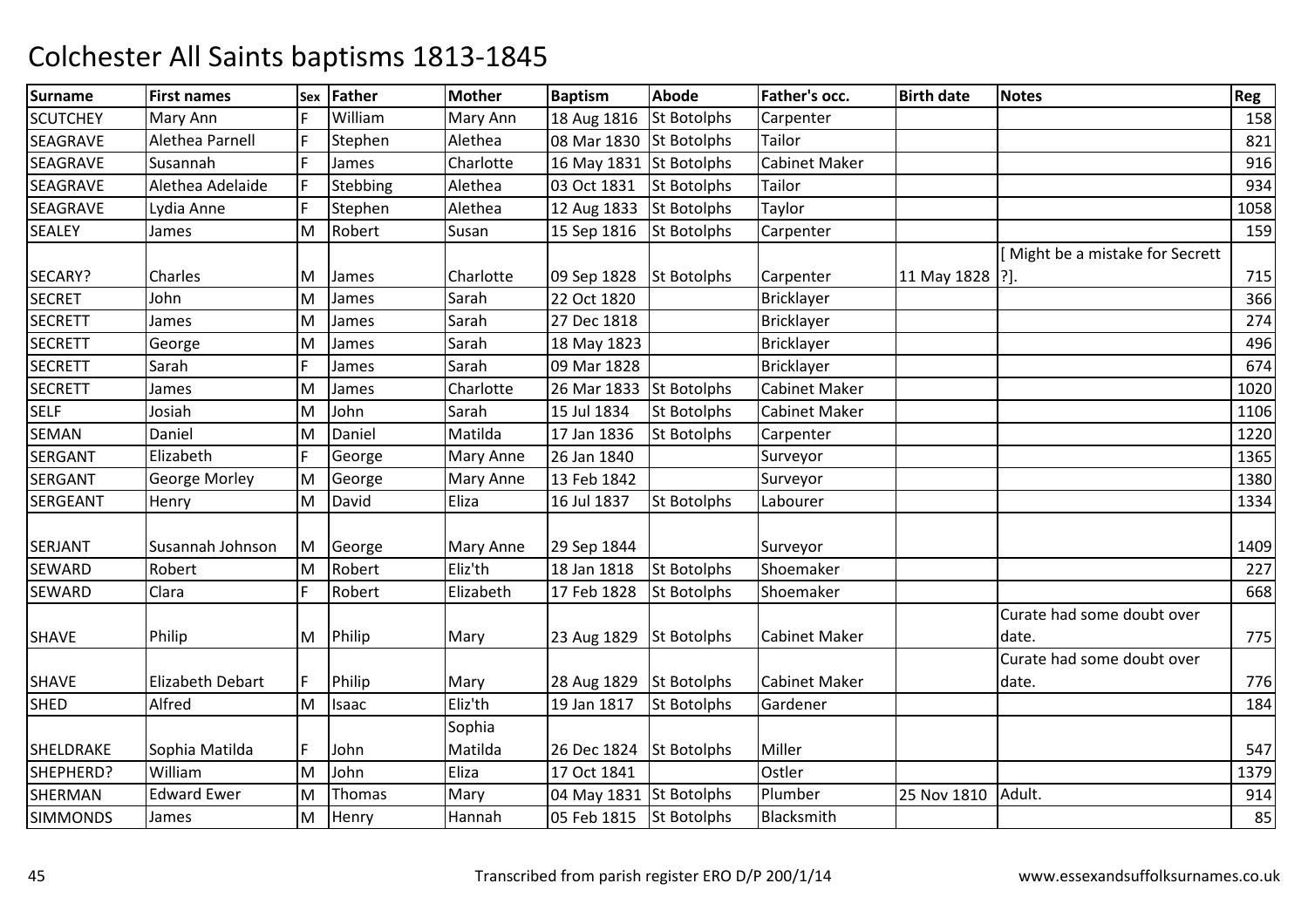| <b>Surname</b> | <b>First names</b>    | Sex | Father         | <b>Mother</b>    | <b>Baptism</b>          | <b>Abode</b>       | <b>Father's occ.</b>    | <b>Birth date</b> | <b>Notes</b>         | Reg  |
|----------------|-----------------------|-----|----------------|------------------|-------------------------|--------------------|-------------------------|-------------------|----------------------|------|
| <b>SIMMONS</b> | Sarah                 | F   | Henry          | Hannah           | 19 Feb 1815             | <b>St Botolphs</b> | Smith                   |                   |                      | 89   |
| <b>SIMMONS</b> | Henry                 | M   | Henry          | Hannah           | 19 Feb 1815             | <b>St Botolphs</b> | Smith                   |                   |                      | 90   |
| <b>SIMMONS</b> | Mary Anne             | F   | Jabez          | Mary             | 03 Jul 1836             | <b>St Botolphs</b> | <b>Baker</b>            |                   |                      | 1244 |
| <b>SIMMONS</b> | Lewis John            | M   | John           | Hannah           | 24 Sep 1837             |                    | <b>Cabinet Maker</b>    |                   |                      | 1344 |
| <b>SIMMONS</b> | <b>Edward William</b> | M   | John           | Hannah           | 04 Nov 1838             |                    | <b>Cabinet Maker</b>    |                   |                      | 1354 |
| <b>SIMPSON</b> | Susannah Hannah       | F   | William        | Hannah           | 12 Nov 1815             |                    | <b>Butcher</b>          |                   | Private.             | 127  |
| <b>SIMPSON</b> | Anna Maria            | IF  | George Fenno   | Sarah            | 12 Dec 1824             | <b>St Botolphs</b> | <b>Baker</b>            |                   |                      | 544  |
| <b>SIMPSON</b> | Phillis Maynar?       | F   | George Fenno   | Sarah            | 12 Nov 1826 St Botolphs |                    | <b>Baker</b>            |                   | [Maynard in census]. | 623  |
| <b>SIMPSON</b> | George Robert         | M   | George Fenno   | Sarah            | 03 Aug 1828             | <b>St Botolphs</b> | <b>Baker</b>            |                   |                      | 708  |
| <b>SIMPSON</b> | Ralph William         | M   | Ralph          | <b>Mary Anne</b> | 14 Dec 1828             |                    | Tailor                  | 24 Jul 1828       |                      | 733  |
| <b>SIMPSON</b> | Daniel James          |     | M George Fenno | Sarah            | 27 Sep 1829             | <b>St Botolphs</b> | <b>Baker</b>            |                   |                      | 791  |
| <b>SIMPSON</b> | Susannah Mary<br>Anne | F   | George         | Sarah Anne       | 18 Sep 1830             | <b>St Botolphs</b> | <b>Baker</b>            |                   |                      | 872  |
| <b>SIMPSON</b> | William               | M   | George Fenno   | Sarah            | 23 Jan 1833             | <b>St Botolphs</b> | <b>Baker</b>            |                   |                      | 1013 |
| <b>SIMPSON</b> | Sarah Jane            | F   | George Fenno   | Sarah            | 22 Jun 1834             | <b>St Botolphs</b> | <b>Baker</b>            |                   |                      | 1102 |
| <b>SIMPSON</b> | John                  | M   | Ralph          | Mary Ann         | 02 Jul 1837             | <b>St Botolphs</b> | Painter                 |                   |                      | 1316 |
| <b>SIMPSON</b> | Mary Ann              | F   | Ralph          | Mary Ann         | 02 Jul 1837             | <b>St Botolphs</b> | Painter                 |                   |                      | 1317 |
| <b>SIMPSON</b> | Elizabeth             | F   | Ralph          | Mary Ann         | 02 Jul 1837             | <b>St Botolphs</b> | Painter                 |                   |                      | 1318 |
| <b>SMITH</b>   | Sarah                 | F   | Wm.            | Frances          | 19 Sep 1813             | <b>St Botolphs</b> | Labourer                |                   |                      | 39   |
| <b>SMITH</b>   | William               | M   | Richard        | Sarah            | 01 Aug 1819             | <b>St Botolphs</b> | Carpenter               |                   |                      | 309  |
| <b>SMITH</b>   | Mary                  | F   | Charles        | Sarah            | 23 Jan 1820             | <b>St Botolphs</b> | Sawyer                  |                   |                      | 333  |
|                |                       |     |                |                  |                         |                    | Clerk at the            |                   |                      |      |
| <b>SMITH</b>   | Sarah Lucy            | F   | James          | Mary             | 01 Nov 1820             | <b>St Botolphs</b> | <b>Custom House</b>     |                   |                      | 368  |
| <b>SMITH</b>   | Louisa Mary           | F   | James          | Mary             | 28 Jul 1822             | St Botolphs        | <b>Collectors Clerk</b> |                   |                      | 439  |
| <b>SMITH</b>   | George                | M   | Richard        | Sarah            | 28 Jul 1822             | <b>St Botolphs</b> | Carpenter               | 04 Apr 1822       |                      | 440  |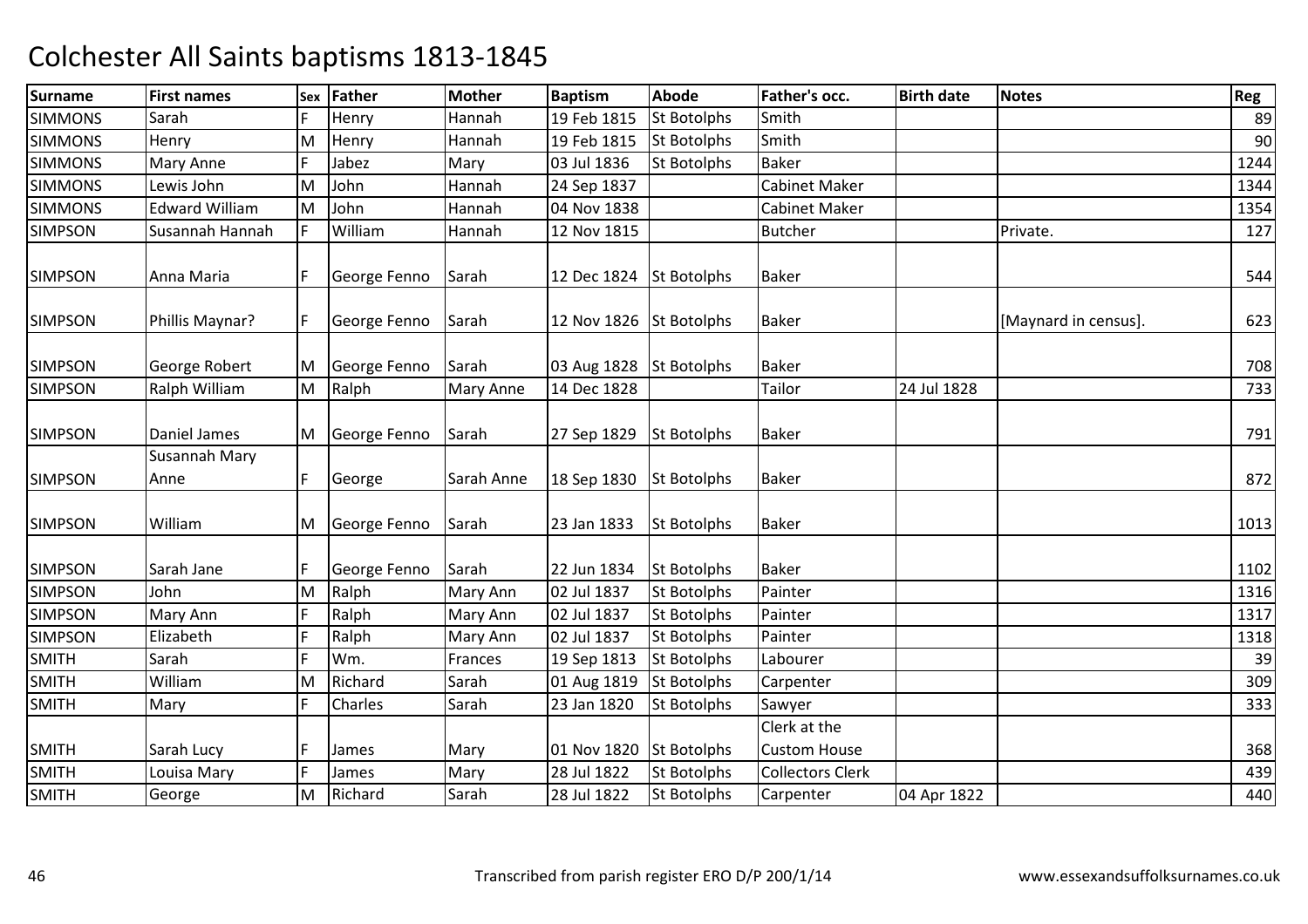| <b>Surname</b> | <b>First names</b>     |    | Sex Father       | <b>Mother</b>             | <b>Baptism</b>          | <b>Abode</b>       | Father's occ.           | <b>Birth date</b> | <b>Notes</b>                | Reg  |
|----------------|------------------------|----|------------------|---------------------------|-------------------------|--------------------|-------------------------|-------------------|-----------------------------|------|
|                |                        |    |                  |                           |                         |                    | Clerk in the            |                   |                             |      |
| <b>SMITH</b>   | James Henry            | M  | James            | Mary                      | 13 Jun 1824             | <b>St Botolphs</b> | <b>Customs</b>          |                   |                             | 523  |
| <b>SMITH</b>   | Henry                  | M  | Richard          | Sarah                     | 08 Aug 1824             | <b>St Botolphs</b> | Carpenter               | 01 Jan 1824       |                             | 534  |
| <b>SMITH</b>   | Louisa                 |    | George           | Ann Maria                 | 04 Sep 1825             | <b>St Botolphs</b> | Whitesmith              |                   |                             | 579  |
| <b>SMITH</b>   | Edmund                 | M  | Richard          | Sarah                     | 22 Oct 1826             | <b>St Botolphs</b> | Carpenter               |                   |                             | 621  |
| <b>SMITH</b>   | Anna Maria             | F  | George           | Anna Maria                | 27 May 1827 St Botolphs |                    | Whitesmith              |                   |                             | 635  |
|                |                        |    | William          |                           |                         |                    |                         |                   |                             |      |
| <b>SMITH</b>   | James                  | M  | Thomas           | Amelia                    | 06 Jan 1828             | <b>St Botolphs</b> | Cordwainer              |                   |                             | 659  |
| <b>SMITH</b>   | <b>William Charles</b> |    | M William Briggs | Mary Ann                  | 19 Jul 1828             | <b>St Botolphs</b> | Gent.                   |                   |                             | 701  |
| <b>SMITH</b>   | Louisa Maria           | F  | Henry            | <b>Mary Anne</b>          | 25 Jan 1829             | <b>St Botolphs</b> | Soldier                 |                   |                             | 739  |
| <b>SMITH</b>   | Frederic               | M  | Richard          | Sarah                     | 24 May 1829             | <b>St Botolphs</b> | Carpenter               |                   |                             | 753  |
|                |                        |    | William          |                           |                         |                    |                         |                   |                             |      |
| <b>SMITH</b>   | Alfred Ray?            | M  | Thomas           | Amelia                    | 23 Aug 1829             | <b>St Botolphs</b> | Shoemaker               |                   |                             | 777  |
| <b>SMITH</b>   | Mary Anne              | F  |                  | Mary                      | 11 Jul 1830             | St Botolphs        |                         |                   | Illegitimate. Single woman. | 854  |
| <b>SMITH</b>   | Caroline               | F  | William          | Amelia                    | 16 Jan 1831             | <b>St Botolphs</b> | Shoemaker               |                   |                             | 897  |
|                |                        |    |                  | Harriott                  |                         |                    |                         |                   |                             |      |
| <b>SMITH</b>   | Henry                  | M  | John             | Stanton                   | 04 Feb 1832             |                    | Painter                 |                   |                             | 953  |
|                |                        |    | William          |                           |                         |                    |                         |                   |                             |      |
| <b>SMITH</b>   | Mary Anne Eliza        | F  | Thomas           | Amelia                    | 29 Apr 1832             | <b>St Botolphs</b> | Shoemaker               |                   |                             | 972  |
|                |                        |    | William          |                           |                         |                    |                         |                   |                             |      |
| <b>SMITH</b>   | Amelia Harriett        | IF | Thomas           | Amelia                    | 03 May 1835 St Botolphs |                    | <b>Boot Maker</b>       |                   |                             | 1175 |
| <b>SMITH</b>   | Helen                  | F  | John             | Matilda                   | 06 Oct 1837             | <b>St Botolphs</b> | Labourer                |                   |                             | 1346 |
|                |                        |    |                  |                           |                         |                    |                         |                   |                             |      |
| <b>SMYTH</b>   | Fanny                  | F  |                  | Laetitia Anne 08 Aug 1833 |                         |                    |                         |                   | 03 Nov 1822 Single woman.   | 1056 |
| <b>SNAPE</b>   | Emma White             | F  | John             | Charlotte                 | 24 Aug 1832             |                    | Coach Maker             |                   |                             | 985  |
|                |                        |    |                  |                           |                         |                    |                         |                   |                             |      |
|                |                        |    |                  |                           |                         |                    | Musical                 |                   |                             |      |
| SNAZEL         | Louisa Ann             | F  | Ambrose          | Ann                       | 03 Apr 1825             |                    | <b>Instrument Maker</b> |                   |                             | 557  |
|                |                        |    |                  |                           |                         |                    |                         |                   |                             |      |
|                |                        |    |                  |                           |                         |                    | Musical                 |                   |                             |      |
| SNAZEL         | William Edward         |    | M Ambrose        | Ann                       | 05 Feb 1827             |                    | <b>Instrument Maker</b> |                   |                             | 628  |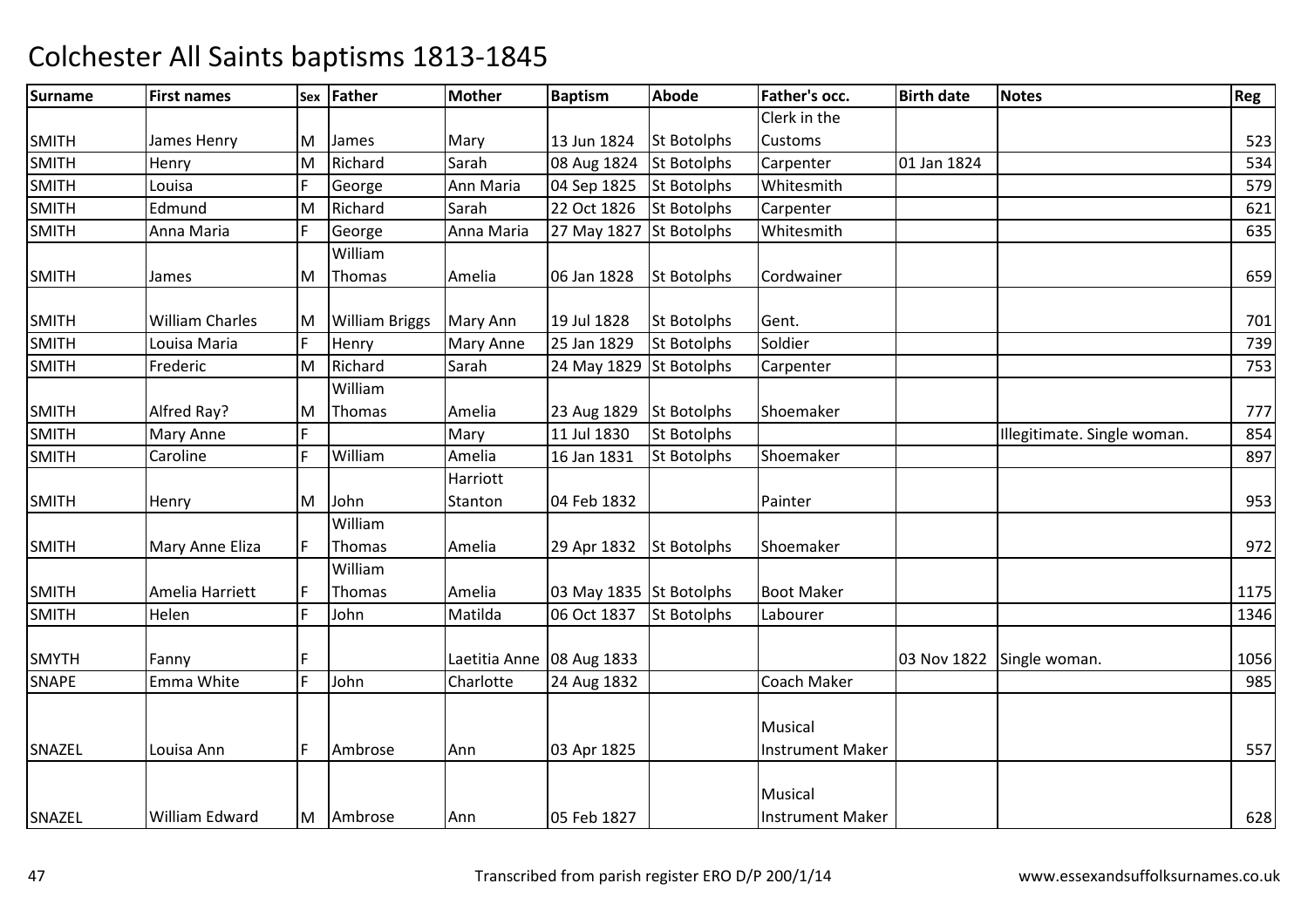| <b>Surname</b>  | <b>First names</b>   |    | Sex Father | <b>Mother</b> | <b>Baptism</b>          | <b>Abode</b>       | Father's occ.           | <b>Birth date</b> | <b>Notes</b>                    | Reg  |
|-----------------|----------------------|----|------------|---------------|-------------------------|--------------------|-------------------------|-------------------|---------------------------------|------|
|                 |                      |    |            |               |                         |                    |                         |                   |                                 |      |
|                 |                      |    |            |               |                         |                    | Musical                 |                   |                                 |      |
| SNAZEL          | Anne Maria           | F  | Ambrose    | Maria         | 29 Mar 1829             |                    | <b>Instrument Maker</b> |                   |                                 | 744  |
|                 |                      |    |            |               |                         |                    |                         |                   |                                 |      |
|                 |                      |    |            |               |                         |                    | Musical                 |                   |                                 |      |
| SNAZELL         | Ambrose              | M  | Ambrose    | Ann           | 18 May 1823             |                    | <b>Instrument Maker</b> |                   |                                 | 494  |
| SPALDING        | William              | M  | Abraham    | Sarah         | 08 Dec 1813             | <b>St Botolphs</b> | Artilleryman            |                   |                                 | 57   |
| <b>SPARKES</b>  | Charles              | M  | John       | Susan         | 21 Feb 1830             | <b>St Botolphs</b> | Labourer                |                   | Record crossed out.             | 816  |
| <b>SPARKES</b>  | Jane                 | F  | Henry      | Jane          | 04 Mar 1832             | <b>St Botolphs</b> | Whitesmith              |                   |                                 | 957  |
|                 | <b>Helen Maria</b>   |    |            |               |                         |                    |                         |                   |                                 |      |
| <b>SPARLING</b> | Sta[nm]bridge        | F  | William    | Ann           | 11 Jul 1820             |                    | Solicitor               |                   |                                 | 351  |
|                 |                      |    |            |               |                         |                    |                         |                   |                                 |      |
| <b>SPARLING</b> | Julia Wildman        | F  | William    | Ann           | 19 Jul 1820             |                    | Solicitor               |                   | Could be read as Julia Hillman. | 353  |
| SPARLING        | John Alexander       | M  | William    | Ann           | 26 Apr 1822             |                    | Attorney at Law         |                   |                                 | 426  |
| <b>SPARLING</b> | <b>Emily Hawkins</b> | F  | William    | Ann           | 26 Aug 1823             |                    | Attorney at Law         |                   |                                 | 506  |
| SPARROW         | Mary Ann             | F  | Joseph     | Ann           | 21 Jul 1822             |                    | Taylor                  |                   |                                 | 438  |
| SPAULL          | Jane Sarah           | F  | Barnard    | Jane          | 21 Sep 1828             |                    | Surgeon                 |                   |                                 | 716  |
| <b>SPINKES</b>  | Susan                | F  | Samuel     | Martha        | 17 Apr 1814             | <b>St Botolphs</b> | Labourer                |                   |                                 | 63   |
| <b>SPINKS</b>   | Laban                | M  | Thomas     | Ann           | 14 Sep 1821             |                    | Shoemaker               |                   |                                 | 403  |
| <b>SPINKS</b>   | William              | M  | Thomas     | Ann           | 11 Aug 1822             |                    | Shoemaker               |                   |                                 | 450  |
| <b>SPINKS</b>   | Samuel               | M  | Thomas     | Ann           | 11 Aug 1822             |                    | Shoemaker               |                   |                                 | 451  |
| <b>SPINKS</b>   | Ishmael              | M  | Thomas     | Ann           | 11 Aug 1822             |                    | Shoemaker               |                   |                                 | 452  |
| <b>SPINKS</b>   | James                | M  | Thomas     | Ann           | 11 Aug 1822             |                    | Shoemaker               |                   |                                 | 453  |
|                 |                      |    |            |               |                         |                    |                         |                   |                                 |      |
| <b>SPINKS</b>   | Mary Ann Charlotte   | F  | Thomas     | Mary Ann      | 24 Jun 1827             |                    | Shoemaker               |                   |                                 | 641  |
| <b>SPINKS</b>   | Thomas               | M  | Robert     | Sarah         | 28 May 1828 St Botolphs |                    | Sawyer                  |                   |                                 | 692  |
| <b>SPINKS</b>   | Samuel               | M  |            | Sarah         | 10 Jul 1831             | St Botolphs        |                         |                   | Illegitimate. Single woman.     | 919  |
| <b>SPINKS</b>   | Henry                | M  |            | Sarah         | 22 May 1836 St Botolphs |                    |                         |                   | Illegitimate. Single woman.     | 1239 |
|                 |                      |    |            |               |                         |                    |                         |                   | of John Rudland and Maria       |      |
| <b>SPOONER</b>  | Harriet              |    | John       | Maria         | 16 Sep 1820             |                    | <b>Baker</b>            |                   | Spooner                         | 364  |
| SPRINGETT       | <b>Frances Vince</b> | ΙF | Thomas     | Frances       | 22 Jul 1818             |                    | Miller                  | 19 May 1803       |                                 | 252  |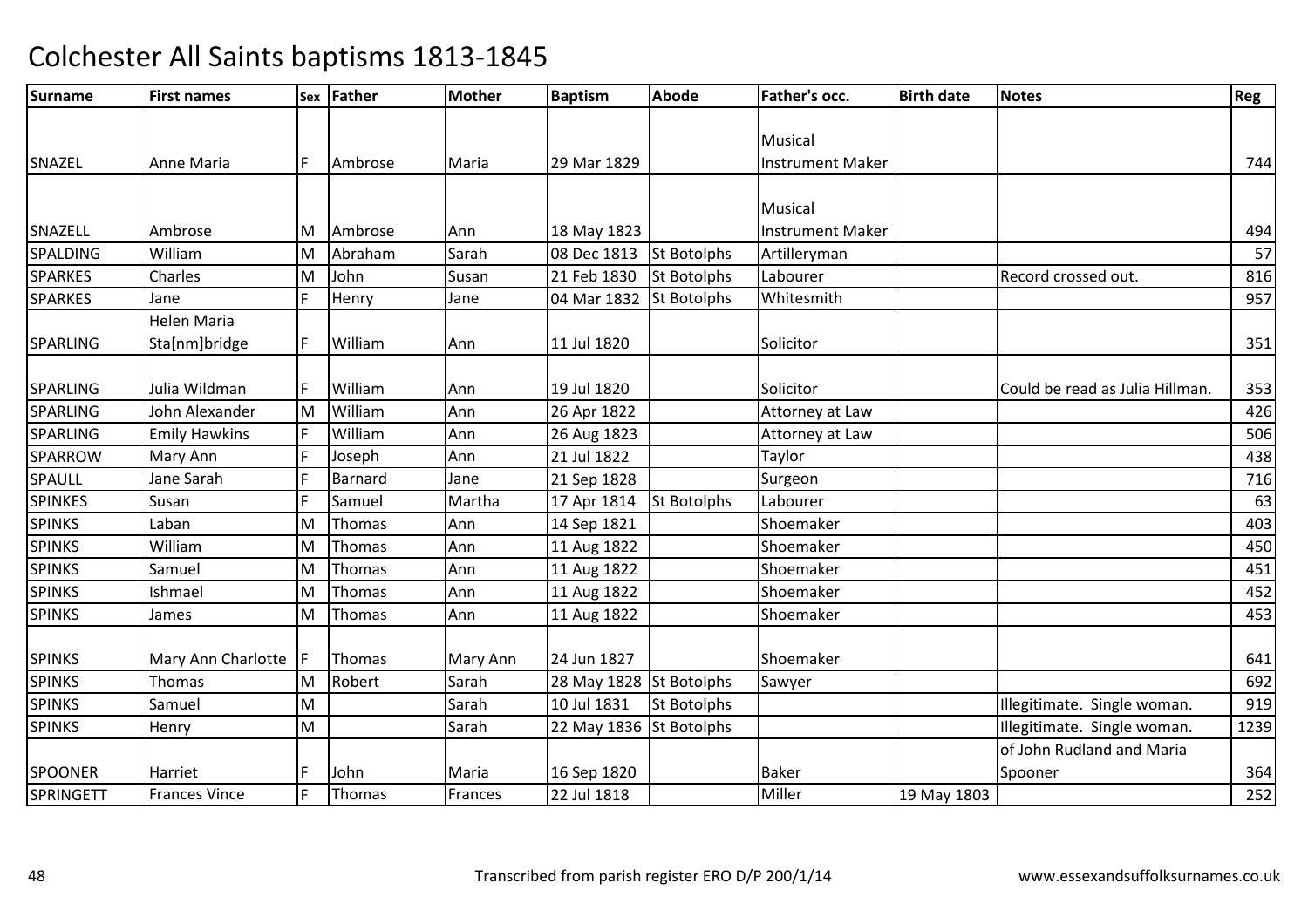| <b>Surname</b>   | <b>First names</b>     |   | Sex Father | Mother             | <b>Baptism</b>          | Abode              | Father's occ.         | <b>Birth date</b> | <b>Notes</b>                   | Reg  |
|------------------|------------------------|---|------------|--------------------|-------------------------|--------------------|-----------------------|-------------------|--------------------------------|------|
|                  |                        |   |            |                    |                         |                    |                       |                   |                                |      |
| <b>SPRINGETT</b> | Susannah Stammers   F  |   | Thomas     | Frances            | 22 Jul 1818             |                    | Miller                | 11 Aug 1804       |                                | 252  |
| ST[AO]NHOLD      | Emily                  |   | Isaac      | Emily              | 03 Jul 1836             | <b>St Botolphs</b> | Nail Maker            |                   |                                | 1243 |
| <b>STAINES</b>   | John                   | M | Thomas     | Mary               | 30 Jul 1820             | <b>St Botolphs</b> | Shoemaker             |                   |                                | 356  |
|                  |                        |   |            |                    |                         |                    |                       |                   |                                |      |
| <b>STANES</b>    | Robert                 |   | M Robert   | Elizabeth          | 23 Aug 1815             |                    | Shoemaker             | 08 Aug 1789       | Adult, dob affirmed by father. | 111  |
|                  |                        |   |            |                    |                         |                    | Officer in the        |                   |                                |      |
| <b>STANES</b>    | Oliver William         |   | M Robert   | Jane Ann           | 17 Sep 1826             |                    | <b>Customs</b>        | 06 Jul 1822       |                                | 614  |
|                  |                        |   |            |                    |                         |                    | Officer in the        |                   |                                |      |
| <b>STANES</b>    | Robert                 | M | Robert     | Jane Ann           | 17 Sep 1826             |                    | Customs               | 06 Mar 1825       |                                | 615  |
| <b>START</b>     | Eley Esther            | F | John       | <b>Eley Esther</b> | 22 Sep 1822             | <b>St Nicholas</b> | Carpenter             |                   |                                | 462  |
| <b>STRUTT</b>    | Emma                   | F | Robert     | Mary               | 06 Jul 1828             | <b>St Botolphs</b> | Taylor                |                   |                                | 699  |
| <b>STRUTT</b>    | Henry                  | M | Robert     | Mary               | 03 Sep 1834             | <b>St Botolphs</b> | Taylor                |                   |                                | 1122 |
| <b>STUART</b>    | John Lingwood          | M | John       | Isabella           | 16 Jul 1824             | <b>St Botolphs</b> | <b>Banker's Clerk</b> |                   |                                | 529  |
| <b>STUART</b>    | Elizabeth Mary         | F | John       | Isabella           | 21 Oct 1825             | <b>St Botolphs</b> | <b>Banker's Clerk</b> | 23 Jul 1825       |                                | 583  |
| <b>STUART</b>    | Isabella               | F | John       | Isabella           | 20 Apr 1827             | <b>St Botolphs</b> | Wine Merchant         | 07 Jan 1827       |                                | 632  |
| <b>STUBBS</b>    | Mary                   | F | John       | Mary               | 04 Jul 1829             |                    | Labourer              |                   |                                | 761  |
| <b>STUDD</b>     | Emma                   | Ē | Joseph     | Sarah              | 22 Feb 1835             | <b>St Botolphs</b> | Labourer              |                   |                                | 1157 |
| <b>STUDD</b>     | George Joseph          | M | Joseph     | Sarah              | 09 Oct 1836             | <b>St Botolphs</b> | Labourer              |                   |                                | 1266 |
| <b>TALBOT</b>    | George Earle           | M | George     | Harriett           | 07 Sep 1829             | <b>St Botolphs</b> | Labourer              |                   |                                | 785  |
| <b>TATHAM</b>    | James                  | M | Ambrose    | Ann                | 06 Sep 1818             | <b>St Botolphs</b> | Blacksmith            |                   |                                | 264  |
| <b>TATHAM</b>    | Henry                  | M | John       | Susannah           | 01 Jul 1834             |                    | Labourer              |                   |                                | 1103 |
| <b>TAYLER</b>    | Matilda                | F | Benjamin   | Matilda            | 27 Oct 1832             | <b>St Botolphs</b> | Blacksmith            |                   |                                | 998  |
| <b>TAYLOR</b>    | James                  | M | James      | Amy                | 08 Sep 1822             | <b>St Botolphs</b> | Coachman              |                   |                                | 459  |
| <b>TAYLOR</b>    | Henry                  | M | Nathaniel  | Joannah            | 05 Jan 1831             | St Botolphs        | Labourer              |                   |                                | 893  |
| <b>TERPIN</b>    | <b>Alfred Theobald</b> | M | Benjamin   | Sophia             | 01 Apr 1836             |                    | Innkeeper             |                   |                                | 1231 |
| <b>THOMPSON</b>  | John                   | M | John       | Elizabeth          | 16 May 1837 St Botolphs |                    | Labourer              |                   |                                | 1301 |
| <b>THOMSON</b>   | Louisa Anne            | F | John       | Eliza Anne         | 04 May 1825             |                    | Solicitor             |                   |                                | 562  |
| <b>THORP</b>     | Maryann                | F | William    | Hannah             | 04 Mar 1827             | <b>St Botolphs</b> | Saddler               | 10 Dec 1815       |                                | 629  |
| <b>THORP</b>     | Emma                   | F | William    | Hannah             | 04 Mar 1827             | <b>St Botolphs</b> | Saddler               | 31 Aug 1818       |                                | 630  |
| <b>THORP</b>     | Helen                  | F | William    | Hannah             | 21 Dec 1827             | <b>St Botolphs</b> | Saddler               |                   |                                | 657  |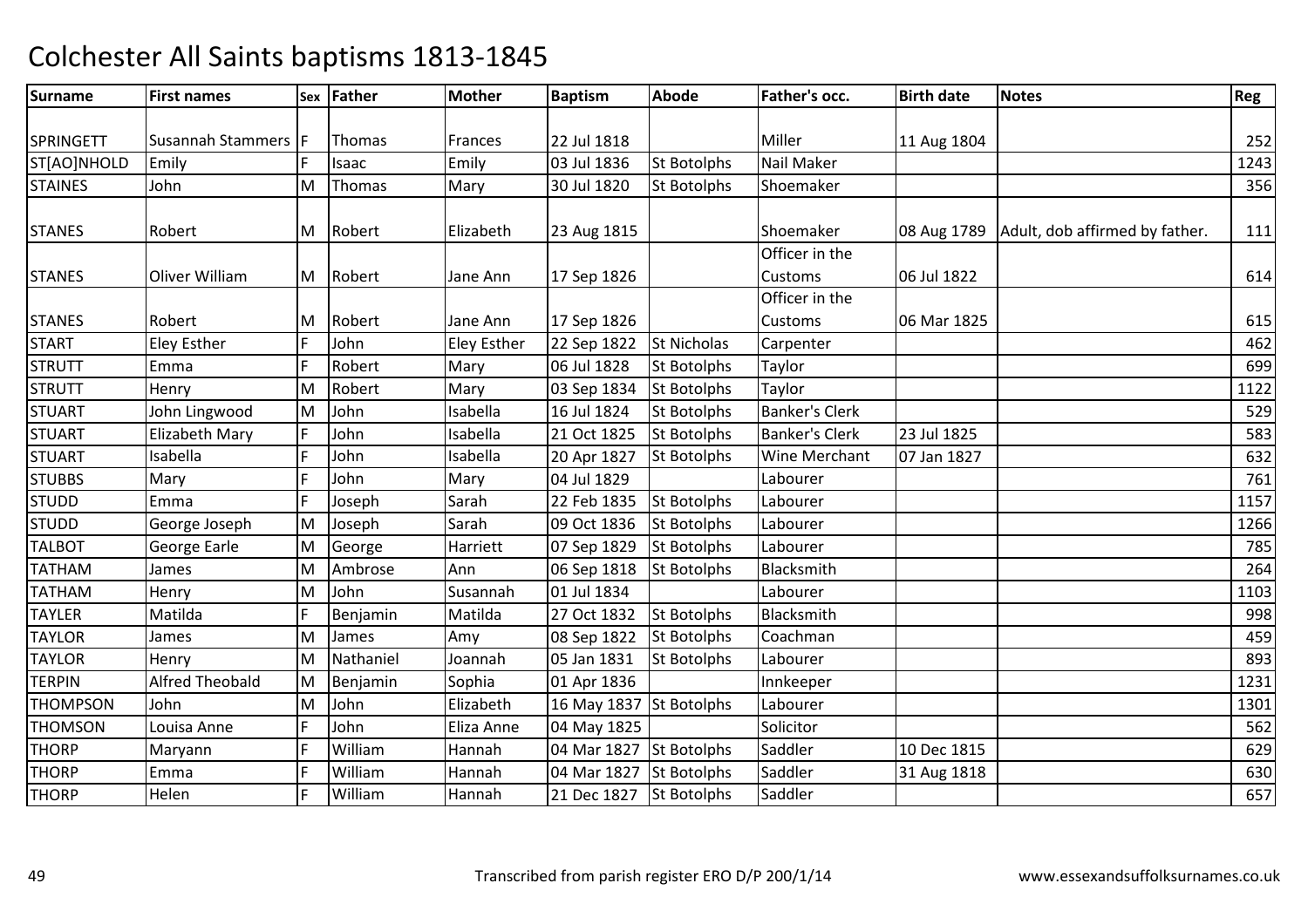| <b>Surname</b>  | <b>First names</b>    |   | Sex Father | <b>Mother</b>    | <b>Baptism</b>          | Abode              | <b>Father's occ.</b> | <b>Birth date</b> | <b>Notes</b>                     | Reg  |
|-----------------|-----------------------|---|------------|------------------|-------------------------|--------------------|----------------------|-------------------|----------------------------------|------|
|                 |                       |   |            |                  |                         |                    |                      |                   | Received into the church,        |      |
|                 |                       |   |            |                  |                         |                    |                      |                   | registration omitted, not in     |      |
| <b>THORPE</b>   | <b>William Fenton</b> | M | William    | Hannah           | 10 Apr 1831             | <b>St Botolphs</b> | Harness Maker        | 11 Jun 1820       | Register.                        | 908  |
| <b>THURLOW</b>  | Mary Ann              | F | Thomas     | Sarah            | 28 Sep 1817             | <b>St Botolphs</b> | Bookbinder           |                   |                                  | 212  |
| <b>THURSTON</b> | John Cornelius        | M | John       | Eliz'th          | 20 Oct 1816             | <b>St Botolphs</b> | Shoemaker            |                   |                                  | 165  |
| <b>THURSTON</b> | Eliza Charlotte       | F | John       | Eliz'th          | 20 Oct 1816             | <b>St Botolphs</b> | Shoemaker            |                   |                                  | 166  |
|                 |                       |   |            |                  |                         |                    |                      |                   |                                  |      |
| <b>THURSTON</b> | Benjamin Frederick    | M | John       | Eliz'th          | 28 Jan 1821             | <b>St Botolphs</b> | Shoemaker            |                   |                                  | 375  |
| <b>THURSTON</b> | <b>Alfred Samuel</b>  | M | John       | Eliz'th          | 28 Jan 1821             | <b>St Botolphs</b> | Shoemaker            |                   |                                  | 376  |
| <b>TILLETT</b>  | William               | M | William    | <b>Mary Anne</b> | 12 Feb 1837             | <b>St Botolphs</b> | Labourer             |                   |                                  | 1287 |
| <b>TODD</b>     | Mary Ann              | F | Charles    | Mary             | 23 May 1813 St Botolphs |                    | Grocer               |                   |                                  | 22   |
| <b>TRACEY</b>   | Osborne               | M |            | Matilda          | 12 Nov 1832             |                    |                      |                   | Illegitimate. Single woman.      | 1001 |
| <b>TRAILER</b>  | Sarah                 | F | William    | Esther           | 16 Jan 1820             | <b>St Botolphs</b> | Servant              |                   |                                  | 330  |
| <b>TRAYLOR</b>  | Martha                | F | William    | Esther           | 01 Dec 1822             | <b>St Botolphs</b> | Servant              |                   |                                  | 473  |
| <b>TRAYLOR</b>  | William               | M | William    | Esther           | 10 Jul 1825             | <b>St Botolphs</b> | Footman              |                   |                                  | 569  |
|                 |                       |   |            |                  |                         |                    |                      |                   | Captain in his Majesty's 23rd    |      |
|                 |                       |   |            | Henrietta        |                         |                    |                      |                   | Reg't of Foot and Brigades       |      |
| <b>TREEVE</b>   | John Richard Henry    |   | M Richard  | Matilda          | 07 Jul 1814             | St Botolphs        |                      |                   | Major.                           | 70   |
| <b>TRICKER</b>  | Maria                 | F | Thomas     | Catherine        | 13 Mar 1836             | <b>St Botolphs</b> | <b>Bricklayer</b>    |                   |                                  | 1228 |
| <b>TUDMAN</b>   | Alfred John           | M | Henry      | Mary             | 26 Jul 1835             | <b>St Botolphs</b> | Hairdresser          |                   |                                  | 1186 |
| <b>TURNER</b>   | Joseph                | M | Joseph     | Sarah            | 29 Oct 1815             | <b>St Botolphs</b> | Weaver               |                   |                                  | 123  |
| <b>TURNER</b>   | William               | M | Joseph     | Sarah            | 05 Nov 1815             | <b>St Botolphs</b> | Weaver               | 29 Dec 1797       |                                  | 125  |
|                 |                       |   |            |                  |                         |                    |                      |                   | A bastard child of Charles Evans |      |
| <b>TURNER</b>   | Emma                  | F | Charles    | Jane             | 29 Aug 1819             | <b>St Botolphs</b> |                      |                   | and Jane Turner                  | 311  |
| <b>TURNER</b>   | Lucy                  | F | Stephen    | Mary             | 01 Jul 1822             |                    | Servant              | 04 Sep 1803       |                                  | 434  |
| <b>TURNER</b>   | Amelia                | F | James      | Amelia           | 21 Sep 1829             | <b>St Botolphs</b> | Shoemaker            |                   |                                  | 786  |
| <b>TURNER</b>   | Phoebe Maria          | F | James      | Amelia           | 21 Sep 1829             | <b>St Botolphs</b> | Shoemaker            |                   |                                  | 787  |
| <b>TURNER</b>   | James Samuell?        | M | James      | Amelia           | 07 Oct 1829             | <b>St Botolphs</b> | Shoemaker            |                   |                                  | 793  |
| <b>TURNER</b>   | Emma                  |   | Joseph     | Mary             | 24 Jun 1833             | <b>St Botolphs</b> | Carter               |                   |                                  | 1048 |
| <b>TURNER</b>   | Francis John          | М | Sayers     | Louisa Clare     | 02 May 1844             |                    | Solicitor            |                   |                                  | 1404 |
| <b>TURTLE</b>   | Martha                | F | William    | Sarah            | 30 Nov 1834             | <b>St Botolphs</b> | Gardener             |                   |                                  | 1141 |
| <b>TURVEY</b>   | William               | M | John       | Ann              | 11 Feb 1816             |                    | Shoemaker            |                   |                                  | 138  |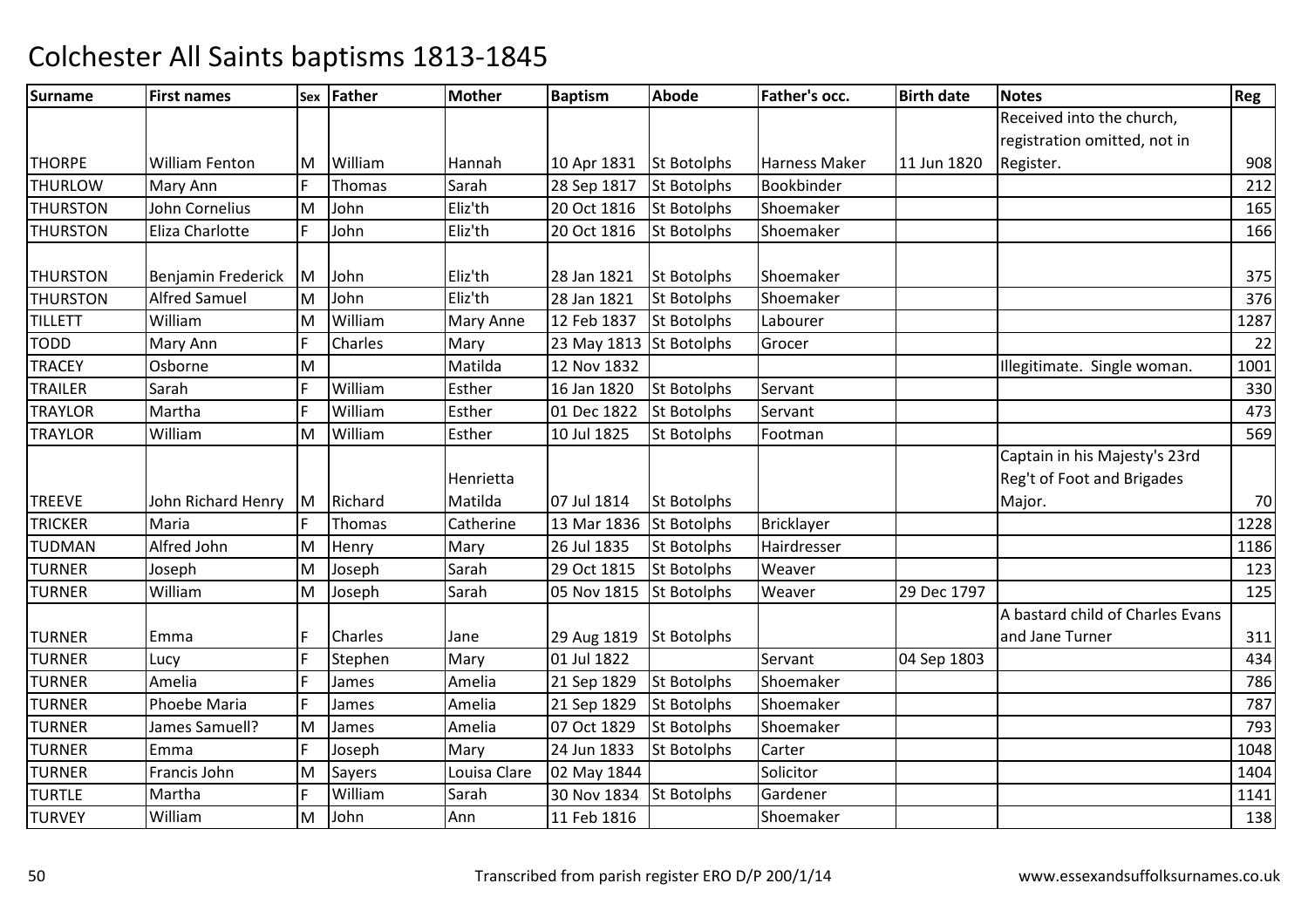| <b>Surname</b>    | <b>First names</b>   |   | Sex Father          | <b>Mother</b> | <b>Baptism</b>          | <b>Abode</b>       | Father's occ.         | <b>Birth date</b> | <b>Notes</b>                 | Reg  |
|-------------------|----------------------|---|---------------------|---------------|-------------------------|--------------------|-----------------------|-------------------|------------------------------|------|
| <b>TURVEY</b>     | Mary Ann             |   | John                | Ann           | 28 Jun 1818             |                    | Shoemaker             |                   |                              | 247  |
| <b>TURVEY</b>     | John                 | M | John                | Anne          | 16 May 1820             |                    | Shoemaker             |                   |                              | 347  |
| <b>TYLER</b>      | Samuel               | M | Samuel              | Sarah         | 27 Aug 1820             | <b>St Botolphs</b> | Shoemaker             | 07 Aug 1820       |                              | 358  |
| <b>TYLER</b>      | William              | M |                     | Susan         | 20 Jul 1834             | <b>St Botolphs</b> |                       |                   | Illegitimate. Single woman.  | 1107 |
| <b>UPCHER</b>     | James                | M | William             | Ann           | 24 Nov 1816             | <b>St Botolphs</b> | Labourer              |                   |                              | 173  |
| <b>UPCHER</b>     | Sarah                | F | Joseph              | Sarah         | 25 Aug 1822 St Botolphs |                    | <b>Cabinet Maker</b>  |                   |                              | 457  |
| <b>UPCHER</b>     | George               | M | William             | Ann           | 29 Aug 1824             | <b>St Botolphs</b> | <b>Brickmaker</b>     |                   |                              | 535  |
| <b>UPCHER</b>     | John                 | M | William             | Ann           | 03 Sep 1826             | <b>St Botolphs</b> | Labourer              | 20 May 1822       |                              | 613  |
| <b>UPSHER</b>     | James                | M | William             | Ann           | 05 Dec 1819             | <b>St Botolphs</b> | <b>Bricklayer</b>     |                   |                              | 322  |
| <b>UPSHER</b>     | Marianne             | F | Joseph              | Mary          | 16 Aug 1829             | <b>St Botolphs</b> | Labourer              |                   |                              | 770  |
| <b>UPSHER</b>     | Eliza Jane           | E | William             | Anne          | 15 Nov 1829             | <b>St Botolphs</b> | Labourer              |                   |                              | 798  |
| <b>UPSHIRE</b>    | Joseph               | M | Joseph              | Mary          | 05 Aug 1827             | <b>St Botolphs</b> | Labourer              |                   | [See Upcher / Upsher ].      | 645  |
| <b>VINCE</b>      | Gage Jacobs          | M | <b>William Gage</b> | Elizabeth     | 21 Aug 1831             | <b>St Botolphs</b> | Cordwainer            |                   |                              | 928  |
| WALLIS            | Hannah               | F | Joseph              | Mary          | 02 Dec 1827             | <b>St Botolphs</b> | Pipemaker             |                   |                              | 653  |
| <b>WARD</b>       | Eliz'th              | F | Joseph              | Eliz'th       | 07 Aug 1822             | <b>St Botolphs</b> | Innkeeper             | 28 Jun 1817       |                              | 444  |
| WARD              | Sarah                | F | Joseph              | Eliz'th       | 07 Aug 1822 St Botolphs |                    | Innkeeper             | 23 Nov 1819       |                              | 445  |
| <b>WARD</b>       | Joseph               | M | Joseph              | Eliz'th       | 07 Aug 1822             | <b>St Botolphs</b> | Innkeeper             | 20 Aug 1820       |                              | 446  |
| WARD              | Maria                | F | Joseph              | Eliz'th       | 07 Aug 1822 St Botolphs |                    | Innkeeper             | 12 Jul 1822       |                              | 447  |
| <b>WARDLEY</b>    | Ann                  | E | Thomas              | Sarah         | 02 Aug 1818             | <b>St Botolphs</b> | Labourer              |                   |                              | 257  |
| WARREN            | Jane Catherine       | F | John                | Sarah         | 17 Feb 1828             | <b>St Botolphs</b> | Dyer                  |                   |                              | 670  |
| WARREN            | Uriah                | M | John                | Sarah         | 25 Jul 1830             | St Botolphs        | Dyer                  |                   |                              | 859  |
| <b>WARREN</b>     | Sarah                | E | John                | Sarah         | 09 Oct 1836             | St Botolphs        | Dyer                  |                   |                              | 1262 |
| <b>WARREN</b>     | Uriah John           | M | John                | Sarah         | 09 Oct 1836             | <b>St Botolphs</b> | Dyer                  |                   |                              | 1263 |
|                   |                      |   |                     |               |                         |                    |                       |                   | of Samuel William Waterhouse |      |
| <b>WATERHOUSE</b> | <b>Ethel Cecilia</b> |   | Samuel William Mary |               | 07 Jul 1816             | St Botolphs        | <b>Coach Master</b>   |                   | and Mary Poole               | 155  |
| <b>WATERHOUSE</b> | Jane Wright          | F | Samuel              | Eliz'th       | 17 Aug 1825             |                    | Coach Master          |                   |                              | 575  |
| <b>WATES</b>      | Martha               | F | Robert              | Mary          | 02 Mar 1834             | <b>St Botolphs</b> | Gardener              |                   | [Should be Watts ?]          | 1083 |
| <b>WATSON</b>     | Matilda Mary         | E | James               | Sarah         | 16 Apr 1816             |                    | <b>Master Mariner</b> |                   |                              | 142  |
| <b>WATSON</b>     | James                | M | James               | Sarah         | 12 Mar 1818             |                    | Merchant              |                   |                              | 231  |
| <b>WATSON</b>     | Elizabeth Anne       | F | Andrew              | Hannah        | 16 Aug 1829             | <b>St Botolphs</b> | Gardener              |                   | About 20 years old.          | 771  |
| <b>WATSON</b>     | Richard              | M | William             | Jane          | 07 Mar 1830             | <b>St Botolphs</b> | Gardener              |                   |                              | 820  |
| <b>WATSON</b>     | Sarah                | F | William             | Jane          | 06 Mar 1831 St Botolphs |                    | Labourer              |                   |                              | 901  |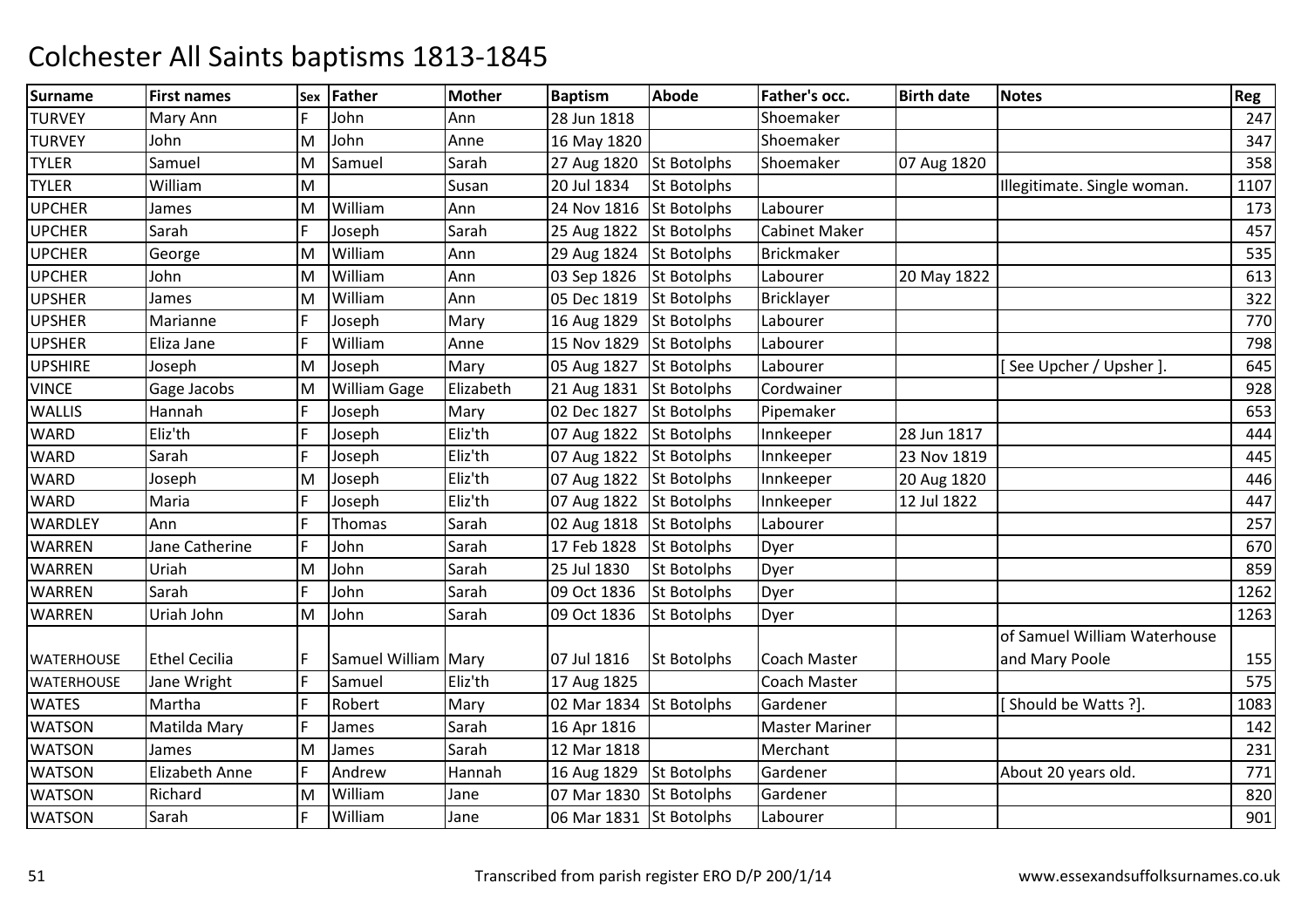| <b>Surname</b>  | <b>First names</b> | Sex | Father        | <b>Mother</b> | <b>Baptism</b> | <b>Abode</b>                 | Father's occ.                 | <b>Birth date</b> | <b>Notes</b>                   | Reg  |
|-----------------|--------------------|-----|---------------|---------------|----------------|------------------------------|-------------------------------|-------------------|--------------------------------|------|
| <b>WATSON</b>   | Andrew             | M   | William       | Jane          | 26 Oct 1832    | <b>St Botolphs</b>           | Labourer                      |                   |                                | 996  |
| <b>WATSON</b>   | Sarah              | F   | William       | Jane          | 15 Feb 1835    | <b>St Botolphs</b>           | Labourer                      |                   |                                | 1156 |
| <b>WATTS</b>    | Samuel             | M   | William       | Jane          | 06 Jan 1828    | <b>St Botolphs</b>           | Gardener                      |                   |                                | 660  |
| <b>WATTS</b>    | Joseph William     | M   | <b>Thomas</b> | Maria         | 01 Feb 1828    | <b>St Botolphs</b>           | Labourer                      |                   |                                | 664  |
| <b>WATTS</b>    | Mary Anne          | F   | Robert        | Mary          | 28 Sep 1828    | St Botolphs                  | Gardener                      |                   |                                | 718  |
| WAYLEN          | Margaret Ann       | F   | William       | Harriott      | 21 Jan 1832    |                              | Surgeon                       |                   |                                | 947  |
| WAYLEN          | William Henry      | M   | William       | Harriott      | 30 Jan 1835    |                              | Surgeon                       |                   |                                | 1150 |
|                 |                    |     |               |               |                |                              |                               |                   | of James Woods and Hannah      |      |
| <b>WEBB</b>     | James              | M   | James         | Hannah        | 03 Dec 1813    | St Leonards                  | Sailor                        |                   | Webb                           | 55   |
| <b>WEBB</b>     | David              | M   | David         | Judith        | 28 Apr 1833    | <b>St Botolphs</b>           | <b>Butcher</b>                |                   |                                | 1030 |
| <b>WENLOCK</b>  | Sophia             | F   | Nathaniel     | Sarah         | 31 Jan 1813    |                              | Carpenter                     |                   |                                | 8    |
|                 |                    |     |               |               |                |                              | Leather &                     |                   |                                |      |
| <b>WHITE</b>    | Eliza Hennessa     | F   | George        | Eliza         | 04 Sep 1825    | <b>St Botolphs</b>           | <b>Breeches Maker</b>         |                   | [Should be Eliza Hennessey ?]. | 577  |
| <b>WHITE</b>    | Joseph             | M   | George        | Elizabeth     | 06 Oct 1829    | <b>St Botolphs</b>           | Glover                        |                   |                                | 792  |
| <b>WHITE</b>    | Joseph             | M   | George        | Elizabeth     | 08 May 1831    | <b>St Botolphs</b>           | Glover                        |                   |                                | 915  |
| <b>WHITE</b>    | John               | M   | George        | Elizabeth     | 16 Sep 1832    | <b>St Botolphs</b>           | Glover                        |                   |                                | 988  |
| <b>WHITE</b>    | George             | M   | George        | Elizabeth     | 21 Sep 1834    | <b>St Botolphs</b>           | Glover                        |                   |                                | 1127 |
| <b>WHITE</b>    | Thomas             | M   | George        | Elizabeth     | 13 Mar 1836    | <b>St Botolphs</b>           | <b>Breeches Maker</b>         |                   |                                | 1224 |
| <b>WIGG</b>     | Sarah              | F   | John          | Elizabeth     | 09 Jul 1837    | <b>St Botolphs</b>           | Postillion                    |                   |                                | 1328 |
| <b>WILES</b>    | Samuel             | M   | Samuel        | Hannah        | 21 Dec 1834    | <b>St Botolphs</b>           | Shipwright                    |                   |                                | 1143 |
| <b>WILLETT</b>  | William            |     | M Joseph      | Elizabeth     | 13 Jan 1813    |                              | East Donyland Oyster Dredger  |                   |                                | 4    |
| <b>WILLETT</b>  | Joseph Tabor       | M   | Joseph        | Elizabeth     | 17 Sep 1815    | <b>East Donyland Mariner</b> |                               |                   |                                | 116  |
| <b>WILLETT</b>  | Sarah Ann          | F   | Thomas        | Sarah         | 14 Dec 1823    | <b>St Botolphs</b>           | Shipwright                    |                   |                                | 510  |
| <b>WILLETT</b>  | Martha             | E   | Joseph        | Eliz'th       | 13 Aug 1826    |                              | East Donyland Oyster Merchant |                   |                                | 608  |
| <b>WILLETT</b>  | George             | M   | Thomas        | Sarah         | 10 Jun 1827    | <b>St Botolphs</b>           | Shipwright                    |                   |                                | 637  |
| <b>WILLETT</b>  | Louisa             | F   | <b>Thomas</b> | Sarah         | 26 Feb 1832    | <b>St Botolphs</b>           | Shipwright                    |                   |                                | 956  |
| <b>WILLIAMS</b> | James              | M   | James         | Ann           | 01 Oct 1826    | <b>St Botolphs</b>           | Labourer                      |                   |                                | 618  |
| <b>WILLIAMS</b> | Susannah           | F   |               | Susan         | 01 Feb 1828    |                              |                               |                   | Single woman.                  | 665  |
| <b>WILLIAMS</b> | Charles            | M   | David         | Elizabeth     | 27 Sep 1829    | <b>St Botolphs</b>           | Tailor                        |                   |                                | 790  |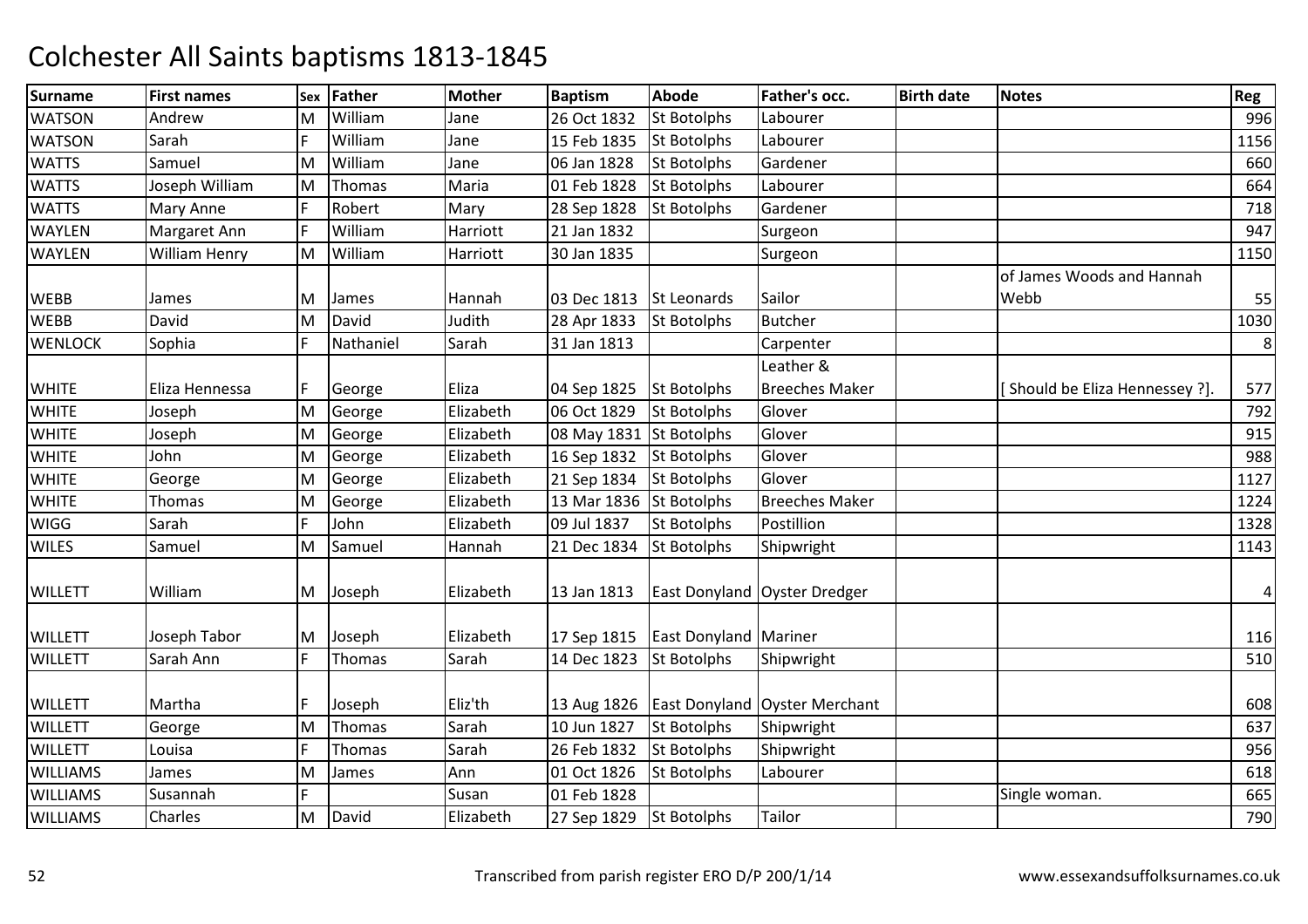| <b>Surname</b>     | <b>First names</b> | Sex | Father       | <b>Mother</b>    | <b>Baptism</b>          | <b>Abode</b>       | Father's occ.          | <b>Birth date</b> | <b>Notes</b>                                 | Reg  |
|--------------------|--------------------|-----|--------------|------------------|-------------------------|--------------------|------------------------|-------------------|----------------------------------------------|------|
| <b>WILLIAMS</b>    | Charles            | M   | David        | Elizabeth        | 17 Oct 1830             | <b>St Botolphs</b> | Tailor                 |                   |                                              | 879  |
|                    |                    |     |              |                  |                         |                    |                        |                   |                                              |      |
| <b>WILLIAMS</b>    | Elizabeth          | F   |              |                  | 24 Oct 1830             | <b>St Botolphs</b> | Soldier                | 24 Sep 1805       | Adult. Wife of David Williams                | 883  |
|                    |                    |     |              |                  |                         |                    |                        |                   |                                              |      |
| <b>WILLIAMS</b>    | Anne               | F   |              |                  | 24 Oct 1830             | <b>St Botolphs</b> | Tailor                 |                   | 28 Aug 1802   Adult. Wife of James Williams. | 882  |
| <b>WILLIAMS</b>    | David              | M   | David        | Elizabeth        | 23 Nov 1831             | <b>St Botolphs</b> | Tailor                 |                   |                                              | 942  |
| <b>WILLIAMS</b>    | William            | M   | William      | Sarah            | 13 May 1832 St Botolphs |                    | Carpenter              |                   |                                              | 975  |
| <b>WILLIAMS</b>    | Mary Anne          | F   | James        | Anne             | 23 Jun 1833             | <b>St Botolphs</b> | Labourer               |                   |                                              | 1047 |
| <b>WILLIAMS</b>    | Charles            | M   | James        | Anne             | 19 Apr 1835             | <b>St Botolphs</b> | Labourer               |                   |                                              | 1174 |
| <b>WILLIAMS</b>    | Martha             | F   | James        | Anne             | 26 Mar 1837             | <b>St Botolphs</b> | Labourer               |                   |                                              | 1292 |
| <b>WILLIS</b>      | John Manning       | M   | John         | Hannah           | 23 Jan 1825             | <b>St Botolphs</b> | <b>Baker</b>           |                   |                                              | 551  |
|                    |                    |     |              |                  |                         |                    |                        |                   |                                              |      |
| <b>WILLIS</b>      | John Lennard       | M   | John Manning | Hannah           | 11 Jun 1826             | <b>St Botolphs</b> | <b>Baker</b>           |                   |                                              | 606  |
| <b>WILSON</b>      | Harriett           | F   | John         | Lucy             | 28 Jun 1828             | <b>St Botolphs</b> | <b>Tinman</b>          |                   |                                              | 695  |
| WINDELL            | Rosina             | F   | John         | Sarah            | 16 May 1813 St Botolphs |                    | Bootmaker              |                   |                                              | 19   |
| <b>WINDELL</b>     | John               | M   | John         | Sarah            | 16 Apr 1815             | <b>St Botolphs</b> | Cordwainer             |                   |                                              | 96   |
| <b>WINDELL</b>     | James Chitham      | M   | John         | Sarah            | 17 Jan 1819             | <b>St Botolphs</b> | Shoemaker              |                   |                                              | 283  |
| <b>WINDELL</b>     | Mary Ann           | F   | John         | Sarah            | 29 Mar 1825             | <b>St Botolphs</b> | Shoemaker              | 06 May 1816       |                                              | 555  |
| <b>WINTERFLOOD</b> | Mary Anne          |     | William      | <b>Mary Anne</b> | 25 Mar 1832             | <b>St Botolphs</b> | Labourer               |                   |                                              | 961  |
| <b>WINTERFLOOD</b> | James              | M   | James        | Mary Ann         | 04 Aug 1833             | St Botolphs        | Blacksmith             |                   |                                              | 1055 |
| <b>WINTERFLOOD</b> | Caroline           | F   | William      | Mary             | 12 Jan 1834             | <b>St Botolphs</b> | Labourer               |                   |                                              | 1076 |
| <b>WINTERFLOOD</b> | James              | M   | James        | <b>Mary Anne</b> | 31 Aug 1834             | <b>St Botolphs</b> | Blacksmith             |                   |                                              | 1120 |
| <b>WINTERFLOOD</b> | William            | M   | William      | Mary             | 09 Aug 1835             | <b>St Botolphs</b> | Labourer               |                   |                                              | 1190 |
| <b>WINTERFLOOD</b> | Joseph             | M   | James        | <b>Mary Anne</b> | 31 Jul 1836             | <b>St Botolphs</b> | Blacksmith             |                   |                                              | 1247 |
| <b>WISBY</b>       | William            | M   | William      | Elizabeth        | 02 Nov 1834             | <b>St Botolphs</b> | Taylor                 |                   |                                              | 1135 |
|                    |                    |     |              |                  |                         | <b>St Mary</b>     |                        |                   |                                              |      |
| <b>WITHNALL</b>    | Robert             | M   | Thomas       | Sarah            | 03 Dec 1813             | Magdalen           | Artilleryman           |                   |                                              | 56   |
| <b>WITTEY</b>      | Mary Ann Jennea    | IF  | William      | Mary             | 28 Dec 1817             | <b>St Botolphs</b> | <b>Tinplate Worker</b> |                   | [For Jenny?].                                | 219  |
| <b>WITTEY</b>      | William Marshal    | M   | William      | Mary             | 28 Dec 1817             | <b>St Botolphs</b> | Tinplate Worker        |                   |                                              | 218  |
| <b>WOOD</b>        | Joseph John        | M   | James        | Mary Ann         | 27 Feb 1820             | <b>St Botolphs</b> |                        |                   |                                              | 339  |
| <b>WOODGATE</b>    | Thomas             | M   | Thomas       | Ann              | 23 Aug 1813             | <b>St James</b>    | Labourer               |                   |                                              | 37   |